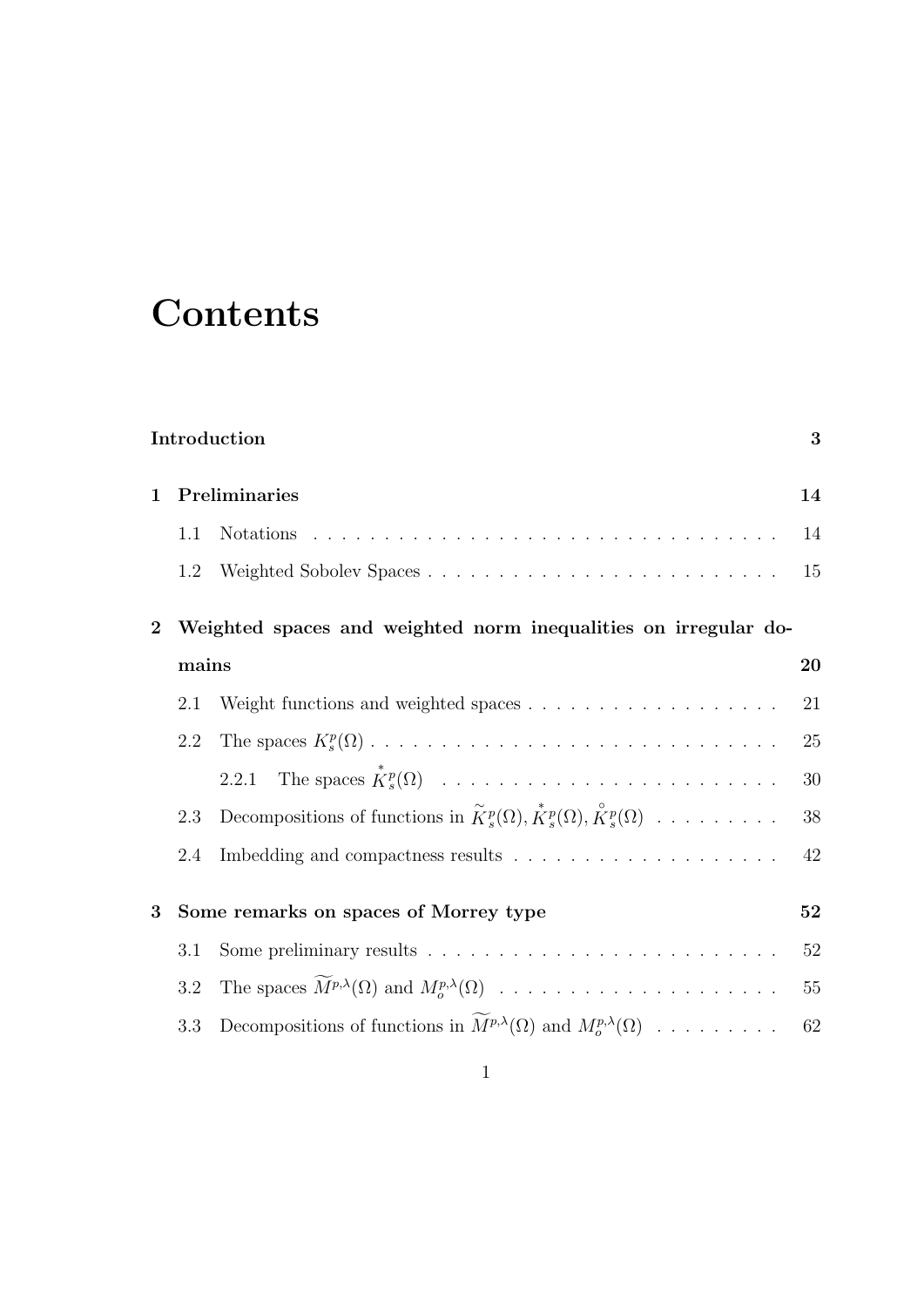| <b>Bibliography</b> |  |  |  |
|---------------------|--|--|--|
|                     |  |  |  |
|                     |  |  |  |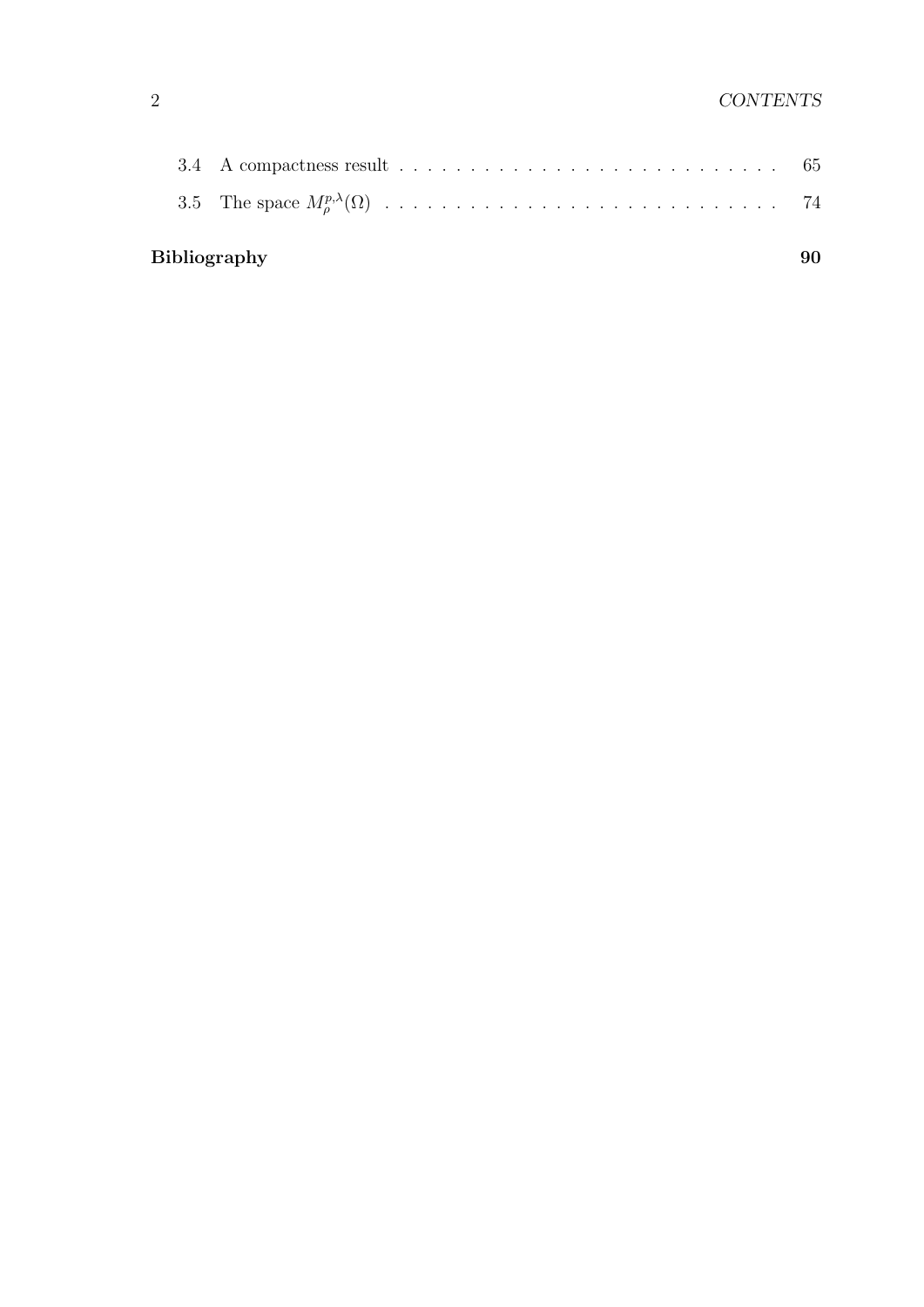## Introduction

In the study of several elliptic problems with solutions in a Sobolev space  $S(\Omega)$  (with or without weight) on an open set  $\Omega$  of  $\mathbb{R}^n$ , not necessarily bounded or regular, it is sometimes necessary to estabilish regularity results and a priori estimates for the solutions. These results often rely on the boundedness and possibly on the compactness of the multiplication operator

$$
u \longrightarrow g \, u \tag{i}
$$

which is defined in  $S(\Omega)$  and which takes values in a suitable Lebesgue space  $L^p(\Omega)$ , where  $g$  is a given function in a normed space  $V$ . Hence, it's necessary to obtain an estimate of the following type :

$$
||g u||_{L^p(\Omega)} \leq c \cdot ||g||_V \cdot ||u||_{S(\Omega)}, \qquad (ii)
$$

where  $c \in \mathbb{R}_+$  depends on the regularity properties of  $\Omega$  and on the summability exponents, and g satisfies suitable conditions.

If L is the differential operator associated to the corresponding elliptic problem, the estimate (ii) allows us, for instance, to prove the boundedness of the operator  $L$ , when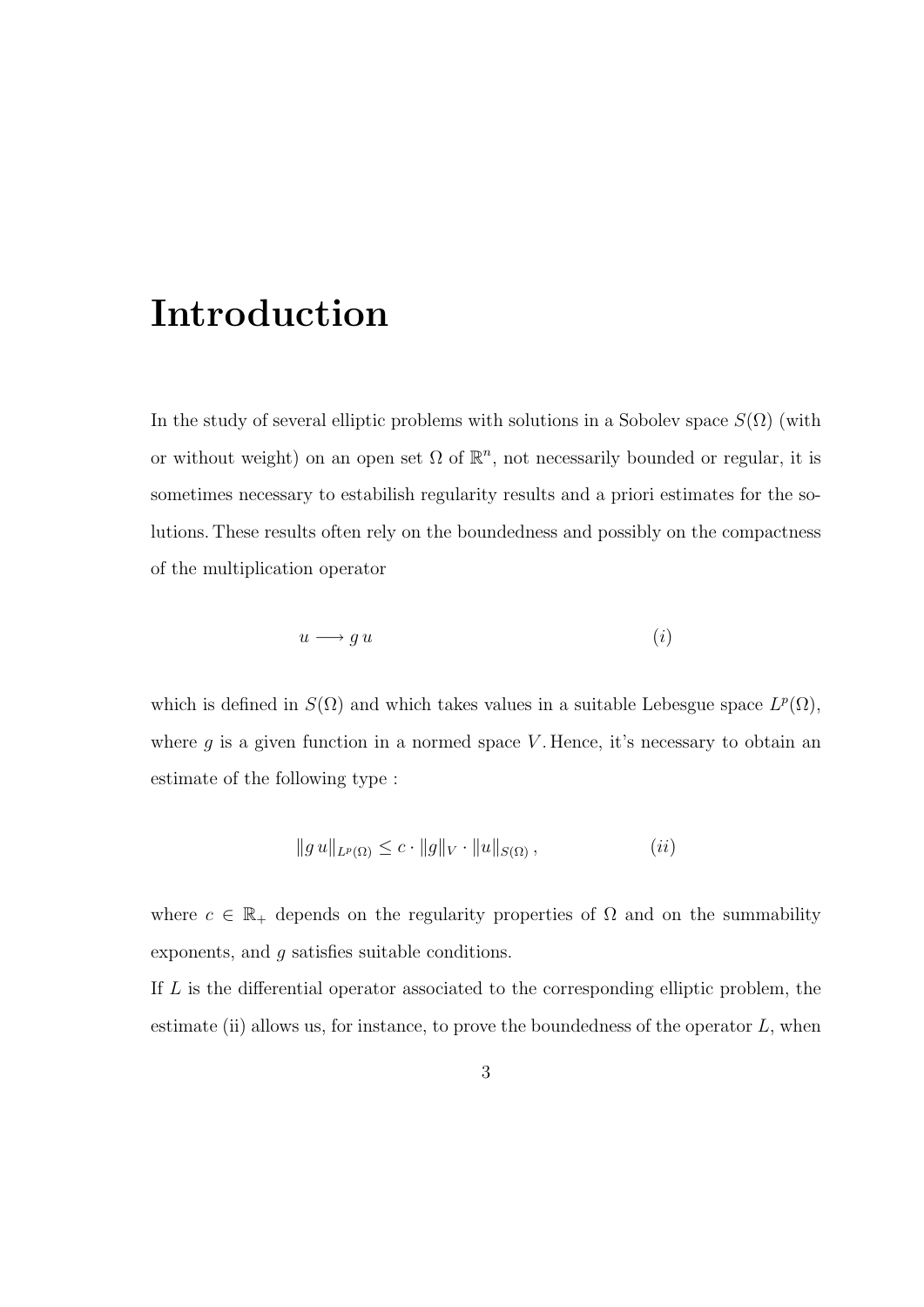$g$  is a coefficient of L. In some particular cases, it's not possible to obtain certain regularity results for the operator  $L$  itself, because of its non regular coefficients. Hence, there is the need to introduce a suitable class of operators  $L<sub>h</sub>$ , whose coefficients, more regular, approximate the ones of L. This " deviation " of the coefficients of  $L<sub>h</sub>$  from the ones of  $L$  needs to be done controlling the norms of the approximating coefficients with the norms of the given ones. Hence, it is necessary to obtain estimates where the dependence on the coefficients is expressed just in terms of their norms (in this case, for instance, there are no problems when passing to the limit). In other words, if  $g$  is a coefficient of operator L and  $g_h$  is a coefficient of  $L_h$  more regular, it's necessary to have a " good control" of the difference  $g-g_h$ . The introduction of decompositions for functions in suitable function spaces (where the coefficients of differential operator L belong) plays an important role in this approximation process.

Having this in mind, our purpose is to construct suitable decompositions for functions belonging to some specific functional spaces whose introduction is related to the solvability of certain elliptic problems of above mentioned type. As application, we want to study the boundeness and the compactness of an operator in Sobolev spaces with or without weight.

The idea of decomposition is to split a function in two summands, which are estimate in different (but fixed) norms. These norms are those of certain Banach spaces X and Y and all functions are defined on suitable domains in  $\mathbb{R}^n$ . Then a function f is split in the sum  $f = g + h$ , where  $g \in X$  and  $h \in Y$ .

In literature there are several papers in which the authors have constructed decompositions with an appropriate couple  $(X, Y)$ . In [10] Calderón and Zygmund have proved the classical decomposition  $(L^1, L^{\infty})$  for  $L^1$ , where a given function f in  $L^1$  is decom-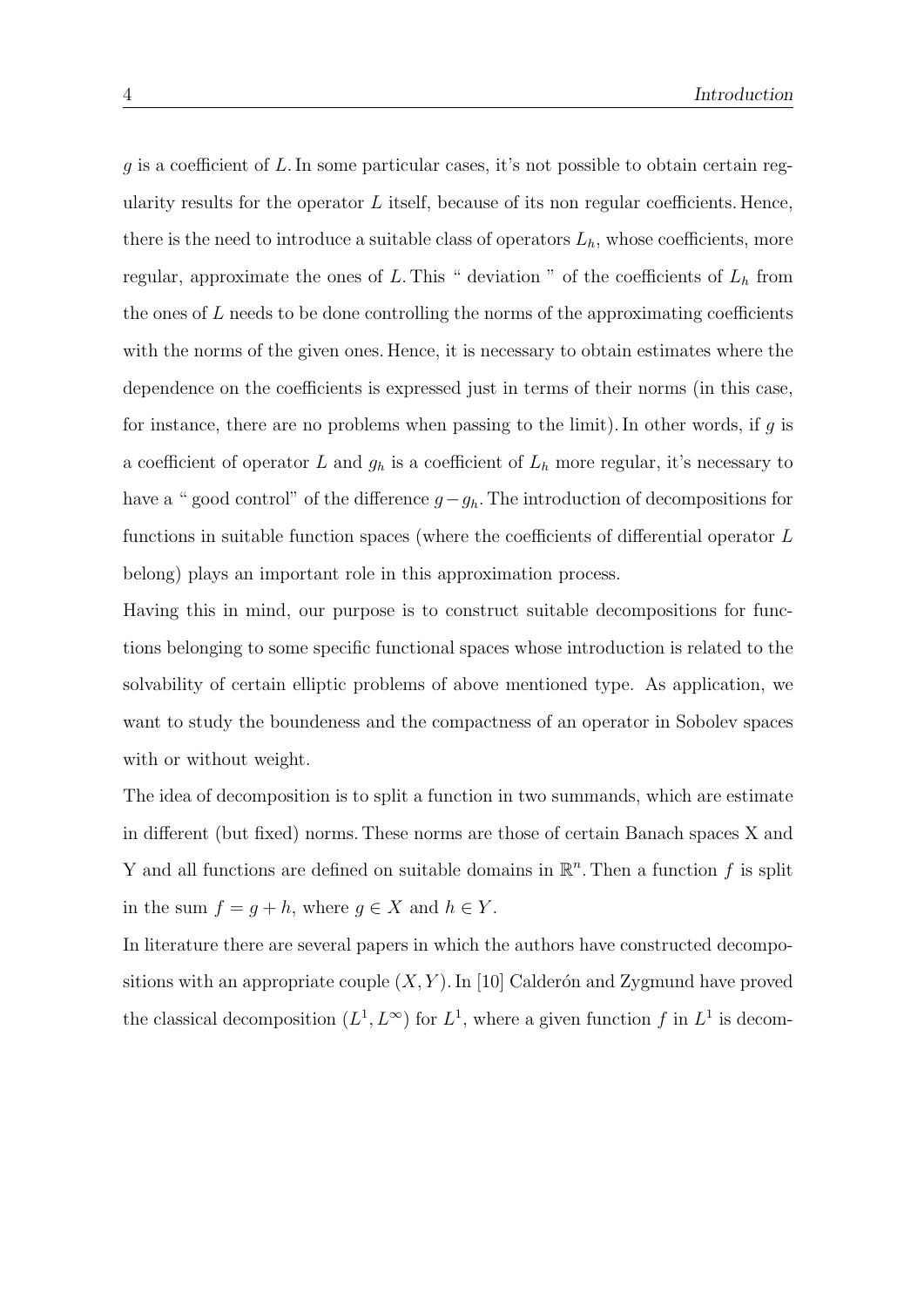posed, for any  $t > 0$ , in the sum of a " good " part  $f_t \in L^{\infty}$  (whose norm can be controlled by  $||f_t||_{L^{\infty}(\Omega)} < c(n) \cdot t$  and a remaining " bad " one  $f - f_t \in L^1$ . Analogous decompositions can be found also for different functional spaces (see for instance N. Kruglyak, E. A. Kuznetsov [37] and N. Kruglyak [36] for decompositions  $(L^1, L^{1,\lambda}),$  $(L^p, \text{Sobolev}), (L^p, BMO)).$ 

Our decompositions are done in the spirit of Calderón - Zygmund ones. Let  $F$  be a Banach space and  $F_0$  be a subset of F, then we can consider the closure C of  $F_0$  in F. The idea of our decomposition is to split a function  $g \in C$  in the sum of a "good" part  $g_h$ , which is more regular, and of a " bad " part  $g - g_h$  whose norm can be controlled by means of a continuity modulus of the function g itself.

In the previous considerations, we have put in evidence the need to prove boundedness and compactness of the operator (i) in the study of certain elliptic problems. Therefore the problem is to find the functional space V where the multiplication factor  $g$  has to belong. In literature there are several papers in which the authors have introduced suitable functional spaces in order to prove boundeness and compactness results for the operator (i) defined on the Sobolev space  $S(\Omega)$ . In [11], for instance, A. Canale, L. Caso, P. Di Gironimo introduced some weighted functional spaces where the weight is a function related to the distance from a fixed subset of the boundary of an open set of  $\mathbb{R}^n$ . As application, they obtained boundeness and compactness results for the operator (i) defined on weighted Sobolev spaces when the function g belongs to a suitable weighted space of above mentioned type. Moreover, in [58] M. Transirico, M. Troisi, A. Vitolo introduced some spaces of Morrey type and as application, they studied the operator (i) defined on a classical Sobolev space for a function g belonging to a suitable subspace of these spaces of Morrey type.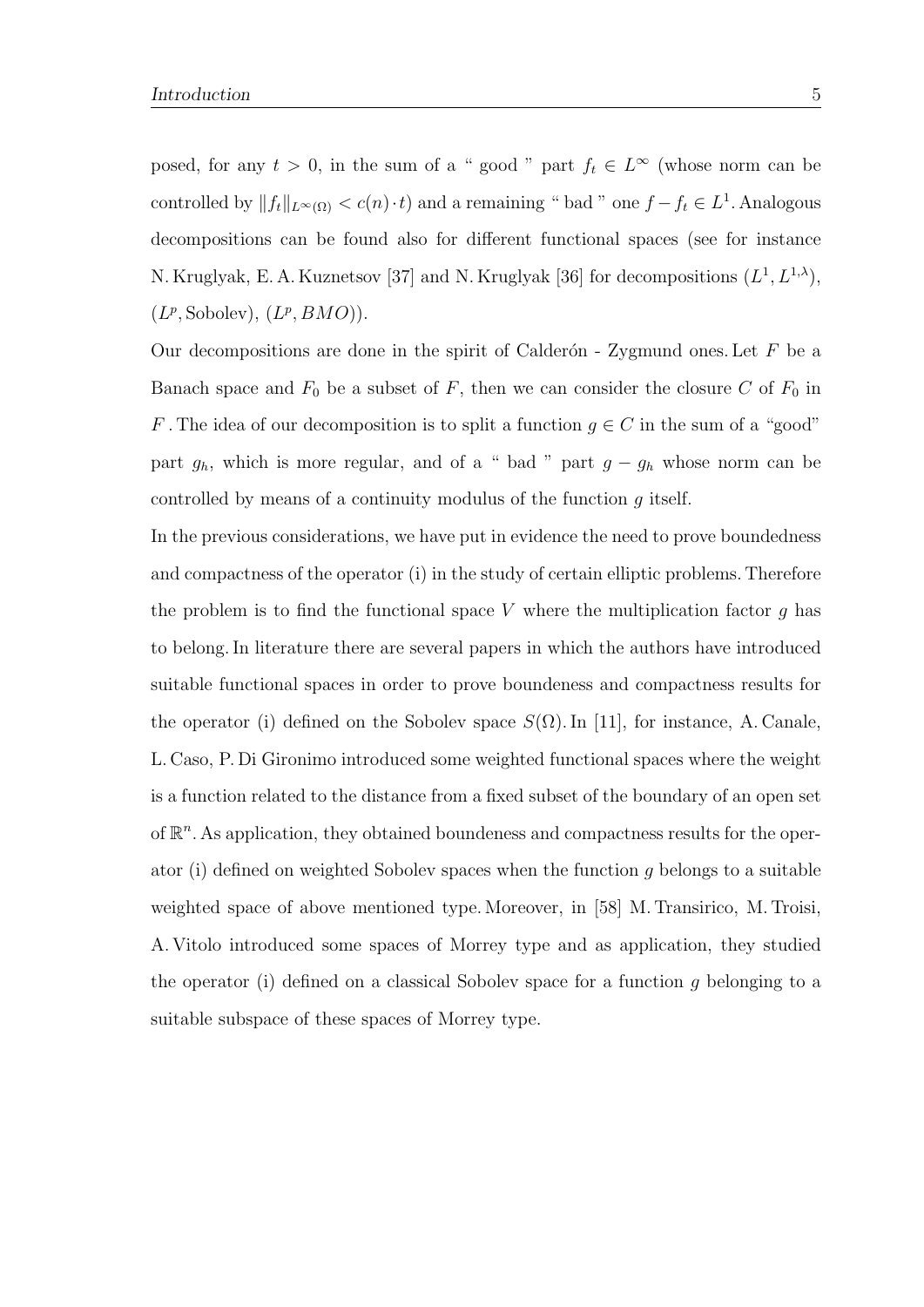In the present work we want to analyze some of the issues above.

In the first part we want to deepen the study of some weighted functional spaces introduced in [11]. As application, using some decomposition results for functions belonging to such weighted spaces, we want to give a remarkable improvement of some results contained in [18], concerning some weighted norm inequalities on certain irregular domains of  $\mathbb{R}^n$  and the boundedness and the compactness of the operator (i). The structure of Chapter 1 and of Chapter 2 reflects the above purposes.

In Chapter 1 we describe some properties and applications of certain weighted Sobolev spaces which represent the setting of our main results.

If k is non - negative integer, p is a real number,  $1 \le p < +\infty$ ,  $\Omega$  is a domain in  $\mathbb{R}^n$  with boundary  $\partial\Omega$ , σ is a vector of non - negative (positive almost everywhere) measurable functions on  $\Omega$ , which will be called weight, the weighted Sobolev space, usually denoted by  $W^{k,p}(\Omega;\sigma)$ , is defined as the set of all functions  $u = u(x)$  which are defined a.e. on  $\Omega$  and whose generalized (in the sense of distributions) derivatives  $\partial^{\alpha}u$  of orders  $|\alpha| \leq k$  satisfy

$$
\int_{\Omega} |\partial^{\alpha} u(x)|^p \sigma_{\alpha}(x) \, dx < +\infty \, .
$$

Sobolev spaces with weights have been intensively studied for more then forty years and their field of application has been constantly expanding.We have theoretical results concerning the structure of these spaces as well as applications to the theory of partial differential equations for the solution of boundary-value problems. The growing significance of these spaces is reflected by the number of papers devoted to them (see, for instance, D. E. Edmunds, W. D. Evans [27], A. Avantaggiati [3, 4], V. Benci,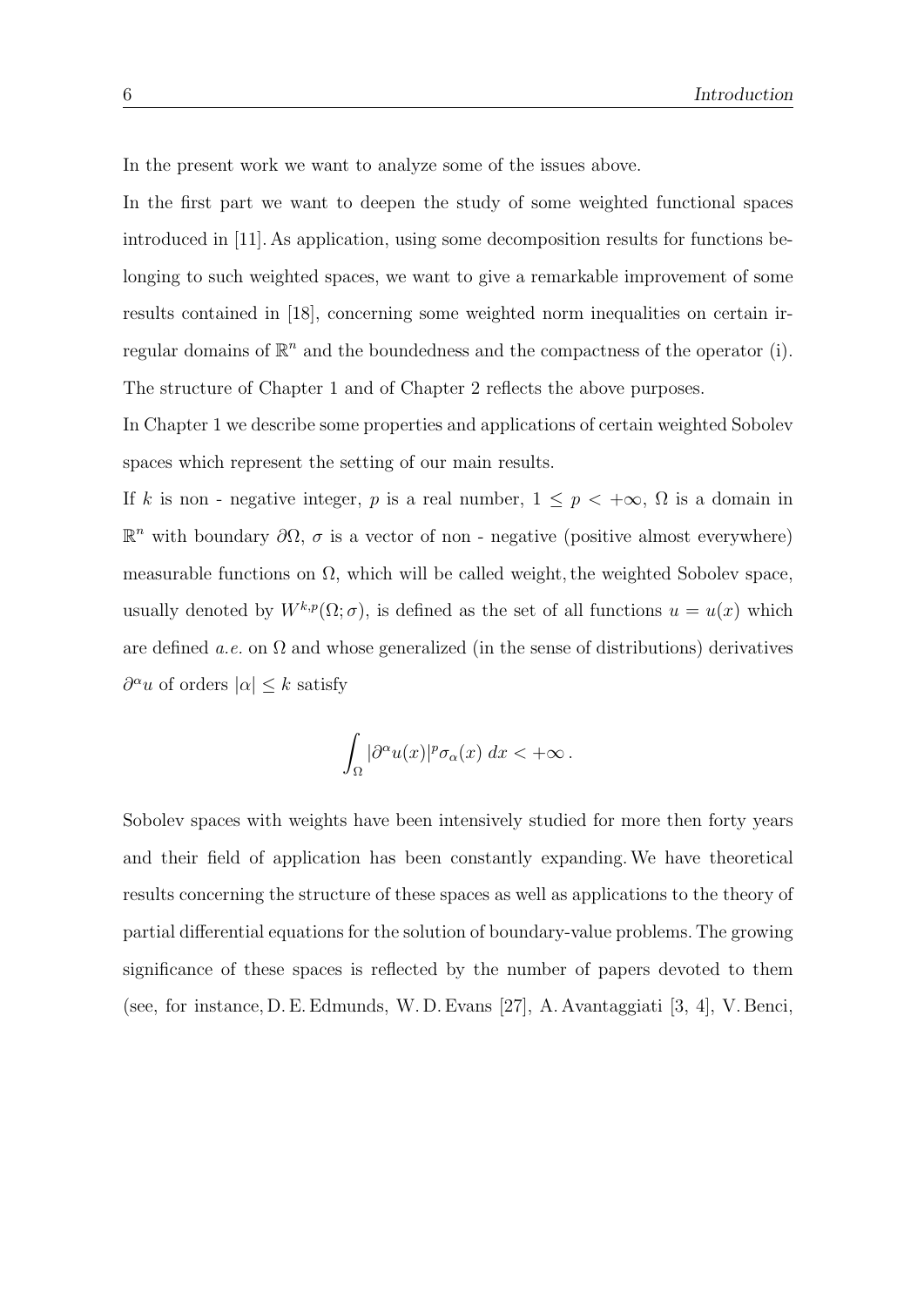D. Fortunato [6], V. G. Maz'ja [45], A. Kufner [39], A. Kufner, M. Sändig [43]).

In Chapter 2, we consider a class of weight functions denoted by  $\mathcal{A}(\Omega)$  (introduced by M. Troisi in [60]) and the corresponding weighted Sobolev spaces defined on open subsets  $\Omega$  of  $\mathbb{R}^n$ . More precisely, a measurable weight function  $\rho : \Omega \to \mathbb{R}_+$  belongs to the class  $\mathcal{A}(\Omega)$  if and only if there exists a costant  $\gamma \in \mathbb{R}_+$ , independent on x and y, such that

$$
\gamma^{-1} \rho(y) \le \rho(x) \le \gamma \rho(y), \qquad \forall y \in \Omega, \quad \forall x \in \Omega \cap B(y, \rho(y)),
$$

Let  $S_\rho$  be a non empty subset of  $\partial\Omega$  such that

$$
\lim_{x \to z} \rho(x) = 0, \qquad \forall \rho \in \mathcal{A}(\Omega), \ \forall z \in S_{\rho}.
$$

It's well known that a weight function  $\rho \in \mathcal{A}(\Omega)$  is related to the distance function from  $S_\rho$  (see, e.g., M. Troisi [61]).

For more details on weight functions as distance functions from a nonempty subset of the boundary of a bounded open set of  $\mathbb{R}^n$  or weight functions related to these distance functions, and for related problems see, i.e., A. Kufner [39], A. Kufner, O. John, S. Fucík [40], I. E. Egorov [28], Yu. D. Salmanov [49], M. Troisi [60].

For examples and properties of functions  $\rho \in \mathcal{A}(\Omega)$  we refer to M. Troisi [60] and also to A. Canale, L. Caso, P. Di Gironimo [11], L. Caso, M. Transirico [18].

In some papers (see, e.g. , D. Fortunato [30], R. Schianchi [51], S. Matarasso, M. Troisi [44], M. Troisi [59], A. Canale, L. Caso, P. Di Gironimo [11]) some classes of weighted Sobolev spaces have been studied, where the weight function is a power of a function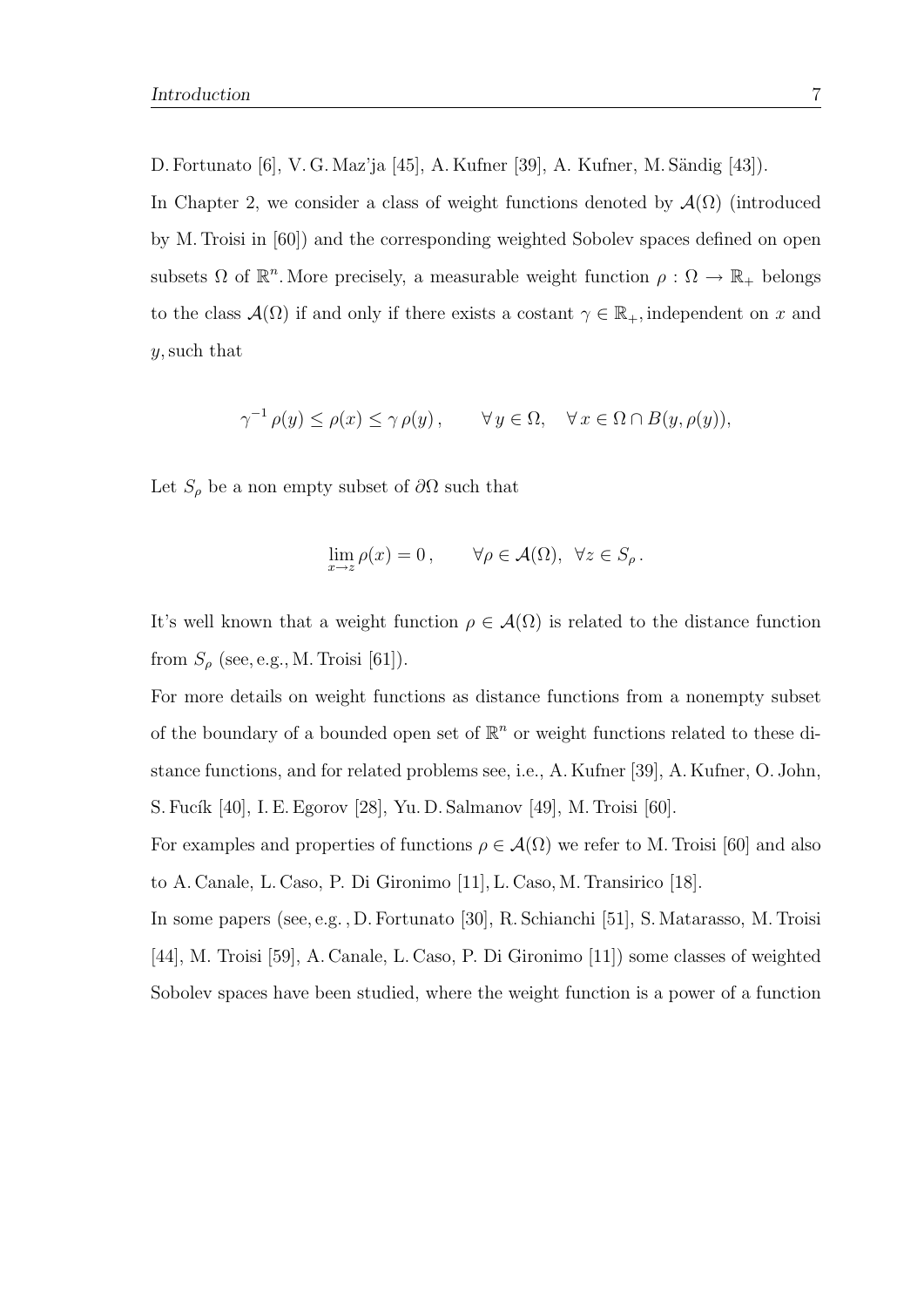$\rho \in \mathcal{A}(\Omega)$ .

In particular in [11] the authors introduced a functional space, denoted by  $K_t^r(\Omega)$  ( $r \in$  $[1, +\infty], t \in \mathbb{R}$ , as the class of all functions g, locally belonging to  $L^r(\Omega)$ , such that

$$
\sup_{\Omega} \left( \rho^{t-\frac{n}{r}}(x) \|g\|_{L^r(\Omega \cap B(x,\rho(x)))} \right) < +\infty,
$$

where the weight function  $\rho$  belongs to the class  $\mathcal{A}(\Omega)$ . Moreover, they studied two subspaces of  $K_t^r(\Omega)$ , denoted by  $\tilde{K}_t^r(\Omega)$  and  $\overset{\circ}{K}_t^r(\Omega)$ , defined respectively as the closure of  $L_t^{\infty}(\Omega)$  and  $C_o^{\infty}(\Omega)$  in  $K_t^r(\Omega)$  (the space  $L_t^{\infty}(\Omega)$  is the space of all functions g such that  $\rho^t g \in L^{\infty}(\Omega)$ .

In the first part of Chapter 2 we deepen the study of the spaces  $K_t^r(\Omega)$  and of their subspaces. In particular, we construct suitable decompositions of functions  $g \in \tilde{K}_t^r(\Omega)$ and of functions  $g \in \overset{\circ}{K}^r_t(\Omega)$  (see L. Caso, R. D'Ambrosio [16]).

In the framework of spaces  $K_t^r(\Omega)$ , in [18] (see also [11]) the authors studied the operator (i) when  $S(\Omega)$  is the weighted Sobolev space  $W_s^{k,p}(\Omega)$ ,  $k \in \mathbb{N}_0$ ,  $s \in \mathbb{R}$ ,  $1 \leq p \leq +\infty$ , of the distributions u on  $\Omega$  such that  $\rho^{s+|\alpha|-k} \partial^\alpha u \in L^p(\Omega)$  for  $|\alpha| \leq k$ and equipped with the norm

$$
||u||_{W_s^{k,p}(\Omega)} = \sum_{|\alpha| \leq k} ||\rho^{s+|\alpha|-k} \partial^\alpha u||_{L^p(\Omega)},
$$

where  $\rho$  is a weight function belonging to the class  $\mathcal{A}(\Omega)$ . They gave different conditions on the function  $g \in K_t^r(\Omega)$  necessary to obtain the estimate (ii) and the boundedness and compactness of the above mentioned operator.

These functional spaces were then used in the study of Dirichlet problems for linear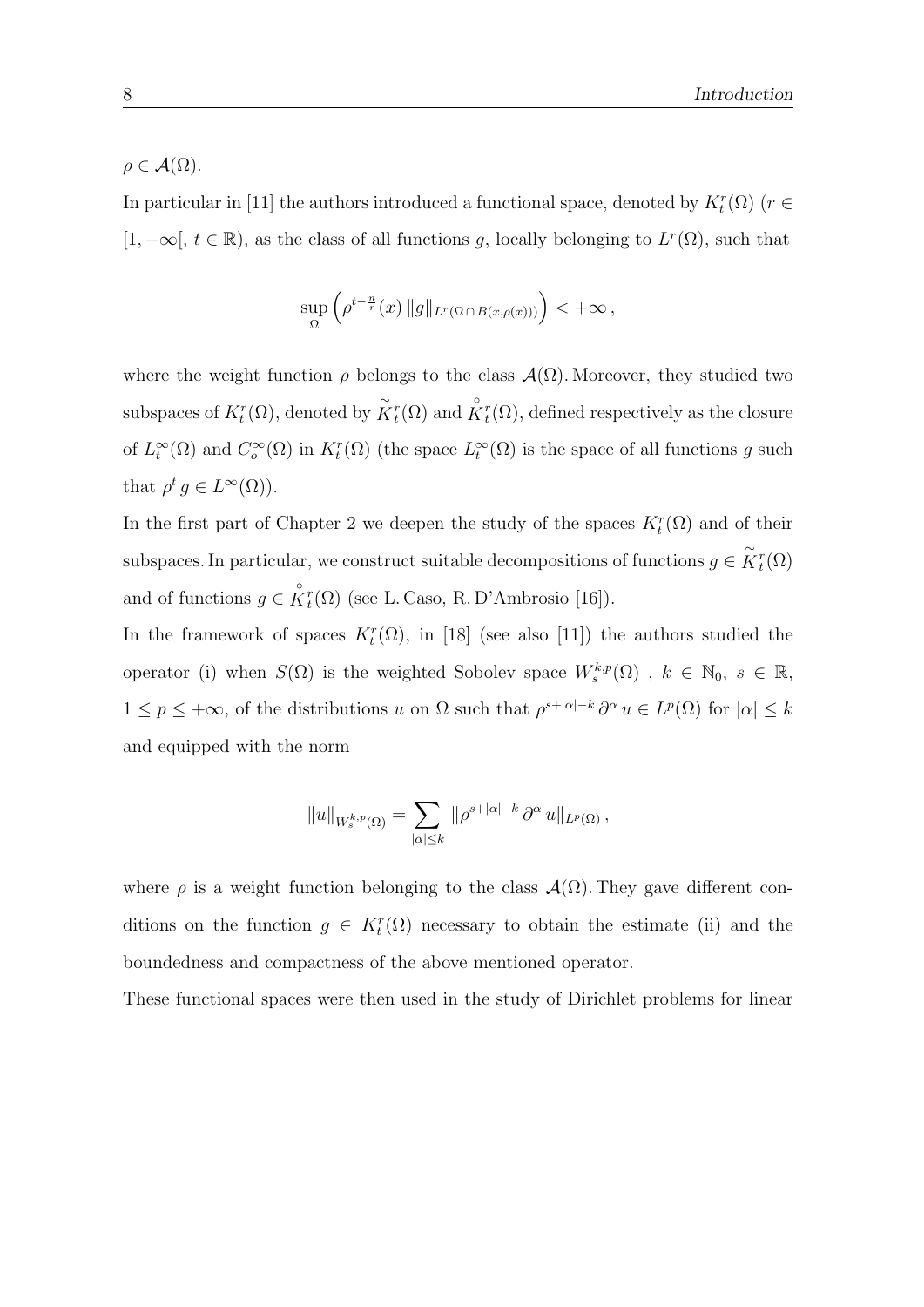second order elliptic equations in non regular domains and in weighted Sobolev spaces (see L. Caso, M. Transirico [19, 21, 20], L. Caso [12], L. Caso [13]). The main results of these papers are based on the properties of the operator (i) defined on  $W_s^{k,p}(\Omega)$ , in the two cases  $g \in \tilde{K}_t^r(\Omega)$  and  $g \in \tilde{K}_t^r(\Omega)$  with appropriate conditions on p, r, s and t.

We study the operator (i) defined on weighted Sobolev space  $W_s^{k,p}(\Omega)$  and taking values in  $L^q(\Omega)$  with appropriate  $q \in [p, r]$  obtaining a remarkable improvement of some results of [18]. We give suitable conditions on  $p, q, s, r, \rho, \Omega$  and on the function  $g \in K_t^r(\Omega)$  so that the following estimate holds

$$
||g u||_{L^{q}(\Omega)} \leq c \cdot ||g||_{K_{t}^{r}(\Omega)} \cdot ||u||_{W_{s}^{k,p}(\Omega)}, \qquad (iii)
$$

If  $g \in \tilde{K}_t^r(\Omega)$  or  $g \in \overset{\circ}{K}_t^r(\Omega)$ , from (iii) we deduce boundedness and compactness results for the considered operator. The use of our decompositions in these results allows us to put in evidence how the bad part  $(g - g_h)$  of the function g in  $\tilde{K}_t^r(\Omega)$  or in  $\overset{\circ}{K}_{t}^{r}(\Omega)$ , affects the estimate.

The details of these proofs are contained in L. Caso, R. D'Ambrosio [16].

In the study of the above mentioned Dirichlet problems on irregular or unbounded domains, there is the need to put some conditions at the infinity on the lower order coefficients of the elliptic differential operator. Such conditions are ensured, for instance, by the assumption that the coefficients belong to space  $\overset{\circ}{K}^r_t(\Omega)$ . This also gives the compactness of the operator (i).

In view of these last considerations, we put in evidence a new characterization of the spaces  $\hat{K}^r_t(\Omega)$  by means of the introduction a new subspace of  $K^r_t(\Omega)$ , denoted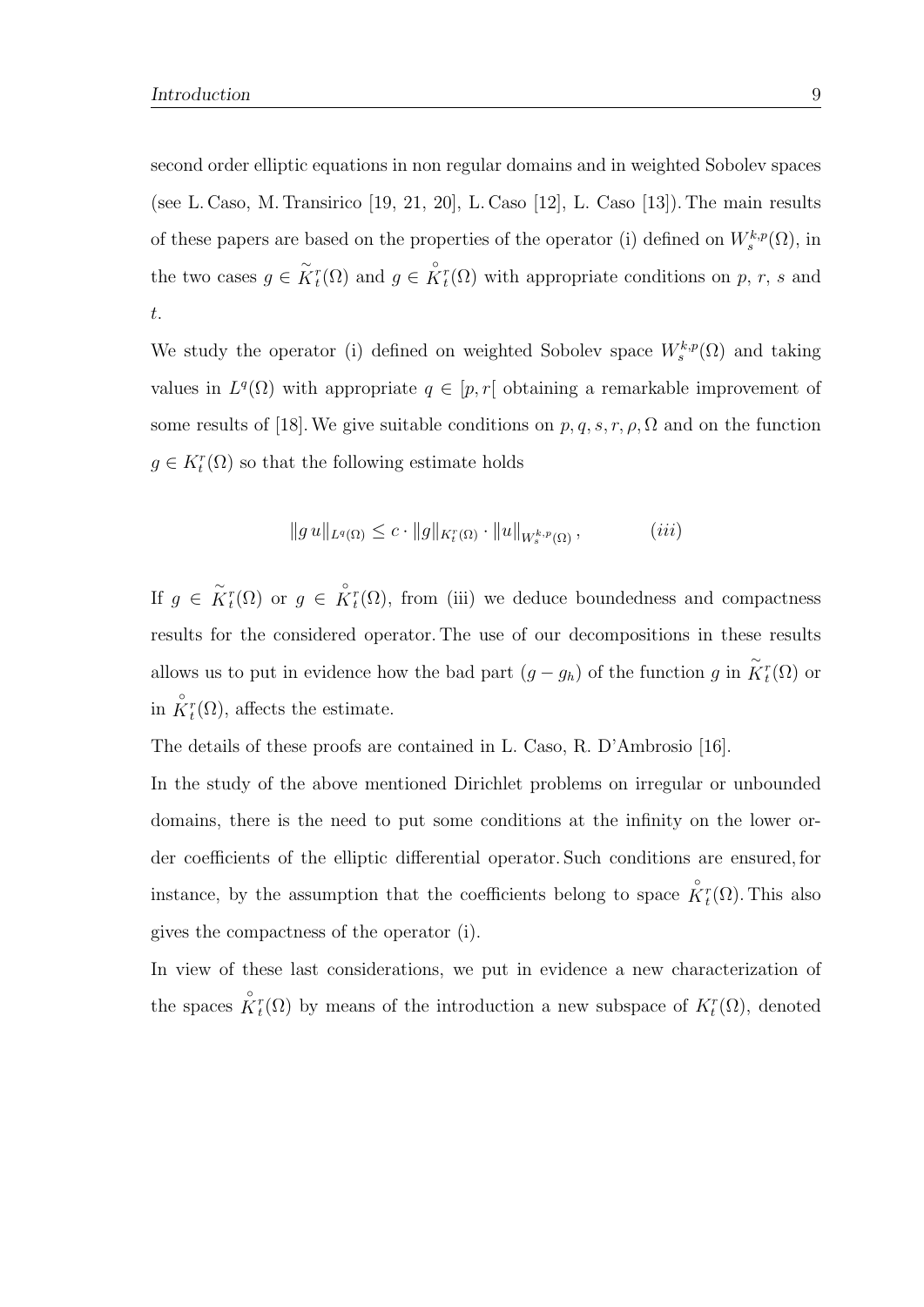by  $\mathring{K}_t^r(\Omega)$  (see L. Caso, R. D'Ambrosio [16]). We state that under suitable conditions on the weight function  $\rho \in \mathcal{A}(\Omega)$  the space  $\overset{*}{K}{}^r_t(\Omega)$  is settled between  $\overset{\circ}{K}{}^r_t(\Omega)$  and  $\tilde{K}_t^r(\Omega)$ . In particular we give a condition on the weight function in order to obtain that  $\overset{*}{K}_{t}^{r}(\Omega) = \overset{\circ}{K}_{t}^{r}(\Omega)$ .

In the last part of this work we want to deepen the study of spaces of Morrey type introduced by M. Transirico, M. Troisi and A. Vitolo in [58]. Also in this case, using some decomposition results for functions belonging to a suitable subspace of a space of Morrey type we want to deduce a further compactness result for the operator (i) defined on Sobolev spaces without weight.

In Chapter 3 we analyze this aspect. Let  $\Omega$  be an unbounded open subset of  $\mathbb{R}^n$ ,  $n \geq 2$ . For  $p \in [1, +\infty]$  and  $\lambda \in [0, n]$ , we consider the space  $M^{p,\lambda}(\Omega)$  of the functions g in  $L_{loc}^p(\overline{\Omega})$  such that

$$
\|g\|_{M^{p,\lambda}(\Omega)}^p = \sup_{\tau \in ]0,1] \atop x \in \Omega} \tau^{-\lambda} \int_{\Omega \cap B(x,\tau)} |g(y)|^p \ dy < +\infty,
$$

where  $B(x, \tau)$  is the open ball with center x and radius  $\tau$ .

This space of Morrey type is a generalization of the classical Morrey space  $L^{p,\lambda}$  (see A. Kufner, O. John, S. Fucík [40] ). It strictly contains  $L^{p,\lambda}(\mathbb{R}^n)$  when  $\Omega = \mathbb{R}^n$  and it is smaller than the class of the spaces  $M^p(\Omega)$  of M. Transirico, M. Troisi [57, 55]. We remark that if the weight function  $\rho \in \mathcal{A}(\Omega)$  is a positive constant, then the spaces  $K_t^r(\Omega)$  are equal to the spaces  $M^p(\Omega)$ . The introduction of the spaces of Morrey type is related to the solvability of certain elliptic problems with discontinuous coefficients in the case of unbounded domains and in Sobolev spaces (see for instance M. Transirico, M. Troisi, A. Vitolo [58], P. Cavaliere, M. Longobardi, A. Vitolo [23],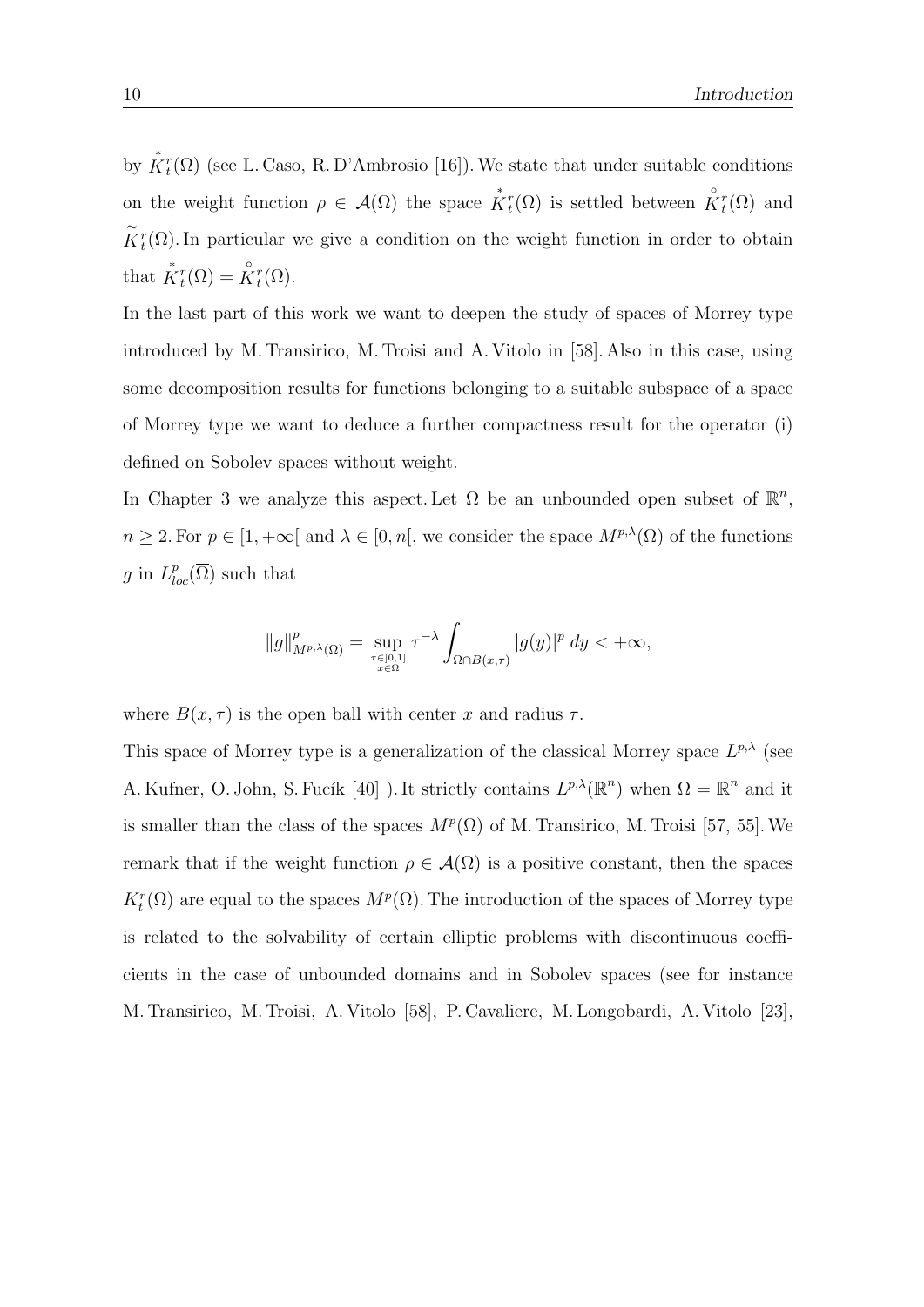L. Caso, P. Cavaliere, M. Transirico [15], L. Caso, P. Cavaliere, M. Transirico [14]).

In the first part of Chapter 3, we turn our attention to the density property of Morrey type spaces. The example  $|x|^{(\lambda-n+1)/p}$  shows, the space  $L^{\infty}(\Omega)$  is not dense in the space  $M^{p,\lambda}(\Omega)$ . So, it's important and useful to give a new characterization of functions in the closure of  $L^{\infty}(\Omega)$  and  $C_o^{\infty}(\Omega)$  in  $M^{p,\lambda}(\Omega)$  (which are respectively denoted with  $\widetilde{M}^{p,\lambda}(\Omega)$  and  $M_0^{p,\lambda}$  $\binom{p,\lambda}{0}$ . By means of such chacterization lemmas we are allowed to construct suitable decompositions of functions in  $\widetilde{M}^{p,\lambda}(\Omega)$  and  $M_0^{p,\lambda}$  $_{0}^{p,\lambda}(\Omega)$  (see L. Caso, R. D'Ambrosio, S. Monsurrò [17]).

In the framework of Morrey type spaces, in [58] the authors considered the operator defined in (i) when  $S(\Omega)$  is the Sobolev space  $W^{k,p}(\Omega)$   $(p \in [1, +\infty], k \in \mathbb{N})$ . In particular, they studied such operator for  $k = 1$ , generalizing a well known result proved by C. Fefferman in [30] (see also F. Chiarenza, M. Frasca [26]). They established conditions for the boundedness and compactness of this operator. In P. Cavaliere, M. Longobardi, A. Vitolo [23], the boundedness result and the straightforward estimates have been extended to more general results for any  $k \in \mathbb{N}$ .

The second part of Chapter 3 is devoted to a further analysis of the following multiplication operator

$$
u \in W^{k,p}(\Omega) \to gu \in L^q(\Omega)
$$

with a suitable q greater than p and g belonging to a space of Morrey type  $M^{p,\lambda}(\Omega)$ . By means of our decomposition results we are allowed to deduce a compactness result for the above mentioned operator. The details of these proofs are contained in L. Caso, R. D'Ambrosio, S. Monsurrò [17].

The deeper examination of the structure of  $M^{p,\lambda}(\Omega)$  and of its subspaces lead us to the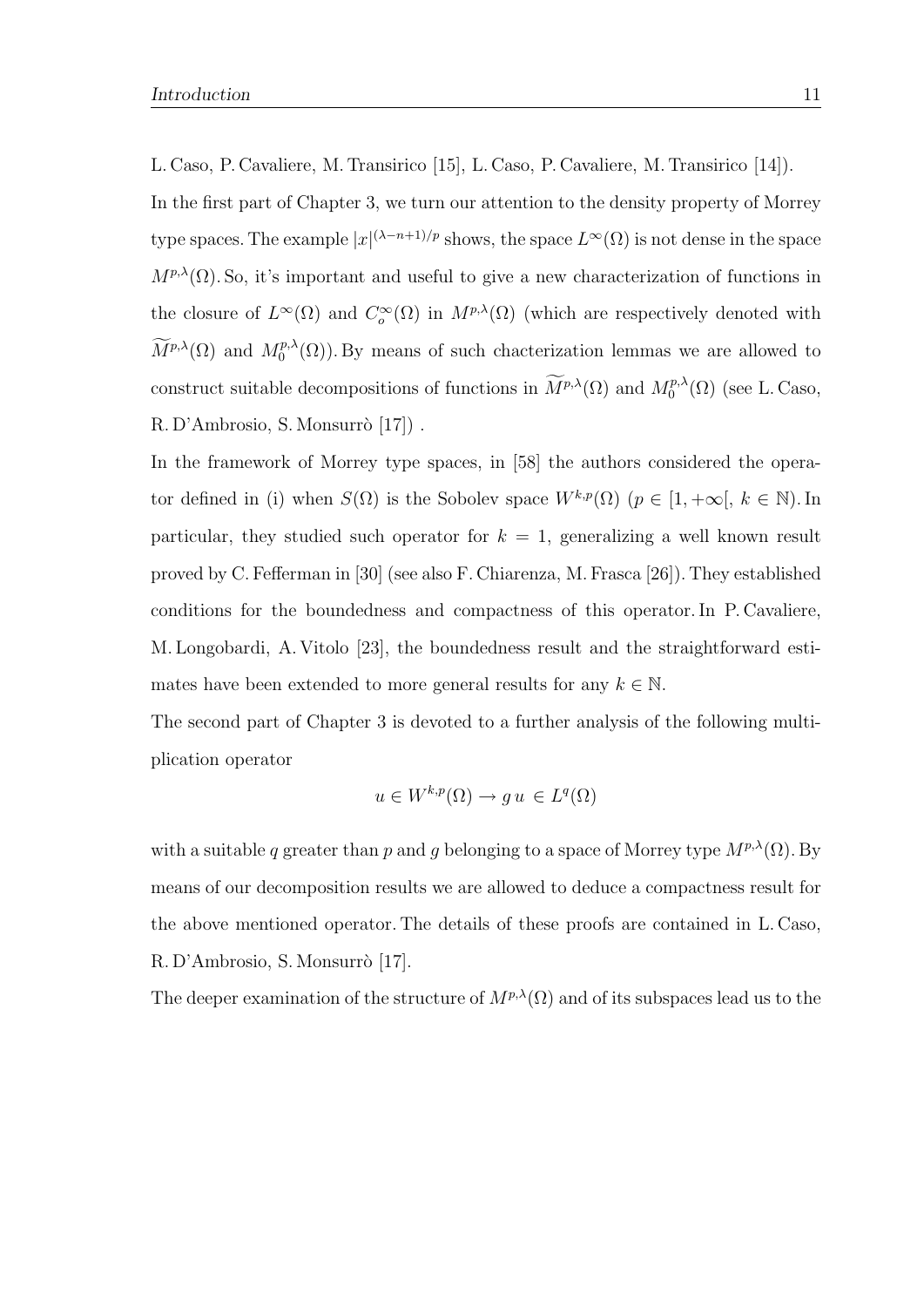definition of a new functional space, that is a weighted Morrey type space, denoted by  $M_{\rho}^{p,\lambda}(\Omega)$ . In literature several authors have considered different kinds of weighted spaces of Morrey type and their applications to the study of elliptic equations, both in the degenerate case and in the non-degenerate one (see, for instance, C. Vitanza, P. Zamboni [62], C. Yemin [24] and Y. Komori, S. Shirai [34]).

In Chapter 3 we consider another class of weight functions, denoted by  $\mathcal{G}(\Omega)$  (introduced by M. Troisi in [61]), and we define the corresponding weighted space  $M^{p,\lambda}_{\rho}(\Omega)$ (see L. Caso, R. D'Ambrosio, S. Monsurró [17]). More precisely, let  $d \in \mathbb{R}_+$ , a measurable weight function  $\rho : \Omega \to \mathbb{R}_+$  belongs to the class  $\mathcal{G}(\Omega, d)$  if and only if there exists  $\gamma \in \mathbb{R}_+$ , independent on x and y, such that

$$
\gamma^{-1} \rho(y) \le \rho(x) \le \gamma \rho(y), \qquad \forall y \in \Omega, \quad \forall x \in \Omega(y, d).
$$

We put

$$
\mathcal{G}(\Omega) = \bigcup_{d>0} \mathcal{G}(\Omega, d).
$$

For examples and properties of functions  $\rho \in \mathcal{G}(\Omega)$  we refer to M. Troisi [61] and also to S. Boccia, M. Salvato, M. Transirico [8].

Let  $\rho \in \mathcal{G}(\Omega) \cap L^{\infty}(\Omega)$  and let d be the positive real number such that  $\rho \in \mathcal{G}(\Omega, d)$ . Fix a Lebesgue measurable subset E of  $\Omega$ , for  $p \in [1, +\infty], \lambda \in [0, n[$  we denote by  $M^{p,\lambda}_\rho(\Omega)$ the space of all functions  $g \in M^{p,\lambda}(\Omega)$  such that

$$
\lim_{h \to +\infty} \Big( \sup_{\substack{E \in \Sigma(\Omega) \\ \sup_{x \in \Omega \\ \tau \in [0,d]}} \tau^{-\lambda} \rho(x)|E(x,\tau)| \leq \frac{1}{h}}} \|g \chi_E\|_{M^{p,\lambda}(\Omega)} \Big) = 0,
$$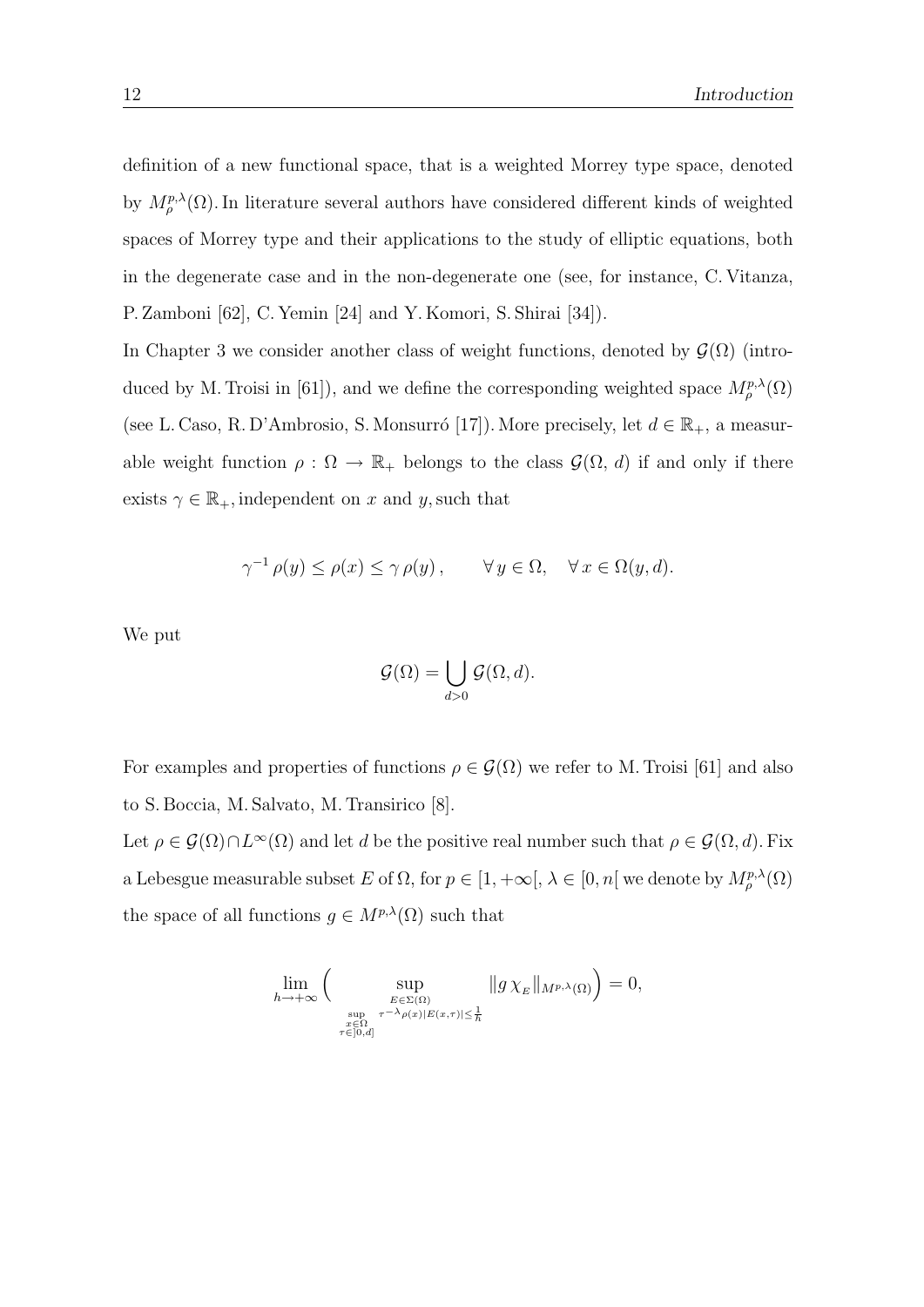We prove that the space  $M^{p,\lambda}_{\rho}(\Omega)$  is settled between  $M^{p,\lambda}_0$  $\int_0^{p,\lambda}(\Omega)$  and  $M^{p,\lambda}(\Omega)$ . In particular, we provide some conditions on  $\rho$  that entail  $M_0^{p,\lambda}$  $\delta_0^{p,\lambda}(\Omega)=M_{\rho}^{p,\lambda}(\Omega).$ 

We remark that the results of this work can be used in the study of elliptic problems. More precisely, the estimates obtained in Chapter 2 can be used, for instance, in the study of some elliptic problems on irregular domains ( i.e. domains with singular boundary) and in weighted Sobolev spaces  $W_s^{k,p}$  to prove that the considered operators (whose lower order coefficients belong to weighted functional spaces  $K_t^r$ ) have closed range or are semi-Fredholm. The estimates obtained in Chapter 3 can be useful, for instance, in the study of Dirichlet problems concerning elliptic equations in unbounded domains (whose boundary is sufficiently smooth) and in classical Sobolev spaces to estabilish a priori estimates for differential operator whose lower order coefficients belong to spaces of Morrey type.

Moreover we put in evidence that the introduction of spaces  $\mathring{K}_t^r(\Omega)$  and  $M_\rho^{p,\lambda}(\Omega)$ offers new points of views in the approach to the study of some classes of elliptic problems with discontinuos coefficients.

Finally, I warmly thank Maria Transirico, Loredana Caso and Sara Monsurrò for the useful suggestions and comments.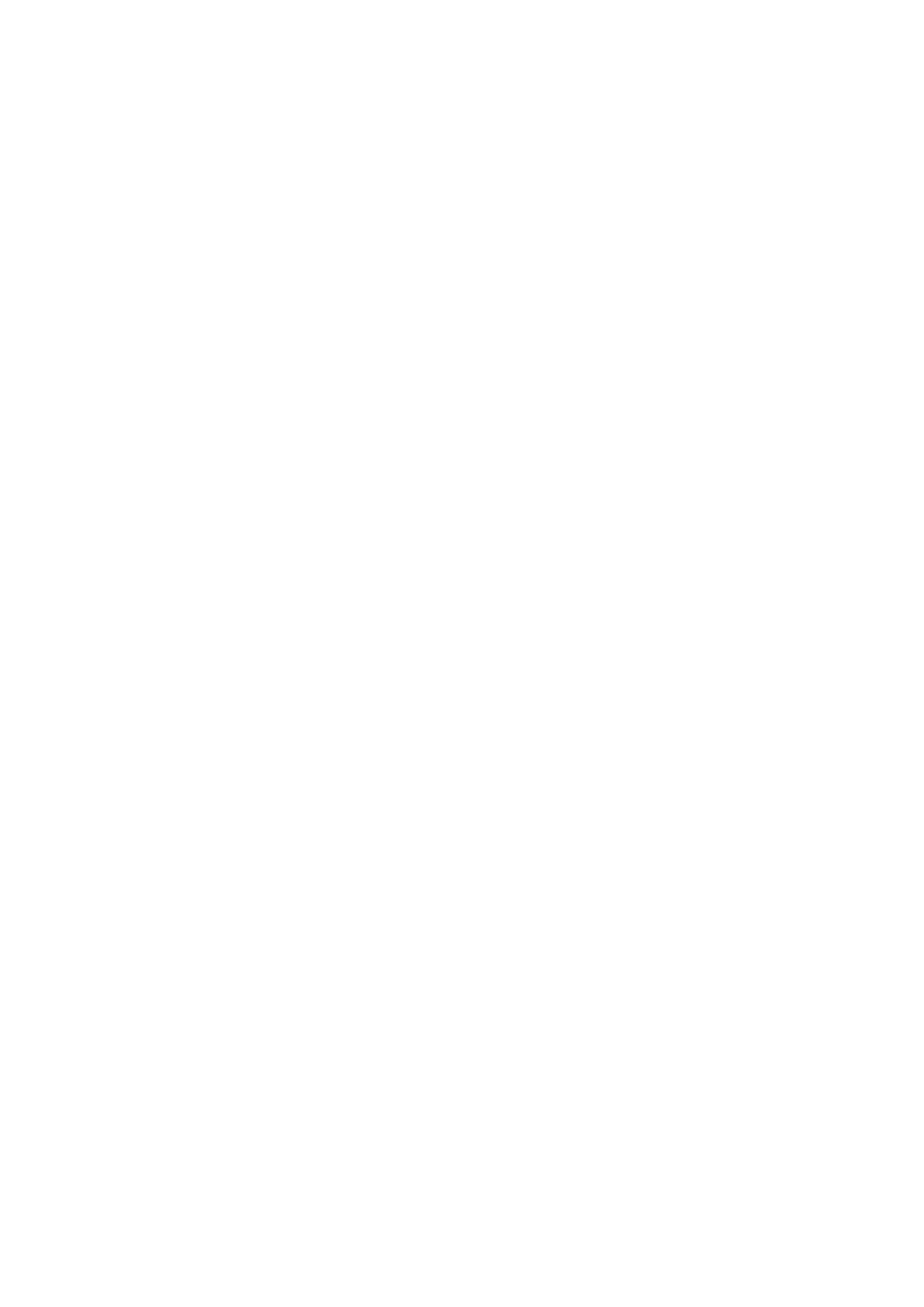## Chapter 1

# Preliminaries

In this chapter we introduce some notations used throughout this work and we recall the definitions of some function spaces needed in the sequel.

#### 1.1 Notations

Let G be a Lebesgue measurable subset of  $\mathbb{R}^n$  and  $\Sigma(G)$  be the σ-algebra of all Lebesgue measurable subsets of G. Given  $F \in \Sigma(G)$  we denote by  $|F|$  its Lebesgue measure and by  $\chi_F$  its characteristic function. For every  $x \in F$  and every  $t \in \mathbb{R}_+$  we set  $F(x,t) = F \cap B(x,t)$ , where  $B(x,t)$  is the open ball with center x and radius t and in particular we put  $F(x) = F(x, 1)$ .

The class of restrictions to F of functions  $\zeta \in C_{\infty}^{\infty}(\mathbb{R}^{n})$  with  $\overline{F} \cap \text{supp}\,\zeta \subseteq F$  is denoted by  $\mathfrak{D}(F)$  and, for  $p \in [1, +\infty], L^p_{loc}(F)$  is the class of all functions  $g : F \to \mathbb{R}$  such that  $\zeta g \in L^p(F)$  for any  $\zeta \in \mathfrak{D}(F)$ .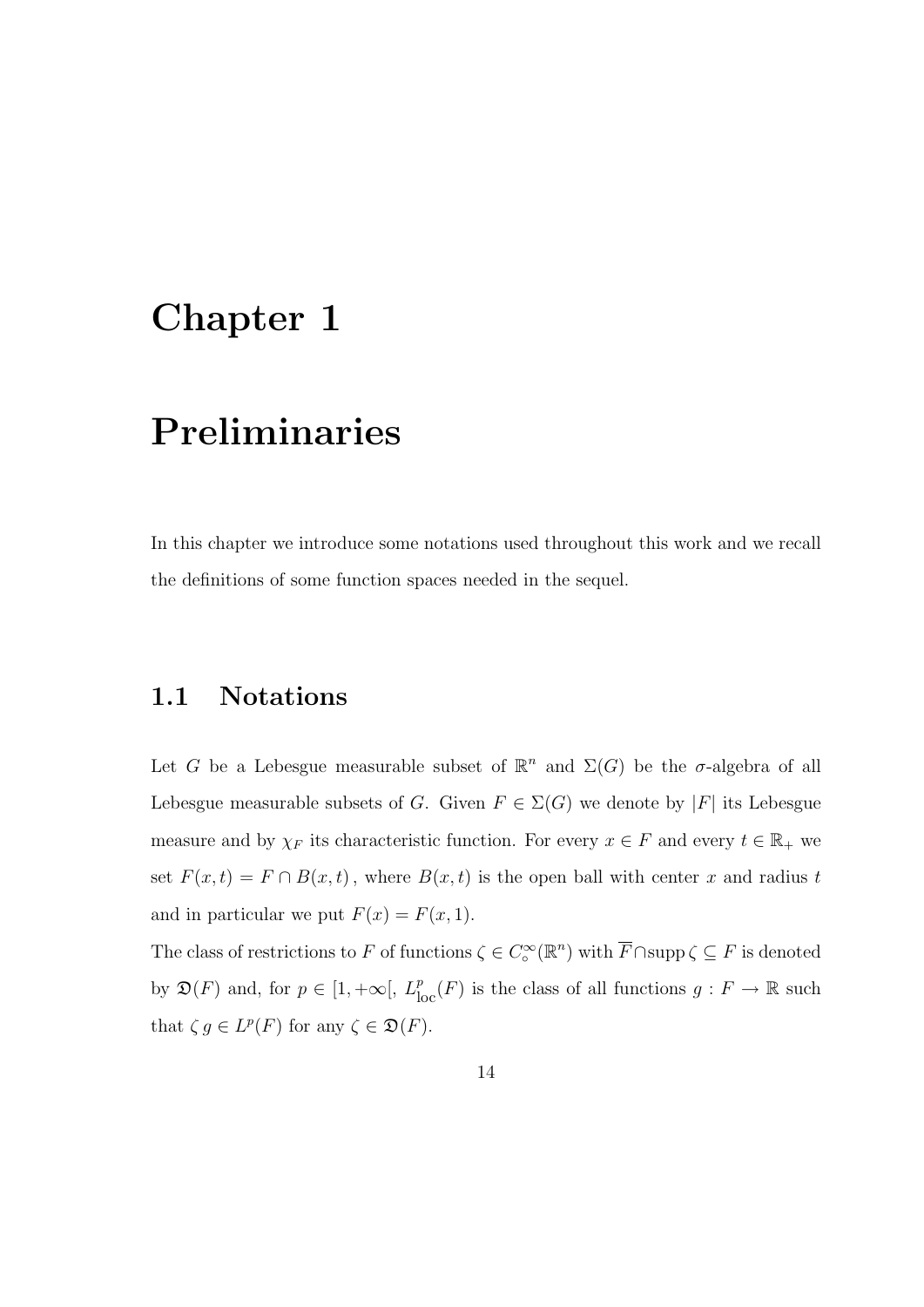#### 1.2 Weighted Sobolev Spaces

Weighted Sobolev spaces<sup>1</sup> are usually denoted by

$$
W^{k,p}(\Omega;\sigma)
$$

where

 $k$  is a non-negative integer, i.e.  $k\in\mathbb{N}_0$  ,

 $p$  is a real number,  $1\leq p<+\infty$  ,

 $\Omega$  is a domain in  $\mathbb{R}^n$  with a boundary  $\partial\Omega$ ,

 $\sigma$  is a vector of non-negative (positive almost everywhere) measurable functions on  $\Omega$ , which will be called a *weight*, i.e.

$$
\sigma = \{\sigma_\alpha = \sigma_\alpha(x), \ x \in \Omega, \ |\alpha| \le k\},\tag{1.2.1}
$$

 $\alpha$  is a multiindex, i.e.,  $\alpha \in \mathbb{N}_0^n$  $\binom{n}{0}$  or equivalently

$$
\alpha = (\alpha_1, \alpha_2, \dots, \alpha_n), \quad \alpha_i \in \mathbb{N}_0, \tag{1.2.2}
$$

$$
|\alpha| = \alpha_1 + \alpha_2 + \dots + \alpha_n. \tag{1.2.3}
$$

The space  $W^{k,p}(\Omega;\sigma)$  is defined as the set of all functions  $u = u(x)$  which are defined a.e. on  $\Omega$  and whose generalized (in the sense of distributions) derivatives  $\partial^{\alpha}u$  of orders  $|\alpha| \leq k$  satisfy

$$
\int_{\Omega} |\partial^{\alpha} u(x)|^p \sigma_{\alpha}(x) dx < +\infty.
$$
 (1.2.4)

 $1$  See, e.g., A. Kufner [39] and A. Kufner, A. M. Sändig [43].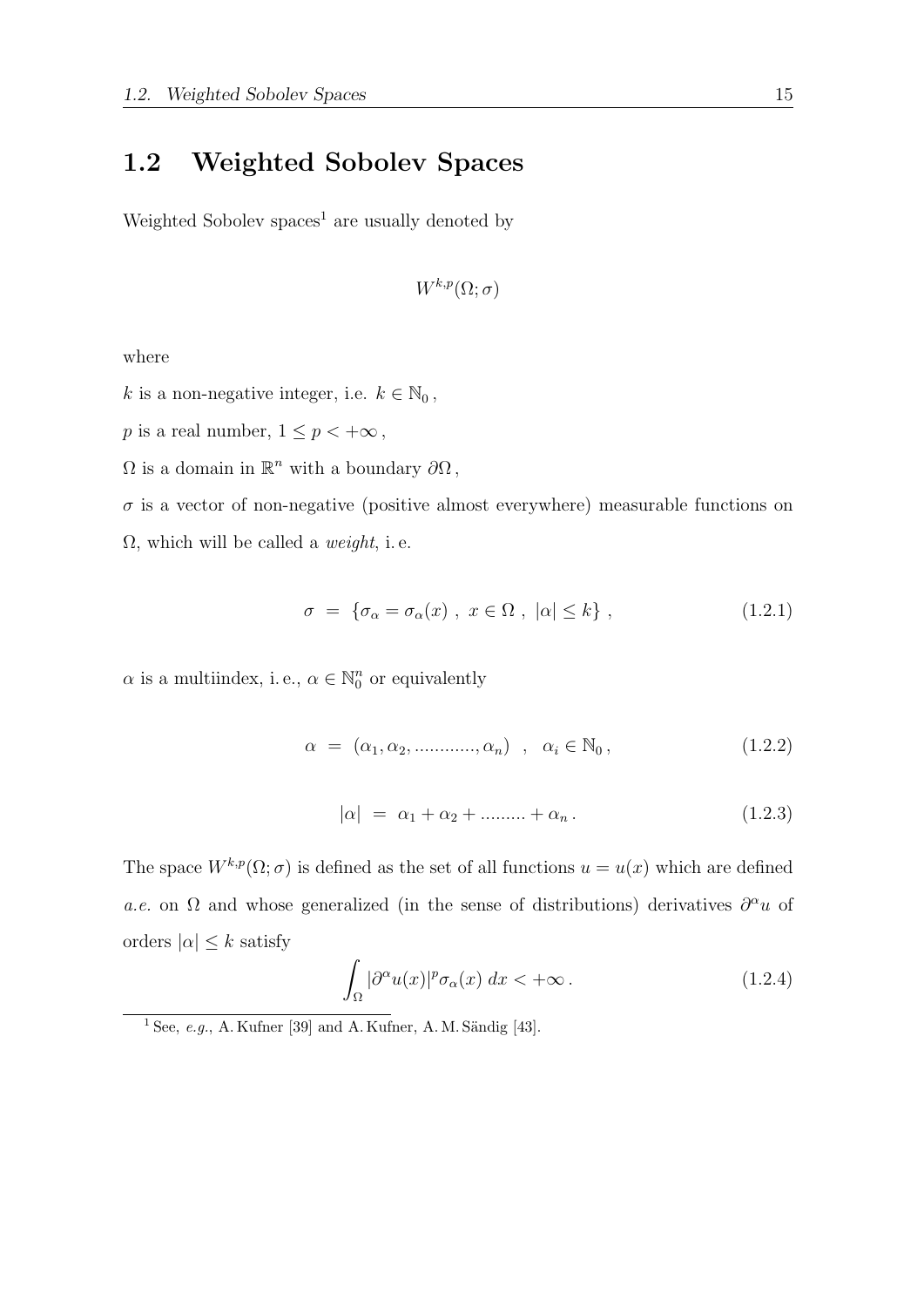It is a normed linear space if equipped with the norm

$$
||u||_{W^{k,p}(\Omega;\sigma)} = \left(\sum_{|\alpha| \le k} \int_{\Omega} |\partial^{\alpha} u(x)|^p \sigma_{\alpha}(x) dx\right)^{1/p}, \qquad (1.2.5)
$$

or, equivalently, with the norm

$$
||u||_{W^{k,p}(\Omega;\sigma)} = \sum_{|\alpha| \le k} \left( \int_{\Omega} |\partial^{\alpha} u(x)|^p \sigma_{\alpha}(x) dx \right)^{1/p} . \tag{1.2.6}
$$

If

$$
\sigma_{\alpha}^{-\frac{1}{p}} \in L_{loc}^{q}(\Omega) \quad \text{for} \quad |\alpha| \le k \quad , \tag{1.2.7}
$$

where q is the conjugate index of p, then the space  $W^{k,p}(\Omega;\sigma)$  is a Banach space<sup>2</sup>. We observe that condition (1.2.7) is necessary to have the completeness; for instance, in A. Kufner, B. Opic [41] is proved that if  $n = 1$ ,  $\Omega = (-1, 1)$ ,  $p = 2$ ,  $\lambda, \mu \in \mathbb{R}$  and  $\sigma = {\sigma_0 = |x|^{\lambda}, \sigma_1 = |x|^{\mu}}$ , the space  $W^{1,2}(\Omega; \sigma)$  is non-complete if the parameters  $\lambda, \mu$  are suitably chosen (it is easy to check that, for  $\lambda \geq 1$  and  $\mu \geq 1$ , condition (1.2.7) is not true).

For  $k = 0$  we introduce the following notation : we write

$$
W^{0,p}(\Omega;\sigma) = L^p(\Omega;\sigma)
$$

and denote

$$
||u||_{L^{p}(\Omega;\sigma)} = \left(\int_{\Omega} |u(x)|^{p} \sigma(x) dx\right)^{1/p}, \qquad (1.2.8)
$$

<sup>2</sup> See A. Kufner, B. Opic [41, 42].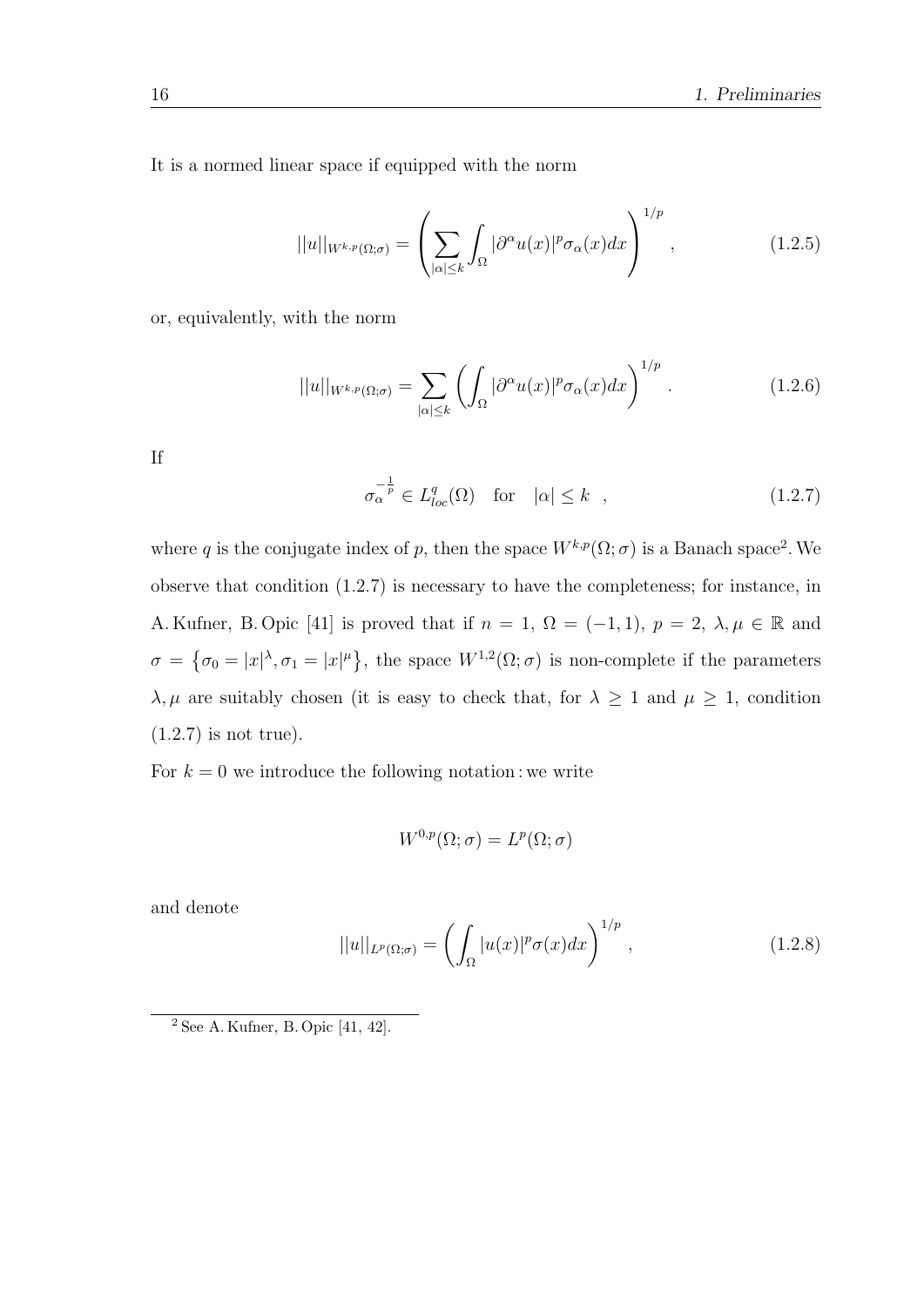so that

$$
||u||_{W^{k,p}(\Omega;\sigma)} = \left(\sum_{|\alpha| \leq k} ||\partial^{\alpha} u||_{L^p(\Omega;\sigma_{\alpha})}^p\right)^{1/p}
$$

.

Clearly the classical Sobolev spaces  $W^{k,p}(\Omega)$  represent a special case of the weighted spaces  $W^{k,p}(\Omega;\sigma)$ : they can be obtained by the choice

$$
\sigma_{\alpha}(x) = 1 \text{ for } |\alpha| \le k.
$$

The norm of a function  $u \in W^{k,p}(\Omega)$  will be denoted by  $||u||_{W^{k,p}(\Omega)}^3$ .

Let us suppose that

$$
\sigma_{\alpha} \in L^{1}_{loc}(\Omega)
$$
 for  $|\alpha| \leq k$ .

Then all functions in  $C_0^{\infty}(\Omega)$  belong to  $W^{k,p}(\Omega; \sigma)$  and it is meaningful to introduce the space  $\mathring{W}^{k,p}(\Omega;\sigma)$  as the closure of  $C_0^{\infty}(\Omega)$  with respect to the norm  $||\cdot||_{W^{k,p}(\Omega;\sigma)}$ . This space is again a Banach space if additionally (1.2.7) is satisfied.

There are several possibilities of application of Sobolev spaces with weights.

The first one concerns elliptic boundary value problems on domains whose boundary has various singularities as for example corners or edges. In the vicinity of a corner or an edge the solution  $u$  of the boundary-value problem may have a singularity which can be often very suitably characterized by an appropriate *weight*. This weight is most usually a power of the distance from the " singular set" on the boundary of domain. Hence, in this case, the weight functions make it possible to describe in more detail the qualitative properties of the solution, first of all as concerns its regularity.

<sup>&</sup>lt;sup>3</sup> More information about the spaces  $W^{k,p}(\Omega)$  can be found, for example, in S. L. Sobolev [52], J. Necăs [46], R. A. Adams [2], A. Kufner, O. John, S. Fucík [40].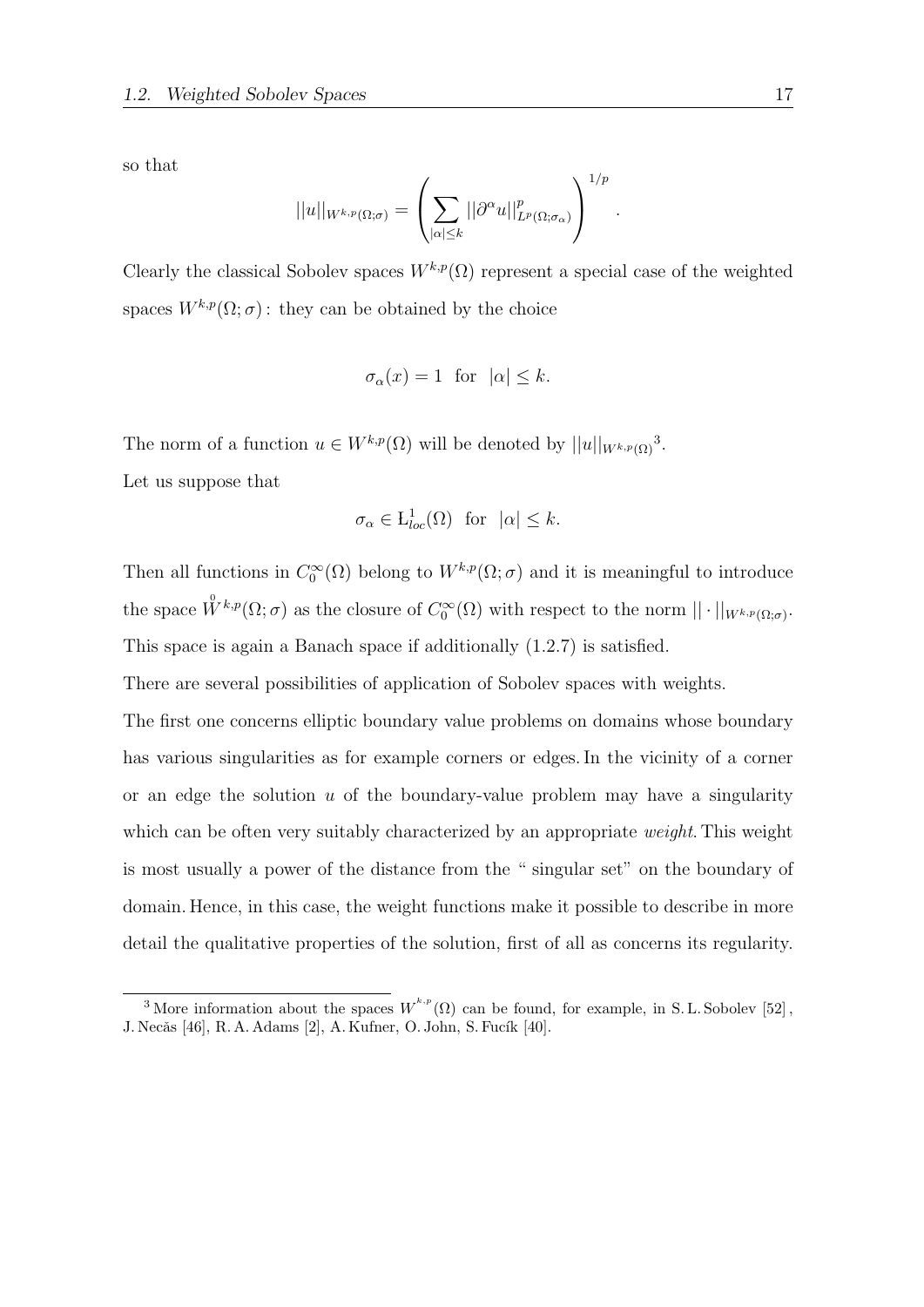On behalf of a number of papers devoted to these problems let us mention the paper by V. A. Kondrat'ev [35], and the paper by B. Kawohl [32].

A second field of application of weighted spaces concerns the study of functions defined on unbounded domains, which solve certain boundary value problems. Let us consider an unbounded domain  $\Omega$ ; for instance, let  $\Omega$  be the exterior of the unit ball in  $\mathbb{R}^n$ . It is well known that - when solving boundary value problems - it is in this case necessary to give not only conditions on  $\partial\Omega$ , but also conditions at infinity, which prescribe the behaviour of the solution  $u(x)$  for  $|x| \rightarrow +\infty$ . These conditions can again be described in a very convenient form in terms of weight functions, for example by means of functions of the form

$$
(1+|x|)^{\epsilon}, \quad \epsilon \in \mathbb{R}_+.
$$

It is evident that the condition

$$
\int_{|x|>1} |u(x)|^2 (1+|x|)^{\epsilon} \, dx < +\infty
$$

characterizes the behaviour of the function  $u(x)$  for large x. A typical representant of this direction is L. D. Kudrjavcev whose monograph [38] represents the first systematic exposition of properties of certain weighted spaces and of their applications. There is a number of groups and individuals working in this field - apart from Kudrjavcev and his successors let us mention for example B. Hanouzet [31], A. Avantaggiati, M. Troisi [5], as well as R. A. Adams [1].

Another domain of employment of weighted Sobolev spaces concerns more theoretical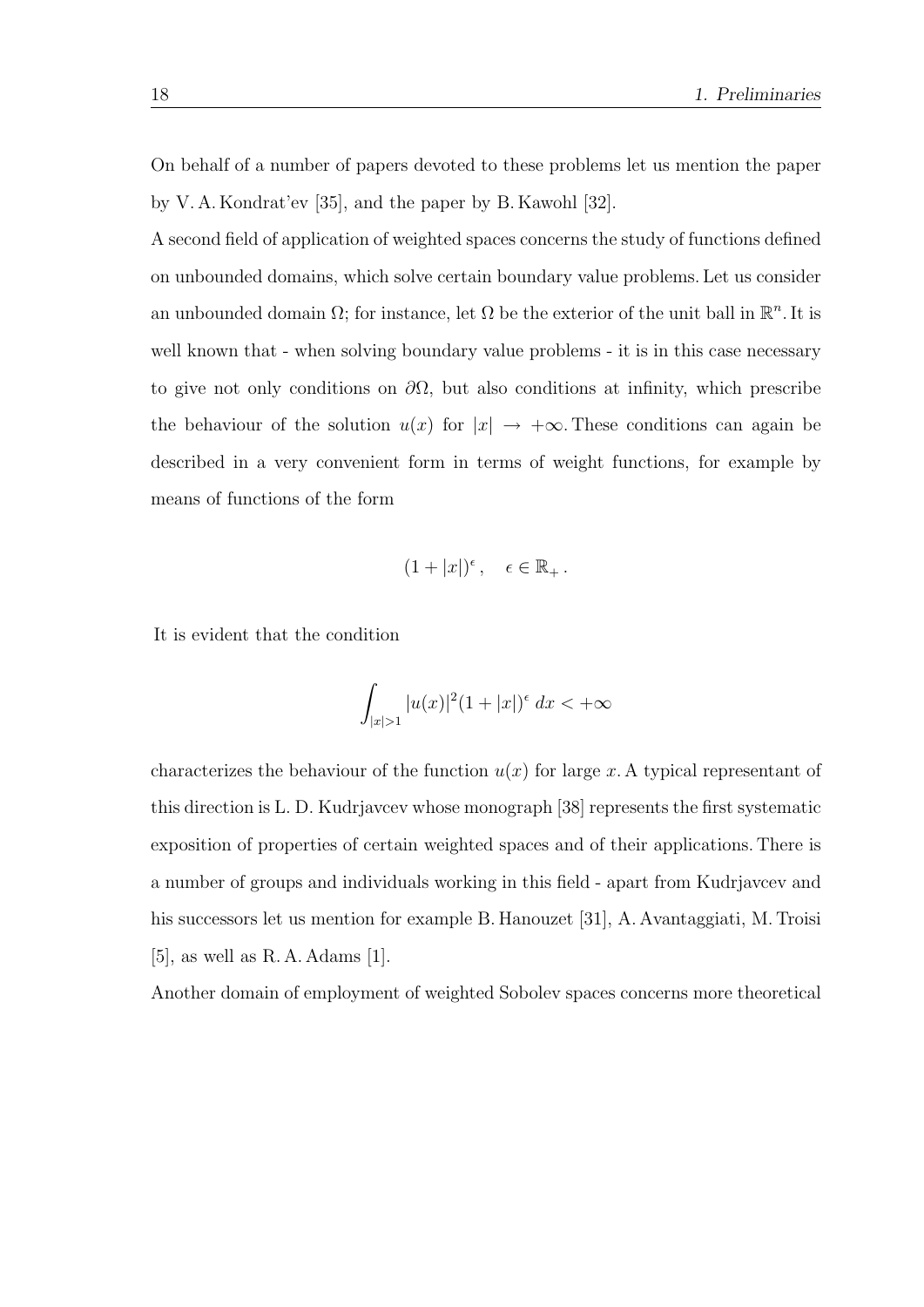applications, namely existence theorems for elliptic differential equations and further for problems of the type of degenerate equations and equations with singular coefficients. Even in this field, the weighted spaces can provide an useful tool enlarging the scope of boundary value problems solvable by functional-analytical methods. A typical representant of this direction of applications of weighted Sobolev spaces is I. A. Kiprijanov [33]. The same topics are studied by S. M. Nikol'skii [47] and by a numerous French group (P. Bolley, J. Camus [9]).

We have introduced the weighted space  $W^{k,p}(\Omega;\sigma)$  without making too many assumptions about the domain  $\Omega$  and the weight  $\sigma$  whose components  $\sigma_{\alpha}$  - see (1.2.1) - can be different for a different  $\alpha$ . In what follows we will consider some weighted Sobolev spaces defined on an open set  $\Omega$  in  $\mathbb{R}^n$  and we will consider both weight vectors with different components and weight vectors with equal components. In the first case we will have a weighted norm in which the weight function varies if the order of derivation of function u varies, in the second case we will have a weighted norm in which the weight function is independent from the order of derivation of the function  $u$ .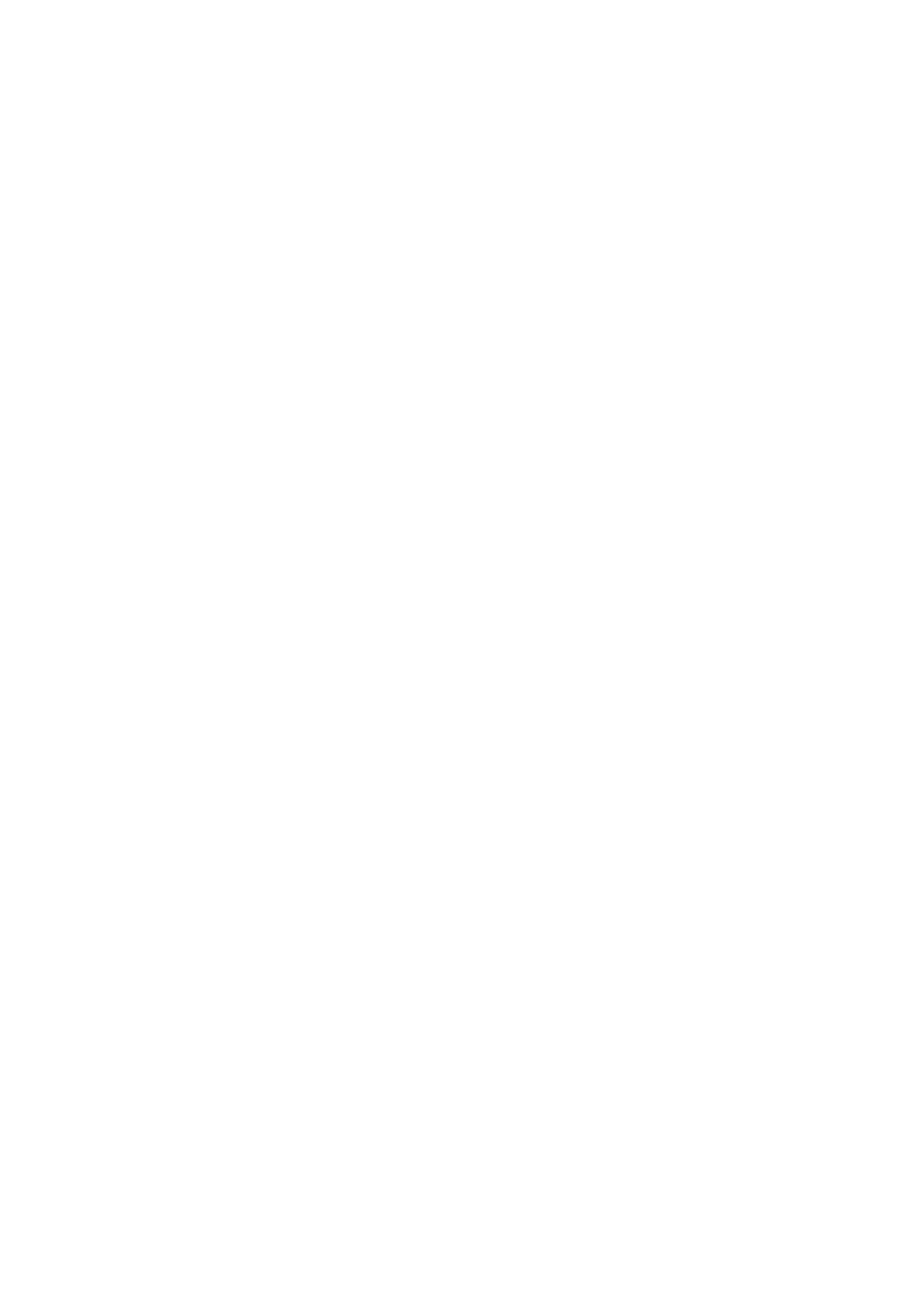### Chapter 2

# Weighted spaces and weighted norm inequalities on irregular domains

In this chapter we deepen the study of certain weighted spaces, denoted by  $K_s^p(\Omega)$ , defined on open subsets  $\Omega$  of  $\mathbb{R}^n$  when the weight is a function related to the distance from a subset of  $\partial\Omega$ . We also introduce a new weighted subspace of  $K_s^p$ . Moreover, we construct decompositions for functions belonging to some particular subspaces of  $K_s^p$ and as application, we prove boundedness and compactness results for an operator in weighted Sobolev spaces.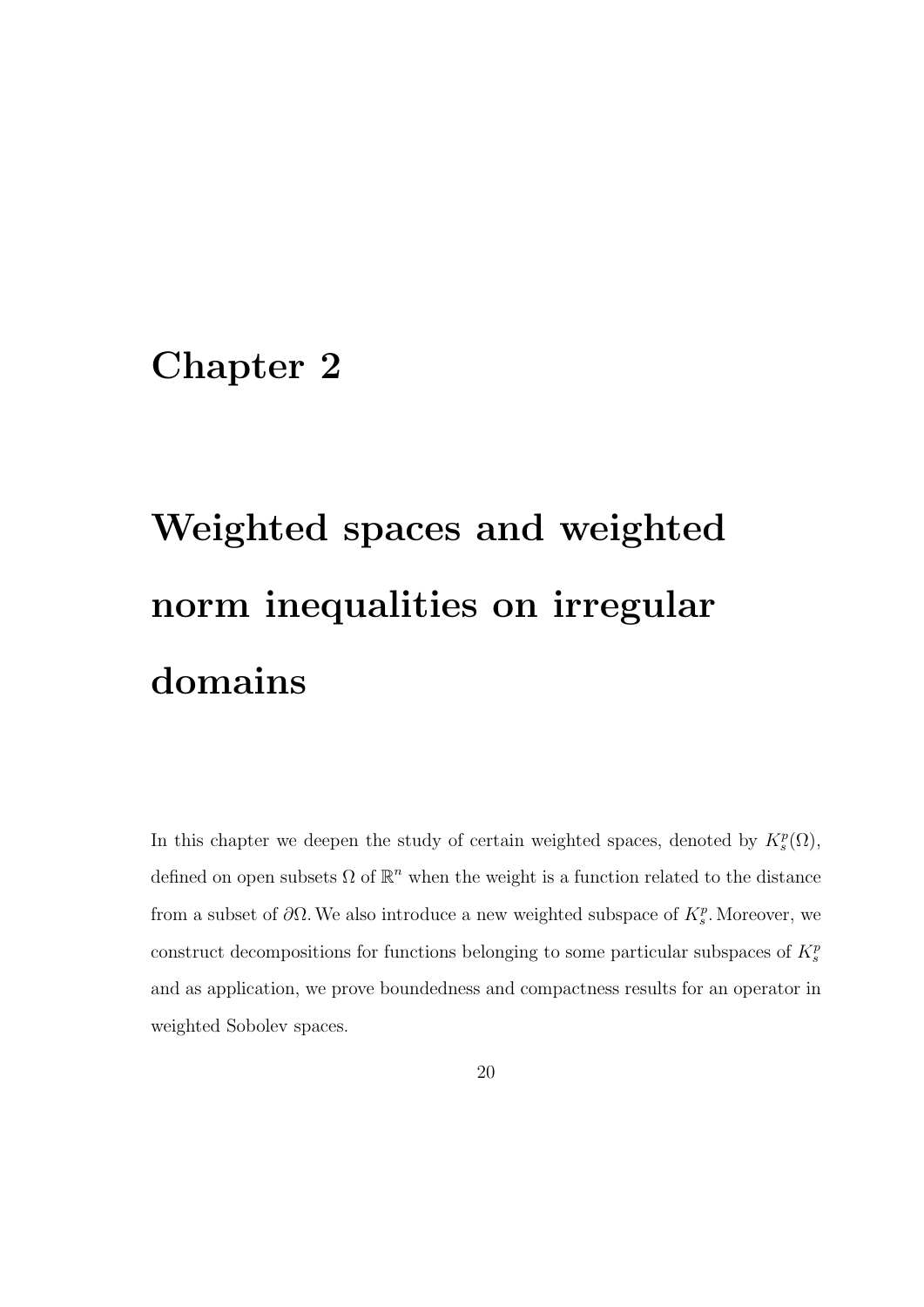#### 2.1 Weight functions and weighted spaces

Let  $\Omega$  be an open subset of  $\mathbb{R}^n$ . We denote by  $\mathcal{A}(\Omega)^4$  the class of measurable weight functions  $\rho : \Omega \to \mathbb{R}_+$  such that

$$
\sup_{\substack{x,y\in\Omega\\|x-y|<\rho(y)}}\Big|\log\frac{\rho(x)}{\rho(y)}\Big|<+\infty\,.
$$

It is easy to show<sup>5</sup> that  $\rho \in \mathcal{A}(\Omega)$  if and only if there exists  $\gamma \in \mathbb{R}_+$ , independent on  $x$  and  $y$ , such that

$$
\gamma^{-1}\rho(y) \le \rho(x) \le \gamma \rho(y), \qquad \forall y \in \Omega, \quad \forall x \in \Omega \cap B(y, \rho(y)). \tag{2.1.1}
$$

We remark that  $\mathcal{A}(\Omega)$  contains the class of all functions  $\rho : \Omega \to \mathbb{R}_+$  which are Lipschitz continuous in  $\Omega$  with Lipschitz constant less than 1. Moreover, if  $\rho \in \mathcal{A}(\Omega)$ and  $a \in ]0,1[$ , then the function  $\omega(x) = a \rho(x)$   $(x \in \Omega)$  belongs to  $\mathcal{A}(\Omega)$ . Typical examples of functions  $\rho \in \mathcal{A}(\Omega)$  are the function

$$
x \in \mathbb{R}^n \to 1 + a|x| \ , \quad a \in [0, 1[ \ , \tag{2.1.2}
$$

and, if  $\Omega \neq \mathbb{R}^n$  and S is a nonempty subset of  $\partial\Omega$ , the function

$$
x \in \Omega \to a \operatorname{dist}(x, S), \quad a \in ]0, 1[.
$$
 (2.1.3)

<sup>&</sup>lt;sup>4</sup> The class  $\mathcal{A}(\Omega)$  has been introduced by M. Troisi in [60].

 $^5$  See,  $e.g.,$  M.<br>Troisi [60].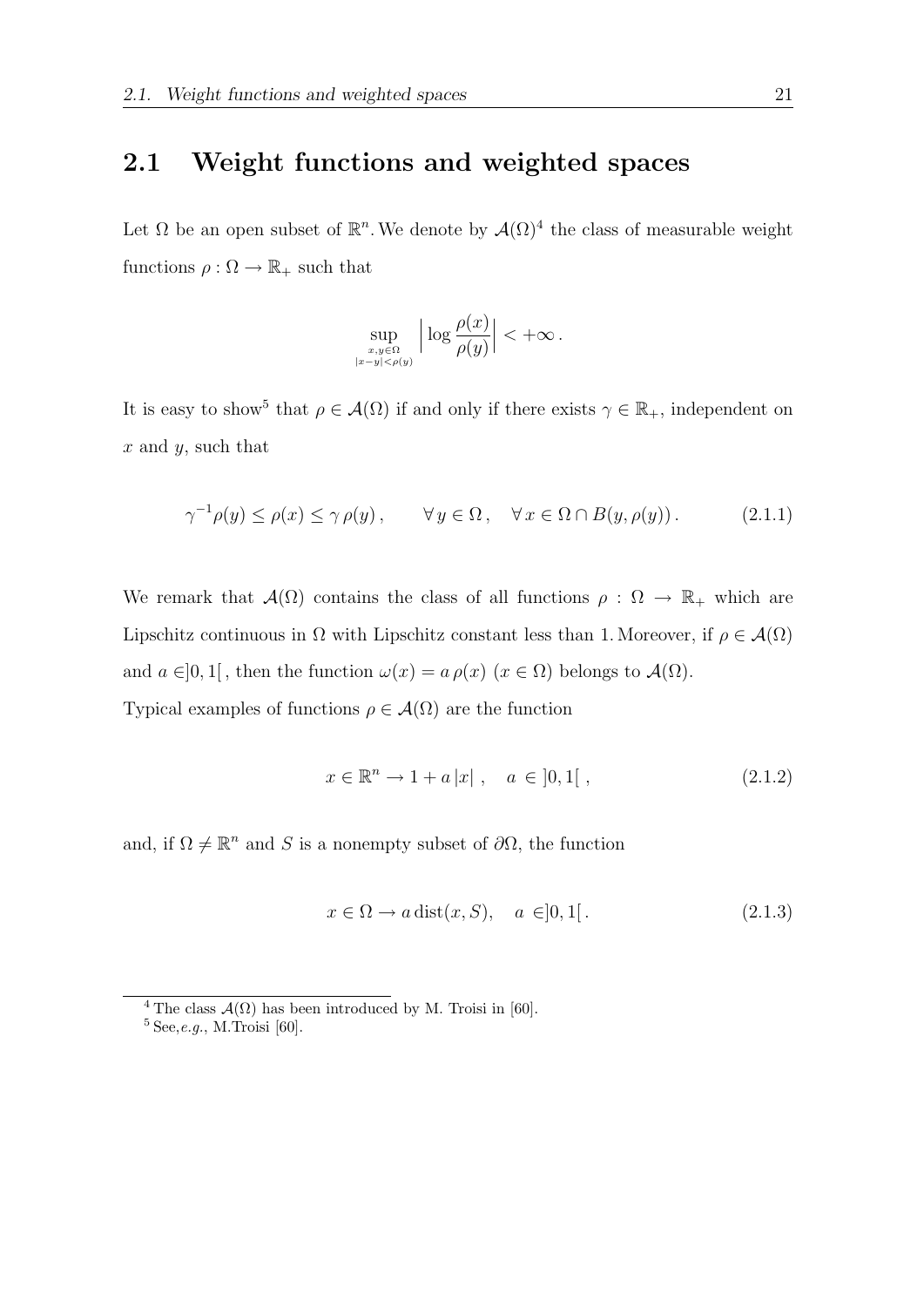Moreover if  $\rho \in \mathcal{A}(\Omega)$  then for any  $b \in \mathbb{R}_+$  and for any  $s \in \mathbb{R}$  the function

$$
x \in \Omega \to \frac{\rho(x)}{1 + b \rho^s(x)}\tag{2.1.4}
$$

is in  $\mathcal{A}(\Omega)$  (see, also M. Troisi [60]).

For any weight function  $\rho \in \mathcal{A}(\Omega)$  we put

$$
S_{\rho} = \{ z \in \partial \Omega \mid \rho(x) \le |x - z| \quad \forall x \in \Omega \}.
$$
 (2.1.5)

We recall some properties of the set  $S_\rho^6$ .

**Lemma 2.1.1** For any  $\rho \in \mathcal{A}(\Omega)$ , the set  $S_\rho$  is a closed subset of  $\partial \Omega$ . Moreover we have

$$
z\in S_{\rho}\quad\Longleftrightarrow\quad\lim_{x\to z}\rho(x)=0
$$

$$
z \in \partial\Omega \setminus S_{\rho} \quad \Longleftrightarrow \quad \exists r \in \mathbb{R}_{+} \; : \; \inf_{x \in \Omega \atop |x - z| < r} \rho(x) > 0 \, .
$$

From Lemma 2.1.1 it follows that, if  $S_\rho \neq \emptyset,$  then

$$
\rho(x) \le \text{dist}(x, S_{\rho}) \qquad \forall x \in \Omega, \tag{2.1.6}
$$

 $\blacksquare$ 

$$
\overline{B(x,\rho(x)) \cap \Omega} \cap S_{\rho} = \emptyset \qquad \forall x \in \Omega, \tag{2.1.7}
$$

$$
\rho \in L^{\infty}_{\text{loc}}(\overline{\Omega}), \qquad \rho^{-1} \in L^{\infty}_{\text{loc}}(\overline{\Omega} \setminus S_{\rho}). \tag{2.1.8}
$$

<sup>6</sup> See Lemma 1.1 and Theorem 1.1 in L. Caso, M. Transirico [18].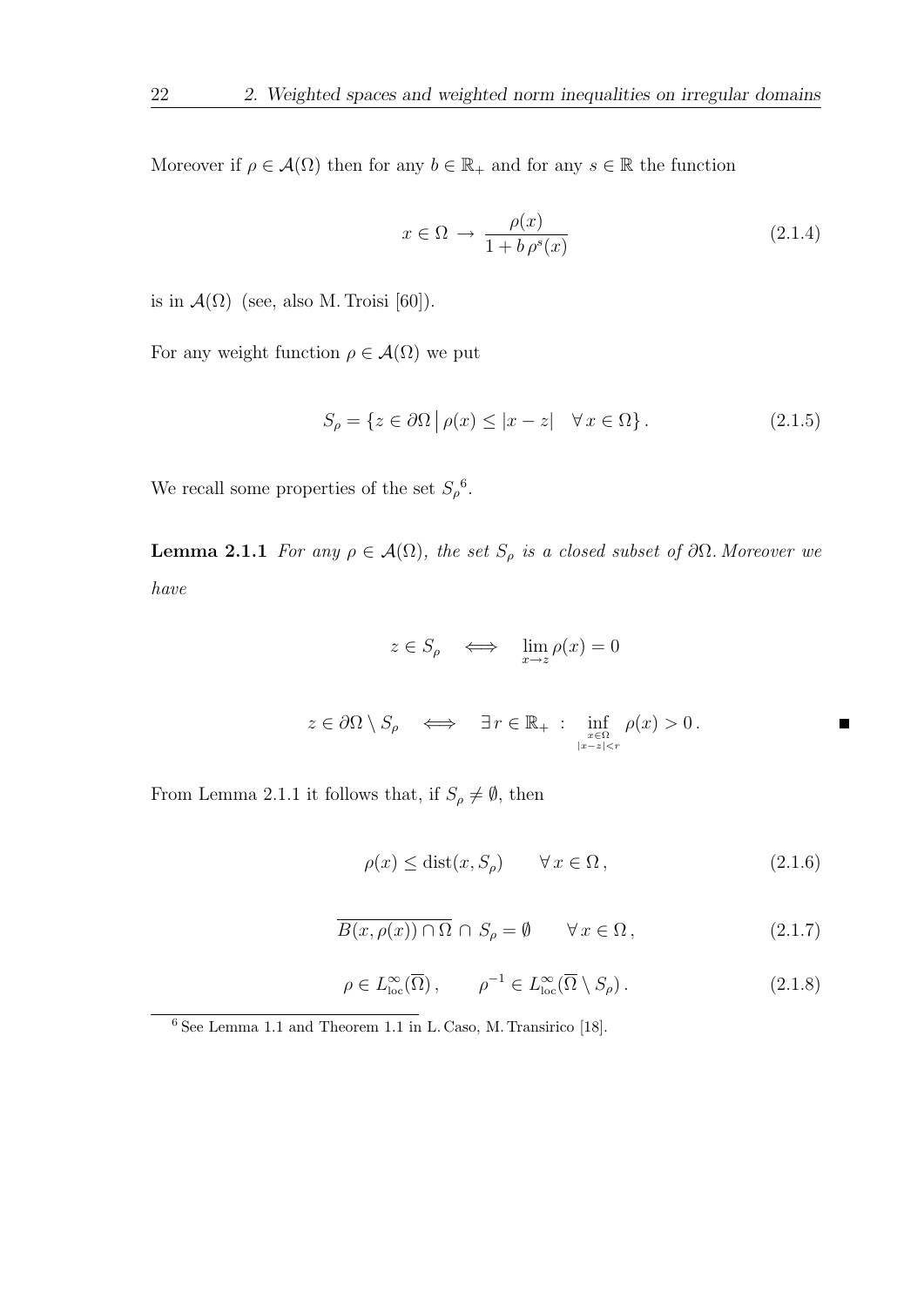We recall now a regularization result for a function  $\rho \in \mathcal{A}(\Omega)$ , needed in the sequel. Let  $\rho \in \mathcal{A}(\Omega)$ , for any  $x \in \Omega$  and for any  $\lambda \in \mathbb{R}_+$ , we set

$$
E_{\lambda}(x) = \{ y \in \Omega : |y - x| < \lambda \, \rho(y) \} \, , \, E(x) = E_1(x) \, .
$$

$$
I_{\lambda}(x) = \Omega \cap B(x, \lambda \rho(x)), \ I(x) = I_1(x).
$$

It's easy to prove that

$$
x \in E_{\lambda}(y) \Leftrightarrow y \in I_{\lambda}(x) .
$$

For any  $x \in \Omega$  and for any  $\lambda \in \mathbb{R}_+$  we put

$$
\chi_{\lambda}(x) = \rho^{-n}(x)|E_{\lambda}(x)|, \qquad \chi(x) = \chi_1(x).
$$

In M. Troisi [60] is proved that

$$
\sup_{x \in \Omega} \chi(x) < +\infty \tag{2.1.9}
$$

Let us suppose

$$
\inf_{x \in \Omega} \chi_{\lambda}(x) > 0 \qquad \text{for} \quad \lambda \in ]0, 1[.
$$
 (2.1.10)

We remark that the condition (2.1.10) holds for any  $\rho \in \mathcal{A}(\Omega)$  in the following cases:  $\Omega = \mathbb{R}^n$ ,  $\Omega = \mathbb{R}^n_+ = \{x \in \mathbb{R}^n : x_n > 0\}$ ;  $\Omega$  bounded domain with cone property<sup>7</sup>. Moreover, (2.1.10) is satisfied if  $\Omega$  is an unbounded domain with the cone property and  $\rho$  is a bounded function in  $\Omega$ . We remark that, if suitable conditions hold for

<sup>&</sup>lt;sup>7</sup> A domain  $\Omega$  with cone property means that there exists a finite cone C such that each point  $x \in \overline{\Omega}$  is the vertex of a finite cone  $C_x$  contained in  $\Omega$  and congruent to  $C$ .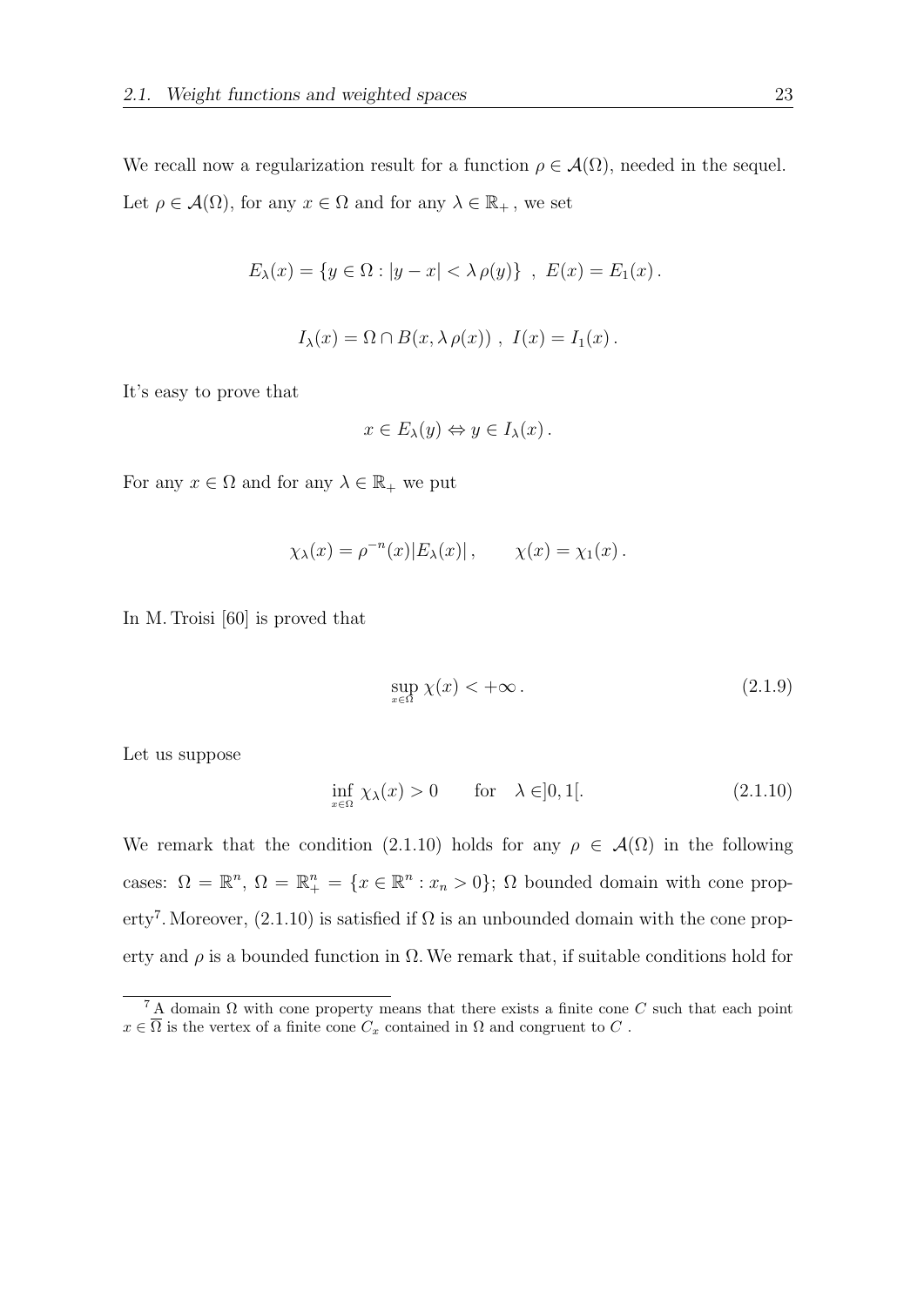the function  $\rho$ , (2.1.10) can hold for a domain  $\Omega$  which has not the cone property. For instance, if one has

$$
\rho(x) \cong \text{dist}(x, \partial \Omega) \qquad \forall x \in \Omega \quad ,
$$

then the  $(2.1.10)$  holds for any domain  $\Omega$ .

Moreover, it's easy to show that (2.1.10) holds if exist  $\theta \in ]0, \pi/2[$  and  $c \in \mathbb{R}_+$  such that any  $x \in \Omega$  is the vertex of a cone with opening  $\theta$  and height  $c \rho(x)$  which is contained in Ω.

**Remark 2.1.2** We observe that if the condition  $(2.1.10)$  holds, we have that for any  $\rho \in \mathcal{A}(\Omega)$  there exists a function  $\sigma \in \mathcal{A}(\Omega) \cap C^{\infty}(\Omega) \cap C^{0,1}(\overline{\Omega})$  such that

$$
c'\rho(x) \le \sigma(x) \le c''\rho(x) \qquad \forall x \in \Omega, \tag{2.1.11}
$$

$$
|\partial^{\alpha}\sigma(x)| \le c_{\alpha}\sigma^{1-|\alpha|}(x) \qquad \forall x \in \Omega \quad and \quad \forall \alpha \in \mathbb{N}_0^n, \tag{2.1.12}
$$

where  $c', c'', c_{\alpha} \in \mathbb{R}_+$  are independent on  $x^8$ .

Further properties of the class  $\mathcal{A}(\Omega)$  can be found in M.Troisi [60] and L. Caso, M. Transirico [18].

If  $k \in \mathbb{N}_0, 1 \le p \le +\infty$ ,  $s \in \mathbb{R}$  and  $\rho \in \mathcal{A}(\Omega)$ , we denote by  $W_s^{k,p}(\Omega)$  the space of distributions u on  $\Omega$  such that  $\rho^{s+|\alpha|-k} \partial^\alpha u \in L^p(\Omega)$  for  $|\alpha| \leq k$ . Equipped with the norm

$$
||u||_{W_s^{k,p}(\Omega)} = \sum_{|\alpha| \le k} ||\rho^{s+|\alpha|-k} \partial^\alpha u||_{L^p(\Omega)},
$$
\n(2.1.13)

 $W_s^{k,p}(\Omega)$  is a Banach space. Moreover, it is separable if  $1 \leq p < +\infty$ , and, in particu-

<sup>8</sup> See Theorem 3.2 in M. Troisi [60].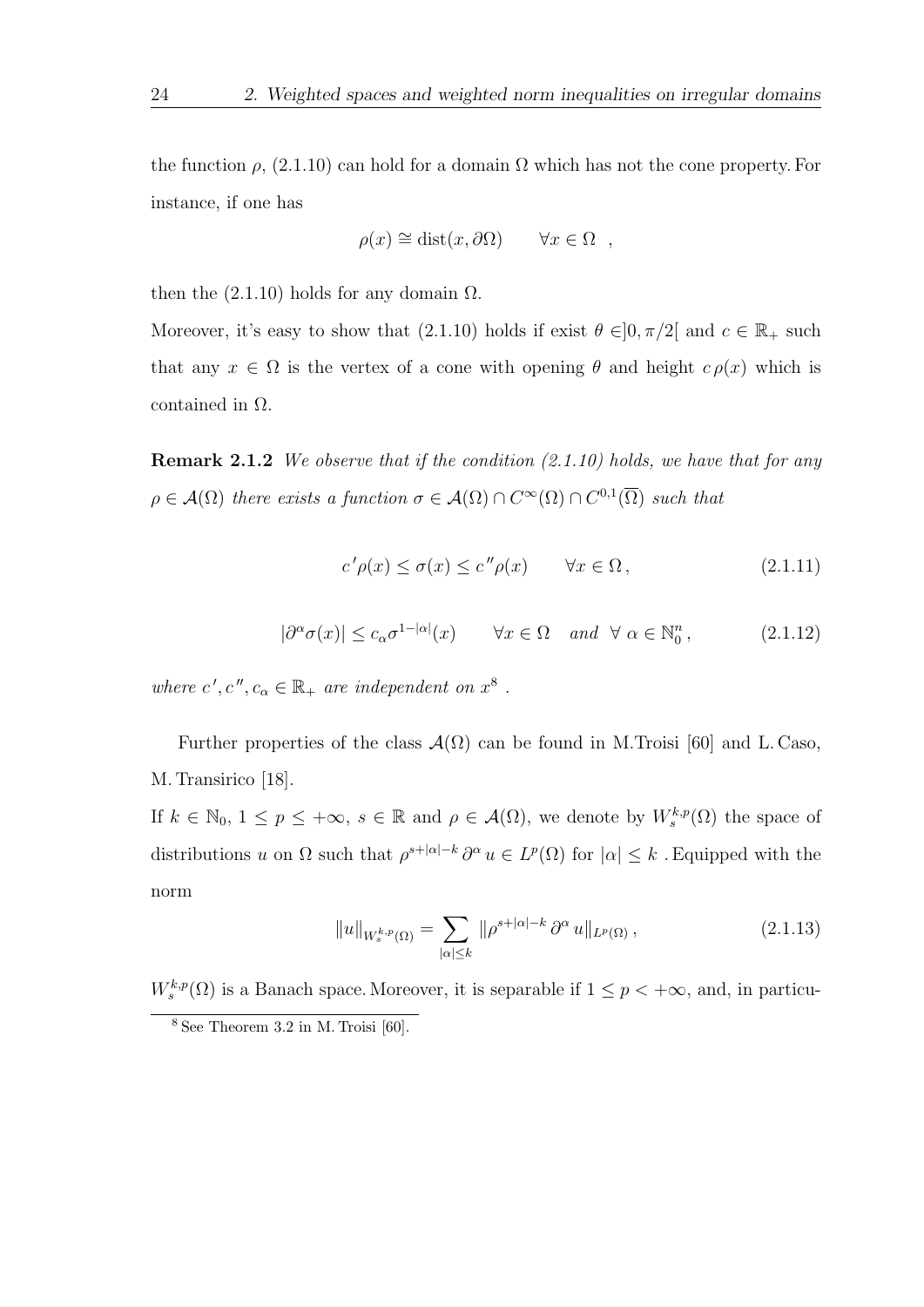lar,  $W_s^{k,2}(\Omega)$  is a separable Hilbert space. We also denote by  $\overset{\circ}{W}_{s}^{k,p}(\Omega)$  the closure of  $C_o^{\infty}(\Omega)$  in  $W_s^{k,p}(\Omega)$ . The spaces just introduced are an example of weighted Sobolev spaces. A detailed account of properties of the above defined weighted Sobolev spaces can be found in D. E. Edmunds, W. D. Evans [27], V. Benci, D. Fortunato [6] and M. Troisi [61].

For  $k = 0$  we put

$$
W^{0,p}_s(\Omega)=L^p_s(\Omega)
$$

From well known results<sup>9</sup> we deduce that, for  $1 \leq p \lt +\infty$  and  $s \in \mathbb{R}$ , the space  $C_o^{\infty}(\Omega)$  is dense in  $L_s^p(\Omega)$ .

Clearly the following imbeddings hold:

$$
\overset{\circ}{W}{}_{s}^{k,p}(\Omega) \hookrightarrow W_{s}^{k,p}(\Omega) \hookrightarrow L_{s-k}^{p}(\Omega).
$$

#### **2.2** The spaces  $K_s^p(\Omega)$

The purpose of this section is to deepen the study of the weighted spaces  $K_s^p$  and their properties<sup>10</sup>. Let us introduce some definitions which are essential to study such spaces.

Let  $\Omega$  be an open subset of  $\mathbb{R}^n$  and let  $\rho \in \mathcal{A}(\Omega)$ . We fix f in  $\mathfrak{D}(\overline{\mathbb{R}}_+)$  satisfying the conditions

$$
0 \le f \le 1
$$
,  $f(t) = 1$  if  $t \le \frac{1}{2}$ ,  $f(t) = 0$  if  $t \ge 1$ ,

 $9$  See, e.g., D. E. Edmunds, W. D. Evans [27] and M. Troisi [61].

<sup>&</sup>lt;sup>10</sup> The spaces  $K_s^p$  were studied, e.g., by A. Canale, L. Caso, P. Di Gironimo in [11] and by L. Caso, M. Transirico in [18].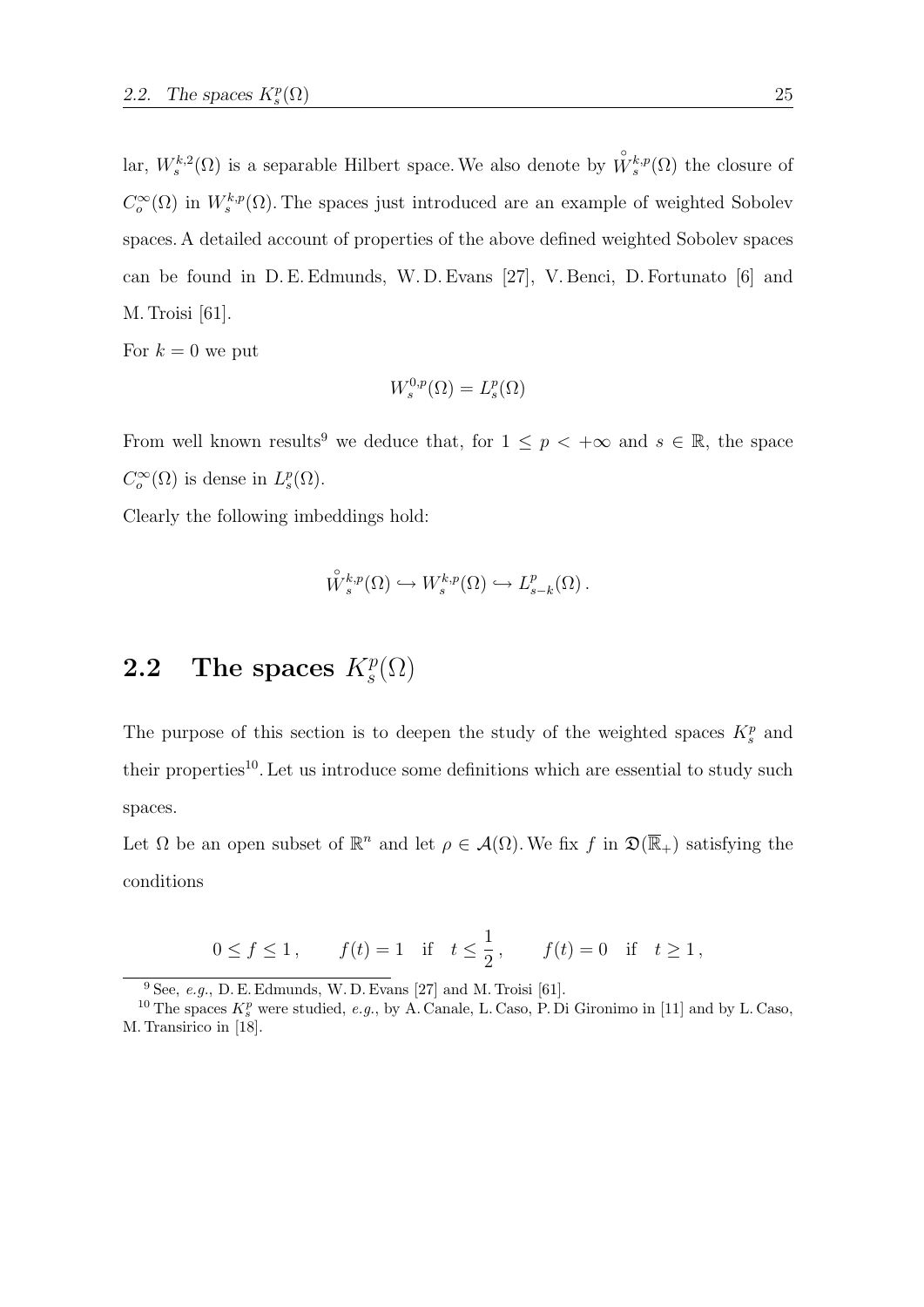and  $\alpha \in C^{\infty}(\Omega) \cap C^{0,1}(\overline{\Omega})$  equivalent to dist  $(\cdot, \partial \Omega)^{11}$ . Hence, for  $h \in \mathbb{N}$  we put

$$
\psi_h: x \in \overline{\Omega} \to \left(1 - f\big(h\,\alpha(x)\big)\right) f\big(|x|/2h\big). \tag{2.2.1}
$$

It is easy to prove that  $\psi_h$  belongs to  $\mathfrak{D}(\overline{\Omega} \setminus S_\rho)$  for any  $h \in \mathbb{N}$  and

$$
0 \le \psi_h \le 1, \qquad \psi_{h_{|\overline{\Omega}_h}} = 1, \qquad \text{supp}\,\psi_h \subset \overline{\Omega}_{2h}, \qquad (2.2.2)
$$

where

$$
\Omega_h = \{ x \in \Omega \mid |x| < h, \ \alpha(x) > 1/h \}. \tag{2.2.3}
$$

For any  $x \in \Omega$ , let  $G(x)$  be an open subset of  $\mathbb{R}^n$  such that

$$
x \in G(x) \subseteq \Omega \cap B(x, \rho(x)). \tag{2.2.4}
$$

For  $1 \leq p < +\infty$  and  $s \in \mathbb{R}$ , we denote by  $K_s^p(\Omega)$  the class of functions  $g \in L^p_{loc}(\overline{\Omega} \setminus S_\rho)$ such that

$$
||g||_{K_s^p(\Omega)} = \sup_{\Omega} \left( \rho^{s - \frac{n}{p}}(x) ||g||_{L^p(G(x))} \right) < +\infty.
$$
 (2.2.5)

Obviously  $K_s^p(\Omega)$  is a Banach space with the norm defined by (2.2.5). It is easy to prove that the spaces  $L_s^{\infty}(\Omega)$  and  $C_o^{\infty}(\Omega)$  are subsets of  $K_s^p(\Omega)^{12}$ . Therefore, we can define two new spaces of functions  $\tilde{K}_s^p(\Omega)$  and  $\overset{\circ}{K}_s^p(\Omega)$  as the closures of  $L_s^{\infty}(\Omega)$  and  $C_o^{\infty}(\Omega)$ , respectively, in  $K_s^p(\Omega)$ .

<sup>&</sup>lt;sup>11</sup> For more details on the existence of such an  $\alpha$  see, *e.g.*, Theorem 2, Cap. VI in E. M. Stein [53] and Lemma 3.6.1 in W. P. Ziemer [63].

<sup>&</sup>lt;sup>12</sup> In fact from (2.1.8) we have that  $C_0^{\infty}(\Omega)$  is a subset of  $L_s^{\infty}(\Omega)$  for every  $s \in R$ . Moreover the space  $L_s^{\infty}(\Omega)$  is imbedded in  $K_s^p(\Omega)$  for any  $p \in [1, +\infty[$  and for any  $s \in R$ , see, e.g.,(14) in A. Canale, L. Caso, P. Di Gironimo [11].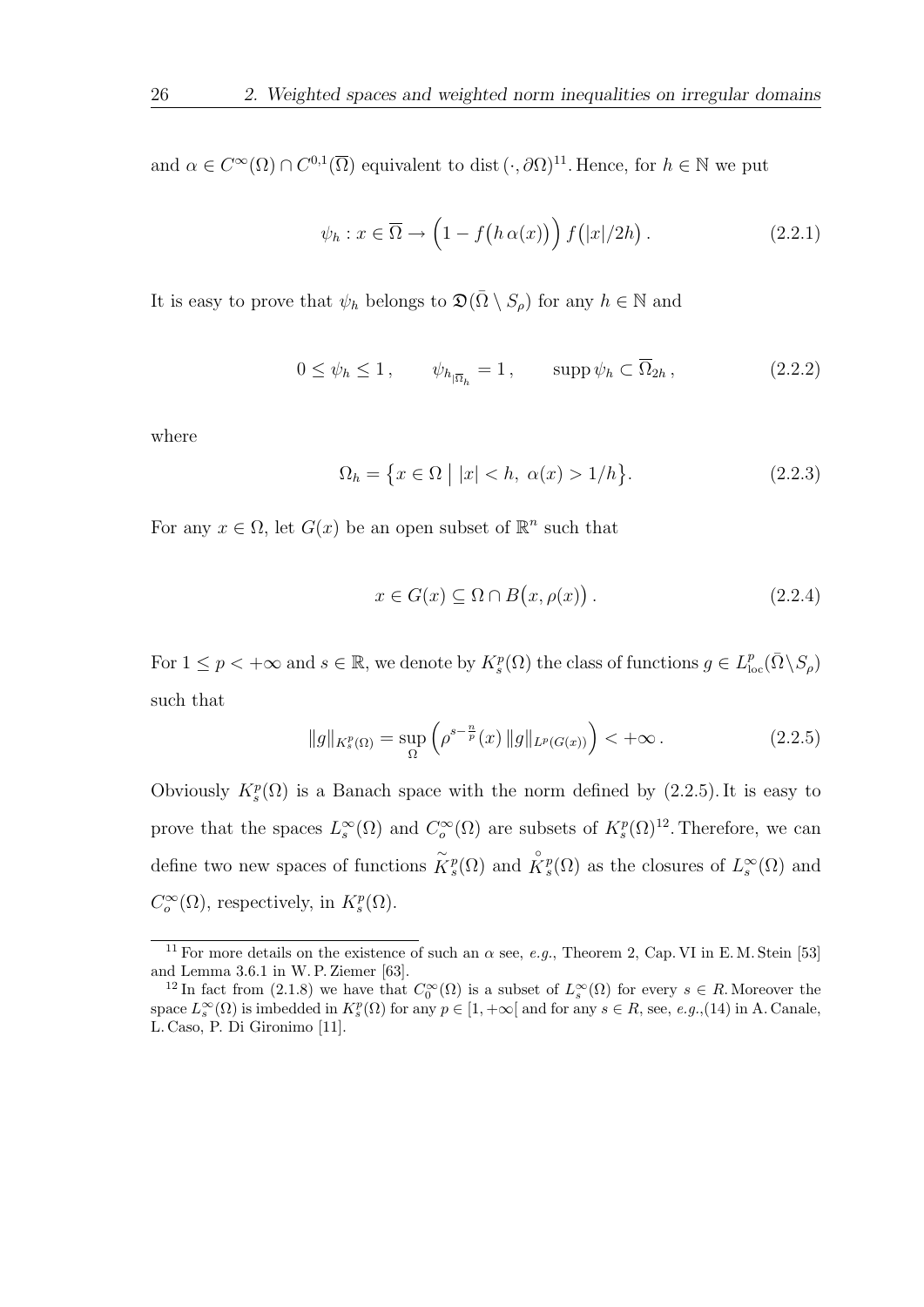For all  $s \in \mathbb{R}$  the following inclusions hold<sup>13</sup>

$$
L_{s-\frac{n}{r}}^r(\Omega) \hookrightarrow K_s^q(\Omega) \hookrightarrow K_s^p(\Omega) \qquad 1 \le p \le q \le r \le +\infty, \tag{2.2.6}
$$

$$
L_{s-\frac{n}{q}}^q(\Omega) \subset \overset{\circ}{K}_s^p(\Omega) \subset \overset{\sim}{K}_s^p(\Omega) \qquad 1 \le p \le q < +\infty ,
$$
 (2.2.7)

$$
K_s^q(\Omega) \subset \widetilde{K}_s^p(\Omega) \qquad 1 \le p < q < +\infty. \tag{2.2.8}
$$

We put

$$
K^p(\Omega) = K^p_{n/p}(\Omega) \,,\tag{2.2.9}
$$

and, in the same way, we define the spaces  $\overset{\circ}{K}P(\Omega)$  and  $\overset{\sim}{K}P(\Omega)$ . From (2.2.6), (2.2.7) and  $(2.2.8)$  we have

$$
L^p(\Omega) \subset \overset{\circ}{K}{}^p(\Omega) \subset \overset{\sim}{K}{}^p(\Omega) \subset K^p(\Omega). \tag{2.2.10}
$$

It' s possible to show, with some counterexamples, that the three inclusions in (2.2.10) can be strict (see [11]).

We recall now some characterizations of the spaces  $\tilde{K}_s^p(\Omega)$  and  $\overset{\circ}{K}_s^p(\Omega)^{14}$  needed in sequel.

**Lemma 2.2.1** A function  $g \in K_s^p(\Omega)$  belongs to  $\widetilde{K}_s^p(\Omega)$  if and only if

$$
\lim_{h \to +\infty} \left( \sup_{E \in \Sigma(\Omega) \atop x \in \Omega} \|g \chi_E\|_{K_s^p(\Omega)} \right) = 0,
$$

where  $\chi_E$  denotes the characteristic function of the set E.

<sup>13</sup> See, e.g., (18), (19), (20) in A. Canale, L. Caso, P. Di Gironimo [11]. <sup>14</sup> See Lemma 3 and Lemma 2 of [11].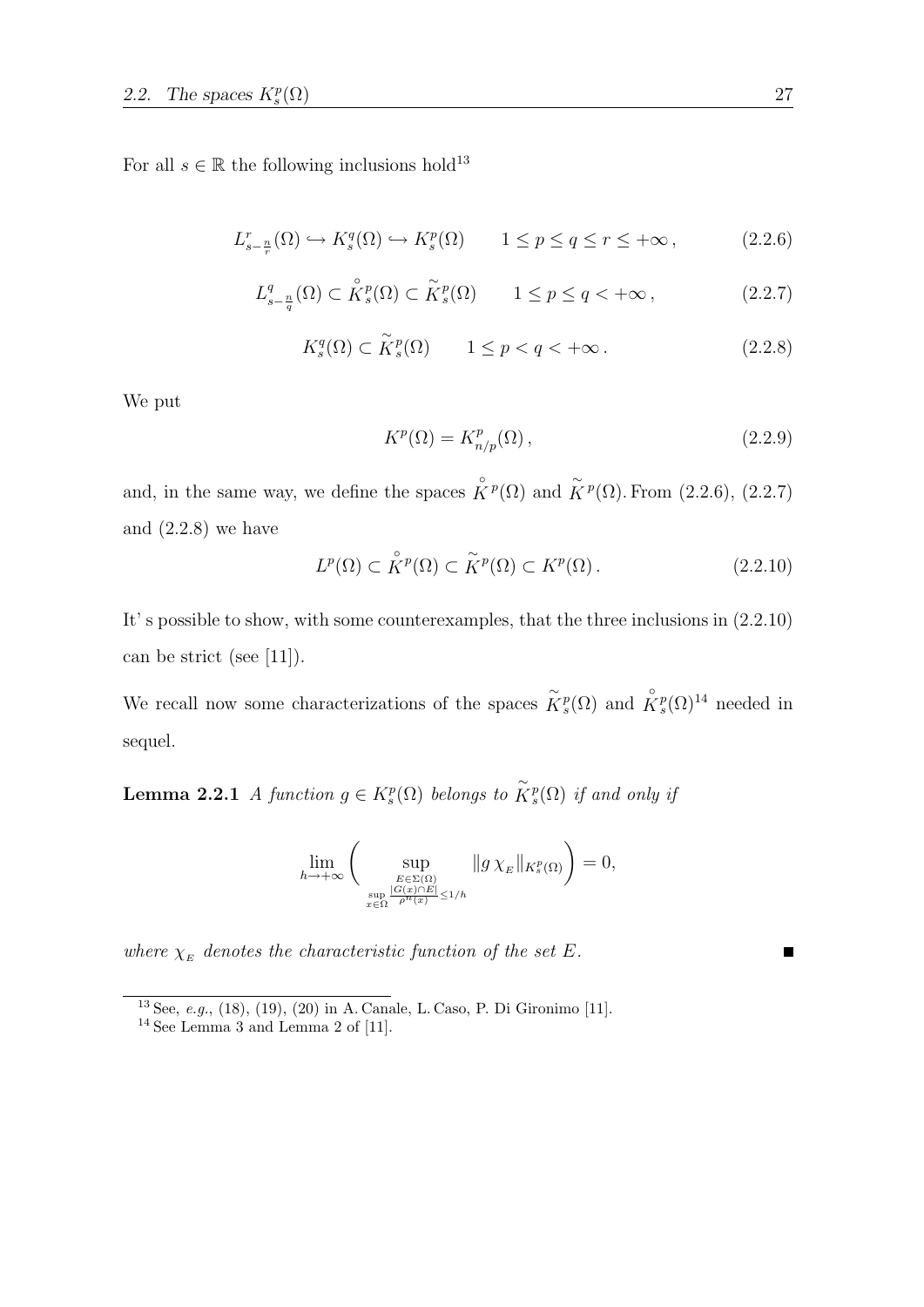**Lemma 2.2.2** A function  $g \in K_s^p(\Omega)$  belongs to  $\overset{\circ}{K}_s^p(\Omega)$  if and only if

$$
\lim_{h \to +\infty} \left\| \left( 1 - \psi_h \right) g \right\|_{K_s^p(\Omega)} = 0.
$$

In L. Caso, M. Transirico [18] is proved the following condition for a function in  $K_s^p(\Omega)$ to belong to  $\overset{\circ}{K}^p_s(\Omega)$ .

Lemma 2.2.3 Let  $g \in K_s^p(\Omega)$ . If

$$
\lim_{|x| \to +\infty} \rho^s(x) g(x) = \lim_{x \to z} \rho^s(x) g(x) = 0 \qquad \forall z \in S_\rho,
$$

then  $g \in \overset{\circ}{K}^p_s(\Omega)$ .

In the following Lemma we give a necessary condition for a function  $g \in K_s^p(\Omega)$  to belong to  $\overset{\circ}{K}^p_s(\Omega)$ .

**Lemma 2.2.4** If  $g \in \overset{\circ}{K}{}^p_s(\Omega)$  then

$$
\lim_{|x| \to +\infty} ||g||_{L_{s-\frac{n}{p}}^p(G(x))} = 0 \tag{2.2.11}
$$

П

PROOF  $-$  From Lemma 2.2.2 and  $(2.1.1)$  we have

$$
||(1 - \psi_h) g||_{L^p_{s - \frac{n}{p}}(G(x))} < \epsilon, \qquad \forall h \ge h_\epsilon.
$$

Using  $(2.2.2)$  we have

$$
||g||_{L^p_{s-\frac{n}{p}}(G(x))} \le ||(1-\psi_{h_{\epsilon}}) g||_{L^p_{s-\frac{n}{p}}(G(x))} < \epsilon , \quad \forall |x| \ge 2 h_{\epsilon}.
$$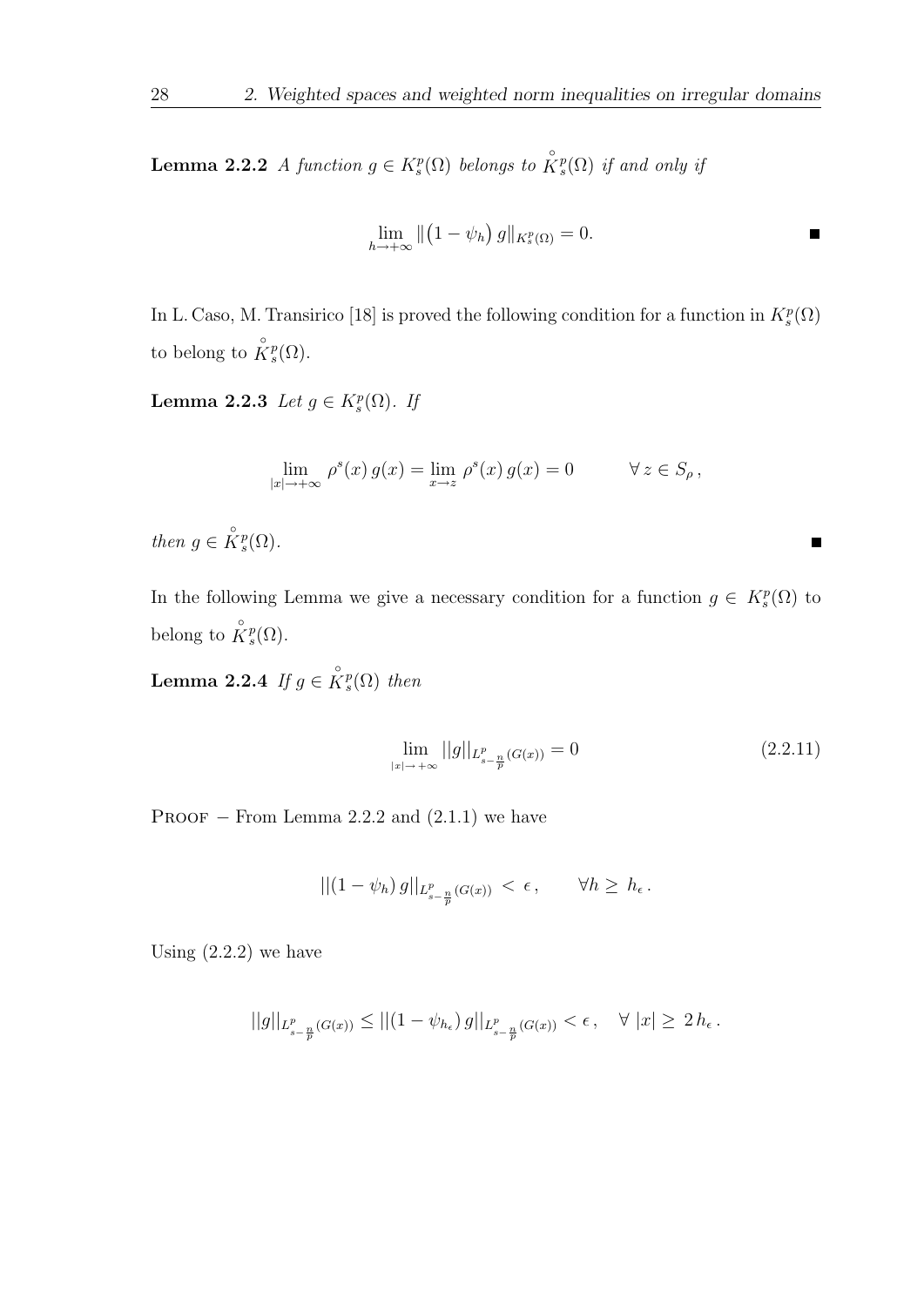From the previous inequalities we obtain (2.2.11).

In view of Lemma 2.2.3, we can give<sup>15</sup> a condition on a weight function  $\rho$  and on  $s, \tau \in \mathbb{R}$  so that  $L^{\infty}_{\tau}(\Omega)$  is a subspace of  $\overset{\circ}{K}{}^p_s(\Omega)$ .

**Lemma 2.2.5** Let  $1 \le p < +\infty$  and  $s, \tau \in \mathbb{R}$  with  $\tau < s$ . Suppose that  $\lim_{|x| \to +\infty} \rho(x) =$ 0, then  $L^{\infty}_{\tau}(\Omega)$  is a subspace of  $\overset{\circ}{K}^{p}_{s}(\Omega)$ .

PROOF – First we observe that the hypothesis on  $\rho$  and (2.1.8) give that  $\rho \in L^{\infty}(\Omega)$ . By (2.2.6) we have that  $L^{\infty}_{\tau}(\Omega) \subset K^{p}_{\tau}(\Omega)$ . We prove that  $L^{\infty}_{\tau}(\Omega) \subset K^{p}_{s}(\Omega)$ . In fact, fixed  $g \in L^{\infty}_{\tau}(\Omega) \subset K^{p}_{\tau}(\Omega)$ , we have

$$
||g||_{K_s^p(\Omega)} = \sup_{\Omega} \left( \rho^{s-\frac{n}{p}}(x) ||g||_{L^p(G(x))} \right) \le
$$
  

$$
||\rho||_{L^{\infty}(\Omega)}^{s-\tau} \cdot \sup_{\Omega} \left( \rho^{\tau-\frac{n}{p}}(x) ||g||_{L^p(G(x))} \right) = ||\rho||_{L^{\infty}(\Omega)}^{s-\tau} \cdot ||g||_{K_\tau^p(\Omega)}.
$$

Using again the hypothesis on  $\rho$ , we have

$$
\lim_{|x| \to +\infty} |\rho^s(x) g(x)| \le \lim_{|x| \to +\infty} \rho^{s-\tau}(x) ||g||_{L^\infty(\Omega)} = 0,
$$
  

$$
\lim_{x \to z} |\rho^s(x) g(x)| \le \lim_{x \to z} \rho^{s-\tau}(x) ||g||_{L^\infty(\Omega)} = 0 \qquad \forall z \in S_\rho.
$$

Then the result easily follows from Lemma 2.2.3.

<sup>15</sup> See Lemma 3.4 in L. Caso, R. D' Ambrosio [16].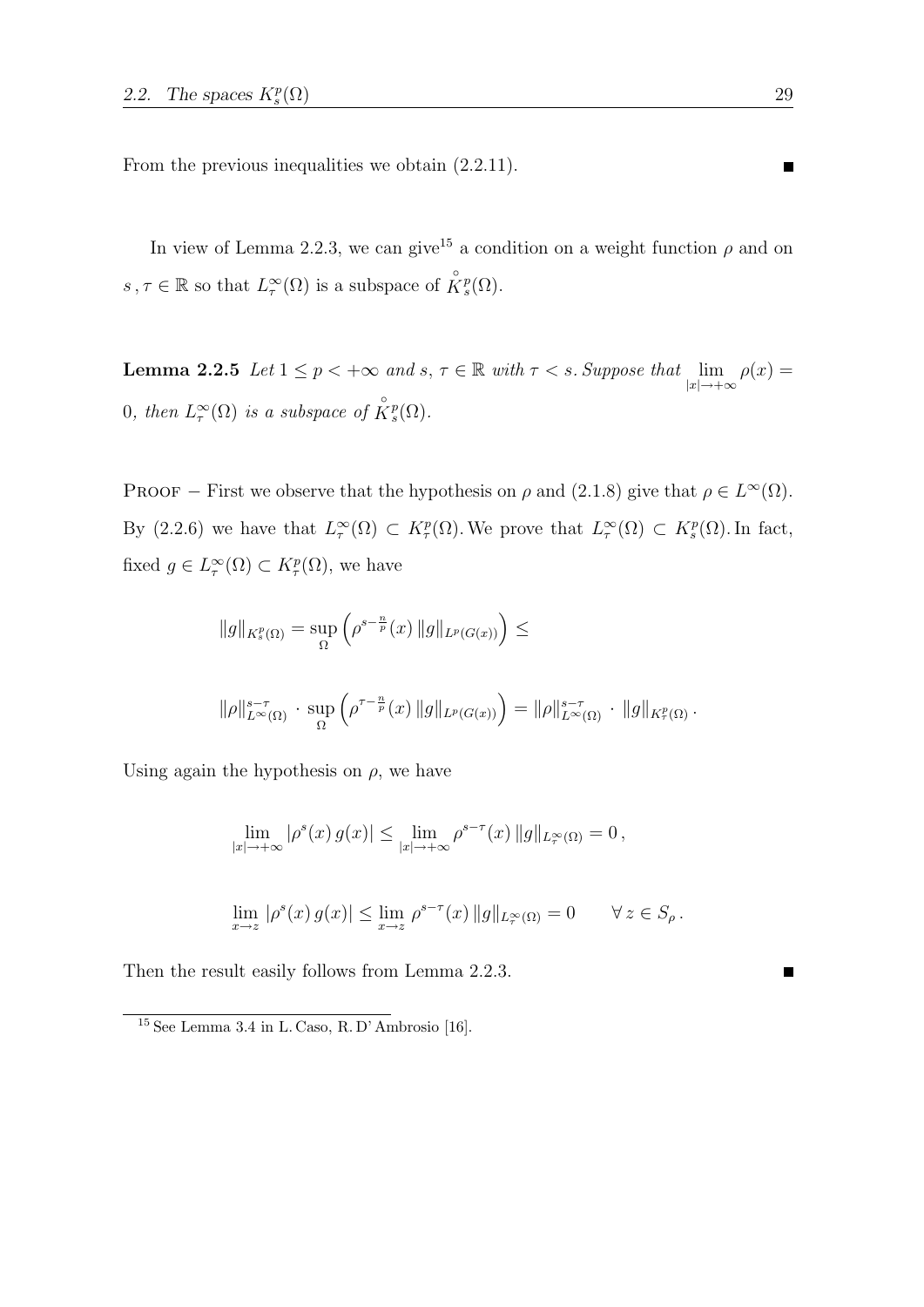#### 2.2.1 The spaces ∗  $K_s^p$  $_{s}^{p}(\Omega)$

Let us introduce a new subspace of  $K_s^p(\Omega)$ . Let  $\Omega$  be an open subset of  $\mathbb{R}^n$ , for any  $p \in [1, +\infty[$  and  $s \in \mathbb{R}$  we denote by  $\overset{*}{K}{}^p_s(\Omega)^{16}$  the space of all functions  $g \in K^p_s(\Omega)$ such that

$$
\lim_{h \to +\infty} \left( \sup_{E \in \Sigma(\Omega) \atop x \in \Omega} \|g \chi_E\|_{K_s^p(\Omega)} \right) = 0. \tag{2.2.12}
$$

Now we prove some properties of the space  $\mathring{K}_s^p(\Omega)$  and then we examine the relations between all the subspaces of  $K_s^p(\Omega)$ . The shown results are in L. Caso, R. D'Ambrosio [16].

At first we rewrite the space  $\mathring{K}^p_s(\Omega)$  as a closure of an appropriate subspace of  $K^p_s(\Omega)$ .

**Lemma 2.2.6** Let  $1 \leq p < +\infty$  and  $s \in \mathbb{R}$ . Then  $\mathring{K}_s^p(\Omega)$  is the closure of the space  $L_{s-\frac{n}{p}}^{\infty}(\Omega) \cap K_{s}^{p}(\Omega)$  in  $K_{s}^{p}(\Omega)$ .

PROOF – Fix  $g \in \mathring{K}_s^p(\Omega)$ . By (2.2.12), for any  $\epsilon > 0$  there exists  $t_{\epsilon} \in ]0,1[$  such that, if  $E \in \Sigma(\Omega)$  with sup  $\sup_{\Omega} |G(x) \cap E| \leq t_{\epsilon}$ , then  $||g \chi_E||_{K_s^p(\Omega)} < \epsilon$ . For each  $k \in \mathbb{R}_+$  put

$$
E_k = \left\{ x \in \Omega \mid \rho^{s - \frac{n}{p}}(x) \left| g(x) \right| \ge k \right\}.
$$

Thus, by  $(2.2.4)$  and  $(2.1.1)$ , we have

$$
||g||_{K_s^p(\Omega)} \ge c_1 \sup_{\Omega} ||\rho^{s-\frac{n}{p}} g||_{L^p(G(x))} \ge
$$
  

$$
c_1 \sup_{\Omega} ||\rho^{s-\frac{n}{p}} g||_{L^p(G(x) \cap E_k)} \ge c_1 k \sup_{\Omega} |G(x) \cap E_k|^{\frac{1}{p}},
$$
 (2.2.13)

<sup>16</sup> See L. Caso, R. D'Ambrosio [16].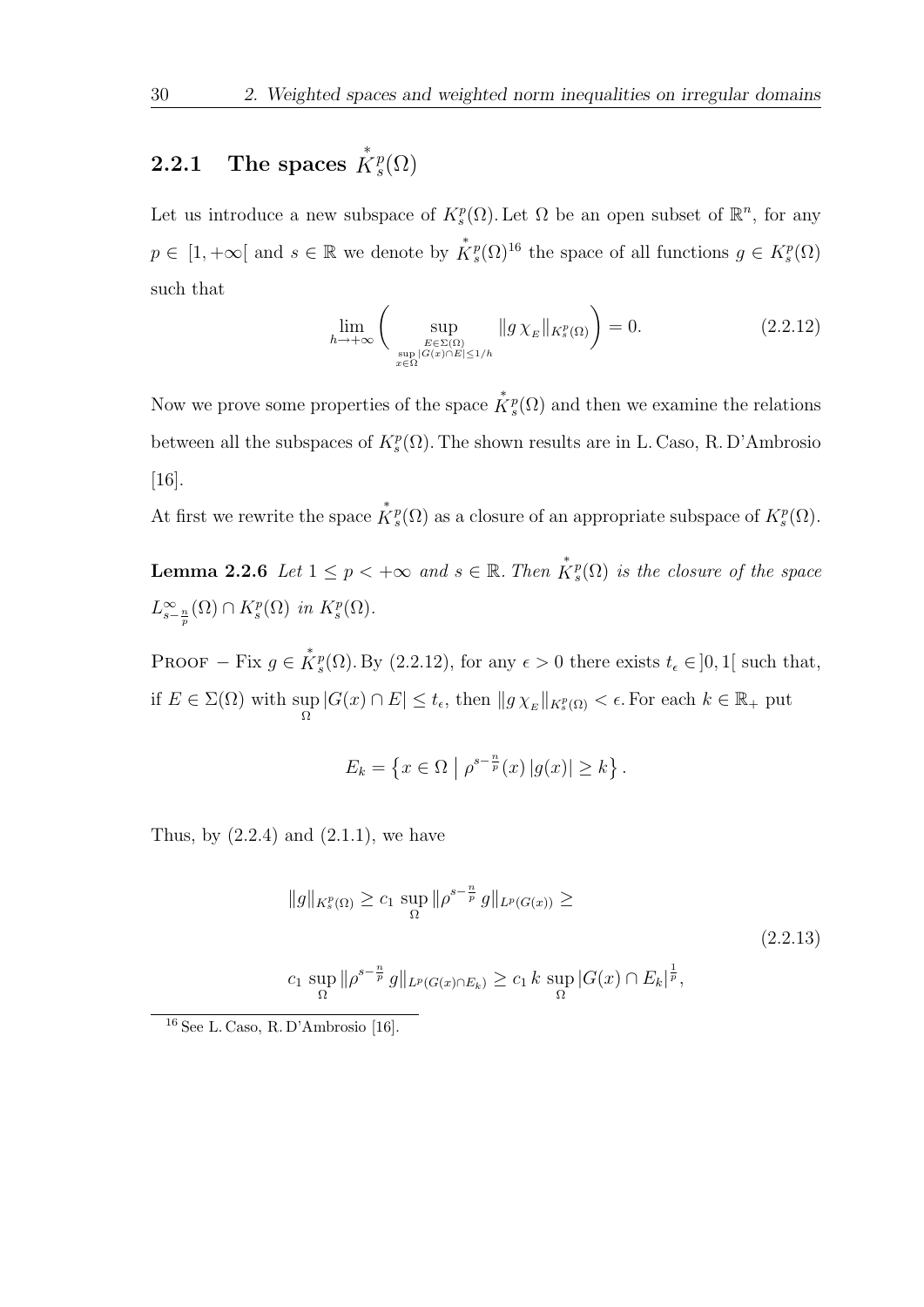where  $c_1 \in \mathbb{R}_+$  depends on  $\rho$ , s, n and p. If we set

$$
k_{\epsilon} = \frac{\|g\|_{K_s^p(\Omega)}}{c_1 \left(t_{\epsilon}\right)^{\frac{1}{p}}},
$$

from  $(2.2.13)$  it follows that

$$
\sup_{\Omega} |G(x) \cap E_{k_{\epsilon}}| \leq \left(\frac{\|g\|_{K_{s}^{p}(\Omega)}}{c_{1}k_{\epsilon}}\right)^{p},
$$

and then

$$
||g\,\chi_{_{E_{k_{\epsilon}}}}||_{K_{s}^{p}(\Omega)} < \epsilon\,. \tag{2.2.14}
$$

Now define  $g_{\epsilon} = g - g \chi_{E_{k_{\epsilon}}}$  and observe that  $g_{\epsilon} \in L^{\infty}_{s - \frac{n}{p}}(\Omega) \cap K^p_{s}(\Omega)$ . Therefore from  $(2.2.14)$  we deduce that  $||g - g_{\epsilon}||_{K_s^p(\Omega)} < \epsilon$ .

Suppose conversely that g belongs to the closure of  $L_{s-\frac{n}{p}}^{\infty}(\Omega) \cap K_s^p(\Omega)$  in  $K_s^p(\Omega)$ . Therefore for any fixed  $\epsilon > 0$  there exists  $g_{\epsilon} \in L^{\infty}_{s - \frac{n}{p}}(\Omega) \cap K^p_s(\Omega)$  for which

$$
||g - g_{\epsilon}||_{K_s^p(\Omega)} < \frac{\epsilon}{2} \,. \tag{2.2.15}
$$

Fixed  $E \in \Sigma(\Omega)$ , we observe that by  $(2.2.15)$  we get

$$
||g\chi_E||_{K_s^p(\Omega)} \le ||(g - g_\epsilon)\chi_E||_{K_s^p(\Omega)} + ||g_\epsilon \chi_E||_{K_s^p(\Omega)} < \frac{\epsilon}{2} + ||g_\epsilon \chi_E||_{K_s^p(\Omega)}.
$$
 (2.2.16)

On the other hand,  $(2.2.4)$  and  $(2.1.1)$  imply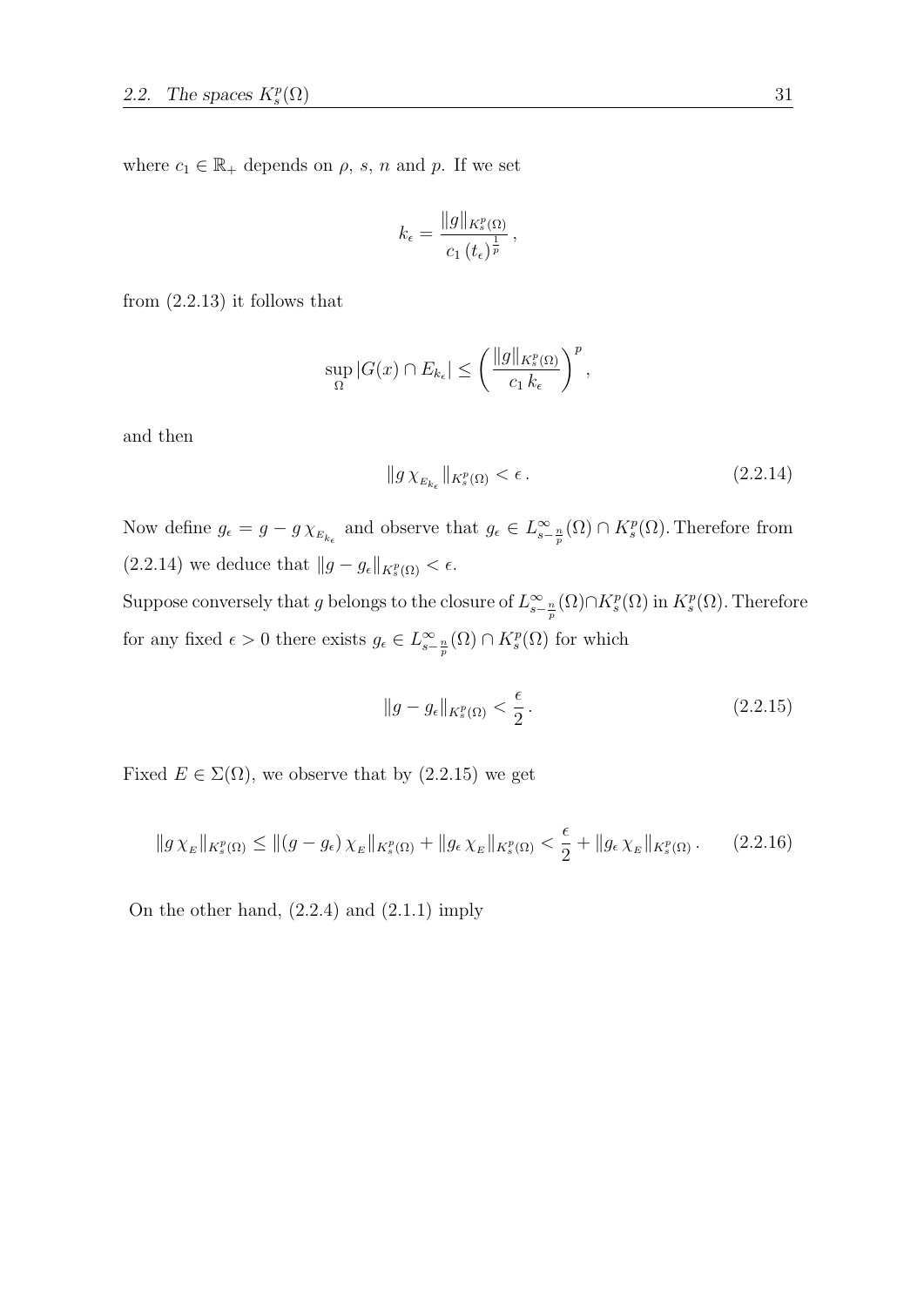$$
||g_{\epsilon} \chi_E||_{K_s^p(\Omega)} \le c_2 \sup_{\Omega} ||\rho^{s-\frac{n}{p}} g_{\epsilon} \chi_E||_{L^p(G(x))} \le
$$
  

$$
c_2 ||g_{\epsilon}||_{L_{s-\frac{n}{p}}^{\infty}(\Omega)} \sup_{\Omega} |G(x) \cap E|^{\frac{1}{p}},
$$
 (2.2.17)

where  $c_2 \in \mathbb{R}_+$  depends on  $\rho$ , s, n and p. If we set

$$
t_{\epsilon} = \left(\frac{\epsilon}{2 c_2 \, \|g_{\epsilon}\|_{L^{\infty}_{s-\frac{n}{p}}(\Omega)}}\right)^p,
$$

from (2.2.17) we deduce that, if sup  $\sup_{\Omega} |G(x) \cap E| \leq t_{\epsilon}$  then

$$
||g_{\epsilon} \chi_E||_{K_s^p(\Omega)} \le \frac{\epsilon}{2} \,. \tag{2.2.18}
$$

 $\blacksquare$ 

In view of (2.2.16) and (2.2.18), it follows that  $g \in \overset{*}{K}_{s}^{p}(\Omega)$ .

We can prove now the following result which is similar to Lemma 2.2.5, but with no additional hypothesis on the weight function  $\rho$ .

**Lemma 2.2.7** Let  $1 \leq p < +\infty$  and  $s, \tau \in \mathbb{R}$  with  $\tau < s$ . If  $g \in L^{\infty}(\Omega) \cap K^{p}_{s}(\Omega)$ , then  $g \in \overset{*}{K}^p_s(\Omega)$ .

PROOF – Let  $g \in L^{\infty}_\tau(\Omega) \cap K^p_s(\Omega)$ . Fix  $E \in \Sigma(\Omega)$  and  $t \in ]0,1[$  such that

$$
\sup_{\Omega} |G(x) \cap E| \le t. \tag{2.2.19}
$$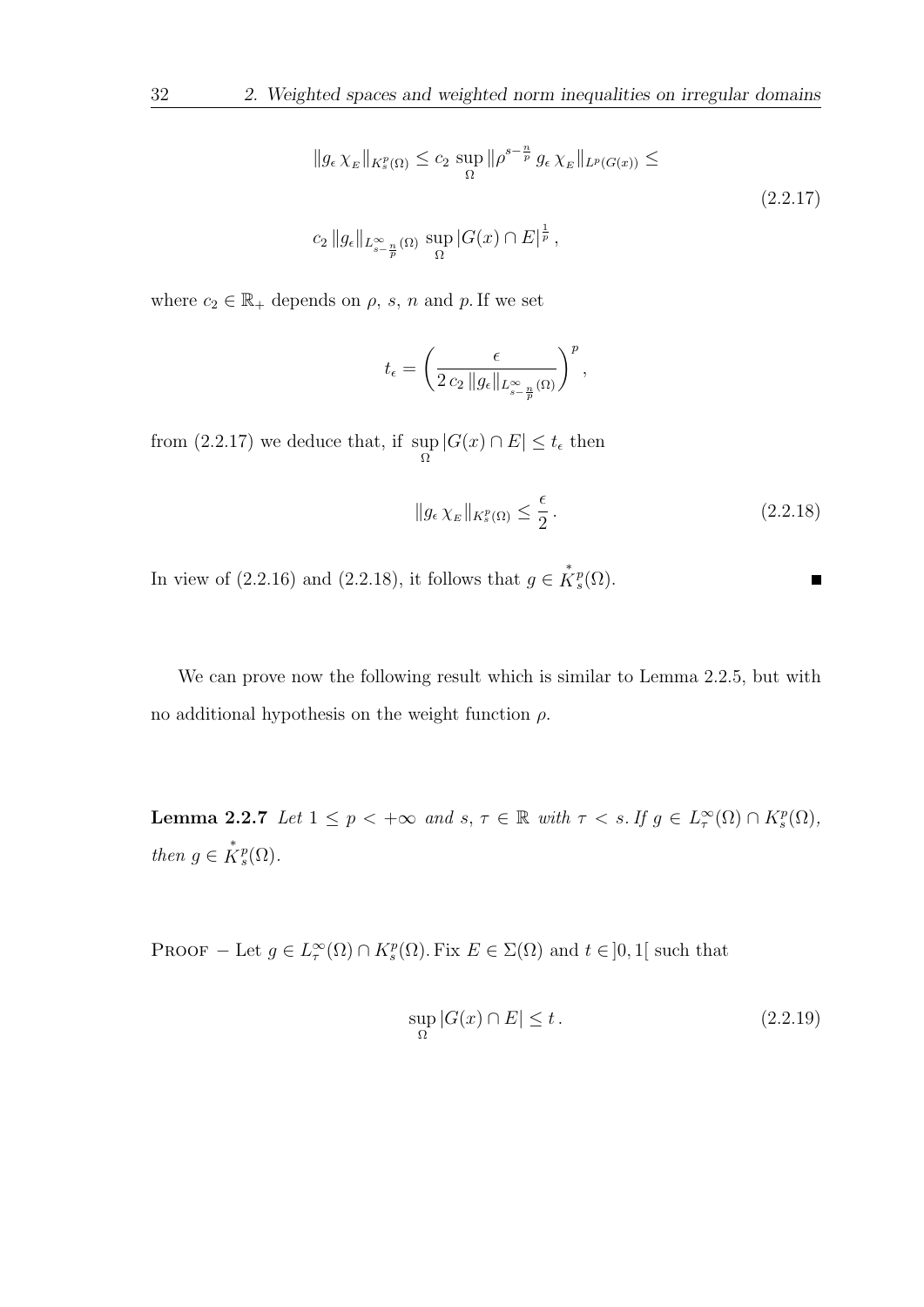From  $(2.2.4)$ ,  $(2.1.1)$  and  $(2.2.19)$ , we obtain

$$
||g\chi_E||_{K_s^p(\Omega)} \le c_1 \sup_{\Omega} \rho^{s-\tau-\frac{n}{p}}(x)||\rho^\tau g\chi_E||_{L^p(G(x))} \le
$$
  

$$
c_1 ||g||_{L_r^\infty(\Omega)} \sup_{\Omega} \rho^{s-\tau-\frac{n}{p}}(x)|G(x)\cap E|^{\frac{1}{p}} \le c_2 ||g||_{L_r^\infty(\Omega)} t^{\frac{s-\tau}{n}},
$$
\n
$$
(2.2.20)
$$

where  $c_1 \in \mathbb{R}_+$  depends on  $\rho$ ,  $\tau$ ,  $p$  and  $c_2 \in \mathbb{R}_+$  depends on the same parameters as  $c_1$  and on  $n$ .

Since  $\tau < s$ , from (2.2.20) it follows that

$$
\lim_{t \to 0} \left( \sup_{E \in \Sigma(\Omega) \atop x \in \Omega} \|g \chi_E\|_{K_s^p(\Omega)} \right) = 0,
$$

and so  $g \in \overset{*}{K}^p_s(\Omega)$ .

Combining Lemmas 2.2.6 and 2.2.7, we can obtain a new characterization of the space  $\mathring{K}_s^p(\Omega)$ .

**Lemma 2.2.8** Let  $1 \leq p < +\infty$  and  $s \in \mathbb{R}$ . Then  $\mathring{K}_s^p(\Omega)$  is the closure of the space  $\cup$  $\tau < s$  $L^{\infty}_{\tau}(\Omega) \cap K^{p}_{s}(\Omega)$  in  $K^{p}_{s}(\Omega)$ .

PROOF – Fix  $g \in \mathring{K}^p_s(\Omega)$ . By Lemma 2.2.6, g belongs to the closure of  $L^{\infty}_{s-\frac{n}{p}}(\Omega)$  $K_s^p(\Omega)$  in  $K_s^p(\Omega)$ . Since  $L_{s-\frac{n}{p}}^{\infty}(\Omega) \subset \bigcup_{\pi \leq \pi}$  $\tau < s$  $L^{\infty}_{\tau}(\Omega)$ , we easily deduce one of our assertions. In order to prove the converse statement, fix g in the closure of  $\bigcup$  $\tau < s$  $L^{\infty}_{\tau}(\Omega) \cap K^{p}_{s}(\Omega)$  in  $K_s^p(\Omega)$ . Therefore for each  $\epsilon > 0$  there exist  $\tau < s$  and a function  $g_{\epsilon} \in L_{\tau}^{\infty}(\Omega) \cap K_s^p(\Omega)$ such that

$$
||g - g_{\epsilon}||_{K_s^p(\Omega)} \le \frac{\epsilon}{2}.
$$
\n(2.2.21)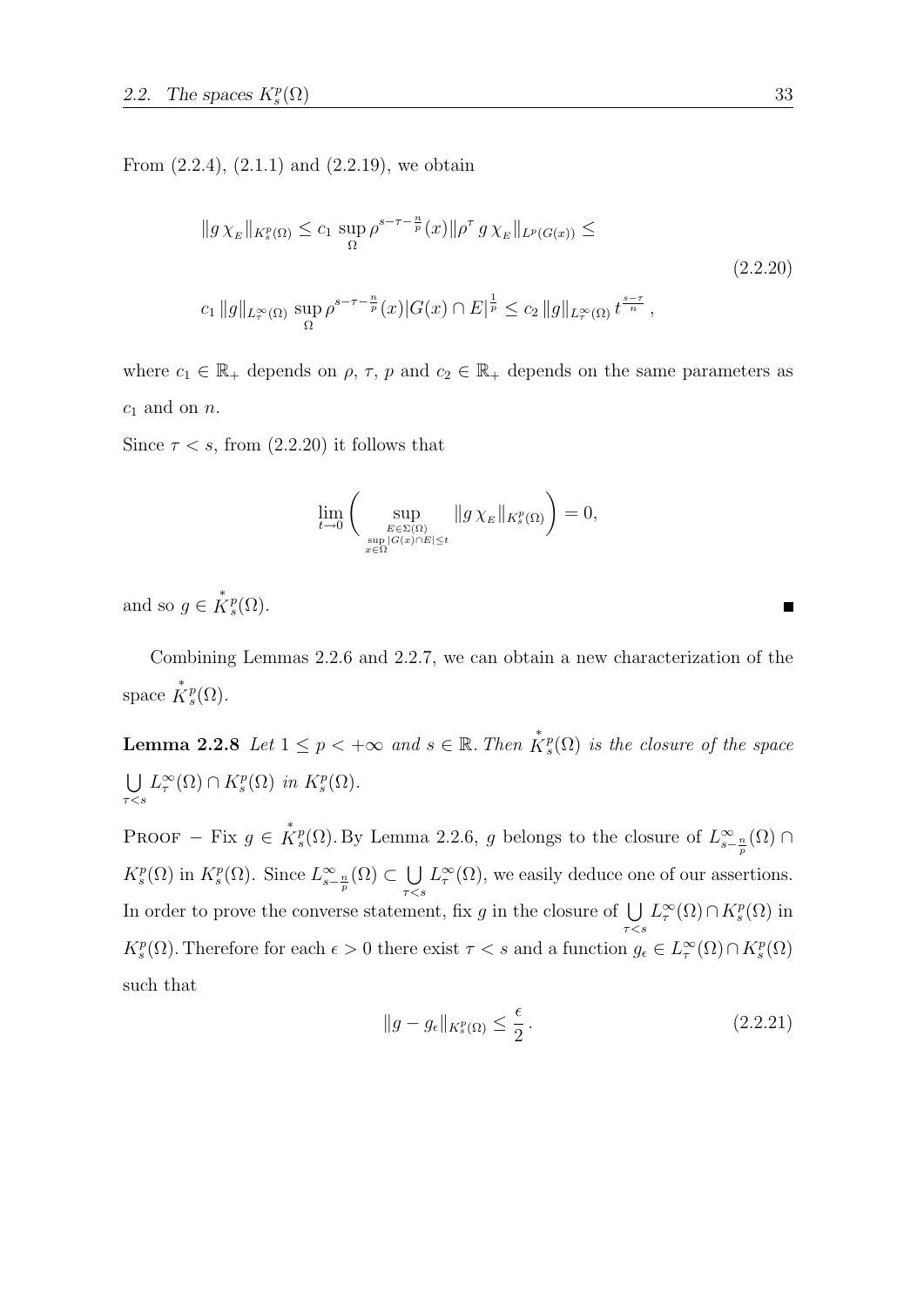Obviously, from  $(2.2.21)$ , for any  $E \in \Sigma(\Omega)$  we have

$$
||g\,\chi_E||_{K_s^p(\Omega)} \le ||(g-g_\epsilon)\,\chi_E||_{K_s^p(\Omega)} + ||g_\epsilon\,\chi_E||_{K_s^p(\Omega)} \le \frac{\epsilon}{2} + ||g_\epsilon\,\chi_E||_{K_s^p(\Omega)}\,. \tag{2.2.22}
$$

On the other hand, from Lemma 2.2.7, we deduce that there exists  $t_o \in ]0,1[$  such that for  $t \in ]0, t_o[$  we obtain

$$
\sup_{\substack{E \in \Sigma(\Omega) \\ \sup_{x \in \Omega} |G(x) \cap E| \le t}} \|g_{\epsilon} \chi_E\|_{K_s^p(\Omega)} < \frac{\epsilon}{2} \,. \tag{2.2.23}
$$

From (2.2.22), it follows that

$$
\sup_{E \in \Sigma(\Omega) \atop x \in \Omega} \|g \chi_E\|_{K_s^p(\Omega)} < \epsilon \,,
$$

for any  $t \in ]0, t_o[$  and then  $g \in \overset{*}{K}_s^p(\Omega)$ .

We look now at the connections between the spaces  $\mathring{K}_s^p(\Omega)$  and  $\mathring{K}_s^p(\Omega)$  or  $\widetilde{K}_s^p(\Omega)$ .

**Lemma 2.2.9** Let  $1 \leq p \leq +\infty$  and  $s \in \mathbb{R}$ . Then  $\overset{\circ}{K}_{s}^{p}(\Omega) \subset \overset{*}{K}_{s}^{p}(\Omega)$ . If moreover  $\lim_{|x| \to +\infty} \rho(x) = 0$ , then  $\overset{\circ}{K}^p_s(\Omega) = \overset{*}{K}^p_s(\Omega)$ .

PROOF – We observe that  $C_o^{\infty}(\Omega)$  is a subspace of  $L_{s-\frac{n}{p}}^{\infty}(\Omega) \cap K_s^p(\Omega)$ . So, from Lemma 2.2.6, we easily deduce that  $\overset{\circ}{K}^p_s(\Omega) \subset \overset{*}{K}^p_s(\Omega)$ .

Suppose now that  $\lim_{|x| \to +\infty} \rho(x) = 0$ . From Lemma 2.2.5 we know that the closure of  $L^{\infty}_{\tau}(\Omega)$  in  $K^p_s(\Omega)$  is a subspace of  $\mathring{K}^p_s(\Omega)$ . This assertion and Lemma 2.2.8 complete  $\cup$  $\tau < s$ the proof. $\blacksquare$ 

П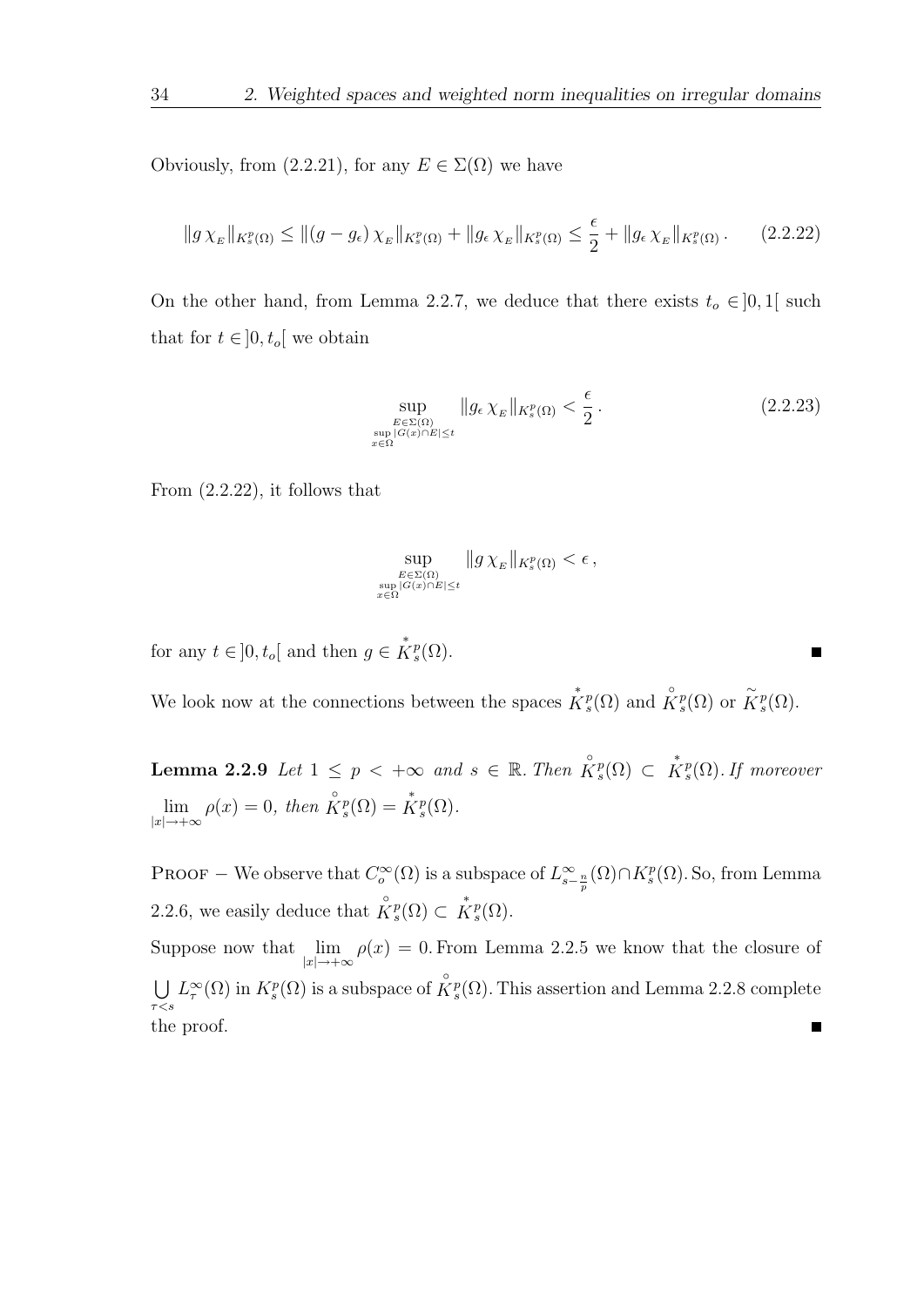Now we give a condition on weight function  $\rho$  so that a function g in  $\mathring{K}^p_s(\Omega)$  is in  $\widetilde{K}^p_s(\Omega)$ .

**Lemma 2.2.10** Let  $1 \leq p < +\infty$  and  $s \in \mathbb{R}$ . If  $\rho \in L^{\infty}(\Omega)$ , then  $\mathring{K}_s^p(\Omega) \subset \widetilde{K}_s^p(\Omega)$ .

PROOF – Since  $\rho \in L^{\infty}(\Omega)$ , then  $L^{\infty}_{s-\frac{n}{p}}(\Omega) \subset L^{\infty}_{s}(\Omega)$ . The statement easily follows from Lemma 2.2.6.

We define now  $\stackrel{*}{K}^p(\Omega)$  in the same way of the space  $K^p(\Omega)$  (see 2.2.9).

From Lemma 2.2.9 we have

$$
\stackrel{\circ}{K}{}^p(\Omega) \subset \stackrel{*}{K}{}^p(\Omega) \tag{2.2.24}
$$

and if  $\rho \in L^{\infty}(\Omega)$  then from Lemma 2.2.10 one has

$$
\stackrel{*}{K}^p(\Omega) \subset \stackrel{\sim}{K}^p(\Omega) \tag{2.2.25}
$$

We want to show, with some counterexamples, that the two inclusions in  $(2.2.24)$  and  $(2.2.25)$  can be strict.

For semplicity we will assume in the following that  $G(x) = \Omega(x)$ ,  $\forall x \in \Omega$ .

### Example 1

Let

$$
\Omega = \left\{ x \in \mathbb{R}^2 : x_1 > 1, \ 0 < x_2 < x_1 \right\}, \qquad \rho : x \in \Omega \to \frac{2 + |x|}{4 + |x|}. \tag{2.2.26}
$$

We remark that

$$
\rho(x) = \frac{\sigma(x)}{1 + \sigma(x)}
$$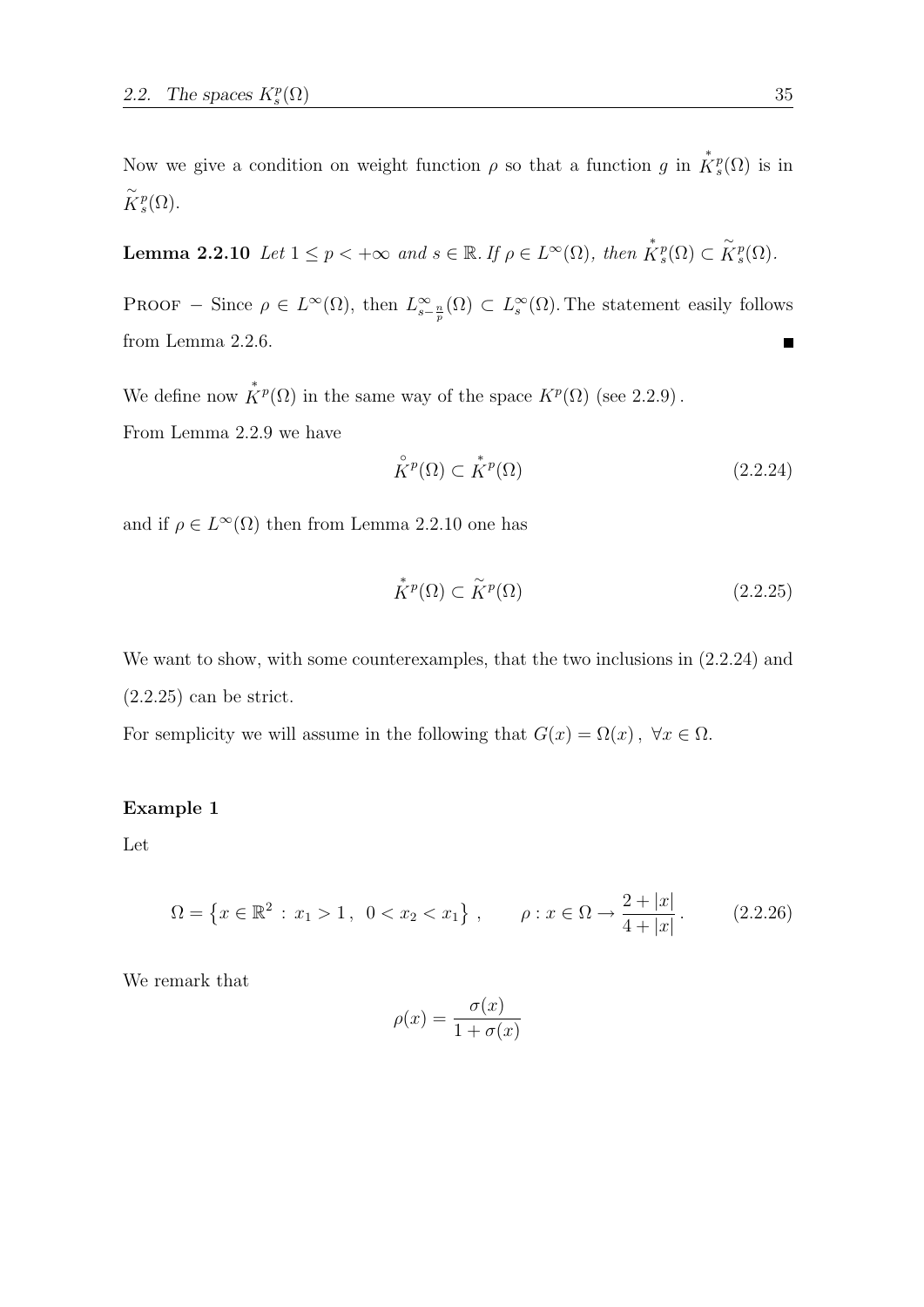where the function  $\sigma(x) = 1 + \frac{1}{2}|x| \in \mathcal{A}(\Omega)$  for any  $x \in \Omega$  (see 2.1.2). Hence from  $(2.1.4)$  we have that the function  $\rho \in \mathcal{A}(\Omega)$ .

Let us consider the function

$$
g: x \in \Omega \to \frac{|x|}{1+|x|} \tag{2.2.27}
$$

We have

$$
g \in \overset{*}{K}^1(\Omega) \setminus \overset{\circ}{K}^1(\Omega) .
$$

In fact, since the functions g and  $\rho$  belong, obviously, to the space  $L^{\infty}(\Omega)$  and the imbedding (2.2.6) holds, one has

$$
L^{\infty}(\Omega) \hookrightarrow L_2^{\infty}(\Omega) \hookrightarrow K^1(\Omega)
$$

Hence

$$
g \in L^{\infty}(\Omega) \cap K^1(\Omega)
$$

and from Lemma 2.2.7 we obtain that  $g \in \overset{*}{K}^1(\Omega)$ . We want to show now that  $g \notin \overset{\circ}{K}^1(\Omega)$ .

We remark that

$$
|\Omega(x)| \approx \rho^2(x) = \left(\frac{2+|x|}{4+|x|}\right)^2, \quad x_1 < |x| < \sqrt{2}x_1 \quad \forall x \in \Omega
$$

and

$$
\frac{1}{1+\sqrt{2}} < g(x) < 1, \quad \forall x \in \Omega \tag{2.2.28}
$$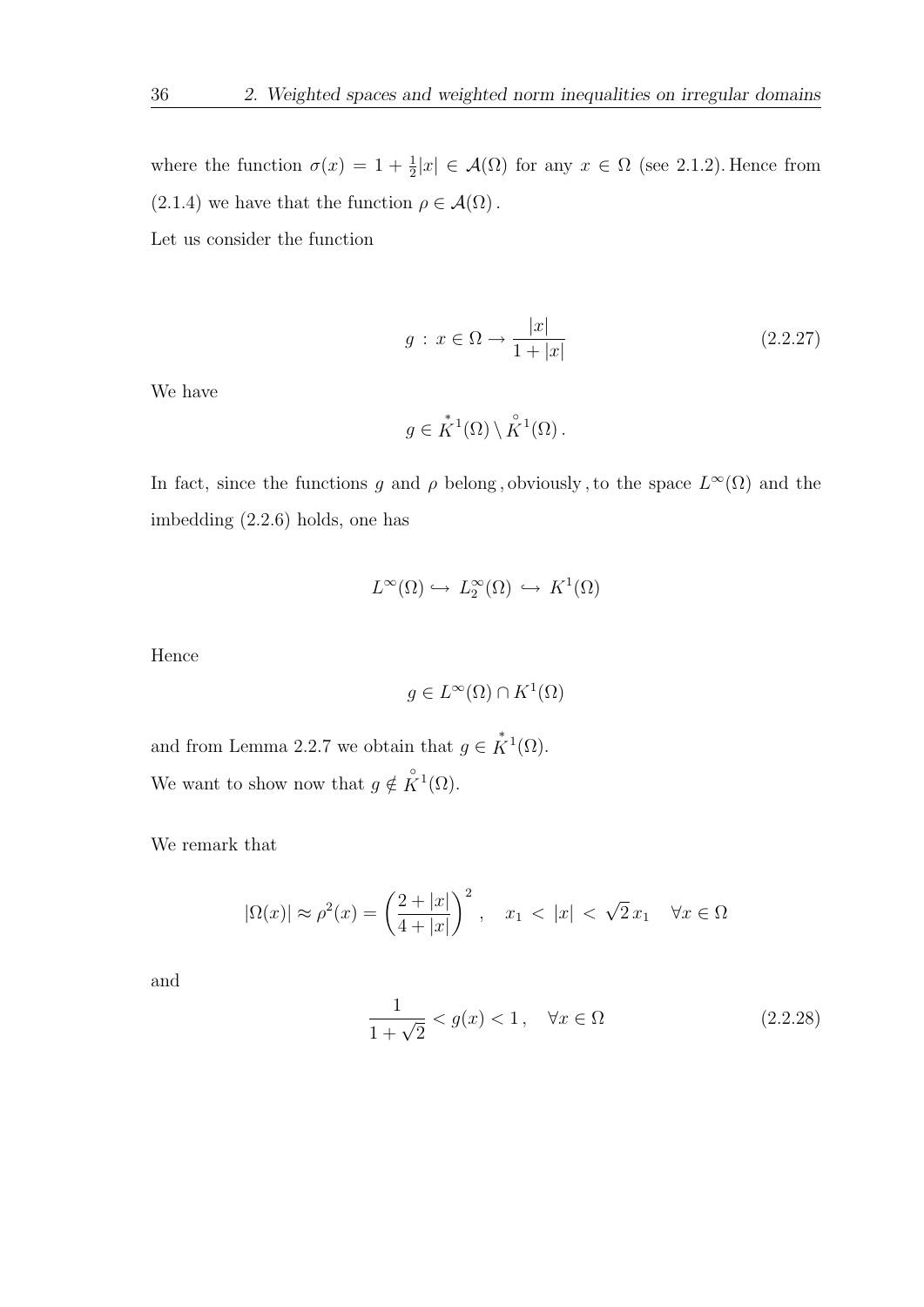We have

$$
\int_{\Omega(x)} g(y) dy \approx |\Omega(x)| \approx \left(\frac{2+|x|}{4+|x|}\right)^2.
$$
\n(2.2.29)

Hence

$$
\lim_{|x| \to +\infty} ||g||_{L^1(\Omega(x))} = 1.
$$

Using Lemma 2.2.4 with  $s = 2$ ,  $n = 2$  and  $p = 1$ , we deduce that  $g \notin \overset{\circ}{K}^1(\Omega)$ .

### Example 2

Let 
$$
t \in ]1, +\infty[
$$
,  $\Omega = \{x \in \mathbb{R}^2 : 0 < x_1 < 1, 0 < x_2 < x_1^t\}$  and  $\rho(x) = \frac{1}{2}x_1^t$ .  
 Evidently,  $\rho \in \mathcal{A}(\Omega) \cap L^{\infty}(\Omega)$  (see, also Example 1 of A. Canale, L. Caso, P. Di Gironimo  
[11]). Moreover for a fixed  $\theta \in ]0, \frac{\pi}{2}[$  and for any  $x \in \Omega$ , there exists  $C_{\theta}(x)$  such that  
 $\overline{C_{\theta}(x, \rho(x))} \subset \Omega$ . Let  $\Omega(x)$ ,  $x \in \Omega$ , be the open subset of  $\mathbb{R}^2$  union of the open cones  
 $C \subset\subset \Omega$  with height  $\rho(x)$ , opening  $\theta$  and such that  $x \in \Omega$ .

If we consider the function

$$
g_{\alpha} : x \in \Omega \to |x|^{-\alpha}, \quad \alpha \in \mathbb{R}_+,
$$

we have

$$
g_{\alpha} \in K^1(\Omega)
$$
, if  $0 < \alpha < 2t$ ,  

$$
g_{2t} \in \widetilde{K}^1(\Omega) \setminus K^1(\Omega).
$$

Since  $\rho \in L^{\infty}(\Omega)$  and  $\Omega$  is a bounded open subset of  $\mathbb{R}^2$ , from Lemma 2.2.9 one has

$$
\stackrel{\circ}{K}^p(\Omega) = \stackrel{\ast}{K}^p(\Omega). \tag{2.2.30}
$$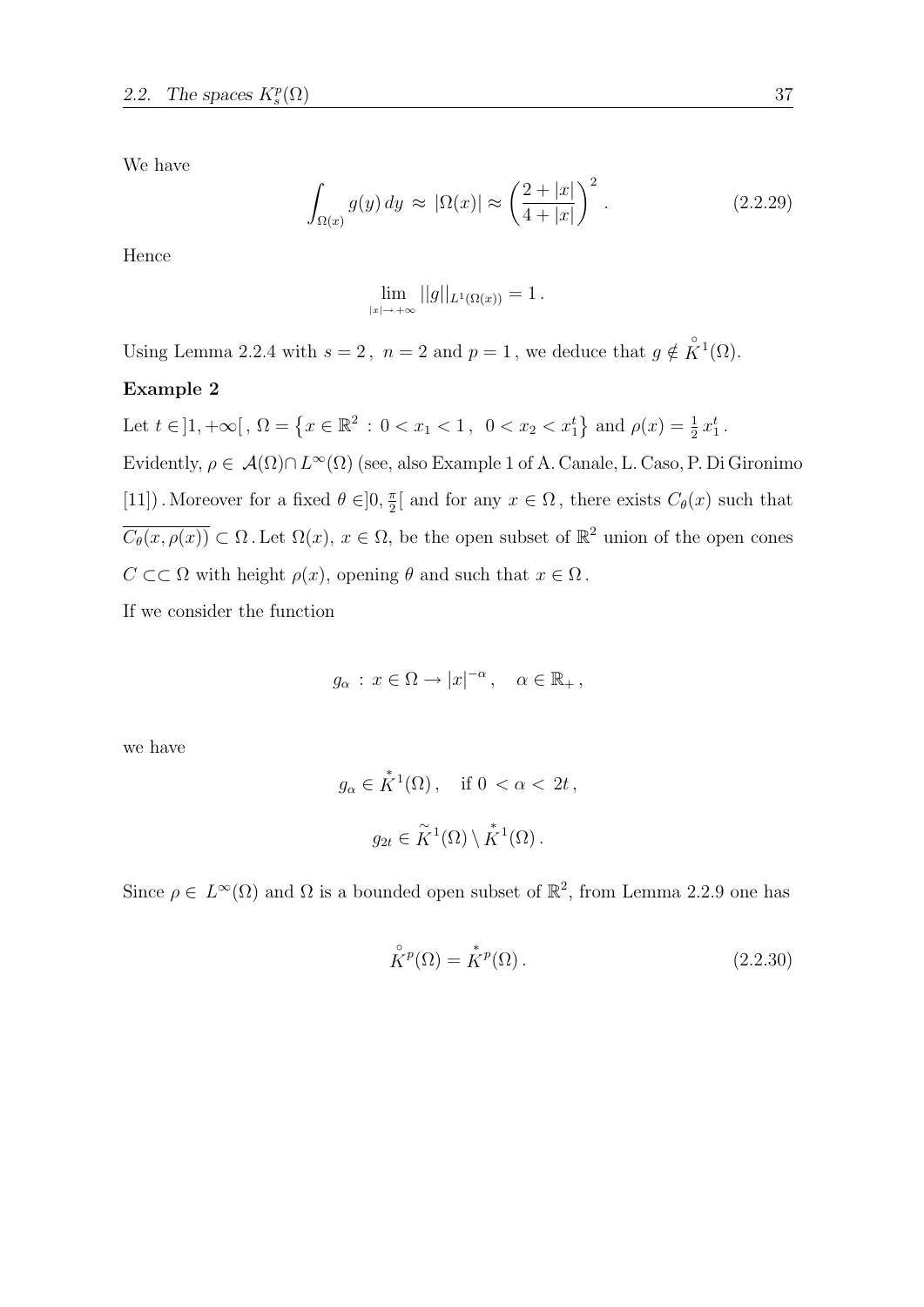We remark that, obviously, it holds

$$
g \in \overset{\circ}{K}{}^p(\Omega) \Leftrightarrow g \in K^p(\Omega) \text{ and } \lim_{x \to 0} ||g||_{L^p(\Omega(x))} = 0,
$$
 (2.2.31)

and

$$
|\Omega(x)| \approx \rho^2(x) = \frac{1}{4} x_1^{2t} \approx |x|^{2t}, \quad \forall x \in \Omega.
$$
 (2.2.32)

We have

$$
\int_{\Omega(x)} g_{\alpha}(y) dy \approx x_1^{-\alpha} |\Omega(x)| \approx |x|^{-\alpha + 2t} \quad \forall x \in \Omega.
$$
 (2.2.33)

From  $(2.2.31)$  and  $(2.2.33)$  we deduce that

$$
g_{\alpha} \in \overset{\circ}{K}^{1}(\Omega) \iff 0 < \alpha < 2t \,, \tag{2.2.34}
$$

so from  $(2.2.30)$  we obtain that  $g_{\alpha} \in \overset{*}{K}^1(\Omega)$  for any  $0 < \alpha < 2t$ . On the other hand for all  $E \in \Sigma(\Omega)$  we have

$$
\int_{\Omega(x)\cap E} g_{2t}(y) dy \approx x_1^{-2t} |\Omega(x)\cap E| \approx \rho^{-2}(x) |\Omega(x)\cap E|, \quad \forall x \in \Omega \tag{2.2.35}
$$

from (2.2.35) and Lemma 2.2.1 we deduce that  $g_{2t} \in \widetilde{K}^1(\Omega)$ .

### 2.3 Decompositions of functions in ∼  $\tilde{K}^p_s$  $_{s}^{p}(\Omega),$ ∗  $\mathring{K}^{p}_{s}$  $_{s}^{p}(\Omega),$  $\circ$  $\check{K}^p_s$  $_{s}^{p}(\Omega)$

We now introduce some continuous functions related to the characterizations of the subspaces of  $K_s^p(\Omega)$ . We will assume in the following that  $p \in [1, +\infty]$  and  $s \in \mathbb{R}$ . Let  $g \in \widetilde{K}^p_s(\Omega)$ . We define modulus of continuity of g in  $\widetilde{K}^p_s(\Omega)$  a map  $\widetilde{\omega}_s^p[g]: \mathbb{R}_+ \to \mathbb{R}_+$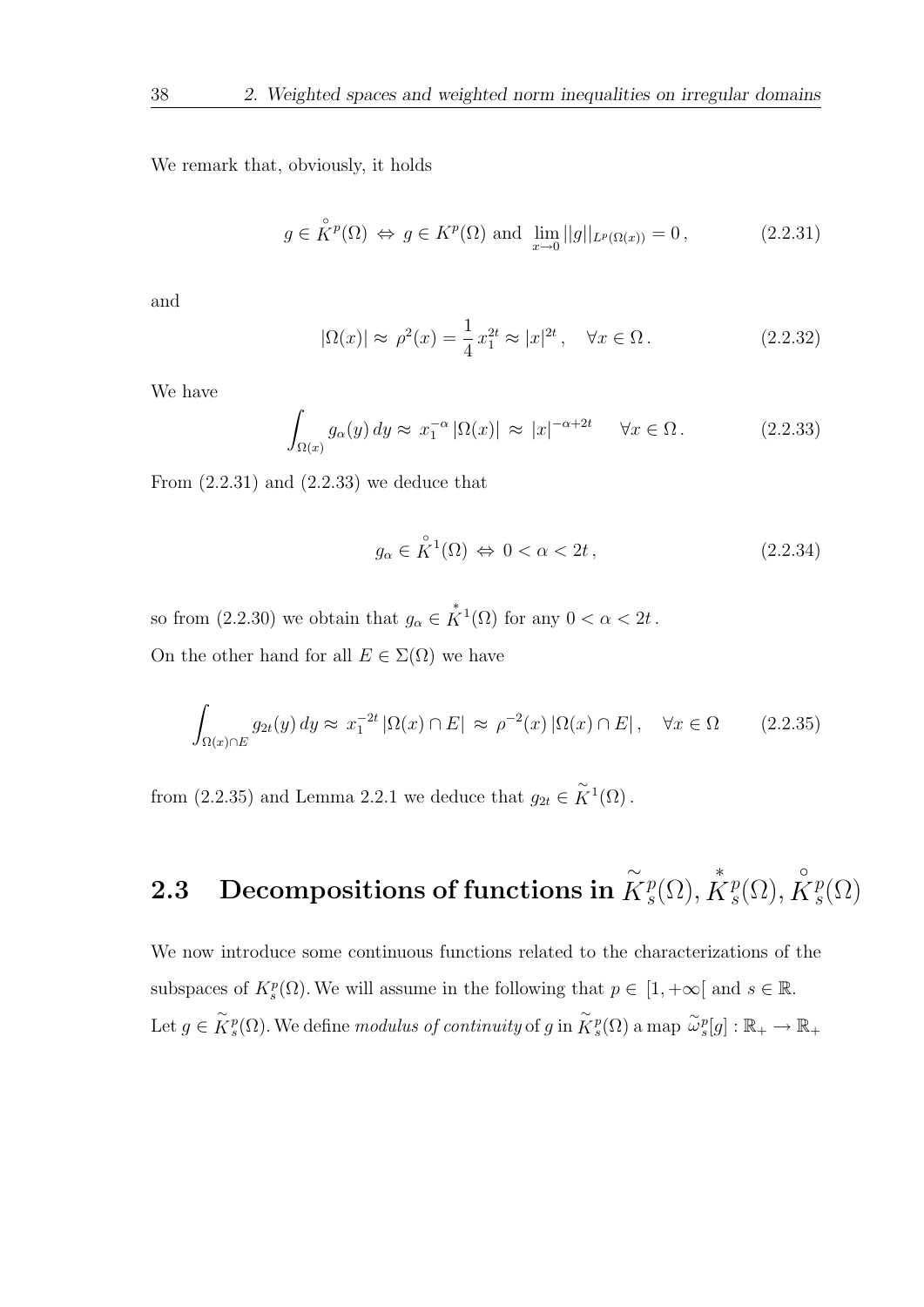such that

$$
\sup_{\substack{E \in \Sigma(\Omega) \\ \sup_{x \in \Omega} \frac{|G(x) \cap E|}{\rho^n(x)}}} \|g \chi_E\|_{K_s^p(\Omega)} \le \tilde{\omega}_s^p[g](h)
$$
\n
$$
\tag{2.3.1}
$$

$$
\lim_{h \to +\infty} \widetilde{\omega}_{s}^{p}[g](h) = 0.
$$

Let  $g \in \overset{*}{K}{}^p_s(\Omega)$ . We define modulus of continuity of g in  $\overset{*}{K}{}^p_s(\Omega)$  a map  $\overset{*}{\omega}{}^p_s[g] : \mathbb{R}_+ \to \mathbb{R}_+$ such that

$$
\sup_{\substack{E \in \Sigma(\Omega) \\ \sup_{x \in \Omega} |G(x) \cap E| \le 1/h}} \|g \chi_E\|_{K_s^p(\Omega)} \le \mathring{\omega}_s^p[g](h)
$$
\n
$$
(2.3.2)
$$

$$
\lim_{h \to +\infty} \overset{*}{\omega}_{s}^{p}[g](h) = 0.
$$

Finally, let  $g \in \overset{\circ}{K}^p_s(\Omega)$ . We call modulus of continuity of g in  $\overset{\circ}{K}^p_s(\Omega)$  a map  $\overset{\circ}{\omega}^p_s[g]$ :  $\mathbb{N} \rightarrow \mathbb{N}$  such that

$$
\| \left( 1 - \psi_h \right) g \|_{K_s^p(\Omega)} + \sup_{\substack{E \in \Sigma(\Omega) \\ \sup_{x \in \Omega} |G(x) \cap E| \le 1/h}} \| \psi_h g \chi_E \|_{K_s^p(\Omega)} \le \overset{\circ}{\omega}_s^p [g](h)
$$
\n(2.3.3)

$$
\lim_{h \to +\infty} \overset{\circ}{\omega}^p_s[g](h) = 0,
$$

where  $\psi_h$  ( $h \in \mathbb{N}$ ) are defined in (2.2.1).

Let us now show<sup>17</sup> that any function g which belongs to one of the previous subspaces can be expressed as a sum of two particular functions. As said in the introduction, in these decompositions the first function is less regular than the second function and it can be controlled by means of a continuous modulus of the function  $g$  itself.

<sup>17</sup> See L. Caso, R. D'Ambrosio [16].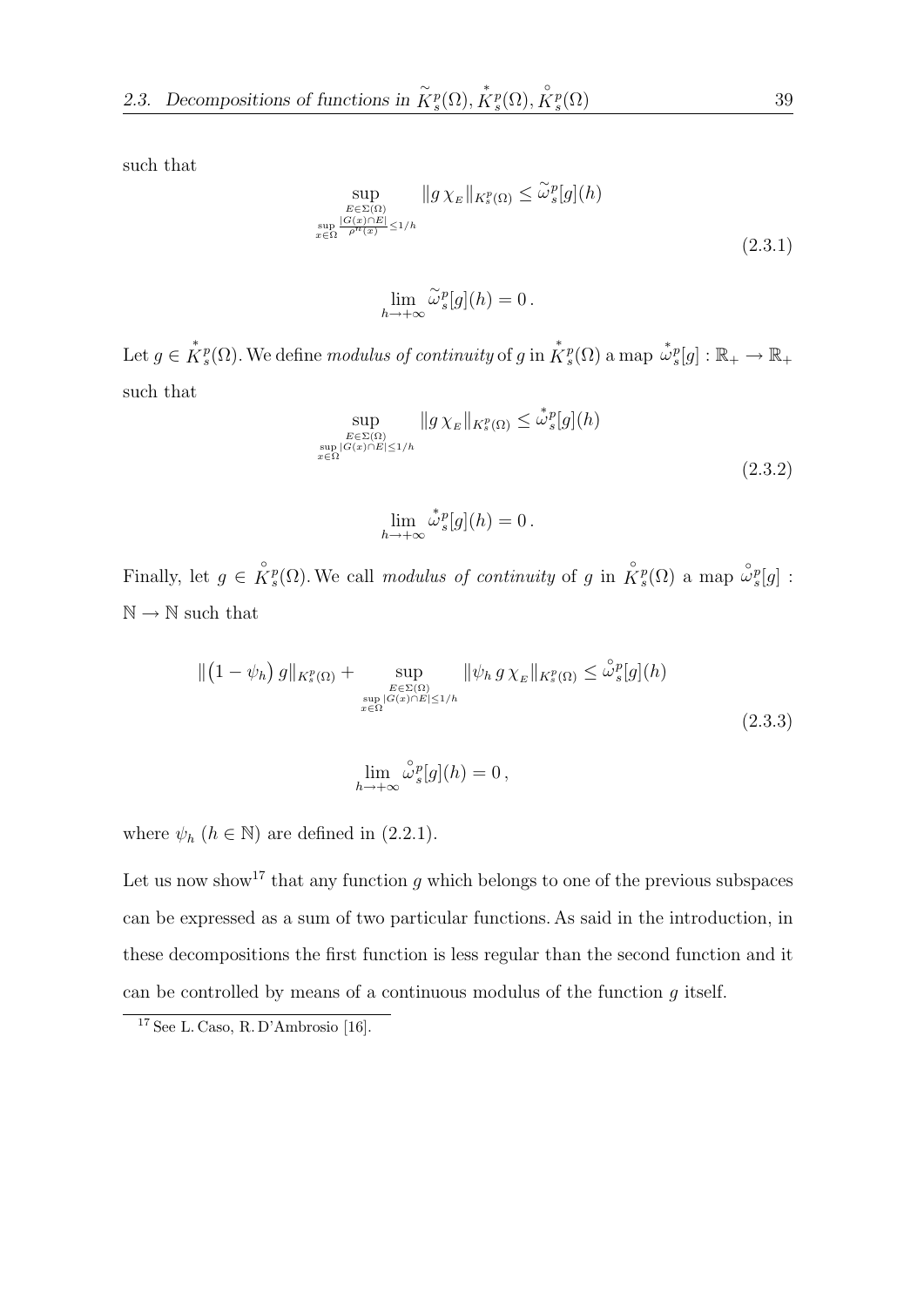These decompositions involve the modulus of continuity and the characterizations of such subspaces.

**Lemma 2.3.1** Let  $g \in \widetilde{K}_s^p(\Omega)$ ; then, for any  $h \in \mathbb{R}_+$ , we have

$$
g = g'_h + g''_h \qquad in \ \Omega \,, \tag{2.3.4}
$$

with  $g''_h \in L^\infty_s(\Omega)$  and

$$
||g_h'||_{K_s^p(\Omega)} \le \tilde{\omega}_s^p[g](h) , \qquad ||g_h''||_{L_s^\infty(\Omega)} \le \gamma^{|s|} ||g||_{K_s^p(\Omega)} h^{\frac{1}{p}} , \qquad (2.3.5)
$$

where  $\gamma$  is given in (2.1.1).

PROOF – Fix  $h \in \mathbb{R}_+$  and set

$$
E_h = \{ x \in \Omega \mid |\rho^s(x) g(x)| \ge \gamma^{|s|} \|g\|_{K^p_s(\Omega)} h^{\frac{1}{p}} \}.
$$
 (2.3.6)

We observe that

$$
\frac{|G(x) \cap E_h|}{\rho^n(x)} \le \frac{1}{\rho^n(x)} \int_{G(x) \cap E_h} \left| \frac{\rho^s(y) g(y)}{\gamma^{|s|} \|g\|_{K_s^p(\Omega)} h^{\frac{1}{p}}} \right|^p dy \le
$$
\n
$$
\frac{\rho^{s p - n}(x)}{\|g\|_{K_s^p(\Omega)}^p h} \int_{G(x)} |g(y)|^p dy \le \frac{1}{h}.
$$
\n(2.3.7)

If we define

$$
g'_{h} = g \chi_{E_{h}} = \begin{cases} g & \text{if } x \in E_{h} \\ 0 & \text{if } x \in \Omega \setminus E_{h}, \end{cases} \qquad g''_{h} = g - g \chi_{E_{h}} = \begin{cases} 0 & \text{if } x \in E_{h} \\ g & \text{if } x \in \Omega \setminus E_{h}, \end{cases}
$$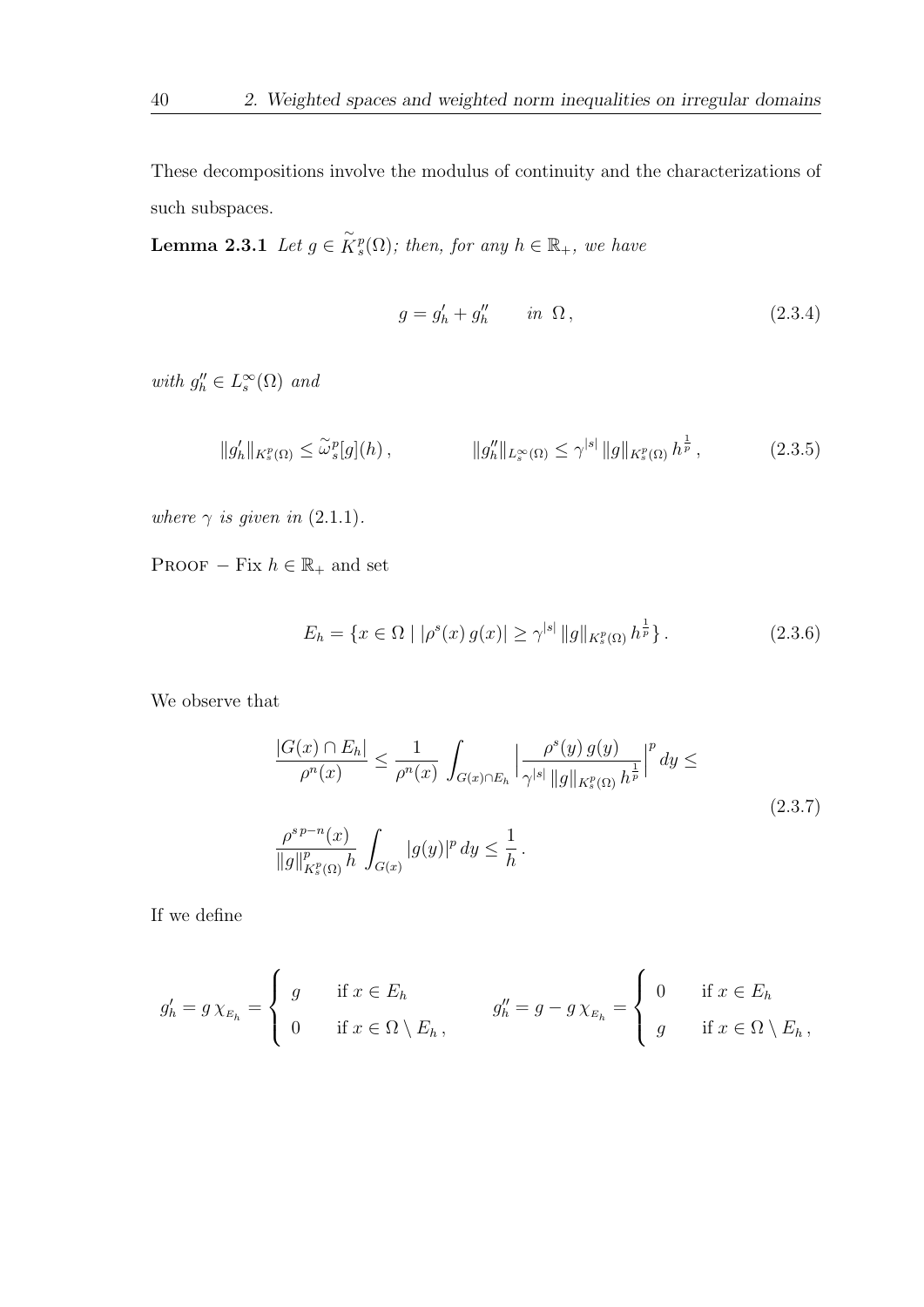in view of (2.3.6) and (2.3.7), we obtain the result.

**Lemma 2.3.2** Let  $g \in K_s^p(\Omega)$ ; then, for any  $h \in \mathbb{R}_+$ , we have

$$
g = \varphi'_h + \varphi''_h \qquad in \ \Omega \,, \tag{2.3.8}
$$

with  $\varphi''_h \in L_{s-\frac{n}{p}}^{\infty}(\Omega)$  and

$$
\|\varphi'_h\|_{K_s^p(\Omega)} \le \mathring{\omega}_s^p[g](h) \,, \qquad \|\varphi''_h\|_{L_{s-\frac{n}{p}}(\Omega)} \le \gamma^{|s-\frac{n}{p}|} \|g\|_{K_s^p(\Omega)} h^{\frac{1}{p}} \,. \tag{2.3.9}
$$

PROOF – For any  $h \in \mathbb{R}_+$  we set

$$
F_h = \{ x \in \Omega \mid |\rho^{s - \frac{n}{p}}(x) g(x)| \ge \gamma^{|s - \frac{n}{p}|} \|g\|_{K_s^p(\Omega)} h^{\frac{1}{p}} \},\tag{2.3.10}
$$

and observe that

$$
|G(x) \cap F_h| \le \int_{G(x) \cap F_h} \left| \frac{\rho^{s - \frac{n}{p}}(y) g(y)}{\gamma^{|s - \frac{n}{p}|} \|g\|_{K_s^p(\Omega)} h^{\frac{1}{p}}}\right|^p dy \le
$$
  

$$
\frac{\rho^{s p - n}(x)}{\|g\|_{K_s^p(\Omega)}^p h} \int_{G(x)} |g(y)|^p dy \le \frac{1}{h}.
$$
 (2.3.11)

Now, if we define

$$
\varphi'_h = g \chi_{F_h} = \begin{cases} g & \text{if } x \in F_h \\ 0 & \text{if } x \in \Omega \setminus F_h, \end{cases} \qquad \varphi''_h = g - g \chi_{F_h} = \begin{cases} 0 & \text{if } x \in F_h \\ g & \text{if } x \in \Omega \setminus F_h, \end{cases}
$$

by  $(2.3.10)$  and  $(2.3.11)$  we deduce the result.

п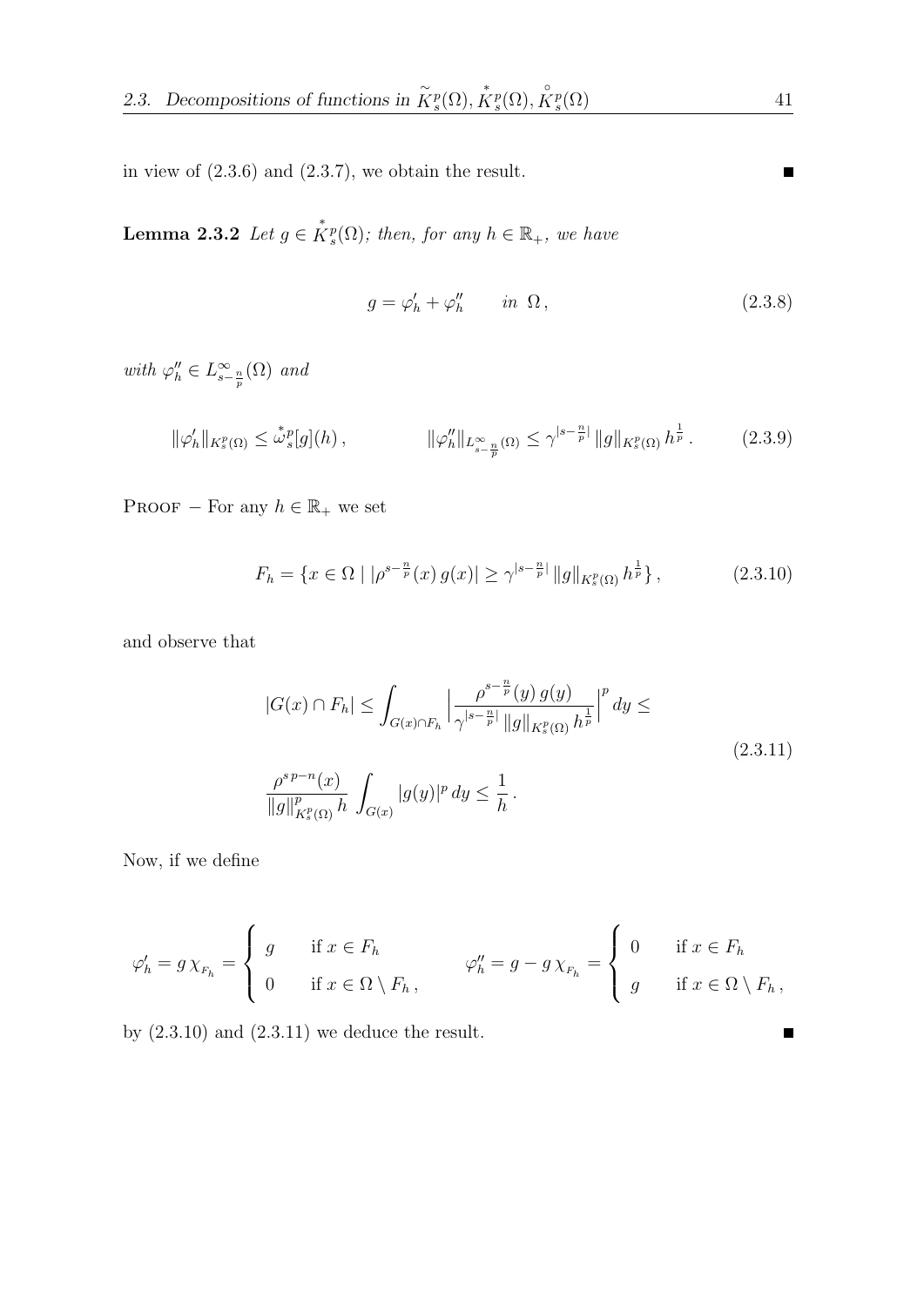**Lemma 2.3.3** Let  $g \in \overset{\circ}{K}_{s}^{p}(\Omega)$ ; then, for any  $h \in \mathbb{N}$ , we have

$$
g = \phi'_h + \phi''_h \qquad in \ \Omega \,, \tag{2.3.12}
$$

with

$$
\|\phi'_h\|_{K_s^p(\Omega)} \le \mathring{\omega}_s^p[g](h) , \qquad |\phi''_h(x)| \le \psi_h(x) \,\rho^{-s + \frac{n}{p}}(x) \,\gamma^{|s - \frac{n}{p}|} \|g\|_{K_s^p(\Omega)} \, h^{\frac{1}{p}} ,
$$
\n(2.3.13)

and where  $\psi_h$  is given in (2.2.1).

PROOF – Let us write for any  $h \in \mathbb{N}$ 

$$
\phi'_h = g(1 - \psi_h) + \psi_h g \chi_{F_h} = \begin{cases} g & \text{if } x \in F_h \\ g(1 - \psi_h) & \text{if } x \in \Omega \setminus F_h, \end{cases}
$$

$$
\phi''_h = \psi_h \left( g - g \chi_{F_h} \right) = \begin{cases} 0 & \text{if } x \in F_h \\ g \psi_h & \text{if } x \in \Omega \setminus F_h, \end{cases}
$$

where  $F_h$  is defined by (2.3.10). Using (2.3.11) and (2.3.10), we deduce the result also in this case.  $\blacksquare$ 

# 2.4 Imbedding and compactness results

In this section, as application, we study the operator of multiplication

$$
u \longrightarrow g u,\tag{2.4.1}
$$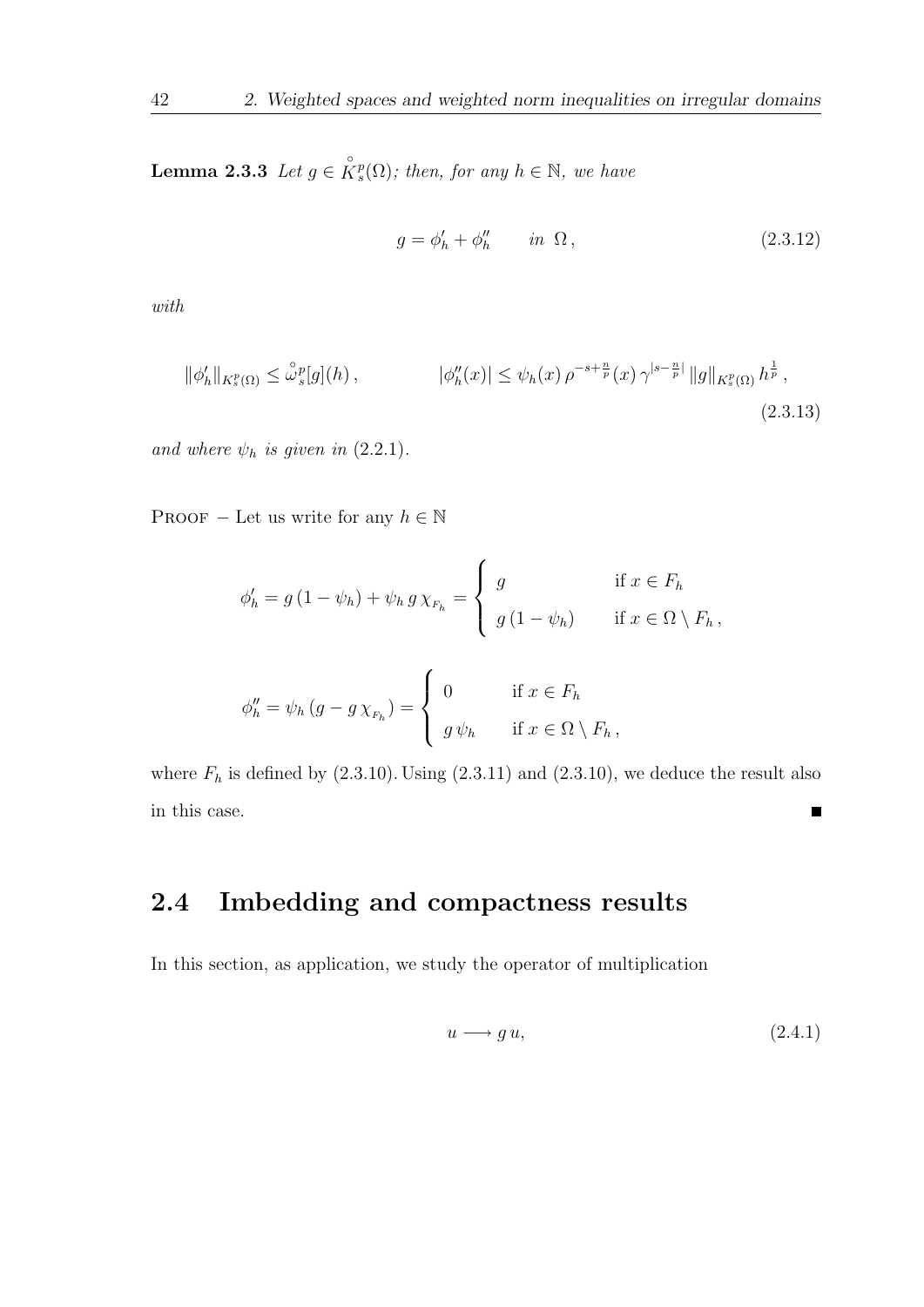as an operator defined on a weighted Sobolev space  $W_s^{k,p}(\Omega)$  and which takes values in  $L^q(\Omega)$  with suitable  $r \in [1, +\infty]$  and  $q \in [p, r]$ . We give conditions on  $\Omega$ , k, p, s, q,  $r$  and  $g$  in order that the operator is bounded and compact. The obtained estimates are in L. Caso, R. D'Ambrosio [16].

We consider the following condition on  $\Omega$ :

 $h_1$ ) There exists  $\theta \in ]0, \frac{\pi}{2}$  $\frac{\pi}{2}$  such that

$$
\forall x \in \Omega \qquad \exists C_{\theta}(x) \quad : \quad \overline{C_{\theta}(x,\rho(x))} \subset \Omega \,,
$$

where  $C_{\theta}(x)$  is an indefinite cone with vertex at x and opening  $\theta$ , and  $C_{\theta}(x, \rho(x)) =$  $C_{\theta}(x) \cap B(x, \rho(x)).$ 

**Remark 2.4.1** We observe<sup>18</sup> that if, for example,  $\rho \in L^{\infty}(\Omega)$ , and there exists an open subset  $\Omega_o$  of  $\mathbb{R}^n$  with the cone property such that

$$
\Omega \subset \Omega_o \,, \qquad \qquad \partial \Omega \setminus S_\rho \subset \partial \Omega_o \,,
$$

then the condition  $h_1$ ) holds.

**Remark 2.4.2** We note that if the condition  $h_1$ ) holds, fixed a weight function  $\rho \in$  $\mathcal{A}(\Omega)$  it's possible to find a continuous weight function in  $\mathcal{A}(\Omega)$  which is equivalent to  $\rho$  (see Remark 2.1.2).

For any fixed  $x \in \Omega$  we denote by  $\Omega(x)$  the union of all open cones C with opening  $\theta$ and height  $\rho(x)$  such that  $C \subset\subset \Omega$  and  $x \in C$ . For simplicity, we will assume in the following that  $G(x) = \Omega(x)$ ,  $\forall x \in \Omega$ .

<sup>18</sup> See Remark 3.1 in L. Caso, M. Transirico [18].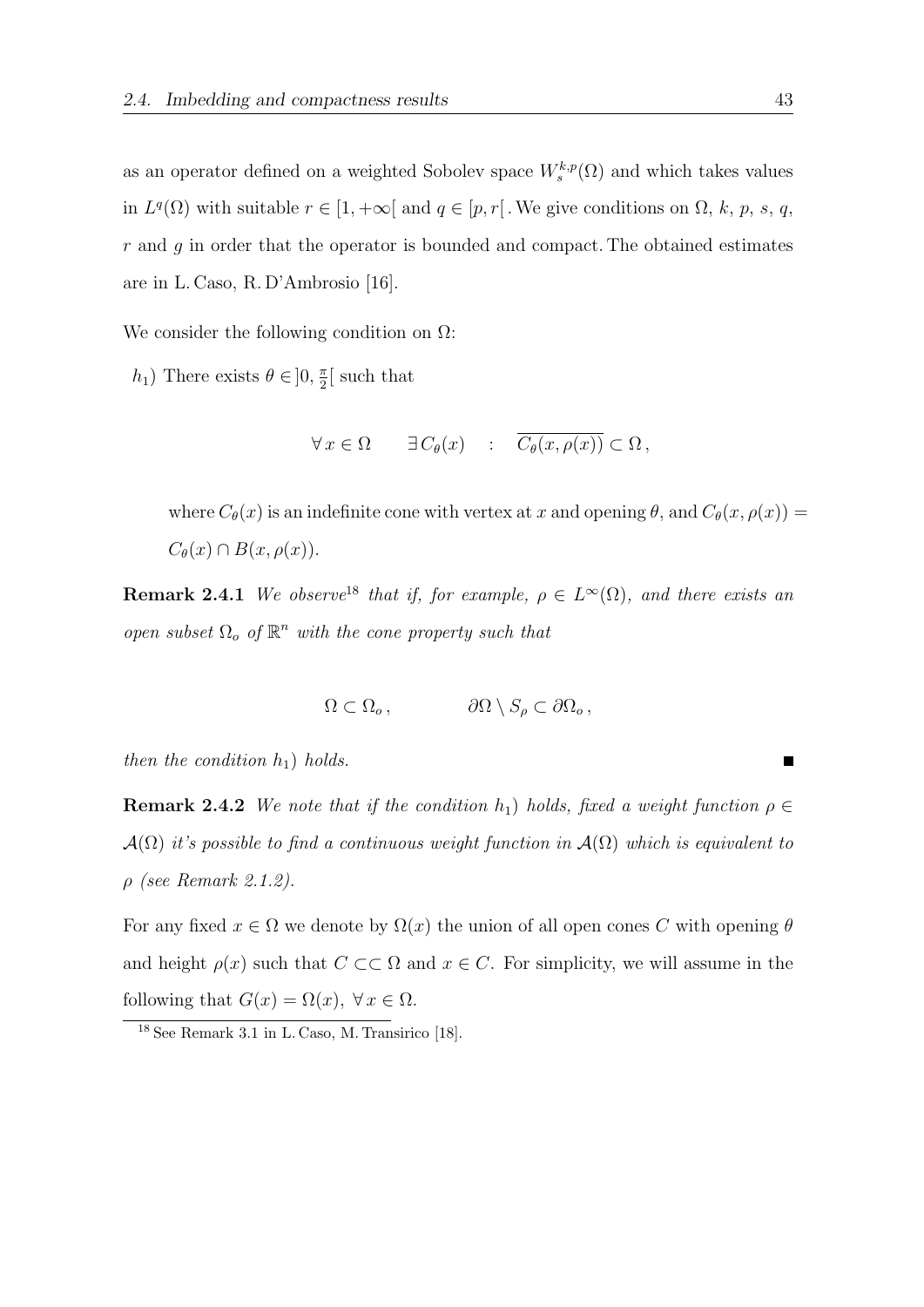For reader's convenience, we recall the following Lemma needed in the sequel. It is a particular case of a more general result proved in Lemma 3.4 of S. Boccia, L. Caso [7] for continuous weight functions belonging to  $\mathcal{A}(\Omega)$ .

**Lemma 2.4.3** Suppose that condition  $h_1$ ) holds and fix a function  $\varphi$  which verifies the following conditions:

$$
\varphi(x) > 0 \qquad \forall x \in \Omega
$$

 $\exists \mu \in \mathbb{R}_+ : \mu^{-1} \varphi(y) \leq \varphi(x) \leq \mu \varphi(y) \quad \forall x \in \Omega, \ \forall y \in \Omega(x)$ .

then for any  $p, q \in [1, +\infty]$ , with  $q \geq p$ , there exist  $c_1, c_2 \in \mathbb{R}_+$  such that

$$
\int_{\Omega} \varphi(x) \,\rho^{-n}(x) \,||u||_{L^p(\Omega(x))}^p \,dx \ge c_1 \int_{\Omega} \varphi(x) \,|u(x)|^p \,dx \,, \tag{2.4.2}
$$

$$
\int_{\Omega} \varphi^{\frac{q}{p}}(x) \,\rho^{-n}(x) \,||u||_{L^{p}(\Omega(x))}^{q} \,dx \le c_{2} \left(\int_{\Omega} \varphi(x) \,|u(x)|^{p} \,dx\right)^{\frac{q}{p}},\tag{2.4.3}
$$

for any  $u \in L^p_{loc}(\bar{\Omega} \setminus S_\rho)$ , where  $c_1$  depends on  $\theta, n, \mu, c'$  and  $c_2$  depends on  $n, \mu, c'', p$ and  $q$ . (We specify that c' and c" are the constants of Remark 2.1.2.)

For each fixed  $x \in \Omega$ , we consider the map

$$
\Psi^x : y \in \Omega \to \Psi^x(y) = x + \frac{y - x}{\rho(x)}.
$$

By construction the set  $\Omega^*(x) = \Psi^x(\Omega(x))$  is an open set with the cone property with opening and height independent of  $x$ . In the following for any function  $f$  defined on  $\Omega$  we write

$$
f^* = (f^x)^* : z \in \Omega^*(x) \to f^*(z) = f(x + \rho(x)(z - x)).
$$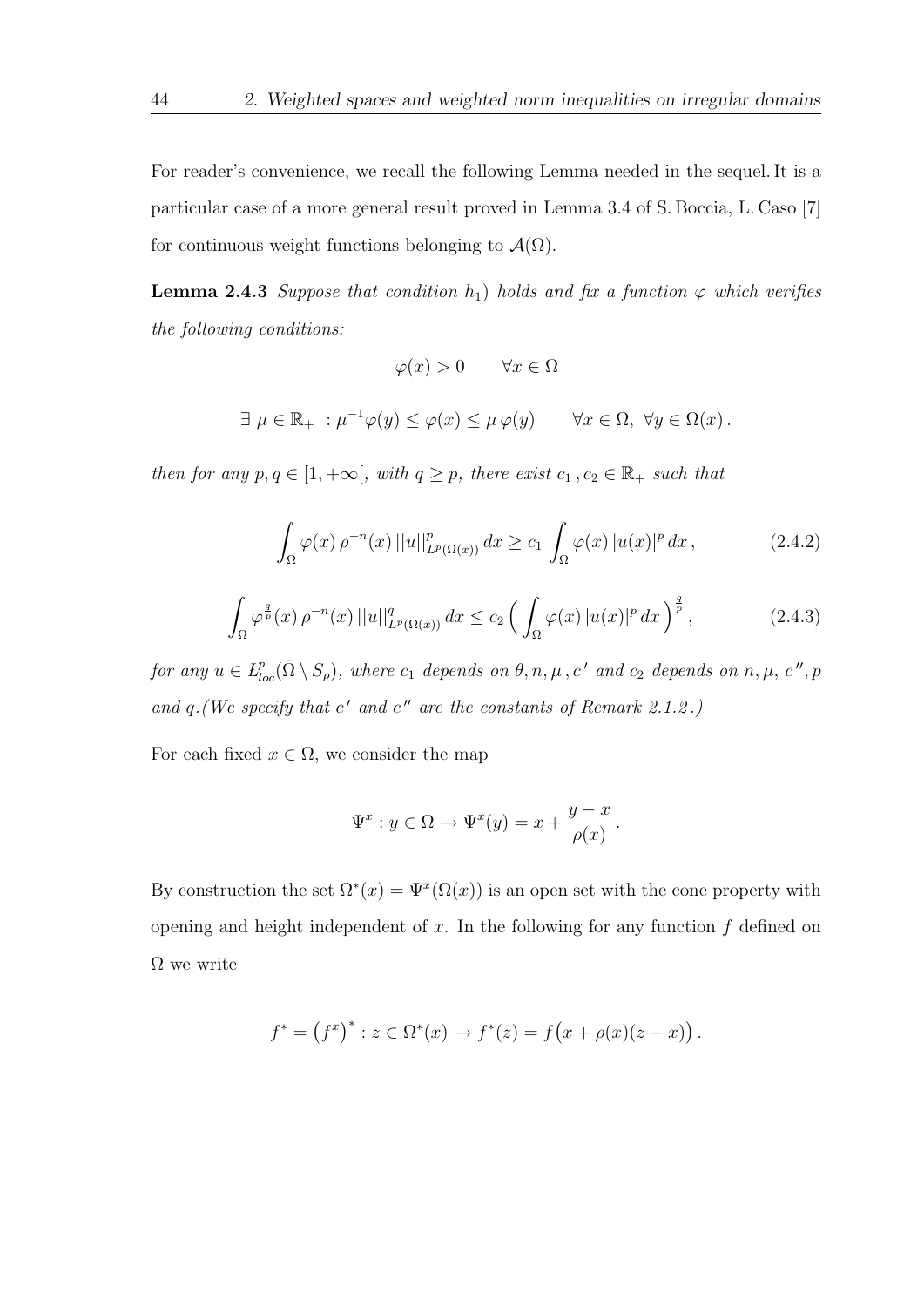Fix  $s \in \mathbb{R}$  and let k, r, p, q be real numbers such that

*h*<sub>2</sub>) 
$$
k \in \mathbb{N}
$$
,  $1 \le p \le q \le r$ ,  $r > q$  if  $p = \frac{n}{k}$ ,  $\frac{1}{q} \ge \frac{1}{r} + \frac{1}{p} - \frac{k}{n}$ .

Let  $u \in W_s^{k,p}(\Omega)$ ; we observe that for any multiindex of order  $|\alpha| = k$ , we have

$$
\partial^{\alpha} u^*(z) = \rho^{|\alpha|}(x) \partial^{\alpha} u(y), \qquad z = \Psi^x(y).
$$

By (2.1.7) and (2.1.8), we deduce that  $u^* \in W^{k,p}(\Omega^*(x))$ . Consequently, from Sobolev imbedding theorem we also obtain that  $u^* \in L^{\frac{qr}{r-q}}(\Omega^*(x))$  and

$$
||u^*||_{L^{\frac{qr}{r-q}}(\Omega^*(x))} \le c_o ||u^*||_{W^{k,p}(\Omega^*(x))},
$$
\n(2.4.4)

where  $c_o \in \mathbb{R}_+$  depends only on n, k, p, q, r and on the cone determining the cone property of  $\Omega^*(x)$ .

We now establish our main result .

**Theorem 2.4.4** Suppose that conditions  $h_1$ ) and  $h_2$ ) hold. For all  $u \in W_s^{k,p}(\Omega)$  and for all  $g \in K_{-s+k+n(\frac{1}{q}-\frac{1}{p})}^{r}(\Omega)$  we have  $g u \in L^{q}(\Omega)$ . Moreover there exists  $c \in \mathbb{R}_{+}$  such that

$$
||g u||_{L^{q}(\Omega)} \leq c ||g||_{K^{r}_{-s+k+n(\frac{1}{q}-\frac{1}{p})}(\Omega)} ||u||_{W^{k,p}_{s}(\Omega)},
$$
\n(2.4.5)

where c depends on n, k, p, q, r,  $\rho$  and  $\theta$ .

PROOF – Let  $u \in W_s^{k,p}(\Omega)$  and  $g \in K_{-s+k+n(\frac{1}{q}-\frac{1}{p})}^r(\Omega)$ . Using the Hölder's inequality,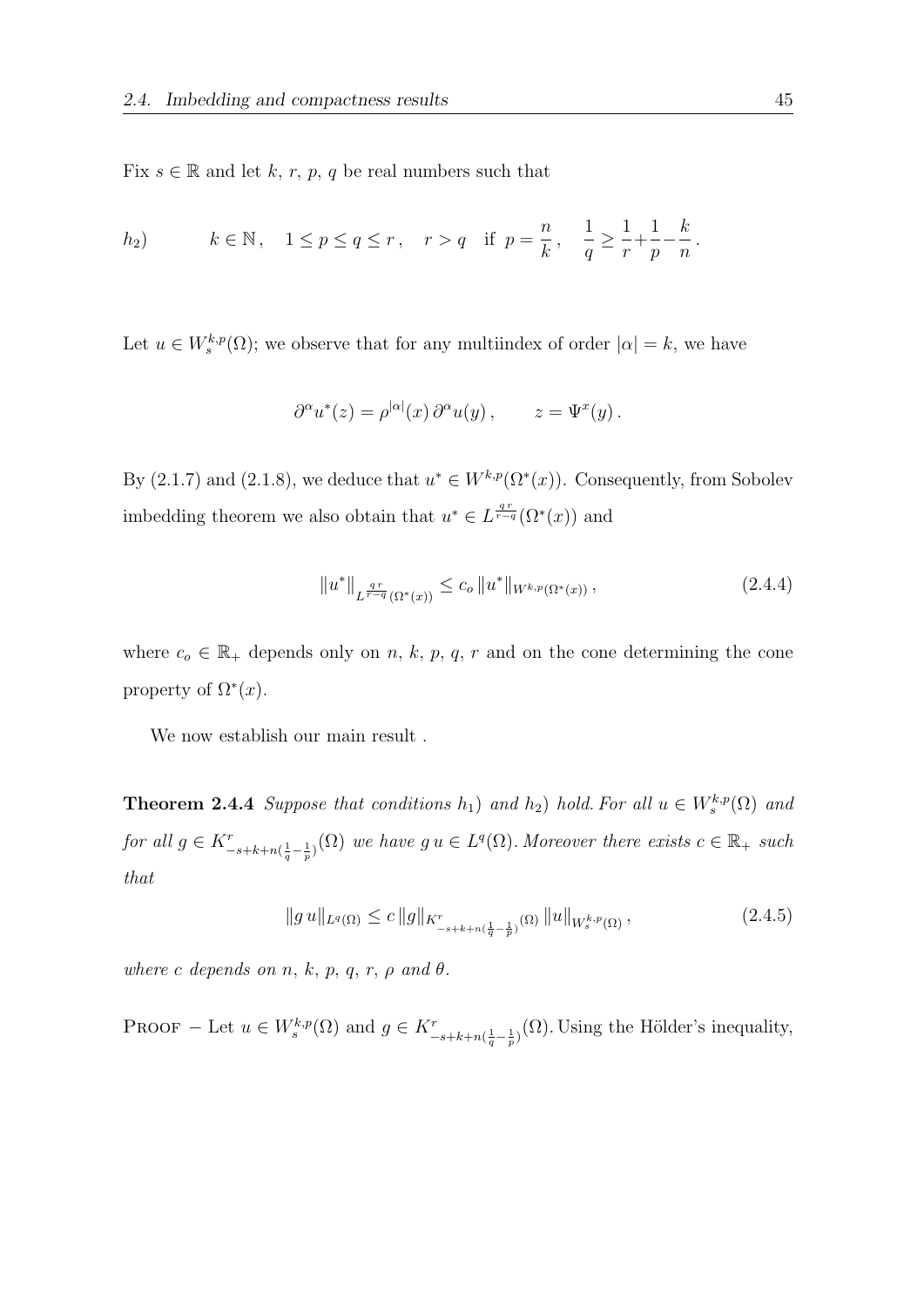we obtain

$$
\int_{\Omega^*(x)} |g^* u^*|^q \, dz \le \Big( \int_{\Omega^*(x)} |g^*|^r \, dz \Big)^{\frac{q}{r}} \cdot \Big( \int_{\Omega^*(x)} |u^*|^{\frac{qr}{r-q}} \, dz \Big)^{\frac{r-q}{rq}q}.
$$

Thus in view of (2.4.4) there exists a constant  $c_1 \in \mathbb{R}_+$ , depending on n, k, p, q, r and on the cone determining the cone property of  $\Omega^*(x)$ , such that

$$
\int_{\Omega^*(x)} |g^* u^*|^q dz \le c_1 \left( \int_{\Omega^*(x)} |g^*|^r dz \right)^{\frac{q}{r}} \cdot \|u^*\|_{W^{k,p}(\Omega^*(x))}^q. \tag{2.4.6}
$$

Then, converting back to the y-variables  $(z = \Psi^x(y))$  and using  $(2.1.1)$ , we obtain

$$
\rho^{-n}(x)\,\int_{\Omega(x)}|g\,u|^q\,dy\le
$$

$$
c_2 \rho^{-\frac{nq}{r}}(x) \left( \int_{\Omega(x)} |g|^r dy \right)^{\frac{q}{r}} \cdot \left[ \rho^{-\frac{nq}{p}}(x) \cdot \sum_{|\alpha| \leq k} \rho^{|\alpha|q}(x) \left\| \partial^{\alpha} u \right\|_{L^p(\Omega(x))}^q \right],
$$

where  $c_2 \in \mathbb{R}_+$  depends only on n, k, p, q, r,  $\rho$  and  $\theta$ . Integrating the above inequality over  $\Omega$ , we obtain

$$
\int_{\Omega} \rho^{-n}(x) \|g u\|_{L^{q}(\Omega(x))}^{q} dx \leq (2.4.7)
$$

$$
c_2\,\int_{\Omega}\left(\rho^{-s+k+n(\frac{1}{q}-\frac{1}{p})-\frac{n}{r}}(x)\,\|g\|_{L^r(\Omega(x))}\right)^q\cdot\Big[\sum_{|\alpha|\leq k}\,\rho^{q(s+|\alpha|-k)-n}(x)\,\|\partial^\alpha u\|_{L^p(\Omega(x))}^q\Big]\,dx\,.
$$

Using (2.4.2) of Lemma 2.4.3 to the left hand side we have

$$
||gu||_{L^{q}(\Omega)}^{q} = \int_{\Omega} |g u|^{q} dx \leq c_{3} \int_{\Omega} \rho^{-n}(x) ||g u||_{L^{q}(\Omega(x))}^{q} dx \leq \qquad (2.4.8)
$$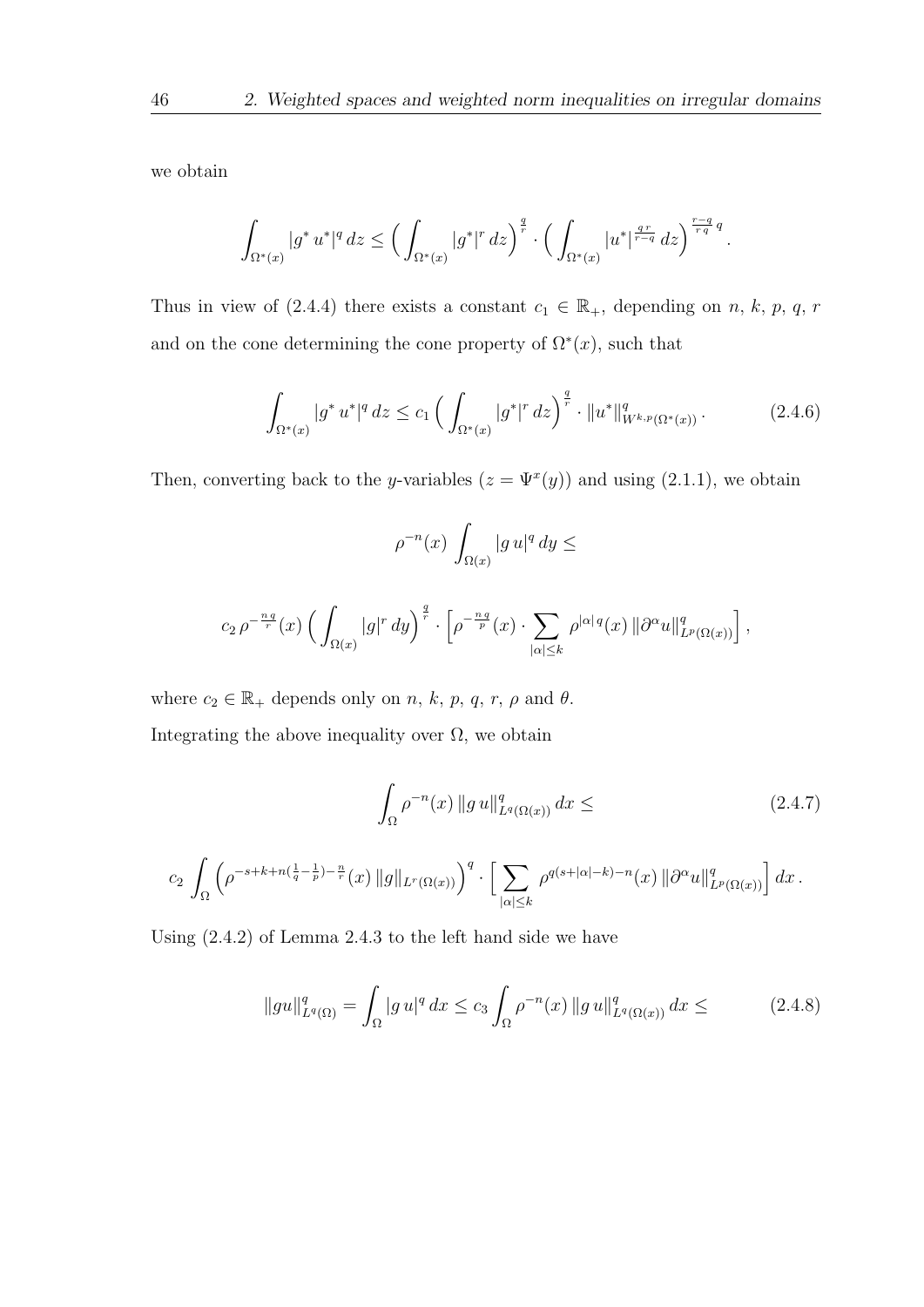$$
c_4 \sup_{\Omega} \left( \rho^{-s+k+n(\frac{1}{q}-\frac{1}{p})-\frac{n}{r}}(x) \|g\|_{L^r(\Omega(x))} \right)^q \cdot \sum_{|\alpha| \leq k} \int_{\Omega} \rho^{q(s+|\alpha|-k)-n}(x) \left\| \partial^{\alpha} u \right\|_{L^p(\Omega(x))}^q dx \leq
$$
  

$$
c_4 \left\| g \right\|_{K^r}^q_{-s+k+n(\frac{1}{q}-\frac{1}{p})}(\Omega) \cdot \sum_{|\alpha| \leq k} \int_{\Omega} \rho^{q(s+|\alpha|-k)-n}(x) \left\| \partial^{\alpha} u \right\|_{L^p(\Omega(x))}^q dx,
$$

where  $c_3, c_4 \in \mathbb{R}_+$  depend on the same parameters as  $c_2$ .

Now applying the (2.4.3) of Lemma 2.4.3 to the last side of previous inequality, we finally obtain

$$
||gu||_{L^{q}(\Omega)}^{q} \leq c_{5} ||g||_{K^{-}_{-s+k+n(\frac{1}{q}-\frac{1}{p})}(\Omega)}^{q} \cdot \sum_{|\alpha| \leq k} \left( \int_{\Omega} \rho^{p(s+|\alpha|-k)}(x) |\partial^{\alpha} u|^{p} dx \right)^{\frac{q}{p}}, \qquad (2.4.9)
$$

where  $c_5 \in \mathbb{R}_+$  depends on the same parameters as  $c_2$ . The result easily follows from  $(2.4.9).$ 

We observe that, under conditions  $h_1$ ) and  $h_2$ ), if  $u \in W_s^{k,p}(\Omega)$  then, from Theorem 4.4 of S. Boccia, L. Caso [7],  $u \in L^q$  $_{s-k-n(\frac{1}{q}-\frac{1}{p})}^{q}(\Omega).$ 

In the following result we prove an upper bound on the operator of multiplication in the case  $g \in \widetilde{K}^r$  $\frac{r}{-s+k+n(\frac{1}{q}-\frac{1}{p})}(\Omega)$  .

**Corollary 2.4.5** If conditions  $h_1$ ) and  $h_2$ ) hold, then for any  $g \in \widetilde{K}^r$  $\frac{r}{(s-k+n(\frac{1}{q}-\frac{1}{p})}(\Omega)$ and  $h \in \mathbb{R}_+$  there exists a constant  $c_1 \in \mathbb{R}_+$ , depending on n,  $\rho$ , s, k, p, q,  $||g||_{K^r_{-s+k+n(\frac{1}{q}-\frac{1}{p})}(\Omega)},$ such that

$$
||g u||_{L^{q}(\Omega)} \leq c \cdot \tilde{\omega}_{-s+k+n(\frac{1}{q}-\frac{1}{p})}^{r}[g](h) \cdot ||u||_{W_{s}^{k,p}(\Omega)} + c_1 \cdot h^{\frac{1}{r}} \cdot ||u||_{L^{q}_{s-k-n(\frac{1}{q}-\frac{1}{p})}(\Omega)}, (2.4.10)
$$

for each function  $u \in W_s^{k,p}(\Omega)$ , where  $c \in \mathbb{R}_+$  is the constant in (2.4.5). PROOF – Fix  $g \in \widetilde{K}^r$  $\int_{-s+k+n(\frac{1}{q}-\frac{1}{p})}^{r}(\Omega)$ . By Lemma 2.3.1 and Theorem 2.4.4, for any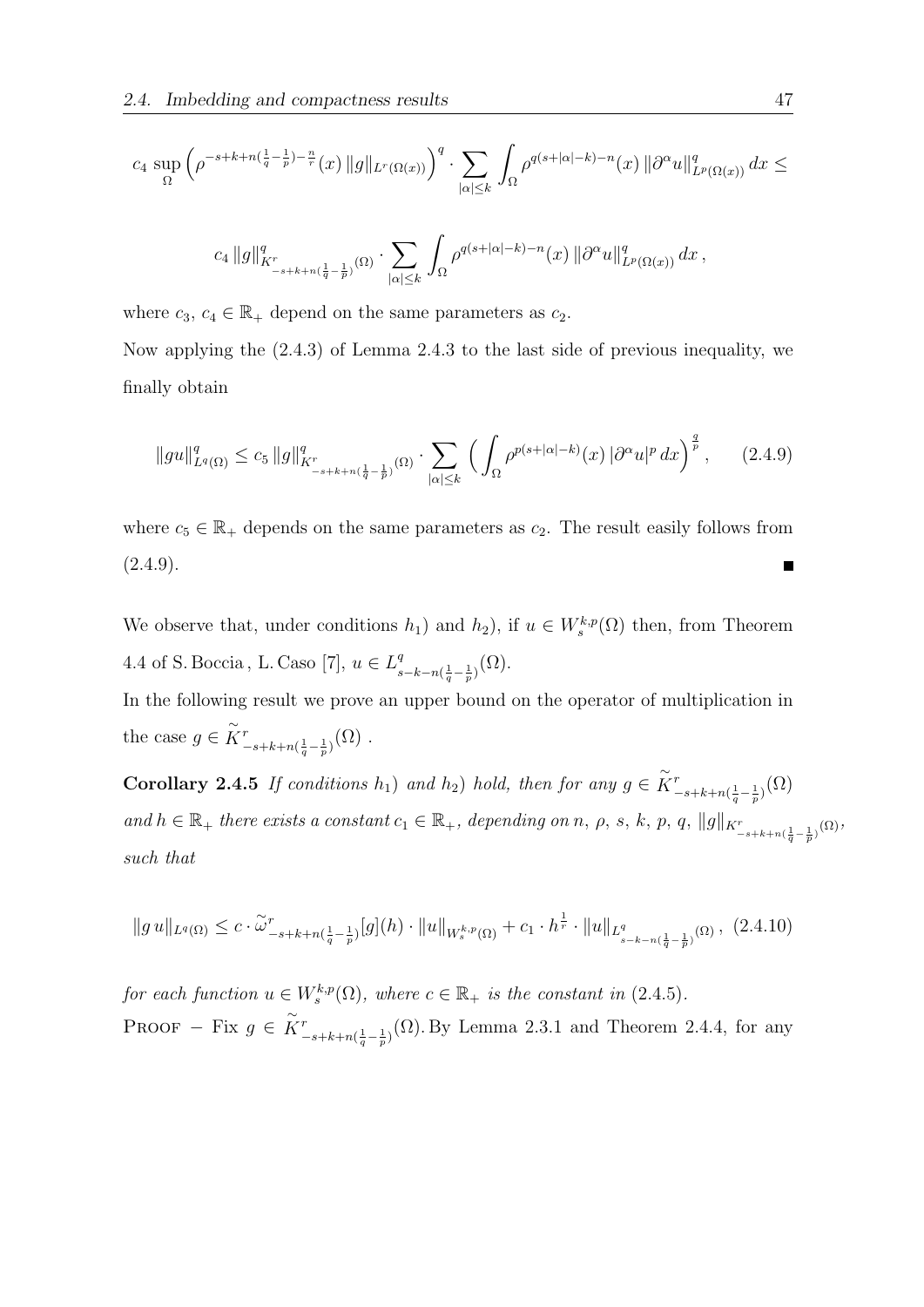$$
u \in W_s^{k,p}(\Omega)
$$
 it follows that

$$
||g u||_{L^{q}(\Omega)} \leq ||g'_{h} u||_{L^{q}(\Omega)} + ||g''_{h} u||_{L^{q}(\Omega)} \leq
$$
  
\n
$$
c ||g'_{h}||_{K^{r}_{-s+k+n(\frac{1}{q}-\frac{1}{p})}(\Omega)} \cdot ||u||_{W_{s}^{k,p}(\Omega)} + ||g''_{h} u||_{L^{q}(\Omega)} \leq
$$
  
\n
$$
c \cdot \tilde{\omega}^{r}_{-s+k+n(\frac{1}{q}-\frac{1}{p})}[g](h) \cdot ||u||_{W_{s}^{k,p}(\Omega)} + ||g''_{h} u||_{L^{q}(\Omega)} \leq
$$
  
\n
$$
c \cdot \tilde{\omega}^{r}_{-s+k+n(\frac{1}{q}-\frac{1}{p})}[g](h) \cdot ||u||_{W_{s}^{k,p}(\Omega)} + c_{1} \cdot h^{\frac{1}{r}} \cdot ||u||_{L^{q}_{s-k-n(\frac{1}{q}-\frac{1}{p})}(\Omega)}.
$$
  
\n(2.4.11)

 $\blacksquare$ 

In the next Corollary we prove a different bound on the same operator of multiplication in the case  $g \in \overset{\circ}{K}_{-}^{r}$  $_{-s+k+n(\frac{1}{q}-\frac{1}{p})}^{r}(\Omega)$  .

**Corollary 2.4.6** If conditions  $h_1$ ) and  $h_2$ ) hold, then for any  $g \in \overset{\circ}{K}^r$  $\frac{r}{(s-k+n(\frac{1}{q}-\frac{1}{p})}(\Omega)$ and  $h \in \mathbb{N}$  there exist a constant  $c_1 \in \mathbb{R}_+$ , depending on  $h, n, \rho, s, r, k, p, q$ ,  $||g||_{K^r_{-s+k+n(\frac{1}{q}-\frac{1}{p})}(\Omega)}$ , and an open set  $A_h \subset\subset \Omega$  with the cone property, such that

$$
||g u||_{L^{q}(\Omega)} \leq c \cdot \overset{\circ}{\omega}^{r}_{-s+k+n(\frac{1}{q}-\frac{1}{p})}[g](h) \cdot ||u||_{W_{s}^{k,p}(\Omega)} + c_{1} \cdot h^{\frac{1}{r}} \cdot ||u||_{L^{q}(A_{h})}, \qquad (2.4.12)
$$

for each function  $u \in W_s^{k,p}(\Omega)$ , where  $c \in \mathbb{R}_+$  is the constant in (2.4.5).

PROOF – Fix  $g \in \overset{\circ}{K}{}_{-}^{r}$  $\int_{-s+k+n(\frac{1}{q}-\frac{1}{p})}^{r}(\Omega)$  and  $h \in \mathbb{N}$ . By Lemma 2.3.3 and Theorem 2.4.4,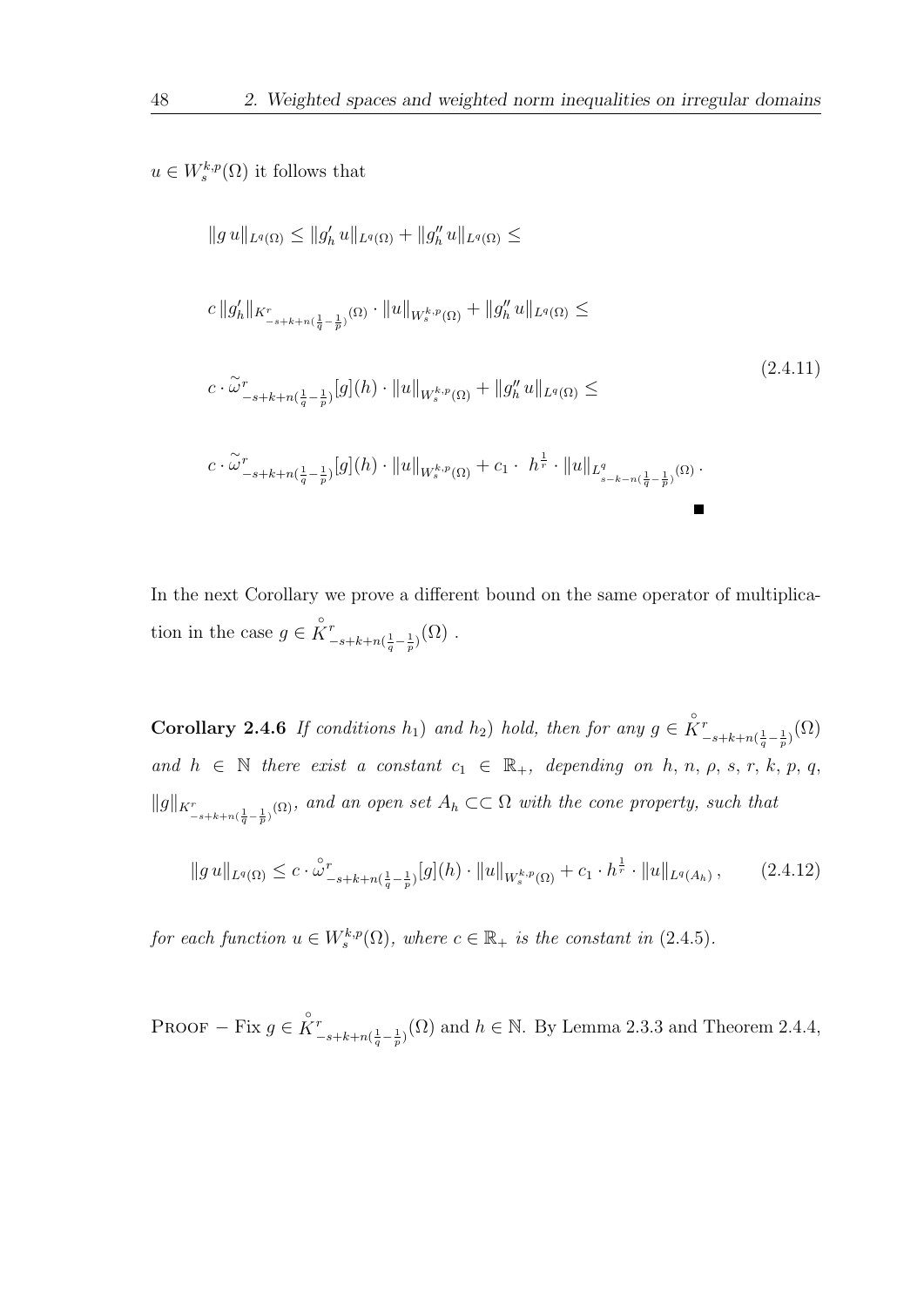for any  $u \in W_s^{k,p}(\Omega)$  it follows that

$$
||g u||_{L^{q}(\Omega)} \leq ||\phi'_{h} u||_{L^{q}(\Omega)} + ||\phi''_{h} u||_{L^{q}(\Omega)} \leq
$$
  

$$
c ||\phi'_{h}||_{K^{r}_{-s+k+n(\frac{1}{q}-\frac{1}{p})}(\Omega)} \cdot ||u||_{W_{s}^{k,p}(\Omega)} + ||\phi''_{h} u||_{L^{q}(\Omega)} \leq
$$
  

$$
c \cdot \overset{\circ}{\omega}^{r}_{-s+k+n(\frac{1}{q}-\frac{1}{p})} [g](h) \cdot ||u||_{W_{s}^{k,p}(\Omega)} + ||\phi''_{h} u||_{L^{q}(\Omega)}.
$$
 (2.4.13)

According to Lemma 2.3.3 we also have

$$
\begin{array}{l} \|\phi''_h \, u\|_{L^q(\Omega)} \leq \gamma^{|-s+k+n(\frac{1}{q}-\frac{1}{p})-\frac{n}{r}|} \, \|g\|_{K^r_{-s+k+n(\frac{1}{q}-\frac{1}{p})}(\Omega)} \, h^{\frac{1}{r}} \left(\, \int_\Omega \big| \psi_h \, \rho^{s-k-n(\frac{1}{q}-\frac{1}{p})+\frac{n}{r}} \, u \big|^q \, dx \right)^{\frac{1}{q}} \leq \\ \\ c_2 \, h^{\frac{1}{r}} \left(\, \int_{\sup p \, \psi_h} \big| \rho^{s-k-n(\frac{1}{q}-\frac{1}{p}-\frac{1}{r})} \, u \big|^q \, dx \right)^{\frac{1}{q}}, \end{array}
$$

where  $c_2 \in \mathbb{R}_+$  depends on n,  $\rho$ , s, k, p, q and  $||g||_{K^r_{-s+k+n(\frac{1}{q}-\frac{1}{p})}(\Omega)}$ . So, from  $(2.1.8)$ , we deduce that there exists  $c_3 \in \mathbb{R}_+$ , depending on the same parameters as  $c_2$  and on h, such that

$$
\|\phi_h'' u\|_{L^q(\Omega)} \le c_3 \cdot h^{\frac{1}{r}} \cdot \|u\|_{L^q(\text{supp}\,\psi_h)}.
$$
\n(2.4.14)

Now fix  $d_h \in [0, \frac{\text{dist}(\text{supp }\psi_h, \partial \Omega)}{2}]$  $\frac{\pi}{2}$ . Let  $A_h$  be the set of  $\mathbb{R}^n$  union of  $\frac{\partial \rho \psi_h, \partial \Omega)}{2}$  [ and  $\theta \in ]0, \frac{\pi}{2}$ the open cones  $C \subset\subset \Omega$  with opening  $\theta$ , height  $d_h$  and such that  $C \cap \text{supp } \psi_h \neq \emptyset$ . Therefore the result follows from (2.4.13) and (2.4.14).  $\blacksquare$ 

In the following result we prove that if  $g \in \overset{\circ}{K}^r$  $\int_{-s+k+n(\frac{1}{q}-\frac{1}{p})}^{r}(\Omega)$  then the operator of multiplication is compact.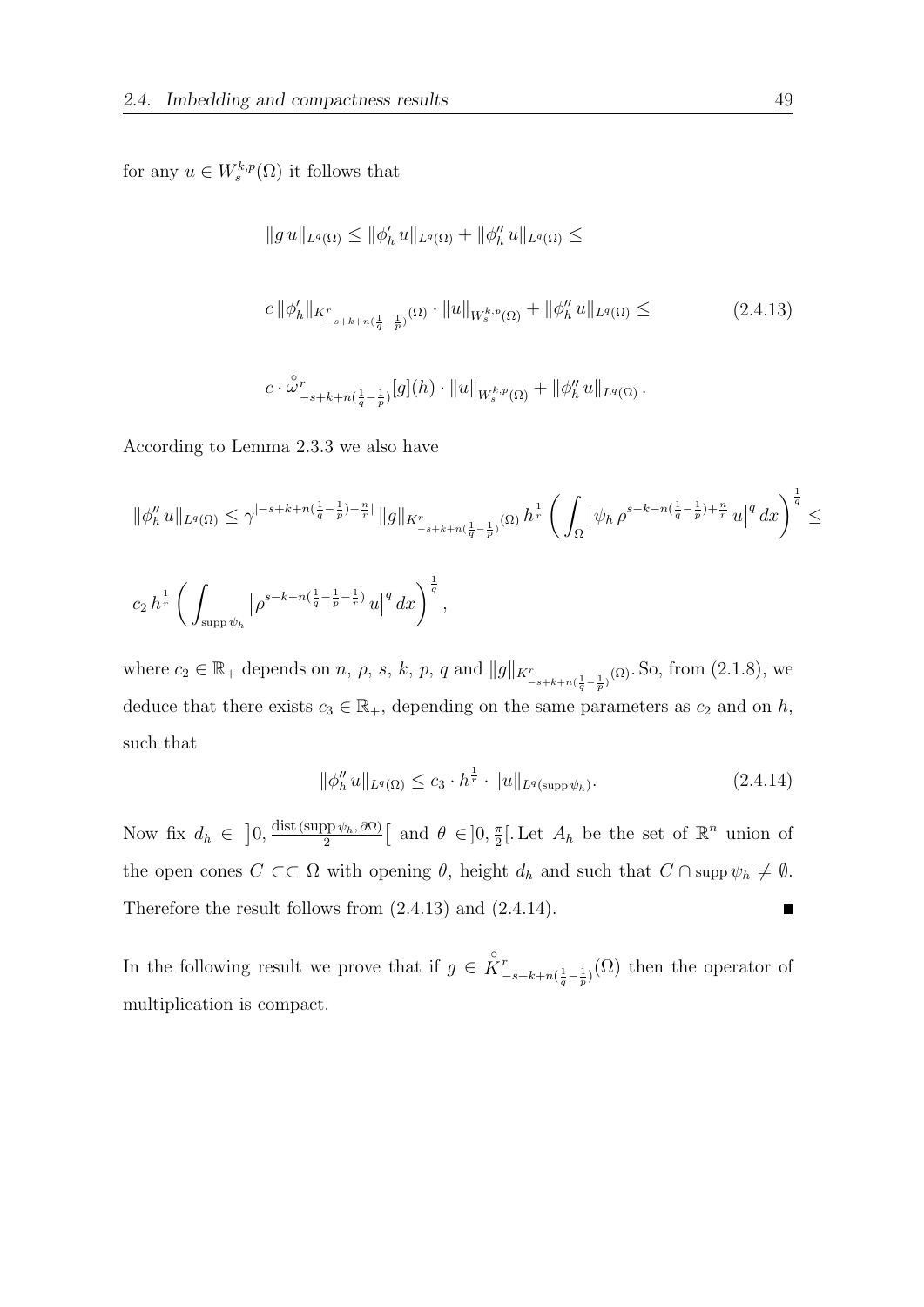**Corollary 2.4.7** Suppose that conditions  $h_1$ ) and  $h_2$ ) hold and fix  $g \in \overset{\circ}{K}$  $\frac{r}{-s+k+n(\frac{1}{q}-\frac{1}{p})}(\Omega)$  . Then the operator

$$
u \in W_s^{k,p}(\Omega) \longrightarrow gu \in L^q(\Omega)
$$
\n
$$
(2.4.15)
$$

is compact.

PROOF – First we observe that, in view of (2.1.8), if  $\Omega' \subset\subset \Omega$  is an open bounded set, then the operator

$$
u \in W_s^{k,p}(\Omega) \longrightarrow u_{\vert_{\Omega'}} \in W^{k,p}(\Omega')
$$

is linear and bounded. Moreover, if  $\Omega'$  has the cone property, by Rellich - Kondrachov Theorem, we know that the operator

$$
w \in W^{k,p}(\Omega') \longrightarrow w \in L^q(\Omega')
$$

is compact. So we deduce that, if  $\Omega' \subset\subset \Omega$  is a bounded open set with the cone property, the operator

$$
u\in W^{k,p}_s(\Omega)\longrightarrow u\in L^q(\Omega')
$$

is compact.

Let  $(u_n)_{n\in\mathbb{N}}$  be a bounded sequence in  $W_s^{k,p}(\Omega)$  and let  $M \in \mathbb{R}_+$  be such that  $||u_n||_{W_s^{k,p}(\Omega)} \leq M \quad \forall n \in \mathbb{N}.$  Fixed  $g \in \overset{\circ}{K}^r$  $\binom{r}{-s+k+n(\frac{1}{q}-\frac{1}{p})}(\Omega)$  and  $h \in \mathbb{N}$ , from Corollary 2.4.6 we deduce that there exist  $c(h) \in \mathbb{R}_+$ , independent of n, and an open set  $A_h \subset\subset \Omega$  with the cone property, such that

$$
||g u_n||_{L^q(\Omega)} \leq c \cdot \mathring{\omega}_{-s+k+n(\frac{1}{q}-\frac{1}{p})}^r[g](h) \cdot ||u_n||_{W_s^{k,p}(\Omega)} + c(h) \cdot h^{\frac{1}{r}} \cdot ||u_n||_{L^q(A_h)}.
$$
 (2.4.16)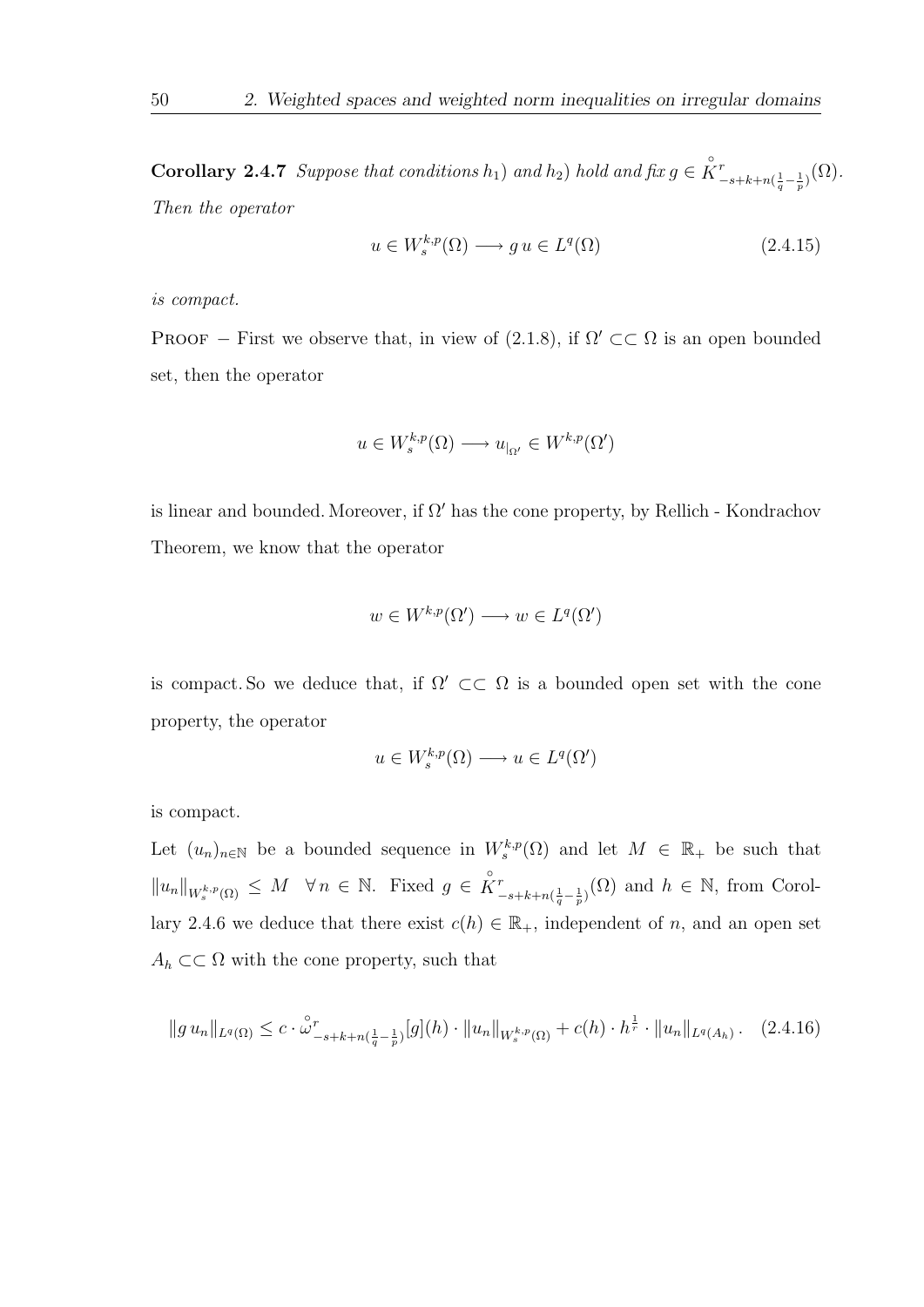On the other hand, according to the above considerations, there exist a subsequence  $(u_{m_n})_{n \in \mathbb{N}}$  and  $\nu \in \mathbb{N}$  such that

$$
||u_{m_n} - u_{m_l}||_{L^q(A_h)} \le \frac{c \cdot \stackrel{\circ}{\omega}^r_{-s+k+n(\frac{1}{q} - \frac{1}{p})}[g](h)}{c(h) \cdot h^{\frac{1}{r}}} \qquad \forall n, l > \nu.
$$
 (2.4.17)

From (2.4.16) and (2.4.17) we obtain, for  $n, l > \nu$ ,

$$
||g u_{m_n} - g u_{m_l}||_{L^q(\Omega)} \leq c \cdot \mathring{\omega}^r_{-s+k+n(\frac{1}{q}-\frac{1}{p})}[g](h) \cdot (2M+1). \tag{2.4.18}
$$

From (2.4.18) and (2.3.3) we deduce that  $(g u_{m_n})_{n \in \mathbb{N}}$  is a Cauchy sequence in  $L^q(\Omega)$ and so the operator defined by (2.4.15) is compact.П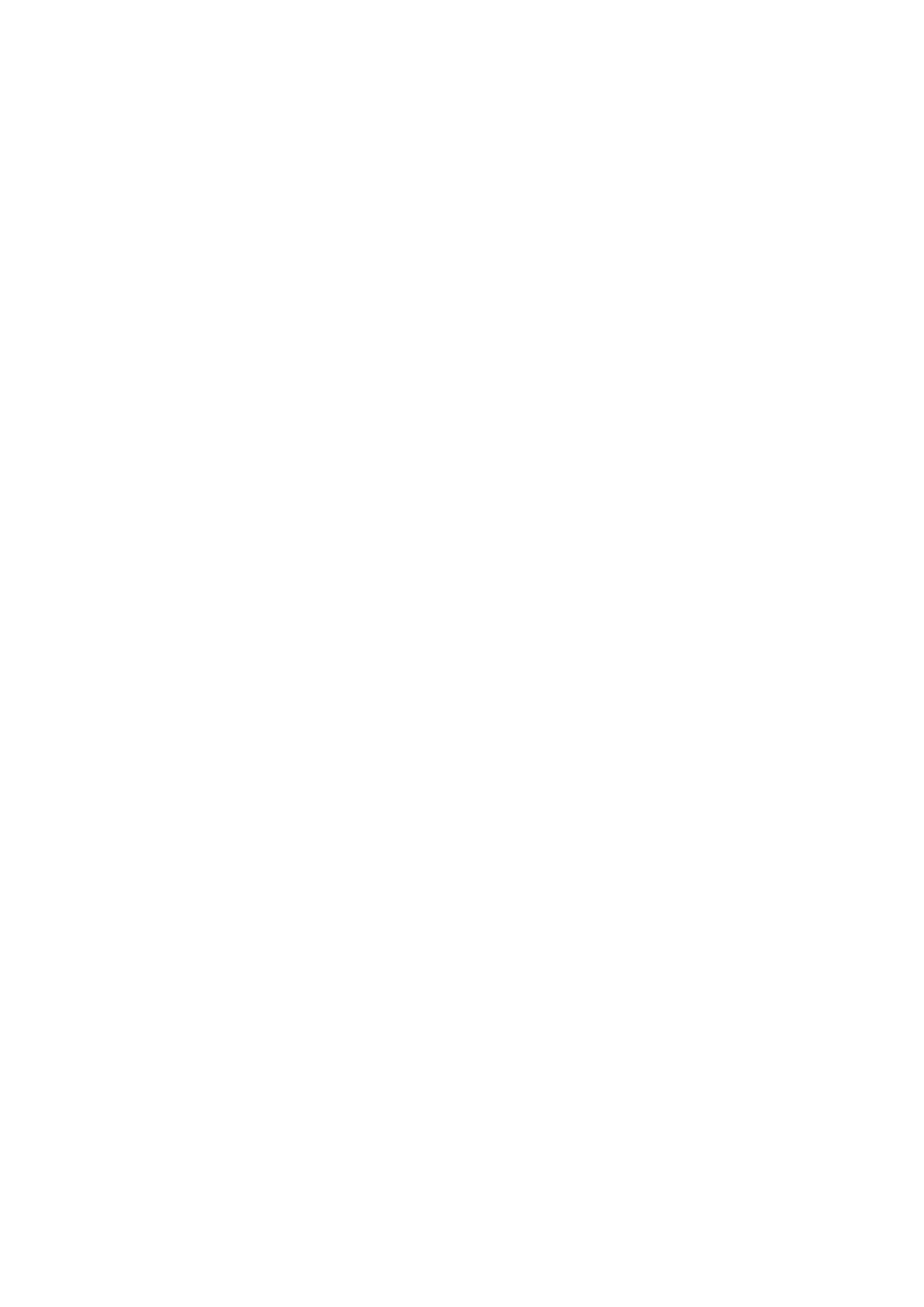# Chapter 3

# Some remarks on spaces of Morrey type

In this chapter we deepen the study of some Morrey type spaces, denoted by  $M^{p,\lambda}(\Omega)$ , defined on an unbounded open subset  $\Omega$  of  $\mathbb{R}^n$ . In particular, we construct decompositions for functions belonging to two different subspaces of  $M^{p,\lambda}(\Omega)$ , which allow us to prove a compactness result for an operator in Sobolev spaces. We also introduce a weighted Morrey type space, settled between the above mentioned subspaces.

## 3.1 Some preliminary results

Let us recall the definition of the classical Morrey space  $L^{p,\lambda}(\mathbb{R}^n)^{19}$ . For  $n \geq 2$ ,  $\lambda \in [0, n[$  and  $p \in [1, +\infty[, L^{p,\lambda}(\mathbb{R}^n)$  is the set of the functions  $g \in L^p_{loc}(\mathbb{R}^n)$ 

 $19$  See, for instance, A. Kufner, O. John, S. Fucík [40] and F. Chiarenza, M. Frasca [26].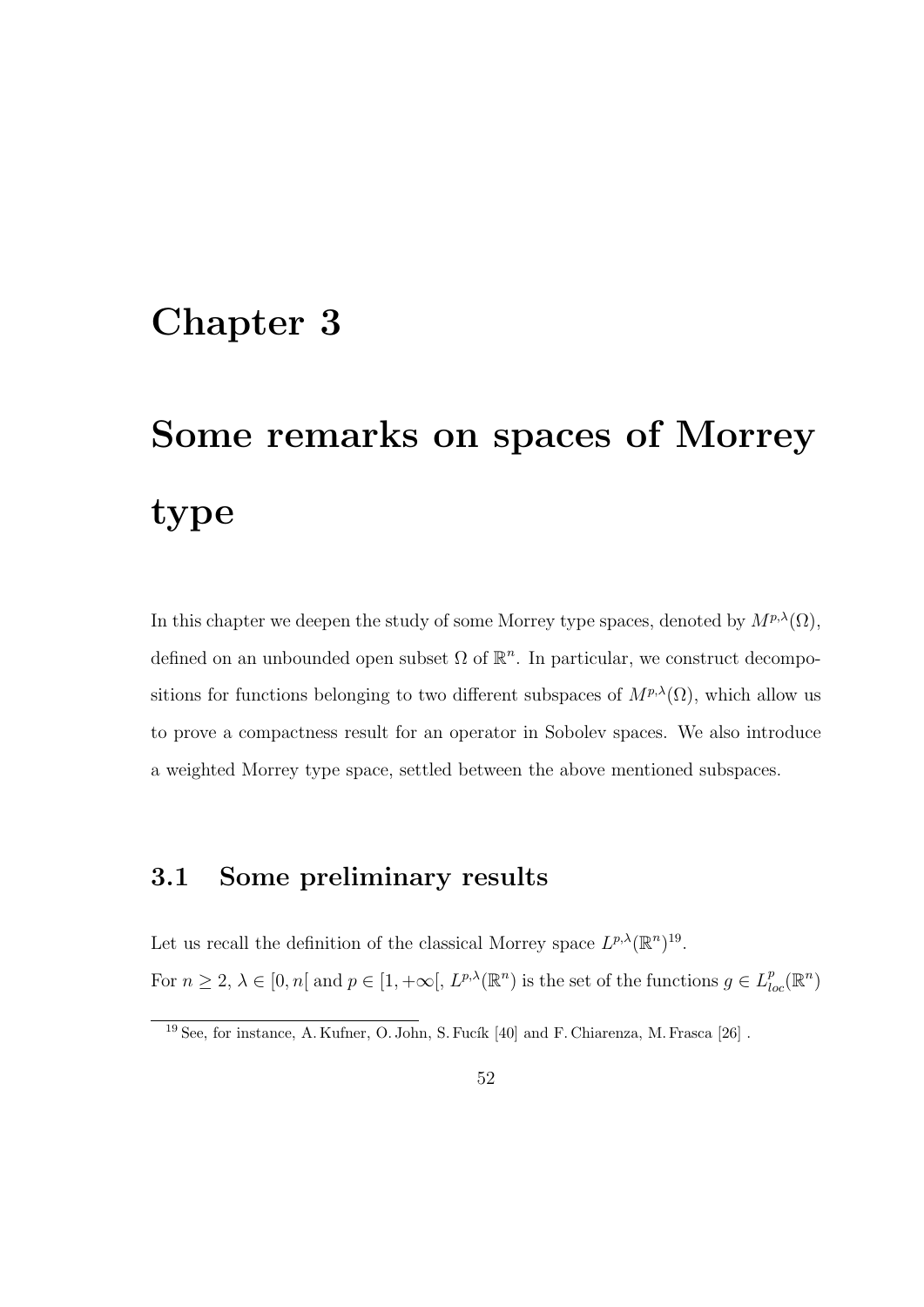such that

$$
||g||_{L^{p,\lambda}(\mathbb{R}^n)} = \sup_{\substack{\tau>0\\x\in\mathbb{R}^n}} \tau^{-\frac{\lambda}{p}} ||g||_{L^p(B(x,\tau))} < +\infty,
$$
\n(3.1.1)

equipped with the norm defined by (3.1.1).

If  $\Omega$  is an unbounded open subset of  $\mathbb{R}^n$  and t is fixed in  $\mathbb{R}_+$ , we can consider the space  $M^{p,\lambda}(\Omega,t)$ , which is larger than  $L^{p,\lambda}(\mathbb{R}^n)$  when  $\Omega = \mathbb{R}^n$ . More precisely,  $M^{p,\lambda}(\Omega,t)$  is the set of all functions g in  $L_{loc}^p(\overline{\Omega})$  such that

$$
||g||_{M^{p,\lambda}(\Omega,t)} = \sup_{\substack{\tau \in [0,t] \\ x \in \Omega}} \tau^{-\lambda/p} ||g||_{L^p(\Omega(x,\tau))} < +\infty,
$$
\n(3.1.2)

endowed with the norm defined in (3.1.2).

We explicitly observe that a diadic decomposition<sup>20</sup> gives for every  $t_1, t_2 \in \mathbb{R}_+$  the existence of  $c_1, c_2 \in \mathbb{R}_+$ , depending only on  $t_1$ ,  $t_2$  and  $n$ , such that

$$
c_1 \|g\|_{M^{p,\lambda}(\Omega,t_1)} \le \|g\|_{M^{p,\lambda}(\Omega,t_2)} \le c_2 \|g\|_{M^{p,\lambda}(\Omega,t_1)}, \quad \forall g \in M^{p,\lambda}(\Omega,t_1). \tag{3.1.3}
$$

All the norms being equivalent, from now on we consider the space

$$
M^{p,\lambda}(\Omega) = M^{p,\lambda}(\Omega,1).
$$

Moreover, we put

$$
M^{p,0}(\Omega) = M^p(\Omega)^{21}.
$$
\n(3.1.4)

<sup>20</sup> See Proposition 1.1.4 in P. Cavaliere [22].

<sup>&</sup>lt;sup>21</sup> For more informations about spaces  $M^p(\Omega)$  and its applications to elliptic Pde's, see M. Transirico, M. Troisi [55],[56].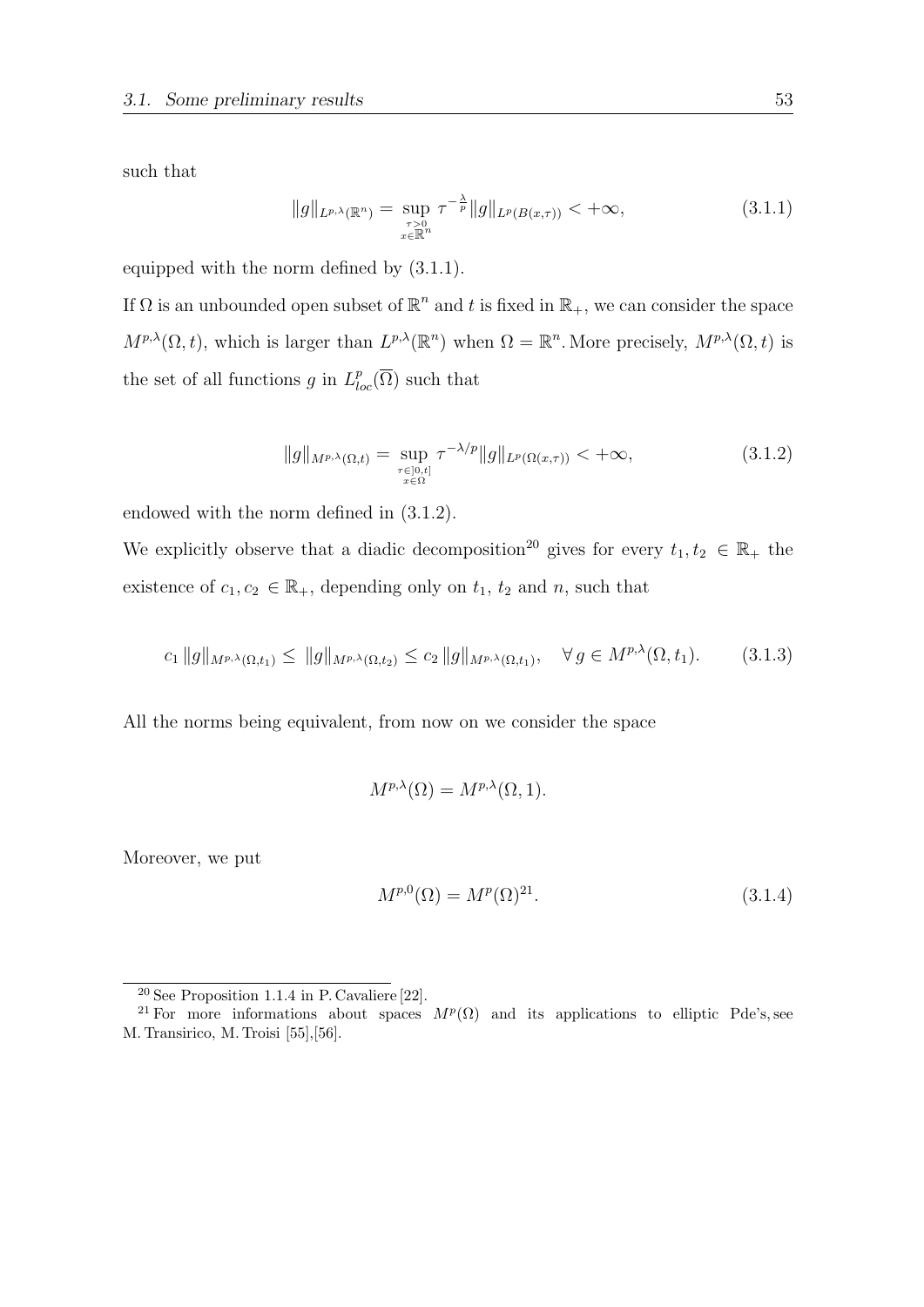It is easily seen that :

$$
M^{p_0,\lambda_0}(\Omega) \hookrightarrow M^{p,\lambda}(\Omega) \qquad \text{if } p \le p_0 \text{ and } \frac{\lambda - n}{p} \le \frac{\lambda_0 - n}{p_0} \tag{3.1.5}
$$

with  $\lambda$ ,  $\lambda_0 \in [0, n]$ . (See also L. C. Piccinini [48], A. Kufner, O. John, J. Fucík [40]).

For reader's convenience, we briefly recall some properties of functions in  $L^{p,\lambda}(\mathbb{R}^n)$ and  $M^{p,\lambda}(\Omega)$  needed in the sequel.

The first lemma is a particular case of a more general result proved in Proposition 3 of C. T. Zorko [64].

**Lemma 3.1.1** Let  $(J_h)_{h \in \mathbb{N}}$  be a sequence of mollifiers in  $\mathbb{R}^n$ . If  $g \in L^{p,\lambda}(\mathbb{R}^n)$  and

$$
\lim_{y \to 0} \|g(x - y) - g(x)\|_{L^{p,\lambda}(\mathbb{R}^n)} = 0,
$$

then

$$
\lim_{h \to +\infty} \|g - J_h * g\|_{L^{p,\lambda}(\mathbb{R}^n)} = 0.
$$

The second results concerns the zero extensions of functions in  $M^{p,\lambda}(\Omega)^{22}$ .

**Remark 3.1.2** Let  $g \in M^{p,\lambda}(\Omega)$ . If we denote by  $g_0$  the zero extension of g outside  $\Omega$ , then  $g_0 \in M^{p,\lambda}(\mathbb{R}^n)$  and for every  $\tau$  in  $]0,1]$ 

$$
||g_0||_{M^{p,\lambda}(\mathbb{R}^n,\tau)} \le c_1 ||g||_{M^{p,\lambda}(\Omega,\tau)},
$$
\n(3.1.6)

where  $c_1 \in \mathbb{R}_+$  is a constant independent of g,  $\Omega$  and  $\tau$ .

<sup>22</sup> See also Remark 2.4 of M. Transirico, M. Troisi, A. Vitolo [58].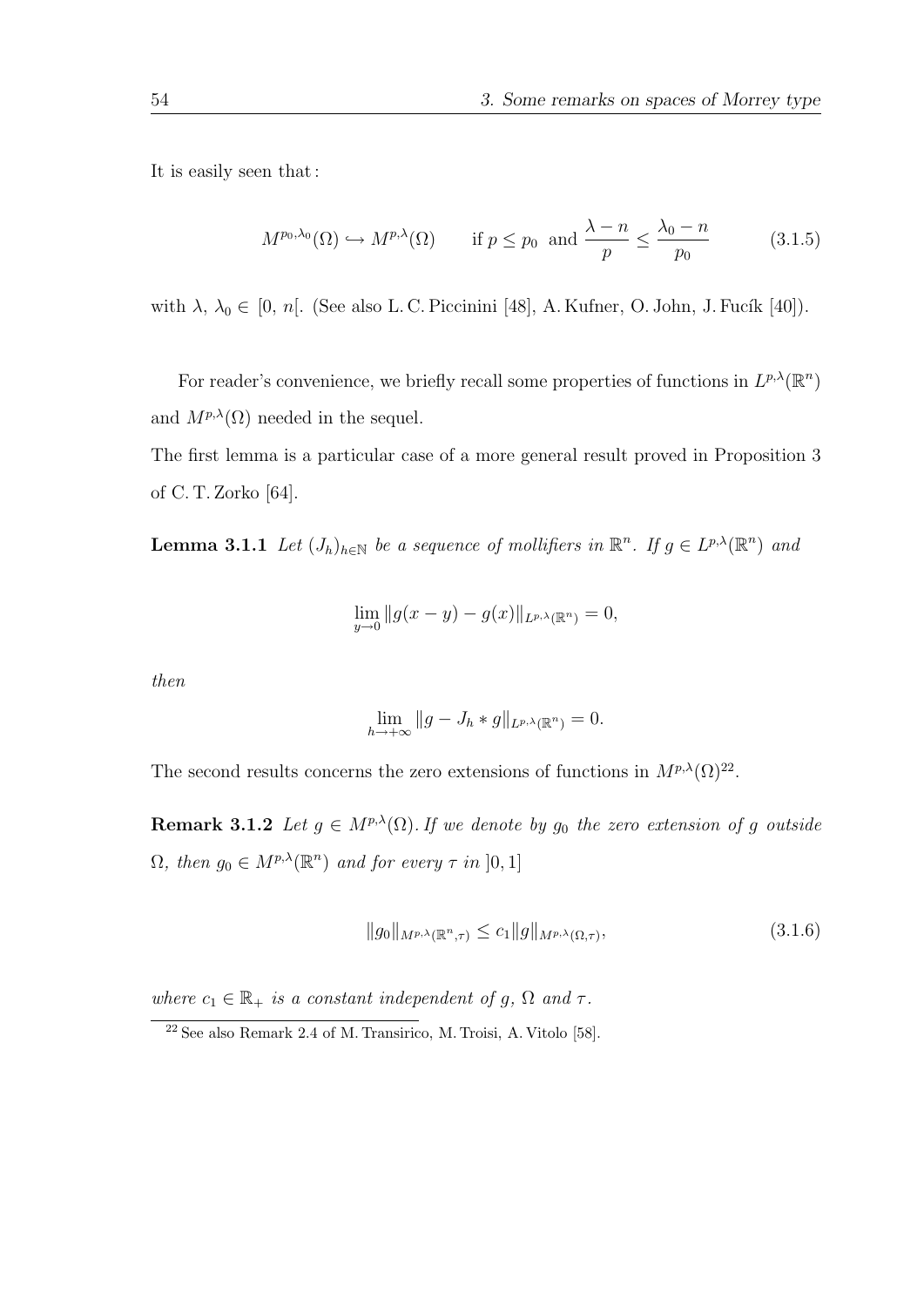Furthermore if  $diam(\Omega) < +\infty$ , then  $g_0 \in L^{p,\lambda}(\mathbb{R}^n)$  and

$$
||g_0||_{L^{p,\lambda}(\mathbb{R}^n)} \le c_2 ||g||_{M^{p,\lambda}(\Omega)},\tag{3.1.7}
$$

where  $c_2 \in \mathbb{R}_+$  is a constant independent of g and  $\Omega$ .

For a general survey on Morrey and Morrey type spaces we refer to A. Kufner, O. John, S. Fucík [40], L. C. Piccinini [48], M. Transirico, M. Troisi, A. Vitolo [58] and P. Cavaliere, M. Longobardi, A. Vitolo [23].

# **3.2** The spaces  $\widetilde{M}^{p,\lambda}(\Omega)$  and  $M^{p,\lambda}_{o}(\Omega)$

This section is devoted to the study of two subspaces of  $M^{p,\lambda}(\Omega)$ , denoted by  $\widetilde{M}^{p,\lambda}(\Omega)$ and  $M_o^{p,\lambda}(\Omega)$ . Here, we point out the peculiar characteristics of functions belonging to these sets by means of two characterization lemmas<sup>23</sup>.

Let us put, for  $h \in \mathbb{R}_+$  and  $g \in M^{p,\lambda}(\Omega)$ ,

$$
F[g](h) = \sup_{\substack{E \in \Sigma(\Omega) \\ \sup_{x \in \Omega} |E(x)| \leq \frac{1}{h} }} \|g \chi_E\|_{M^{p,\lambda}(\Omega)}.
$$

**Lemma 3.2.1** Let  $\lambda \in [0, n], p \in [1, +\infty[$  and  $g \in M^{p,\lambda}(\Omega)$ . The following properties are equivalent:

$$
g \text{ is in the closure of } L^{\infty}(\Omega) \text{ in } M^{p,\lambda}(\Omega), \tag{3.2.1}
$$

$$
\lim_{h \to +\infty} F[g](h) = 0, \qquad (3.2.2)
$$

 $23$  See L. Caso, R. D'Ambrosio, S. Monsurrò [17].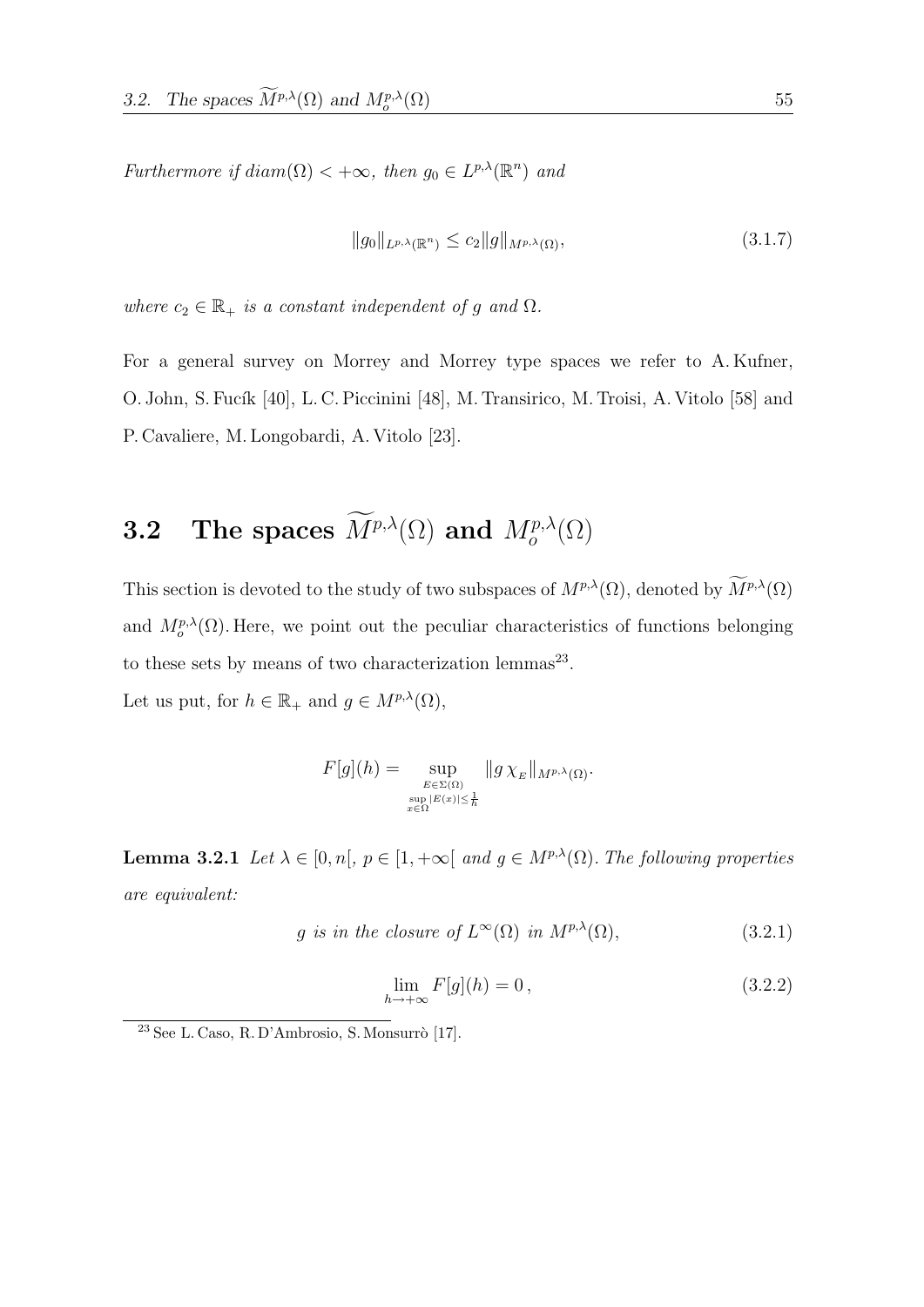$$
\lim_{h \to +\infty} \left( \sup_{\substack{E \in \Sigma(\Omega) \\ \sup_{\substack{x \in \Omega \\ \tau \in [0,1]}}} \tau^{-\lambda} |E(x,\tau)| \le \frac{1}{h} } \|g \chi_E\|_{M^{p,\lambda}(\Omega)} \right) = 0. \tag{3.2.3}
$$

We denote by  $\widetilde{M}^{p,\lambda}(\Omega)$  the subspace of  $M^{p,\lambda}(\Omega)$  made up of functions verifying one of the above properties.

PROOF – The equivalence between  $(3.2.1)$  and  $(3.2.2)$  is proved in Lemma 1.3 of M. Transirico, M. Troisi, A. Vitolo [58]. Let us show that (3.2.1) entails (3.2.3) and vice versa.

Fix g in the closure of  $L^{\infty}(\Omega)$  in  $M^{p,\lambda}(\Omega)$ , then for each  $\varepsilon > 0$  there exists a function  $g_{\varepsilon} \in L^{\infty}(\Omega)$  such that

$$
||g - g_{\varepsilon}||_{M^{p,\lambda}(\Omega)} < \frac{\varepsilon}{2} \,. \tag{3.2.4}
$$

Fixed  $E \in \Sigma(\Omega)$ , from (3.2.4) it easily follows that

$$
||g\chi_E||_{M^{p,\lambda}(\Omega)} \le ||(g-g_{\varepsilon})\chi_E||_{M^{p,\lambda}(\Omega)} + ||g_{\varepsilon}\chi_E||_{M^{p,\lambda}(\Omega)} < \frac{\varepsilon}{2} + ||g_{\varepsilon}\chi_E||_{M^{p,\lambda}(\Omega)}.
$$
 (3.2.5)

On the other hand

$$
||g_{\varepsilon} \chi_E||_{M^{p,\lambda}(\Omega)} = \sup_{\substack{\tau \in ]0,1] \\ x \in \Omega}} \tau^{-\frac{\lambda}{p}} ||g_{\varepsilon} \chi_E||_{L^p(\Omega(x,\tau))} \le
$$
  

$$
||g_{\varepsilon}||_{L^{\infty}(\Omega)} \sup_{\substack{\tau \in ]0,1] \\ x \in \Omega}} (\tau^{-\lambda} |E(x,\tau)|)^{\frac{1}{p}}.
$$
 (3.2.6)

Therefore, if we set

$$
\frac{1}{h_{\varepsilon}}=\left(\frac{\varepsilon}{2\,\|g_\varepsilon\|_{L^\infty(\Omega)}}\right)^p,
$$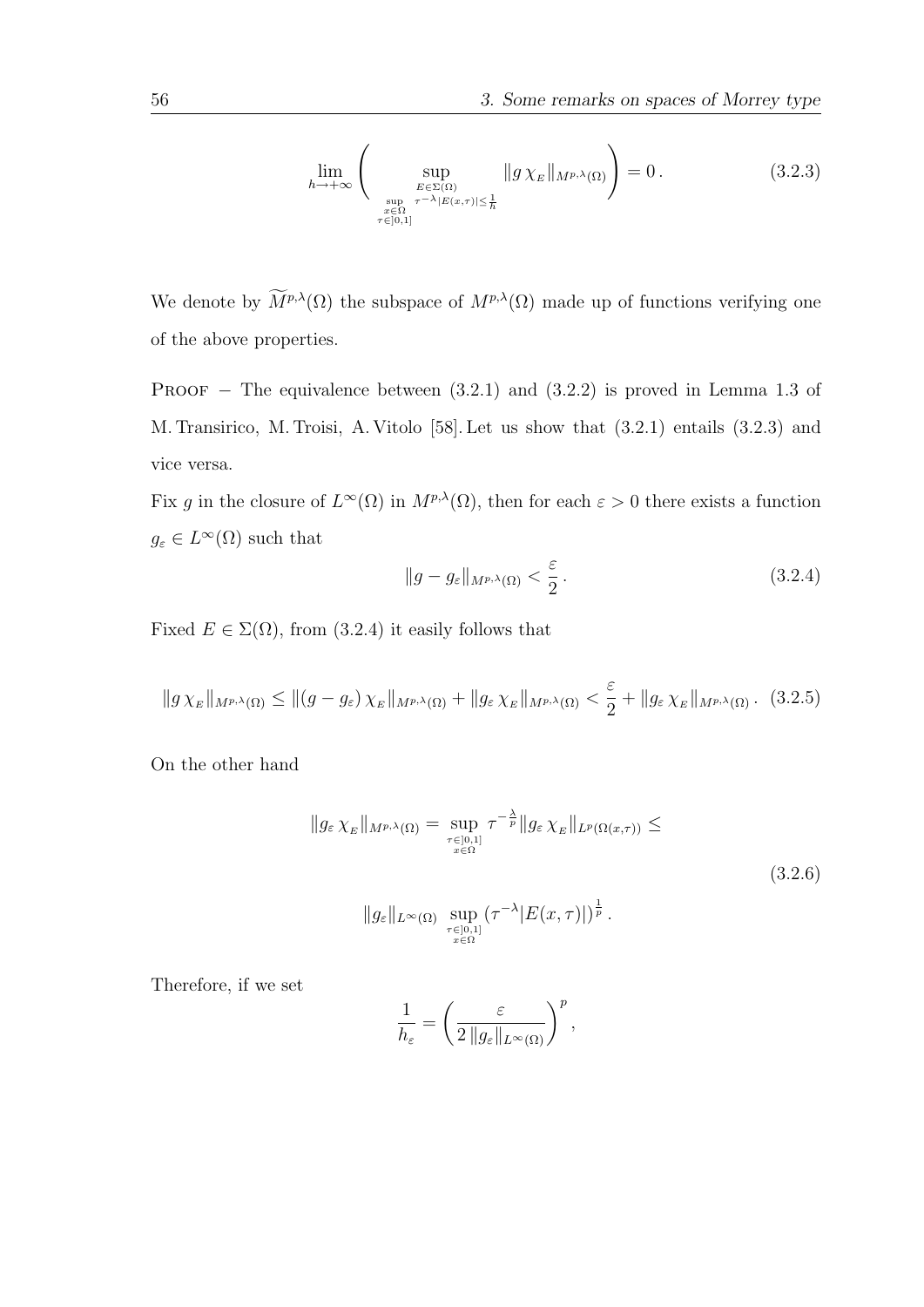from (3.2.6) we deduce that, if  $\sup_{\substack{\tau \in ]0,1] \\ x \in \Omega}}$  $\tau^{-\lambda} |E(x, \tau)| \leq \frac{1}{\tau}$  $h_{\varepsilon}$ , then

$$
||g_{\varepsilon} \chi_E||_{M^{p,\lambda}(\Omega)} \le \frac{\varepsilon}{2}.
$$
\n(3.2.7)

Putting together (3.2.5) and (3.2.7) we get (3.2.3).

Conversely, if we take a function  $g \in M^{p,\lambda}(\Omega)$  satisfying (3.2.3), for any  $\varepsilon > 0$ there exists  $h_{\varepsilon} \in \mathbb{R}_+$  such that, if  $E \in \Sigma(\Omega)$  with  $\sup_{\substack{\tau \in ]0,1] \\ x \in \Omega}}$  $\tau^{-\lambda} |E(x, \tau)| \leq \frac{1}{\tau}$  $h_{\varepsilon}$ , then  $||g \chi_E||_{M^{p,\lambda}(\Omega)} < \varepsilon.$ 

For each  $k \in \mathbb{R}_+$  we set

$$
E_k = \{ x \in \Omega \mid |g(x)| \ge k \}.
$$

Observe that

$$
||g||_{M^{p,\lambda}(\Omega)} \ge \sup_{\substack{\tau \in ]0,1] \\ x \in \Omega}} \tau^{-\frac{\lambda}{p}} ||g||_{L^p(E_k(x,\tau))} \ge (3.2.8)
$$

$$
k \sup_{\substack{\tau \in ]0,1] \\ x \in \Omega}} (\tau^{-\lambda} |E_k(x,\tau)|)^{\frac{1}{p}}.
$$

Therefore, if we put

$$
k_{\varepsilon} = \|g\|_{M^{p,\lambda}(\Omega)} h_{\varepsilon}^{\frac{1}{p}},
$$

from (3.2.8) it follows that

$$
\sup_{\substack{\tau \in [0,1] \\ x \in \Omega}} \tau^{-\lambda} |E_{k_{\varepsilon}}(x,\tau)| \leq \frac{1}{h_{\varepsilon}}
$$

and then

$$
||g\,\chi_{E_{k_{\varepsilon}}}||_{M^{p,\lambda}(\Omega)} < \varepsilon. \tag{3.2.9}
$$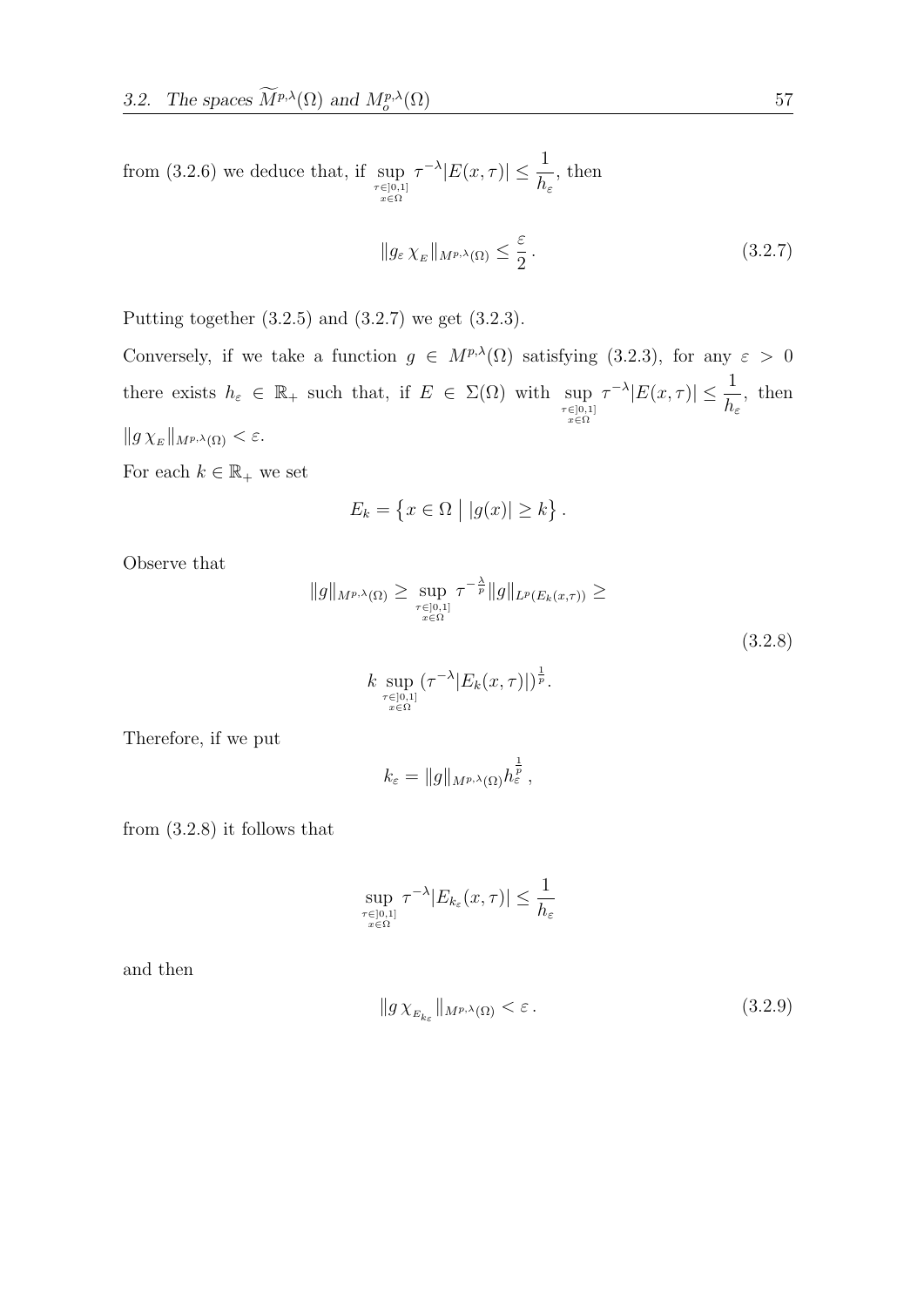To end the proof we define the function  $g_{\varepsilon} = g - g \chi_{E_{k_{\varepsilon}}}$ . Indeed, by construction,  $g_{\varepsilon} \in L^{\infty}(\Omega)$  and by  $(3.2.9)$  one gets that  $||g - g_{\varepsilon}||_{M^{p,\lambda}(\Omega)} < \varepsilon$ .  $\blacksquare$ 

**Remark 3.2.2** It is easily seen that  $f^2$  if  $g \in \widetilde{M}^{p,\lambda}(\Omega)$ , then

$$
\lim_{t \to 0} \|g\|_{M^{p,\lambda}(\Omega,t)} = 0.
$$

Now we introduce two classes of applications needed in the sequel.

For  $h \in \mathbb{R}_+$  we denote by  $\zeta_h$  a function of class  $C_o^{\infty}(\mathbb{R}^n)$  such that

$$
0 \le \zeta_h \le 1, \qquad \zeta_{h|_{\overline{B(0,h)}}} = 1, \qquad \text{supp}\,\zeta_h \subset B(0, 2h). \tag{3.2.10}
$$

The second class is made up of the applications  $\psi_h$  defined in (2.2.1), for  $h \in \mathbb{R}_+$ . It is easy to prove that  $\psi_h$  belongs to  $C_o^{\infty}(\Omega)$ , for any  $h \in \mathbb{R}_+$ . Moreover (2.2.2) holds for any  $h \in \mathbb{R}_+$ .

**Lemma 3.2.3** Let  $\lambda \in [0, n], p \in [1, +\infty[$  and  $g \in M^{p,\lambda}(\Omega)$ . The following properties are equivalent:

$$
g \text{ is in the closure of } C_o^{\infty}(\Omega) \text{ in } M^{p,\lambda}(\Omega), \tag{3.2.11}
$$

$$
\lim_{h \to +\infty} (\|(1 - \zeta_h) g\|_{M^{p,\lambda}(\Omega)} + F[g](h)) = 0,
$$
\n(3.2.12)

$$
\lim_{h \to +\infty} (\|(1 - \psi_h) g\|_{M^{p,\lambda}(\Omega)} + F[g](h)) = 0,
$$
\n(3.2.13)

$$
\lim_{t \to 0} \|g\|_{M^{p,\lambda}(\Omega,t)} + \lim_{|x| \to +\infty} \left( \sup_{\tau \in ]0,1]} \tau^{-\frac{\lambda}{p}} \|g\|_{L^p(\Omega(x,\tau))} \right) = 0, \tag{3.2.14}
$$

$$
g \in \widetilde{M}^{p,\lambda}(\Omega) \text{ and } \lim_{|x| \to +\infty} \left( \sup_{\tau \in [0,1]} \tau^{-\frac{\lambda}{p}} \|g\|_{L^p(\Omega(x,\tau))} \right) = 0. \tag{3.2.15}
$$

<sup>24</sup> See also M. Transirico, M. Troisi, A. Vitolo [58].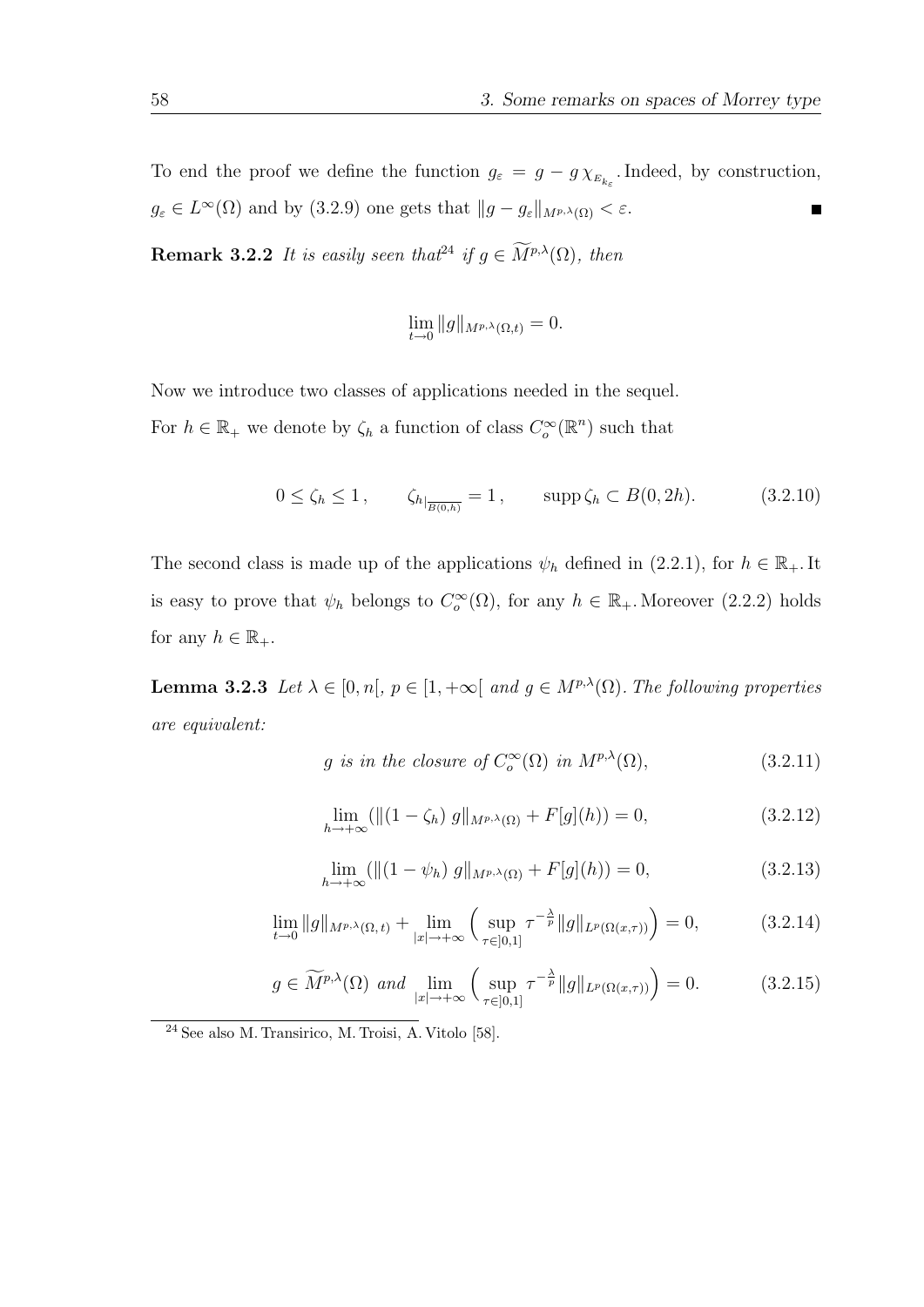The subspace of  $M^{p,\lambda}(\Omega)$  of the functions satisfying one of the above properties will be denoted by  $M_o^{p,\lambda}(\Omega)$ .

PROOF – The equivalence between  $(3.2.11)$  and  $(3.2.12)$  is a consequence of  $(3.2.2)$ and of Lemmas 2.1 and 2.5 of M. Transirico, M. Troisi, A. Vitolo [58]. The one between (3.2.11) and (3.2.14) follows from Remark 2.2 of [58]. Always in [58], see Lemma 2.1 and Remark 2.2, it is proved (3.2.11) entails (3.2.15) and vice versa. Let us show that  $(3.2.11)$  and  $(3.2.13)$  are equivalent too.

Let us firstly assume that g belongs to the closure of  $C_o^{\infty}(\Omega)$  in  $M^{p,\lambda}(\Omega)$ .

Clearly, this entails that g is in the closure of  $L^{\infty}(\Omega)$  in  $M^{p,\lambda}(\Omega)$ , thus by Lemma 3.2.1 one has that

$$
\lim_{h \to +\infty} F[g](h) = 0.
$$

It remains to show that

$$
\lim_{h \to +\infty} \left\| \left( 1 - \psi_h \right) g \right\|_{M^{p,\lambda}(\Omega)} = 0. \tag{3.2.16}
$$

To this aim observe that fixed  $\varepsilon > 0$  there exists  $g_{\varepsilon} \in C_{o}^{\infty}(\Omega)$  such that

$$
||g - g_{\varepsilon}||_{M^{p,\lambda}(\Omega)} < \varepsilon. \tag{3.2.17}
$$

On the other hand, if we consider the sets  $\Omega_h$  defined in (2.2.3) for  $h \in \mathbb{R}_+$ , one has

$$
\Omega \setminus \Omega_h = \{ x \in \Omega \mid |x| \ge h \} \cup \{ x \in \Omega \mid \alpha(x) \le 1/h \}.
$$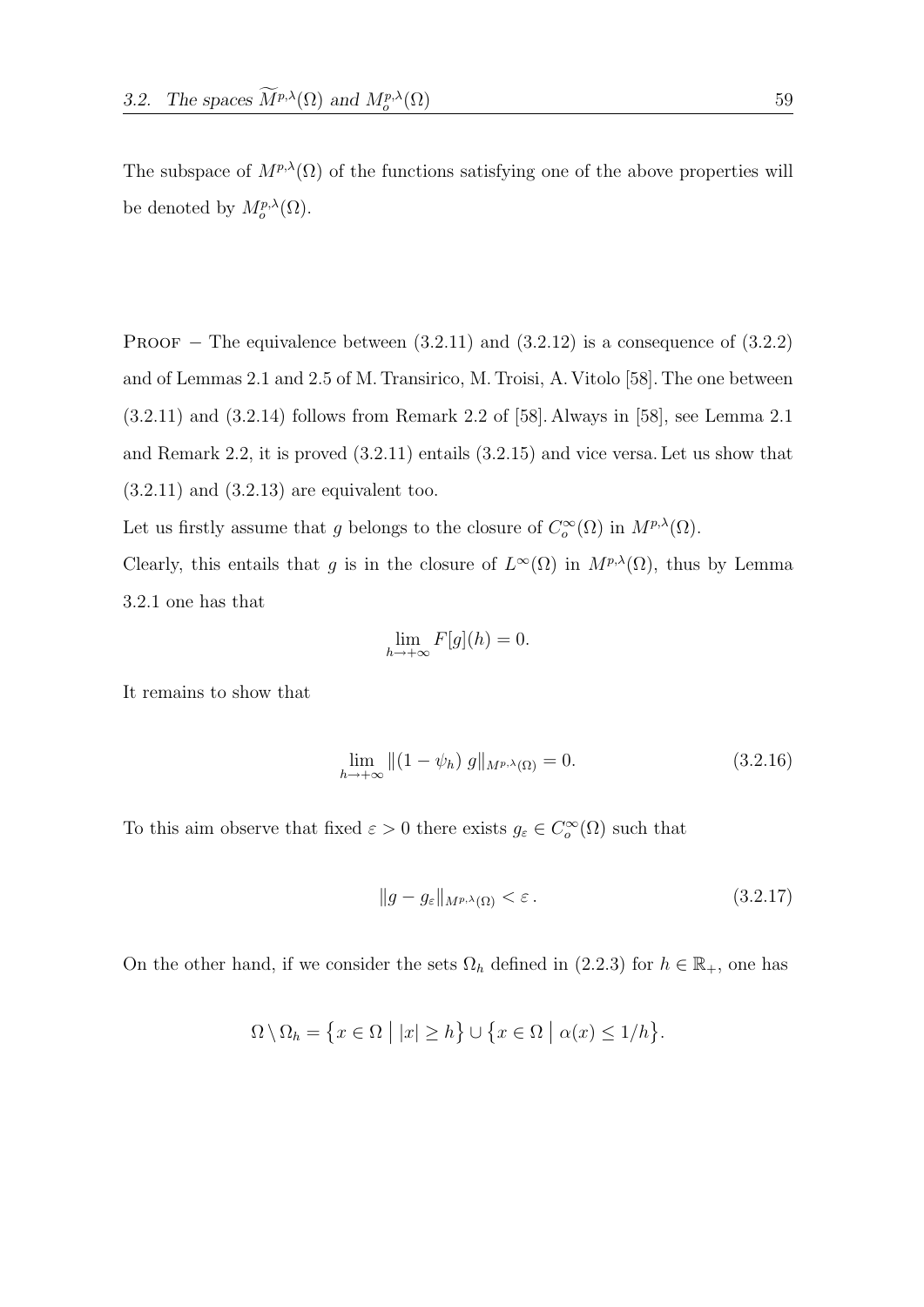Therefore, since  $g_\varepsilon$  has a compact support, there exists  $h_\varepsilon\in\mathbb{R}_+$ 

$$
(\Omega \setminus \Omega_h) \cap \text{ supp } g_{\varepsilon} = \emptyset \qquad \forall \ h \ge h_{\varepsilon}.
$$

Then, since  $\psi_{h|\Omega_h} = 1$  one has that supp $(1 - \psi_h) \subset \Omega \setminus \Omega_h$ , hence  $(1 - \psi_h)g_{\varepsilon} = 0$  $\forall h \geq h_{\varepsilon}$ .

The above considerations together with (3.2.17) give, for any  $h \geq h_{\varepsilon}$ ,

$$
||(1 - \psi_h) g||_{M^{p,\lambda}(\Omega)} = ||(1 - \psi_h) (g - g_{\varepsilon})||_{M^{p,\lambda}(\Omega)} \le ||g - g_{\varepsilon}||_{M^{p,\lambda}(\Omega)} < \varepsilon,
$$

that is (3.2.16). Conversely, assume that  $g \in M^{p,\lambda}(\Omega)$  and that (3.2.13) holds. First of all we observe that, denoted by  $g_o$  the zero extension of g to  $\mathbb{R}^n$ , by (3.1.6) of Remark 3.1.2 there exists a positive constant  $c_1$ , independent of g,  $\psi_h$  and of  $\Omega$ , such that

$$
||(1 - \psi_h) g_o||_{M^{p,\lambda}(\mathbb{R}^n)} \leq c_1 ||(1 - \psi_h) g||_{M^{p,\lambda}(\Omega)}.
$$

Furthermore, by (3.2.13) we get that fixed  $\varepsilon > 0$  there exists  $h_{\varepsilon}$  such that

$$
\|(1-\psi_{h_{\varepsilon}})\,g\|_{M^{p,\lambda}(\Omega)} < \frac{\varepsilon}{2\,c_1}.
$$

Therefore,

$$
\|(1 - \psi_{h_{\varepsilon}}) g_o\|_{M^{p,\lambda}(\mathbb{R}^n)} < \frac{\varepsilon}{2}.\tag{3.2.18}
$$

Set

$$
\Phi_{\varepsilon}=\psi_{h_{\varepsilon}}g_o
$$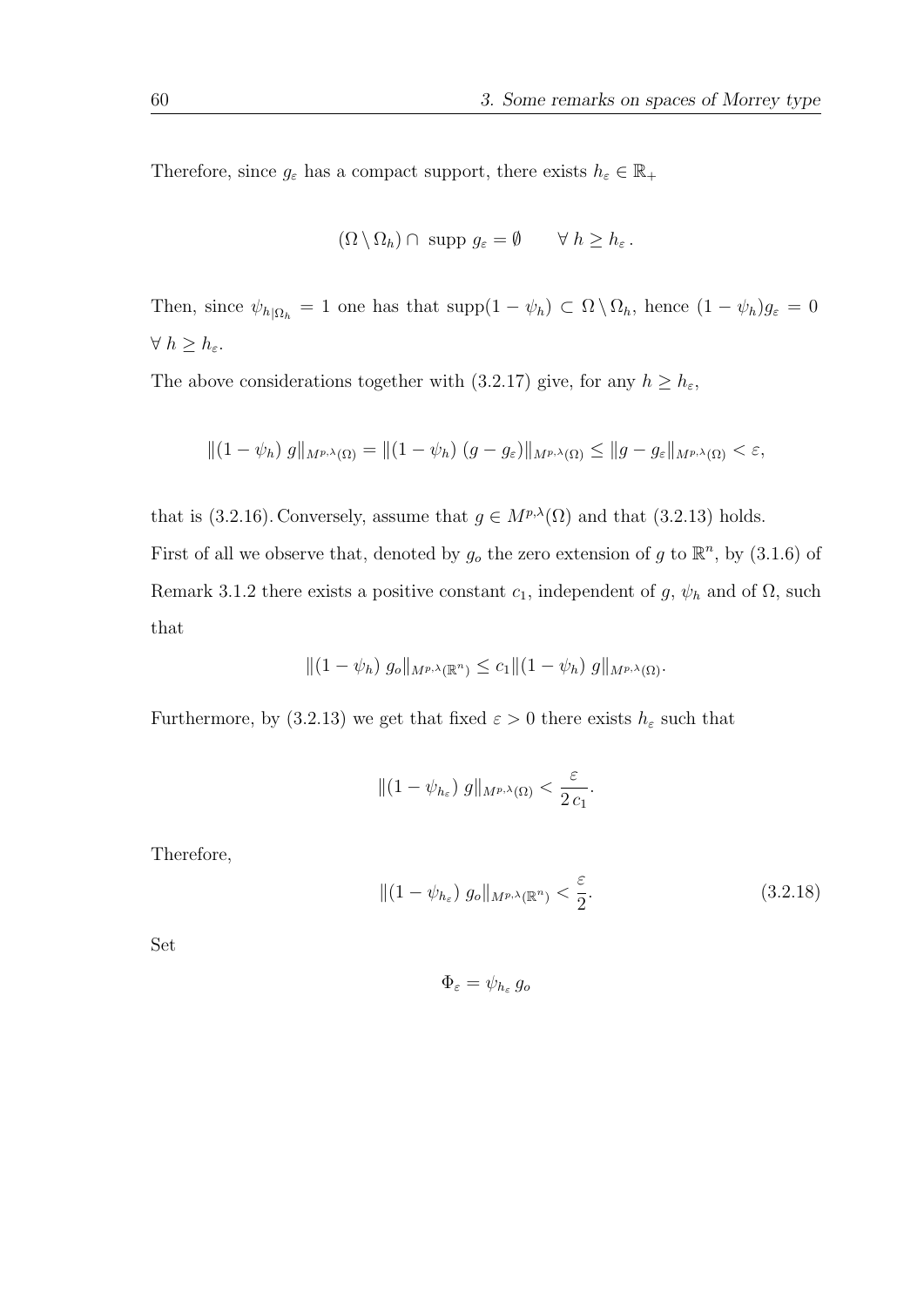by construction

$$
\text{supp }\Phi_{\varepsilon} \subset \text{supp }\psi_{h_{\varepsilon}} \subset \overline{\Omega}_{2h_{\varepsilon}}.\tag{3.2.19}
$$

Hence, taking into account (3.1.7) of Remark 3.1.2, one has that

$$
\Phi_{\varepsilon} \in L^{p,\lambda}(\mathbb{R}^n). \tag{3.2.20}
$$

On the other hand, assumption (3.2.13) together with Lemma 3.2.1 give that  $g \in$  $\widetilde{M}^{p,\lambda}(\Omega)$ , then from Remark 3.2.2 we get

$$
\lim_{t \to 0} \|g\|_{M^{p,\lambda}(\Omega, t)} = 0.
$$

So, using (3.1.6) of Remark 3.1.2 we have that  $\Phi_{\varepsilon} \in M^{p,\lambda}(\mathbb{R}^n)$  and

$$
\lim_{t \to 0} \|\Phi_{\varepsilon}\|_{M^{p,\lambda}(\mathbb{R}^n, t)} = 0.
$$
\n(3.2.21)

Arguing as in Lemma 1.2 of F. Chiarenza, M. Franciosi [25], from (3.2.19) - (3.2.21) we conclude that

$$
\lim_{y \to 0} \|\Phi_{\varepsilon}(x - y) - \Phi_{\varepsilon}(x)\|_{L^{p,\lambda}(\mathbb{R}^n)} = 0.
$$

We are now in the hypotheses of Lemma 3.1.1. Hence, denoted by  $(J_k)_{k \in \mathbb{N}}$  a sequence of mollifiers in  $\mathbb{R}^n$ , we can find a positive integer  $k_{\varepsilon} > h_{\varepsilon}$  such that

$$
\|\Phi_{\varepsilon} - J_{k_{\varepsilon}} * \Phi_{\varepsilon}\|_{L^{p,\lambda}(\mathbb{R}^n)} < \frac{\varepsilon}{2}.\tag{3.2.22}
$$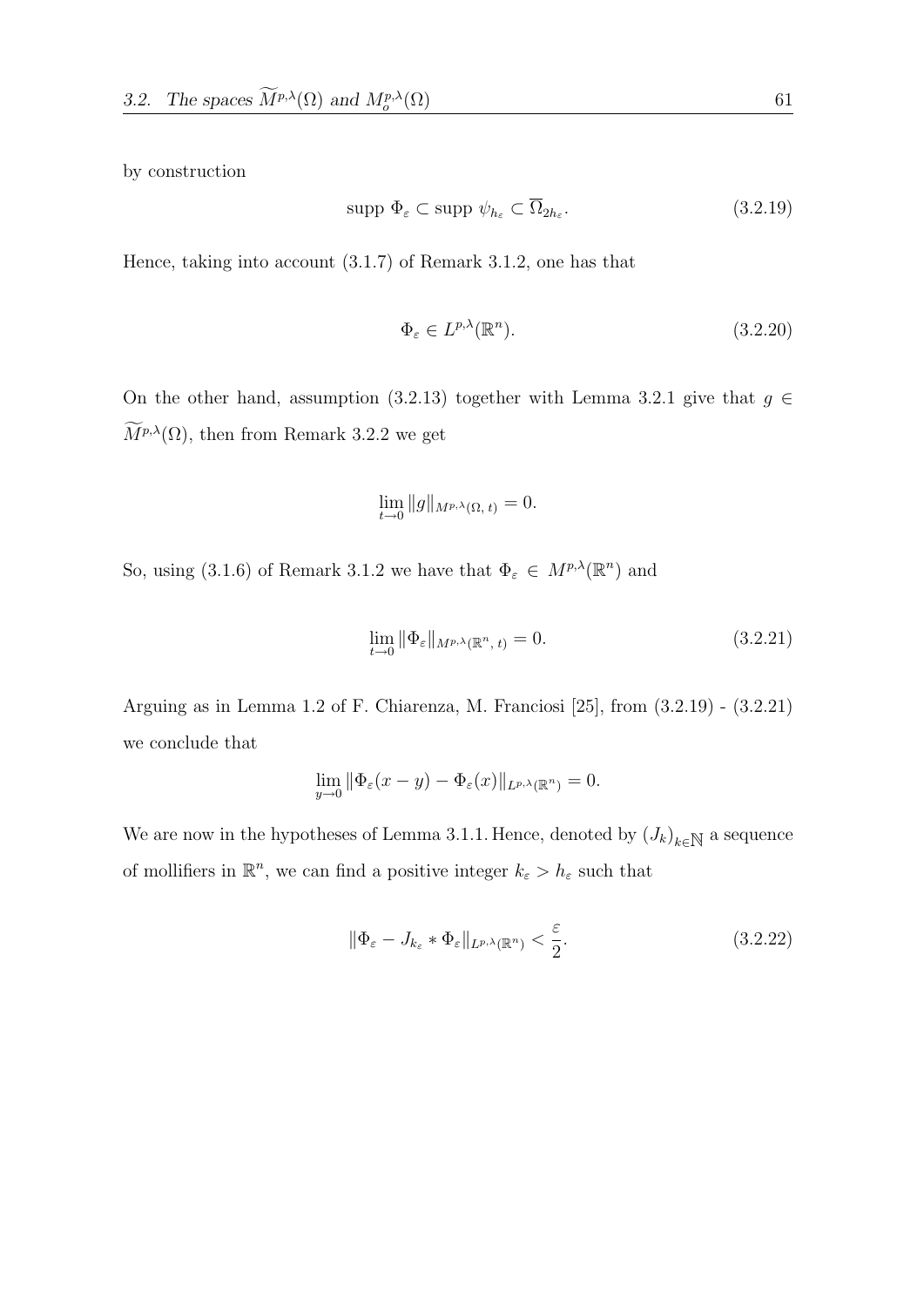Set  $g_{\varepsilon} = J_{k_{\varepsilon}} * \Phi_{\varepsilon}$  one has  $g_{\varepsilon} \in C_o^{\infty}(\Omega)$ . Furthermore, using (3.2.18) and (3.2.22) we get

$$
||g - g_{\varepsilon}||_{M^{p,\lambda}(\Omega)} \le ||g_o - J_{k_{\varepsilon}} * \Phi_{\varepsilon}||_{M^{p,\lambda}(\mathbb{R}^n)} \le
$$
  

$$
||g_o - \Phi_{\varepsilon}||_{M^{p,\lambda}(\mathbb{R}^n)} + ||\Phi_{\varepsilon} - J_{k_{\varepsilon}} * \Phi_{\varepsilon}||_{M^{p,\lambda}(\mathbb{R}^n)} \le
$$
  

$$
||g_o - \psi_{h_{\varepsilon}}g_o||_{M^{p,\lambda}(\mathbb{R}^n)} + ||\Phi_{\varepsilon} - J_{k_{\varepsilon}} * \Phi_{\varepsilon}||_{L^{p,\lambda}(\mathbb{R}^n)} \le
$$
  

$$
||(1 - \psi_{h_{\varepsilon}})g_o||_{M^{p,\lambda}(\mathbb{R}^n)} + \frac{\varepsilon}{2} < \varepsilon,
$$

this concludes the proof .

# **3.3** Decompositions of functions in  $\widetilde{M}^{p,\lambda}(\Omega)$  and  $M^{p,\lambda}_o(\Omega)$

The characterizations of the spaces  $\overline{M}^{p,\lambda}(\Omega)$  and  $M_o^{p,\lambda}(\Omega)$  naturally lead us to the introduction of the following moduli of continuity.

Let g be a function in  $\widetilde{M}^{p,\lambda}(\Omega)$ . A modulus of continuity of g in  $\widetilde{M}^{p,\lambda}(\Omega)$  is a map  $\widetilde{\sigma}^{p,\lambda}[g]:\mathbb{R}_+\to\mathbb{R}_+$  such that

$$
F[g](h) \leq \tilde{\sigma}^{p,\lambda}[g](h)
$$
  

$$
\lim_{h \to +\infty} \tilde{\sigma}^{p,\lambda}[g](h) = 0.
$$
 (3.3.1)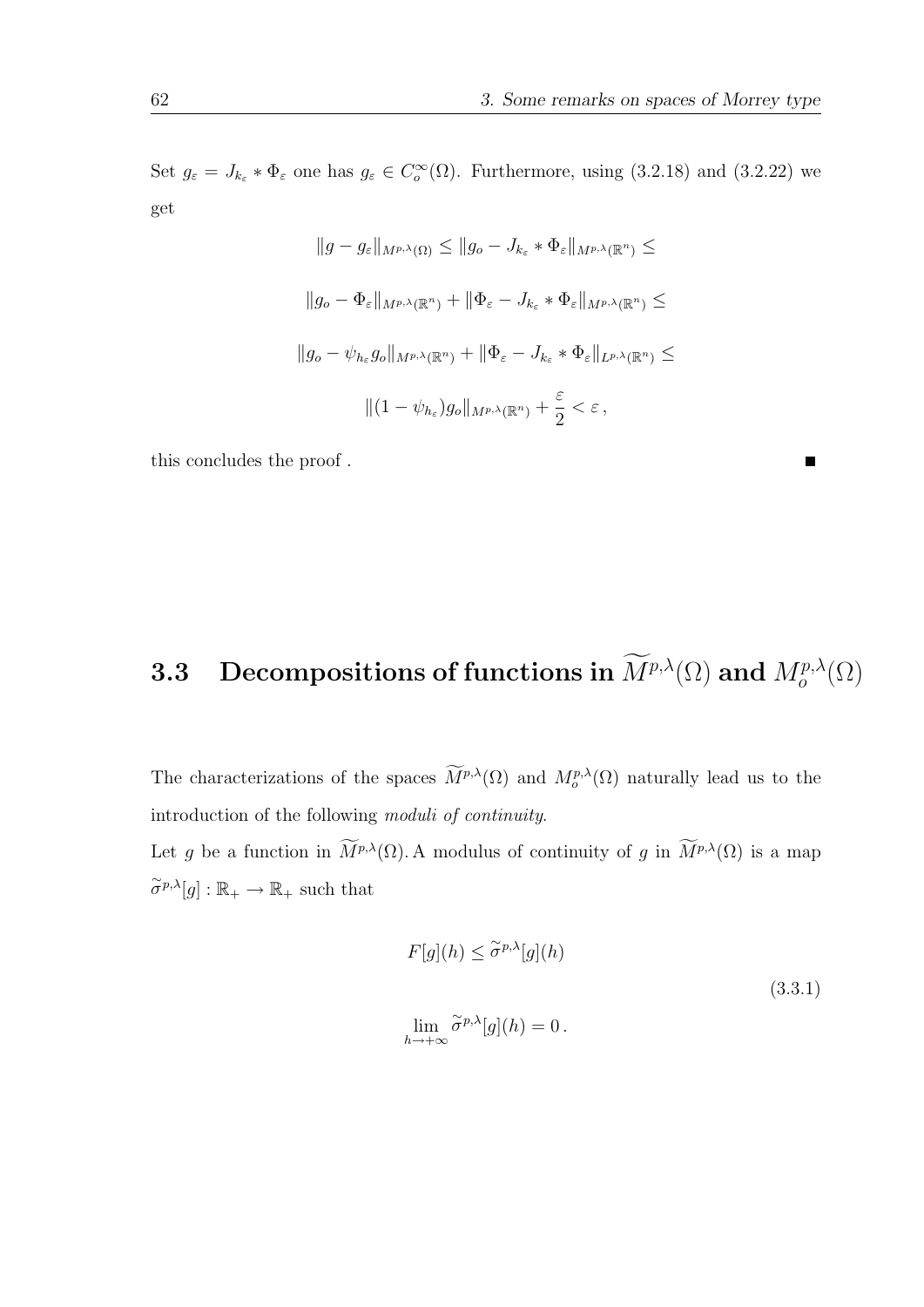If g belongs to  $M^{p,\lambda}_{o}(\Omega)$ , a modulus of continuity of g in  $M^{p,\lambda}_{o}(\Omega)$  is an application  $\sigma_o^{p,\lambda}[g] : \mathbb{R}_+ \to \mathbb{R}_+$  such that

$$
\|(1 - \zeta_h) g\|_{M^{p,\lambda}(\Omega)} + F[g](h) \le \sigma_o^{p,\lambda}[g](h)
$$
  

$$
\lim_{h \to +\infty} \sigma_o^{p,\lambda}[g](h) = 0.
$$
\n(3.3.2)

Let us show now the decomposition results<sup>25</sup>. Also in this case, any function g in  $\widetilde{M}^{p,\lambda}(\Omega)$  or in  $M^{p,\lambda}_0$  $\mathcal{O}_0^{p,\lambda}(\Omega)$  can be written as the sum of two functions : the first function is less regular than the second and it is controlled by means of a continuity modulus of the function  $q$  itself.

**Lemma 3.3.1** Let  $\lambda \in [0, n], p \in [1, +\infty[$  and  $g \in \widetilde{M}^{p,\lambda}(\Omega)$ . For any  $h \in \mathbb{R}_+$ , we have

$$
g = g'_h + g''_h,\tag{3.3.3}
$$

with  $g''_h \in L^{\infty}(\Omega)$  and

$$
||g_h'||_{M^{p,\lambda}(\Omega)} \le \tilde{\sigma}^{p,\lambda}[g](h), \qquad ||g_h''||_{L^{\infty}(\Omega)} \le h^{\frac{1}{p}} ||g||_{M^{p,\lambda}(\Omega)}.
$$
 (3.3.4)

PROOF – Given  $g \in \widetilde{M}^{p,\lambda}(\Omega)$  and  $h \in \mathbb{R}_+$ , we introduce the set

$$
E_h = \{ x \in \Omega \mid |g(x)| \ge h^{\frac{1}{p}} \|g\|_{M^{p,\lambda}(\Omega)} \}.
$$
\n(3.3.5)

 $25$  See L. Caso, R. D'Ambrosio, S. Monsurrò [17].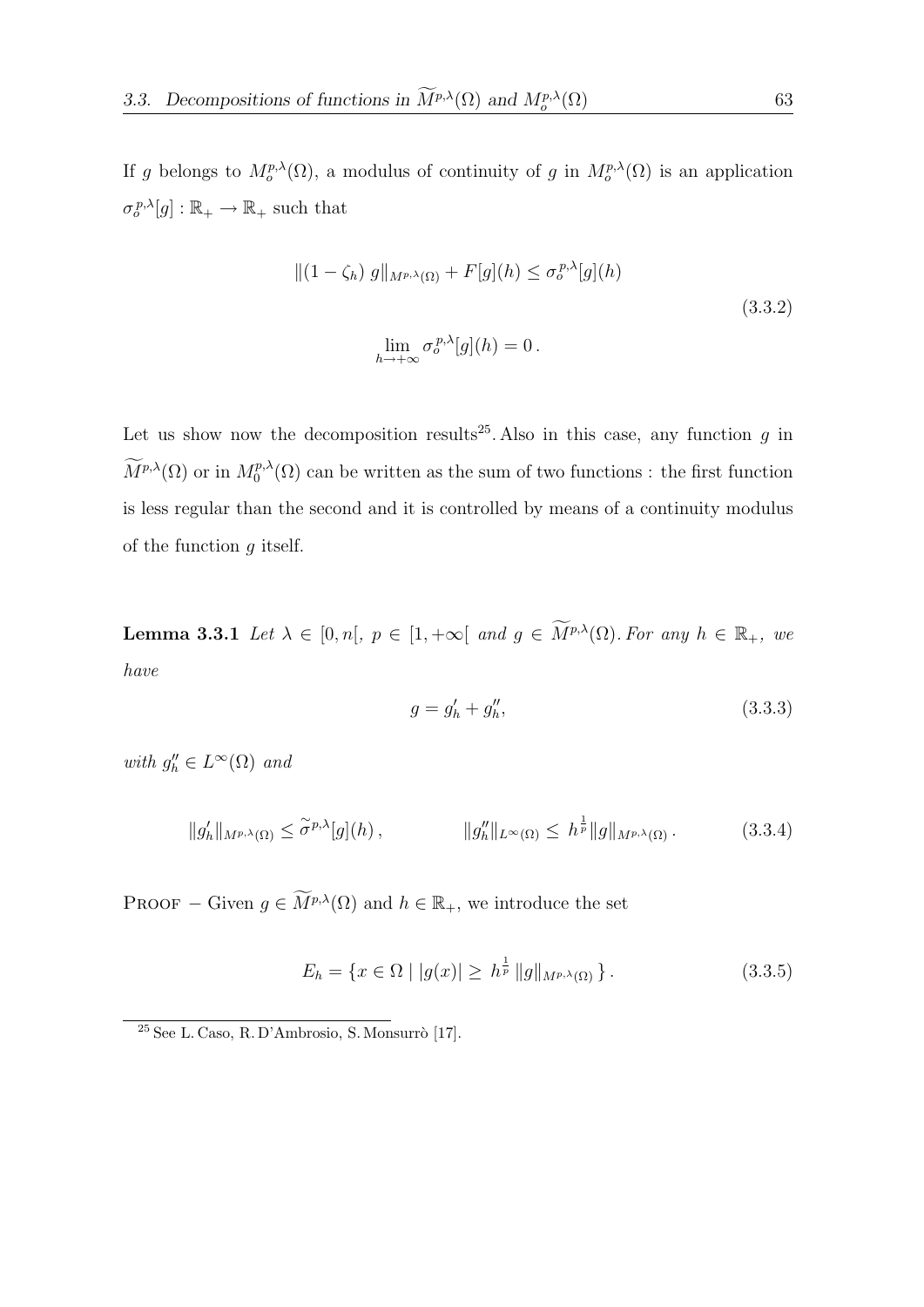Observe that

$$
|E_h(x)| \le \int_{\Omega(x) \cap E_h} \frac{|g(y)|^p}{\|g\|_{M^{p,\lambda}(\Omega)}^p h} dy \le
$$
\n
$$
\frac{1}{\|g\|_{M^{p,\lambda}(\Omega)}^p h} \int_{\Omega(x)} |g(y)|^p dy \le \frac{1}{\|g\|_{M^{p,\lambda}(\Omega)}^p h} \sup_{\tau \in [0,1]} \tau^{-\lambda} \|g\|_{L^p(\Omega(x,\tau))}^p = \frac{1}{h}.
$$
\n(3.3.6)

Set

$$
g'_{h} = g \chi_{E_{h}} = \begin{cases} g & \text{if } x \in E_{h} \\ 0 & \text{if } x \in \Omega \setminus E_{h}, \end{cases} \qquad g''_{h} = g - g \chi_{E_{h}} = \begin{cases} 0 & \text{if } x \in E_{h} \\ g & \text{if } x \in \Omega \setminus E_{h}. \end{cases}
$$

In view of  $(3.3.6)$ 

$$
||g_h'||_{M^{p,\lambda}(\Omega)} = ||g \chi_{E_h}||_{M^{p,\lambda}(\Omega)} \leq F[g](h) \leq \tilde{\sigma}^{p,\lambda}[g](h),
$$

this gives the first inequality in  $(3.3.4)$ , the second one easily follows from  $(3.3.5)$ .

**Lemma 3.3.2** Let  $\lambda \in [0, n], p \in [1, +\infty[$  and  $g \in M_0^{p,\lambda}$  $\int_0^{p,\lambda}(\Omega)$ . For any  $h \in \mathbb{R}_+$ , we have

$$
g = \phi'_h + \phi''_h,\tag{3.3.7}
$$

with

$$
\|\phi'_h\|_{M^{p,\lambda}(\Omega)} \le \sigma_o^{p,\lambda}[g](h)\,,\qquad \qquad |\phi''_h| \le \zeta_h\ h^{\frac{1}{p}}\|g\|_{M^{p,\lambda}(\Omega)}\,.\tag{3.3.8}
$$

 $PROOF - To prove this second decomposition result we exploit again the definition.$ of the set  $E_h$  introduced in (3.3.5) and inequality (3.3.6). In this case, for any  $h \in \mathbb{R}_+$ ,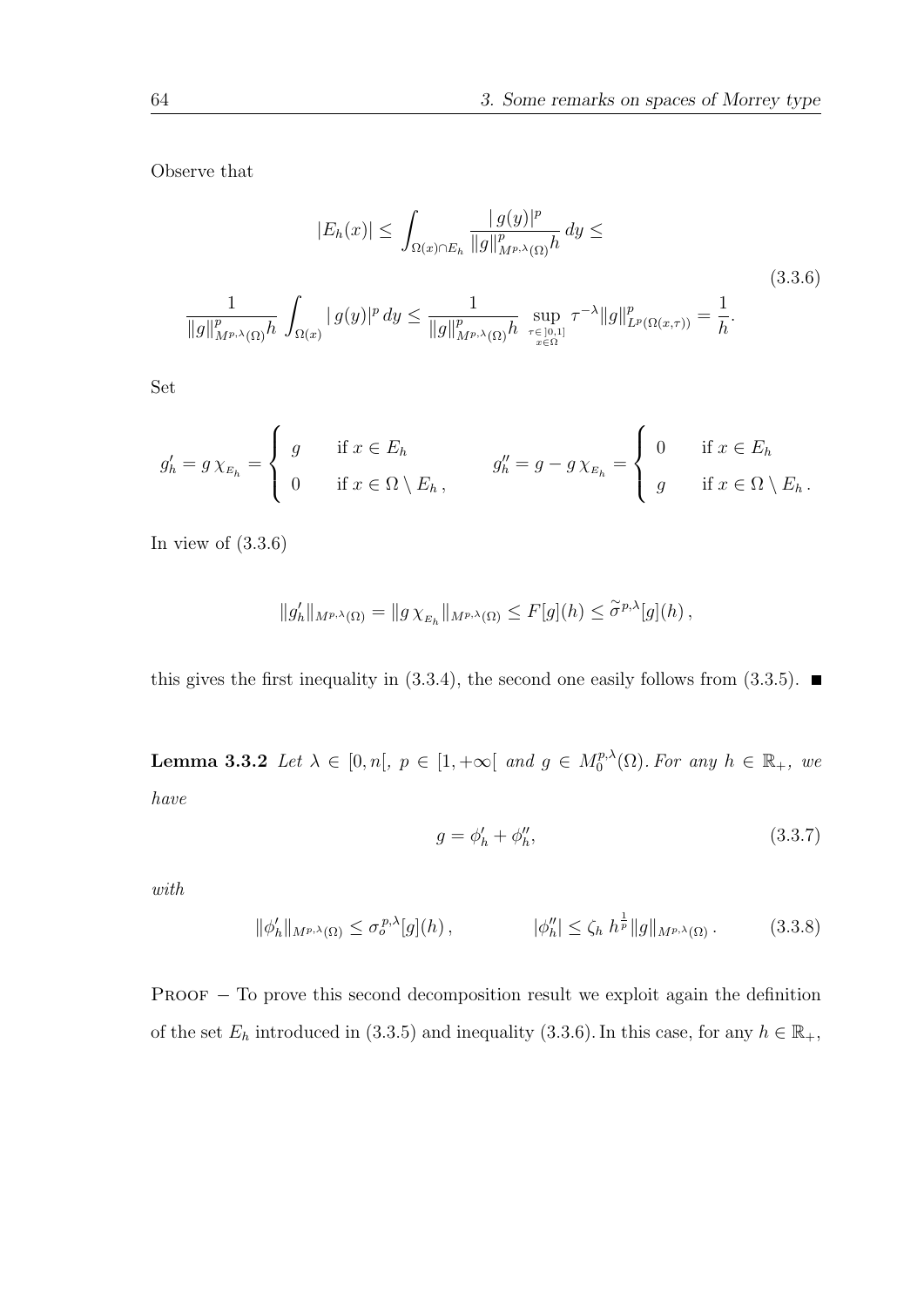we define the functions

$$
\phi'_{h} = g(1 - \zeta_{h}) + \zeta_{h} g \chi_{E_{h}} = \begin{cases} g & \text{if } x \in E_{h} \\ g(1 - \zeta_{h}) & \text{if } x \in \Omega \setminus E_{h}, \end{cases}
$$

$$
\phi''_{h} = \zeta_{h} (g - g \chi_{E_{h}}) = \begin{cases} 0 & \text{if } x \in E_{h} \\ g \zeta_{h} & \text{if } x \in \Omega \setminus E_{h}. \end{cases}
$$

To obtain the first inequality in (3.3.8) we observe that (3.3.6) gives

$$
\|\phi'_h\|_{M^{p,\lambda}(\Omega)} \le \|g(1-\zeta_h)\|_{M^{p,\lambda}(\Omega)} + \|\zeta_h g \chi_{_{E_h}}\|_{M^{p,\lambda}(\Omega)} \le \|g(1-\zeta_h)\|_{M^{p,\lambda}(\Omega)} +
$$

$$
\| g \chi_{_{E_h}} \|_{M^{p,\lambda}(\Omega)} \leq \| g (1 - \zeta_h) \|_{M^{p,\lambda}(\Omega)} + F[g](h) \leq \sigma_o^{p,\lambda}[g](h).
$$

The second one is a consequence of (3.3.5).

## 3.4 A compactness result

In this section, as application, we use the previous results to prove a compactness result for a multiplication operator defined on Sobolev spaces  $W^{k,p}(\Omega)$  and which takes value in a suitable Lebesgue space.

To this aim let us recall an imbedding theorem proved in Lemma 2.2 of P. Cavaliere, M. Longobardi, A. Vitolo [23], which gives a boundeness result for such multiplication operator when  $\Omega = \mathbb{R}^n$ .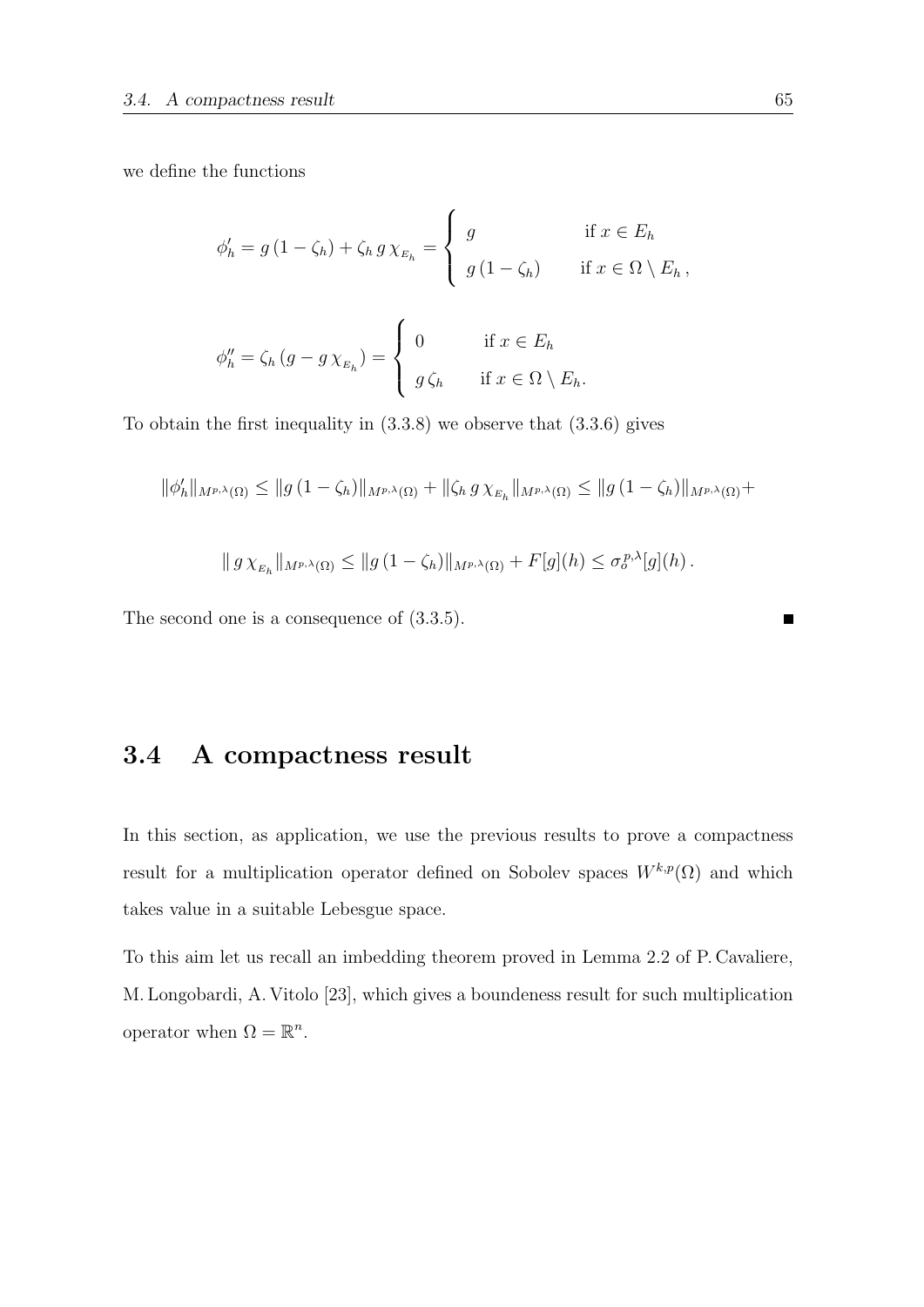Let us specify the assumptions:

h<sub>1</sub>)  $\Omega$  is an open subset of  $\mathbb{R}^n$  having the cone property with cone C,

the parameters  $k, r, p, q, \lambda$  satisfy one of the following conditions:

$$
h_2) \qquad k \in \mathbb{N}, \quad 1 \le p \le q \le r < +\infty, \quad 0 \le \lambda < n, \quad \gamma = \frac{1}{q} - \frac{1}{p} + \frac{k}{n} > 0,
$$

with  $r > q$  when  $p =$ n k  $> 1$  and  $\lambda = 0$ , and with  $\lambda > n(1 - r\gamma)$  when  $r\gamma < 1$ ;

$$
h_3) \t k = 1, \t 1 < p = q < r \le n, \t \lambda = n-r.
$$

**Lemma 3.4.1** Under hypothesis  $h_1$ ) and if  $h_2$ ) or  $h_3$ ) holds, for any  $u \in W^{k,p}(\mathbb{R}^n)$ and for any  $g \in M^{r,\lambda}(\mathbb{R}^n)$  we have  $g u \in L^q(\mathbb{R}^n)$ . Moreover there exists a constant  $c_1 \in \mathbb{R}_+$ , depending on n, k, p, q, r and  $\lambda$  such that

$$
||g u||_{L^{q}(\mathbb{R}^n)} \leq c_1 ||g||_{M^{r,\lambda}(\mathbb{R}^n)} ||u||_{W^{k,p}(\mathbb{R}^n)}.
$$
\n(3.4.1)

PROOF – If  $(h_3)$  holds, we deduce the result from a theorem of C. Fefferman [29]<sup>26</sup>. Otherwise, we have to consider the two different cases:  $\lambda = 0$  and  $\lambda > 0$ . In the first case, by assumptions, we have that  $r \gamma \geq 1$ , from which

$$
\frac{r-q}{rq} \ge \frac{n-kp}{np}.
$$

 $^{26}$  The result can be also deduced from a theorem of F. Chiarenza, M. Frasca [26] which is a simplified proof of an imbedding theorem by C. Fefferman [29], for more details see P. Cavaliere [22].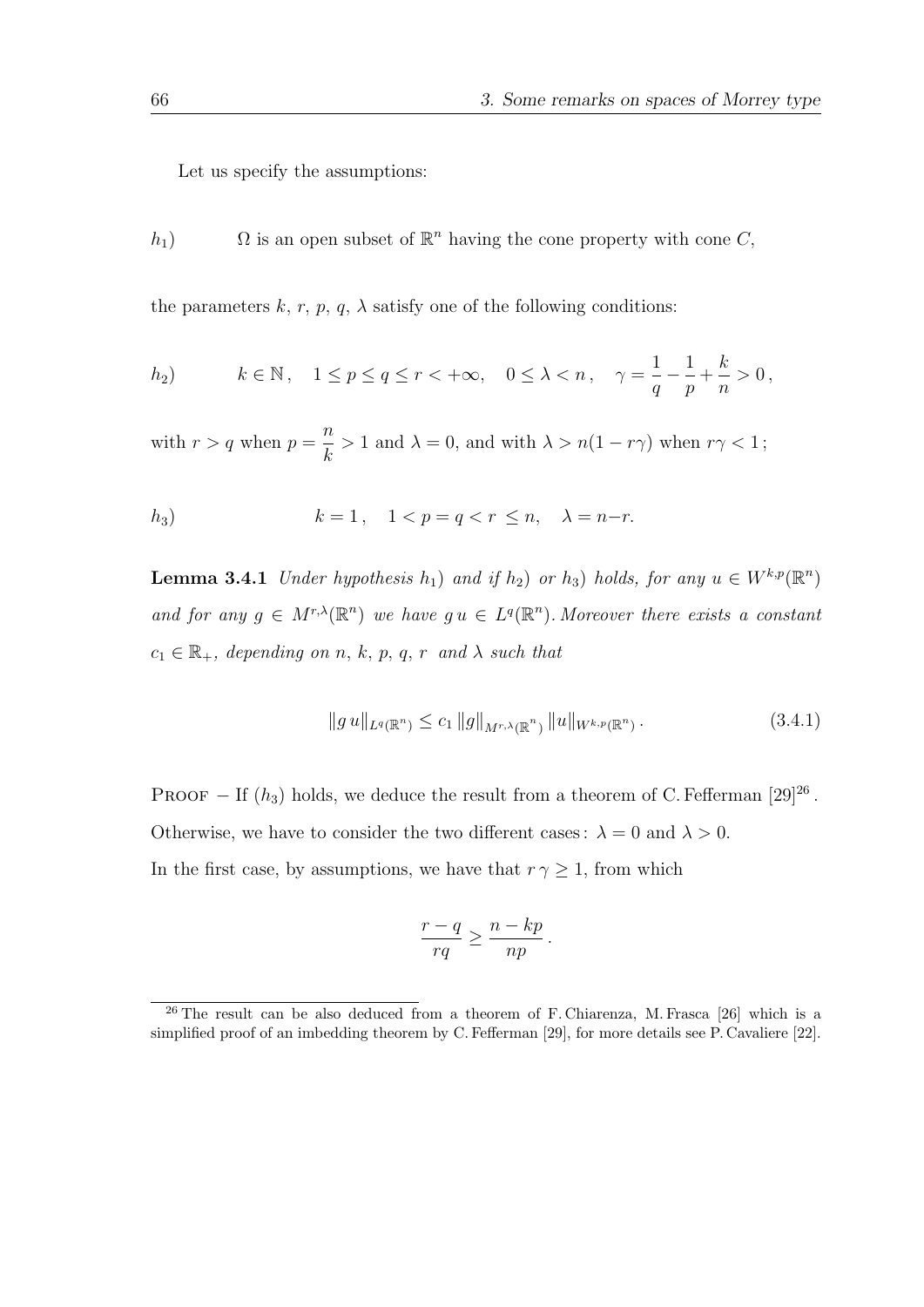Let  $u \in W^{k,p}(\mathbb{R}^n)$ , from Sobolev imbedding theorem we also have that  $u \in L^{\frac{qr}{r-q}}(\mathbb{R}^n)$ and

$$
||u||_{L^{\frac{qr}{r-q}}(\mathbb{R}^n)} \leq c_0 ||u||_{W^{k,p}(\mathbb{R}^n)},
$$
\n(3.4.2)

where  $c_0 \in \mathbb{R}_+$  depends only on n, k, p, q, r and on the cone determining the cone property of  $\mathbb{R}^n$ .

Then, using Holder's inequality and the (3.4.2) we have

$$
\int_{\mathbb{R}^n} |g u|^q dx \leq \left( \int_{\mathbb{R}^n} |g|^r dx \right)^{\frac{q}{r}} \cdot \left( \int_{\mathbb{R}^n} |u|^{\frac{qr}{r-q}} dx \right)^{\frac{r-q}{rq}q} \leq c_0 ||g||_{M^{r,0}(\mathbb{R}^n)}^q \cdot ||u||_{W^{k,p}(\mathbb{R}^n)}^q.
$$

Using (3.1.4) and the imbedding of the space  $M^{r,\lambda}(\mathbb{R}^n)$  in  $M^r(\mathbb{R}^n)$ , we deduce the result.

In the second case (i.e.  $\lambda > 0$ ), we observe that there exists  $\epsilon_0$  such that

$$
n - \lambda < \epsilon_0 < n \, r \, \gamma \;, \qquad \epsilon_0 < n \,. \tag{3.4.3}
$$

In fact, if  $r \gamma \geq 1$ , we can take  $\epsilon_0 \in [n - \lambda, n]$ , if  $r \gamma < 1$  then, by assumption, we have

$$
n - \lambda < n \, r \, \gamma < n
$$

and again there exists  $\epsilon_0$  satisfying (3.4.3). Let us consider the following application

$$
H: g \in M^{r,\lambda}(\mathbb{R}^n) \to \sup_{x \in \mathbb{R}^n} \Big( \int_{B_1(x)} |g(y)|^r |x-y|^{\epsilon_0-n} dy \Big)^{\frac{1}{r}}.
$$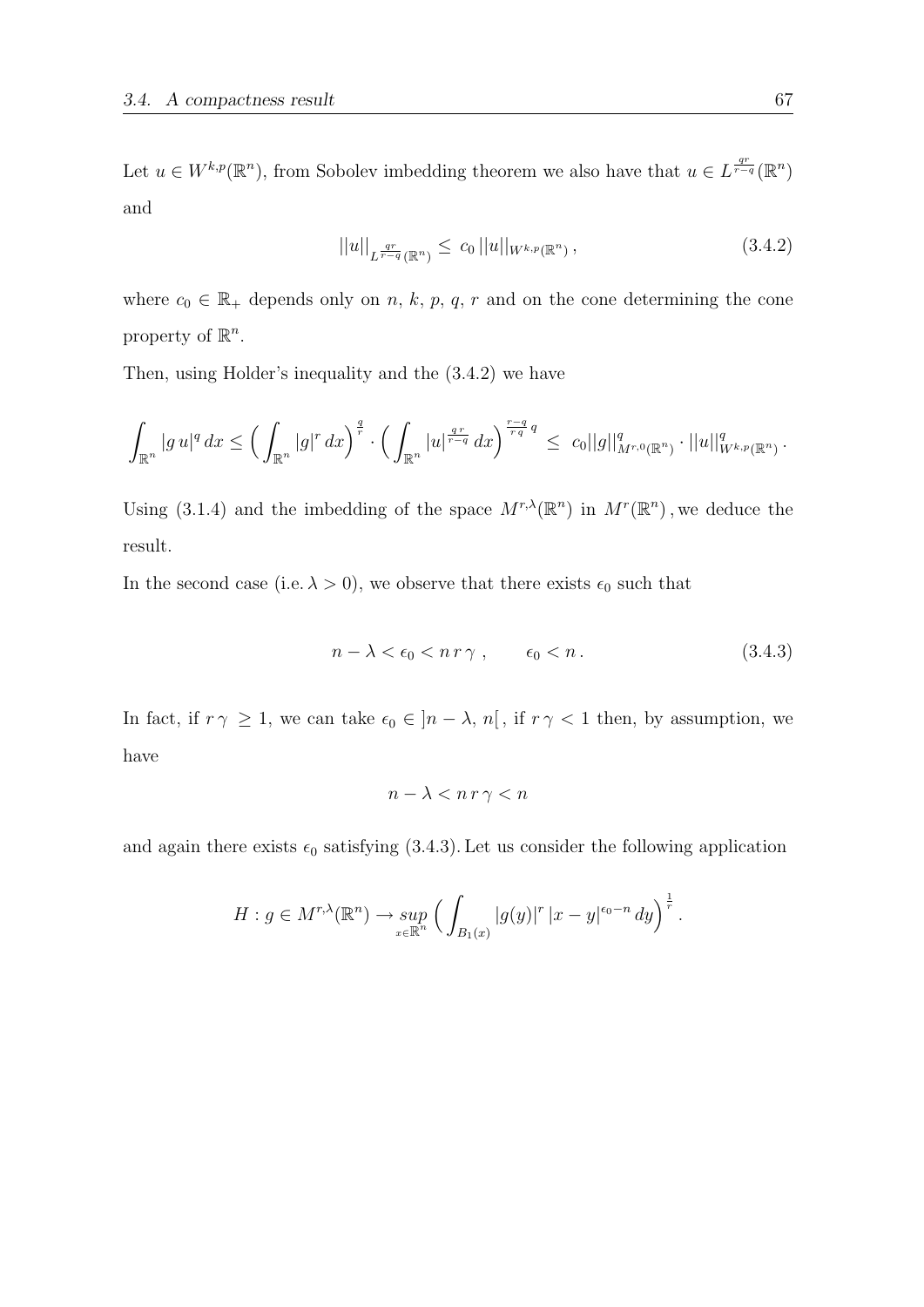It is bounded application, in fact

$$
\int_{B_1(x)} |g(y)|^r |x - y|^{ \epsilon_0 - n} dy = \sum_{k \in \mathbb{N}} \int_{B(x, 2^{-k+1}) \backslash B(x, 2^{-k})} |g(y)|^r |x - y|^{\epsilon_0} \cdot |x - y|^{-n} dy
$$
  

$$
\leq \sum_{k \in \mathbb{N}} \left(\frac{1}{2^{k-1}}\right)^{\epsilon_0} \left(\frac{1}{2^k}\right)^{-n} \int_{B(x, 2^{-k+1})} |g(y)|^r dy
$$
  

$$
\leq 2^{\epsilon_0 + \lambda} \left(\sum_{k \in \mathbb{N}} 2^{(n-\lambda - \epsilon_0) k}\right) ||g||_{M^{r, \lambda}(\mathbb{R}^n)}^r, \qquad \forall x \in \mathbb{R}^n.
$$

From previous inequalities it turns out that

$$
H(g) \le c_3 \, ||g||_{M^{r,\lambda}(\mathbb{R}^n)}\,,\tag{3.4.4}
$$

where  $c_3$  depends only on  $n, r, \lambda$  and  $\epsilon_0$ .

Moreover, from Theorem 1 of M. Schechter [50] we obtain

$$
||gu||_{L^{q}(\mathbb{R}^n)} \leq c_4 H(g) ||u||_{W^{k,p}(\mathbb{R}^n)},
$$

where  $c_4$  depends only on  $k, p, q, r$  and  $\epsilon_0$ . Using (3.4.4) in the previous inequality we deduce (3.4.1).  $\blacksquare$ 

In M. Transirico, M. Troisi, A. Vitolo [58] (see also R. A. Adams [2], E. M. Stein [54]) the following result has been shown

**Lemma 3.4.2** For every open subset  $\Omega$  of  $\mathbb{R}^n$  having the cone property with cone C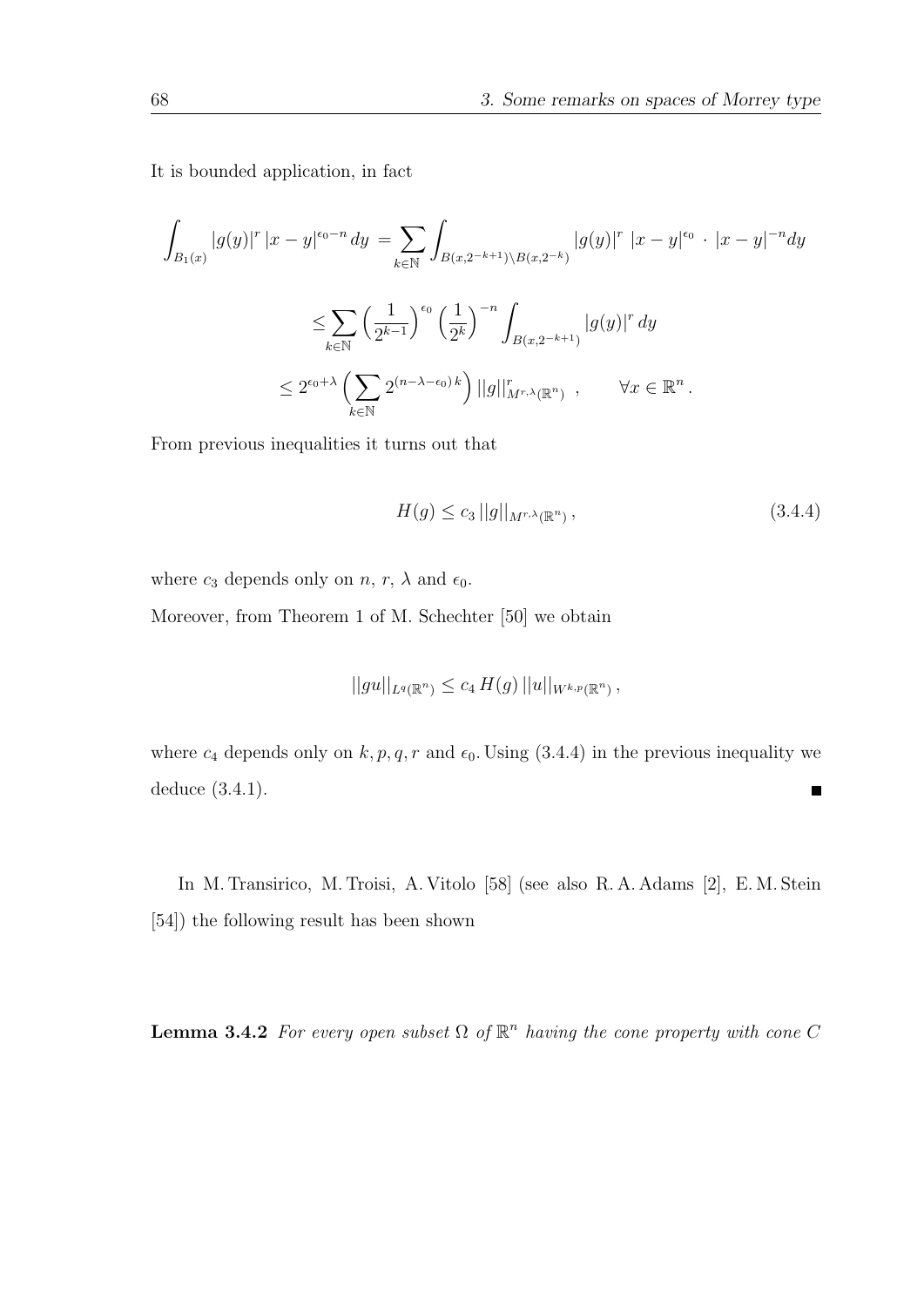and every  $d_0 \in \mathbb{R}_+$  there exists a sequence  $(\Omega_i)_{i \in \mathbb{N}}$  of open subsets of  $\mathbb{R}^n$  such that

$$
i_1) \qquad \bigcup_{i \in \mathbb{N}} \Omega_i = \Omega \ ;
$$

$$
i_2) \qquad diam \Omega_i \leq d_0 \qquad \forall i \in \mathbb{N};
$$

i<sub>3</sub>) there exists  $m \in \mathbb{N}$  such that every collection of  $m+1$  elements of the sequence

 $(\Omega_i)_{i\in\mathbb{N}}$  has empty intersection;

 $i_4$ )  $\Omega_i$ ,  $i \in \mathbb{N}$ , has locally Lipschitz boundary with Lipschitz coefficient depending

only on C ;

 $i_5$ ) for each  $i \in \mathbb{N}$ , there exists a linear extension operator

$$
E_i: W^{k,p}(\Omega_i) \to W^{k,p}(\mathbb{R}^n), \ k \in \mathbb{N}, \ p \in [1, +\infty],
$$

such that

$$
||E_i(u)||_{W^{k,p}(\mathbb{R}^n)} \leq c_2||u||_{W^{k,p}(\Omega_i)},
$$

where  $c_2$  depends only on  $n, p, m, k, C, d_0$ .

**Remark 3.4.3** We remark that<sup>27</sup> if  $\Omega$  is an unbounded open subset of  $\mathbb{R}^n$  having the cone property and  $F_0 = \{\Omega_i, i \in \mathbb{N}\}\$ is a sequence of open subsets of  $\mathbb{R}^n$  satisfying the properties of Lemma 3.4.2 for any fixed  $d_0 \in \mathbb{R}_+$ , then

$$
\sum_{i \in \mathbb{N}} \int_{\Omega_i} |f| \le (m+2) \int_{\Omega} |f| \quad , \quad \forall f \in L^1(\Omega) \tag{3.4.5}
$$

<sup>27</sup> See Proposition 2.0.3 in P. Cavaliere [22].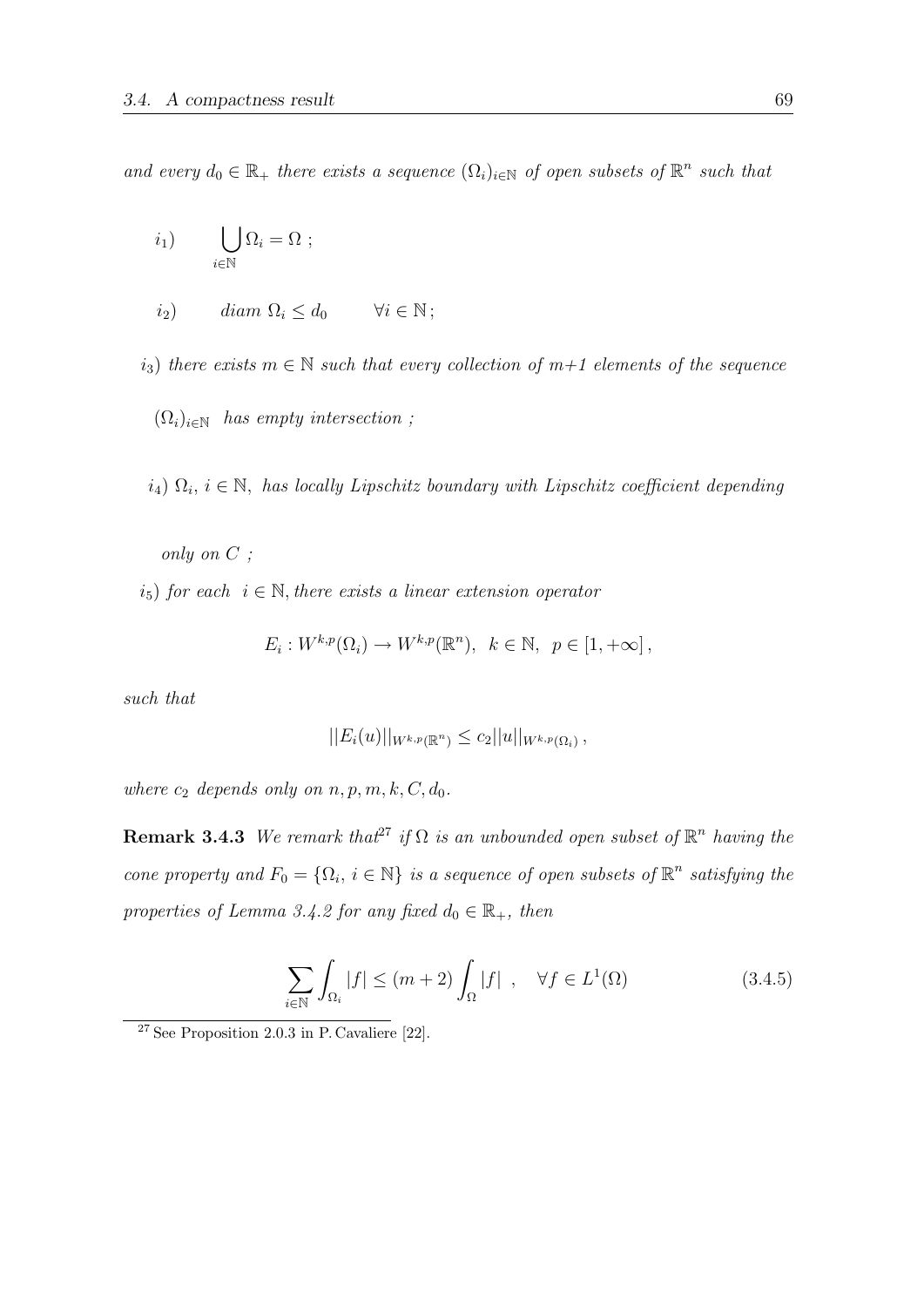where  $m \in \mathbb{N}$  satisfies  $i_3$ ).

We recall now an imbedding theorem proved in Theorem 3.2 of P. Cavaliere, M. Longobardi, A. Vitolo [23], which gives a boundeness result for multiplication operator when  $\Omega \neq \mathbb{R}^n$ .

**Theorem 3.4.4** Under hypothesis  $h_1$ ) and if  $h_2$ ) or  $h_3$ ) holds, for any  $u \in W^{k,p}(\Omega)$ and for any  $g \in M^{r,\lambda}(\Omega)$  we have  $gu \in L^q(\Omega)$ . Moreover there exists a constant  $c \in \mathbb{R}_+$ , depending on n, k, p, q, r,  $\lambda$  and C, such that

$$
||g u||_{L^{q}(\Omega)} \leq c ||g||_{M^{r,\lambda}(\Omega)} ||u||_{W^{k,p}(\Omega)}.
$$
\n(3.4.6)

PROOF – Since  $\Omega$  has cone property, fixed  $d_0 \in ]0,1]$ , from Lemma 3.4.2 there exist a sequence  $(\Omega_i)_{i\in\mathbb{N}}$  of open subsets of  $\mathbb{R}^n$  and a sequence  $(E_i)_{i\in\mathbb{N}}$  of linear extension operators which satisfy the properties of Lemma 3.4.2. Moreover we recall (see Remark 3.1.2) that, if  $g \in M^{r,\lambda}(\Omega)$ , then the zero extension  $g_0$  of g outside  $\Omega$ belongs to  $M^{r,\lambda}(\mathbb{R}^n)$  and the following estimate holds:

$$
||g_0||_{M^{r,\lambda}(\mathbb{R}^n)} \leq c_0 ||g||_{M^{r,\lambda}(\Omega)},
$$

where  $c_0$  depends only on  $n, r$  and  $\lambda$ . Since

$$
||gu||_{L^q(\Omega)}^q \leq \sum_{i \in \mathbb{N}} \int_{\Omega_i} |gu|^q = \sum_{i \in \mathbb{N}} \int_{\mathbb{R}^n} |\chi_{\Omega_i} g_0|^q |E_i(u)|^q,
$$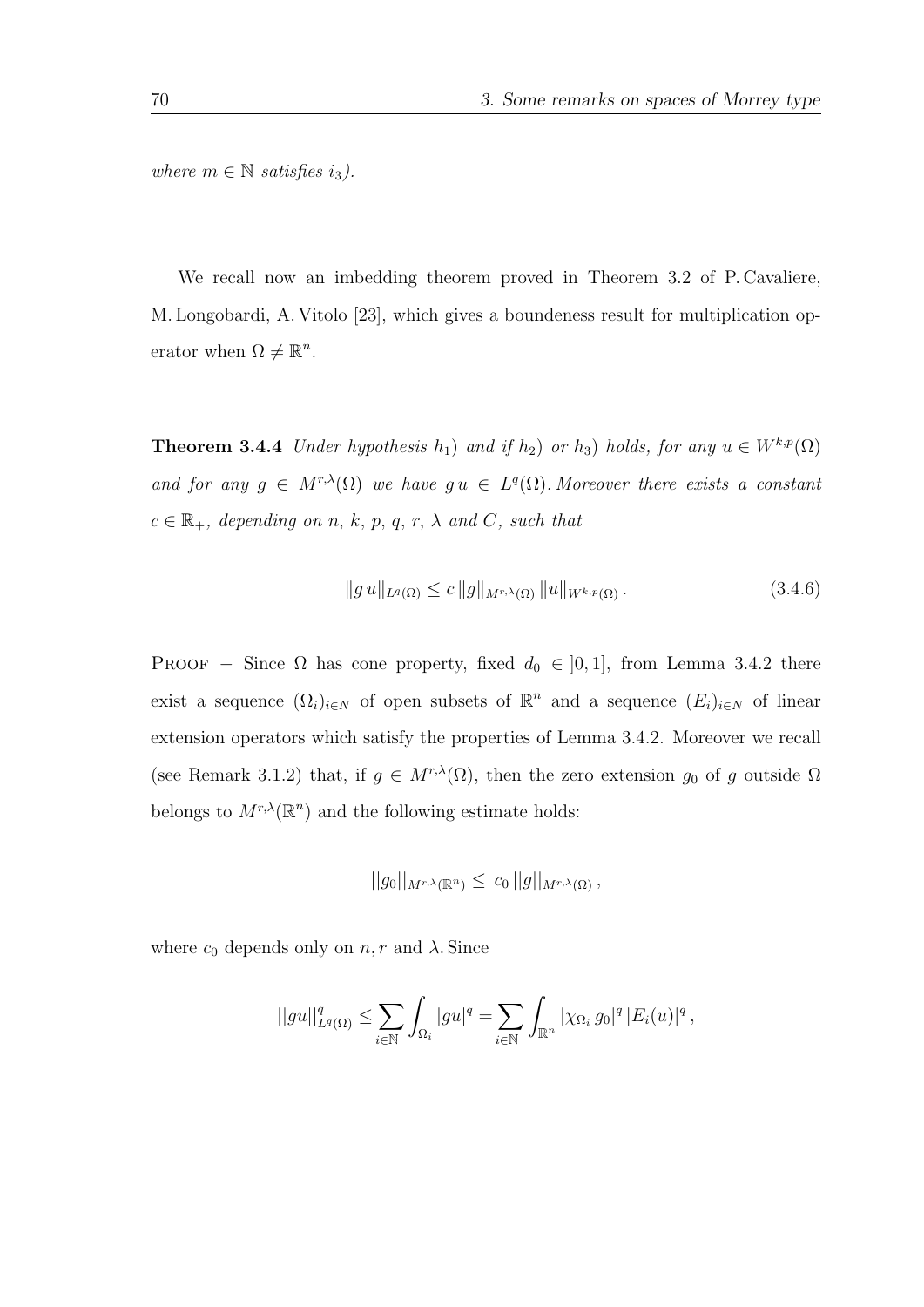using Lemma  $3.4.1, (i_5)$  and Remark  $3.4.3$ , it turns out that

$$
||gu||_{L^{q}(\Omega)}^{q} \leq (c_{0} c_{1})^{q} ||g||_{M^{r,\lambda}(\Omega)}^{q} \left(\sum_{i \in \mathbb{N}} ||E_{i}(u)||_{W^{k,p}(\mathbb{R}^{n})}^{q}\right) \leq
$$
  

$$
\leq (c_{0} c_{1} c_{2})^{q} ||g||_{M^{r,\lambda}(\Omega)}^{q} \left(\sum_{i \in \mathbb{N}} ||u||_{W^{k,p}(\Omega_{i})}^{q}\right) \leq
$$
  

$$
\leq (c_{0} c_{1} c_{2} (m+2))^{q} ||g||_{M^{r,\lambda}(\Omega)}^{q} ||u||_{W^{k,p}(\Omega)}^{q}.
$$

this concludes the proof .

Putting together Lemma 3.3.1 and Theorem 3.4.4, we easily have the following result<sup>28</sup>

**Corollary 3.4.5** Under hypothesis  $h_1$ ) and if  $h_2$ ) or  $h_3$ ) holds, for any  $g \in \widetilde{M}^{r,\lambda}(\Omega)$ and for any  $h \in \mathbb{R}_+$  we have

$$
||g u||_{L^{q}(\Omega)} \leq c \cdot \tilde{\sigma}^{r,\lambda}[g](h) \cdot ||u||_{W^{k,p}(\Omega)} + h^{\frac{1}{r}} \cdot ||g||_{M^{r,\lambda}(\Omega)} \cdot ||u||_{L^{q}(\Omega)}, \qquad (3.4.7)
$$

for each  $u \in W^{k,p}(\Omega)$ , where  $c \in \mathbb{R}_+$  is the constant of  $(3.4.6)$ .

PROOF – Fix  $g \in \widetilde{M}^{r,\lambda}(\Omega)$  and  $h \in \mathbb{R}_+$ . In view of Lemma 3.3.1 and Theorem 3.4.4 for any  $u \in W^{k,p}(\Omega)$  we have

$$
||g u||_{L^q(\Omega)} \leq ||g'_h u||_{L^q(\Omega)} + ||g''_h u||_{L^q(\Omega)} \leq
$$

$$
c \|g_h'\|_{M^{r,\lambda}(\Omega)} \cdot \|u\|_{W^{k,p}(\Omega)} + \|g_h''\|_{L^\infty(\Omega)} \cdot \|u\|_{L^q(\Omega)} \leq (3.4.8)
$$

 $\blacksquare$ 

$$
c\cdot\widetilde{\sigma}^{r,\lambda}[g](h)\cdot\|u\|_{W^{k,p}(\Omega)}+h^{\frac{1}{r}}\cdot\|g\|_{M^{r,\lambda}(\Omega)}\cdot\|u\|_{L^q(\Omega)}.
$$

 $^{28}$  See L. Caso, R. D'Ambrosio, S. Monsurrò [17].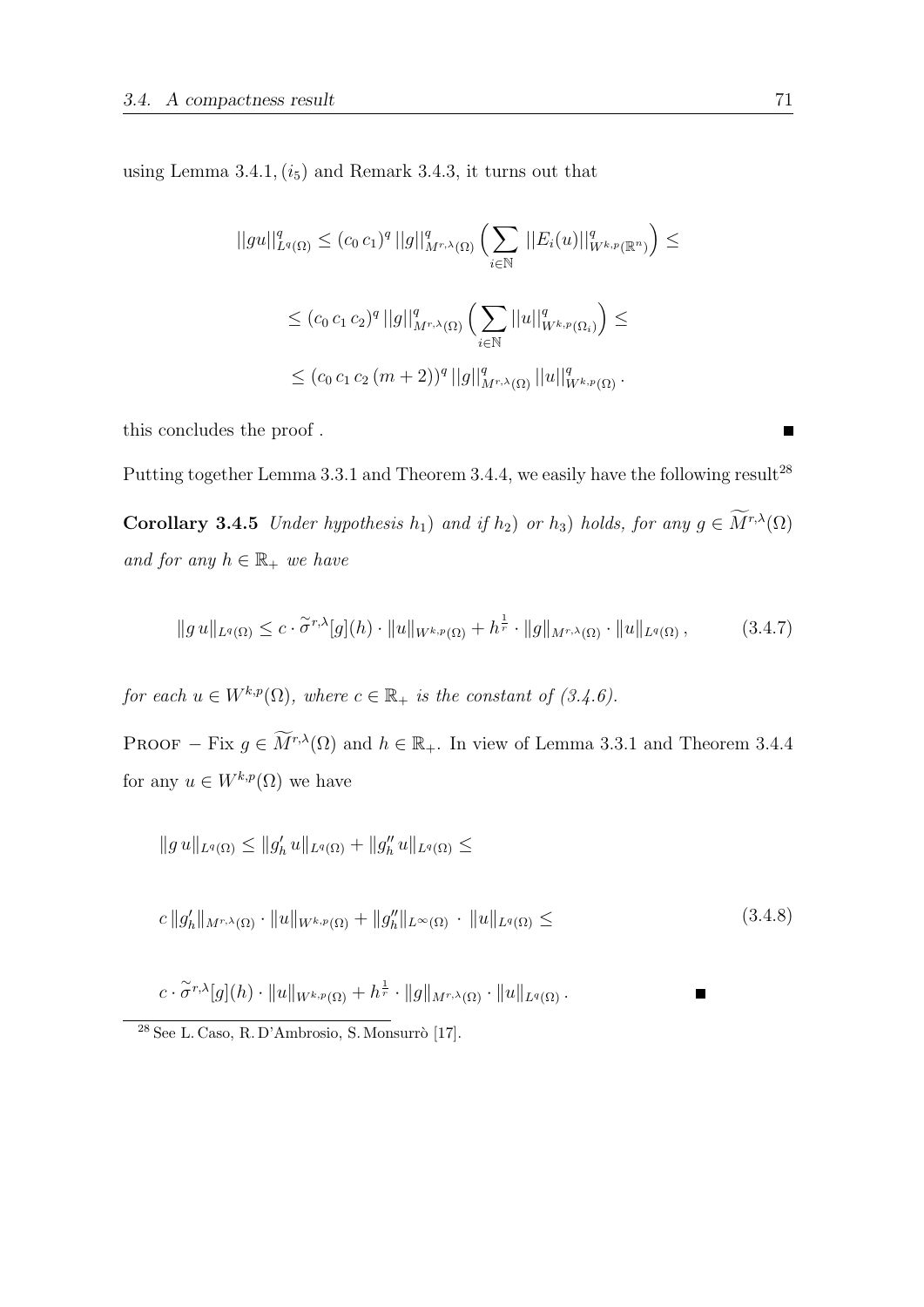If g is in  $M_0^{r,\lambda}$  $C_0^{r,\lambda}(\Omega)$  the previous estimate can be improved as showed in the corollary below.

**Corollary 3.4.6** Under hypothesis  $h_1$ ) and if  $h_2$ ) or  $h_3$ ) holds, for any  $g \in M_0^{r,\lambda}$  $\binom{r,\lambda}{0}$ and for any  $h \in \mathbb{R}_+$  there exists an open set  $A_h \subset\subset \Omega$  with the cone property, such that

$$
||g u||_{L^{q}(\Omega)} \leq c \cdot \sigma_o^{r,\lambda}[g](h) \cdot ||u||_{W^{k,p}(\Omega)} + h^{\frac{1}{r}} \cdot ||g||_{M^{r,\lambda}(\Omega)} \cdot ||u||_{L^{q}(A_h)}, \qquad (3.4.9)
$$

for each  $u \in W^{k,p}(\Omega)$ , where  $c \in \mathbb{R}_+$  is the constant of  $(3.4.6)$ .

PROOF – Fix  $g \in M_0^{r,\lambda}$  $\binom{r,\lambda}{0}$  and  $h \in \mathbb{R}_+$ . In view of Lemma 3.3.2 and Theorem 3.4.4 for any  $u \in W^{k,p}(\Omega)$  we have

$$
||g u||_{L^{q}(\Omega)} \le ||\phi'_{h} u||_{L^{q}(\Omega)} + ||\phi''_{h} u||_{L^{q}(\Omega)} \le
$$
  

$$
c ||\phi'_{h}||_{M^{r,\lambda}(\Omega)} \cdot ||u||_{W^{k,p}(\Omega)} + ||\phi''_{h} u||_{L^{q}(\Omega)} \le
$$
 (3.4.10)

$$
c \cdot \sigma_o^{r,\lambda}[g](h) \cdot ||u||_{W^{k,p}(\Omega)} + ||\phi''_h u||_{L^q(\Omega)}.
$$

Using again Lemma 3.3.2 we obtain

$$
\|\phi_h'' u\|_{L^q(\Omega)} \le \|g\|_{M^{r,\lambda}(\Omega)} h^{\frac{1}{r}} \left( \int_{\Omega} |\zeta_h u|^q dx \right)^{\frac{1}{q}} \le
$$
\n
$$
\|g\|_{M^{r,\lambda}(\Omega)} h^{\frac{1}{r}} \left( \int_{\text{supp}\,\zeta_h} |u|^q dx \right)^{\frac{1}{q}}.
$$
\n(3.4.11)

Putting together  $(3.4.10)$  and  $(3.4.11)$  we get estimate  $(3.4.9)$ , with  $A<sub>h</sub>$  obtained as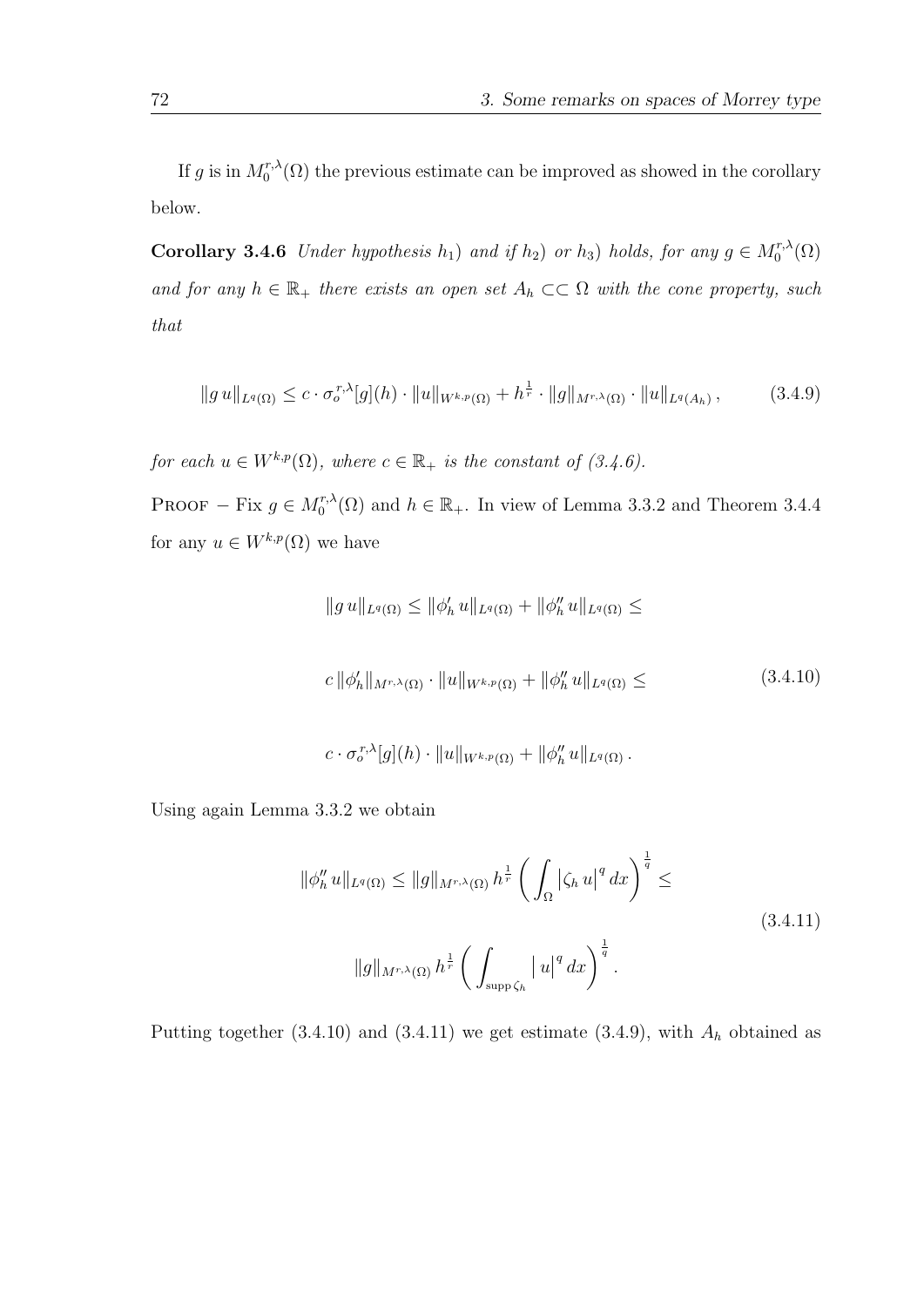follows: fixed  $d_h \in [0, \frac{\text{dist}(\text{supp}\zeta_h, \partial \Omega)}{2}]$  $\frac{\partial \mathrm{p}_{\zeta_h}, \partial \Omega)}{2}$  [ and  $\theta \in ]0, \frac{\pi}{2}$  $\frac{\pi}{2}$ , the set  $A_h$  is union of the open cones  $C \subset\subset \Omega$  with opening  $\theta$ , height  $d_h$  and such that  $C \cap \text{supp }\zeta_h \neq \emptyset$ .  $\blacksquare$ 

We are now in position to prove the compactness result<sup>29</sup>.

Corollary 3.4.7 Suppose that condition  $h_1$ ) is satisfied, that  $h_2$ ) or  $h_3$ ) holds and fix  $g \in M_0^{r,\lambda}$  $\binom{r,\lambda}{0}$ . Then the operator

$$
u \in W^{k,p}(\Omega) \longrightarrow gu \in L^q(\Omega) \tag{3.4.12}
$$

is compact.

PROOF – Observe that, if  $\Omega' \subset \subset \Omega$  is a bounded open set with the cone property, the operator

$$
u \in W^{k,p}(\Omega) \longrightarrow u \in L^q(\Omega')
$$

is compact.

Indeed, if  $\Omega' \subset\subset \Omega$  is a bounded open set the operator

 $u \in W^{k,p}(\Omega) \longrightarrow u_{|\Omega'} \in W^{k,p}(\Omega')$ 

is linear and bounded. Moreover, since  $\Omega'$  has the cone property, Rellich - Kondrachov Theorem (see, for instance R. A. Adams [2]) applies and gives that the operator

$$
w \in W^{k,p}(\Omega') \longrightarrow w \in L^q(\Omega')
$$

 $29$  See L. Caso, R. D'Ambrosio, S. Monsurrò [17].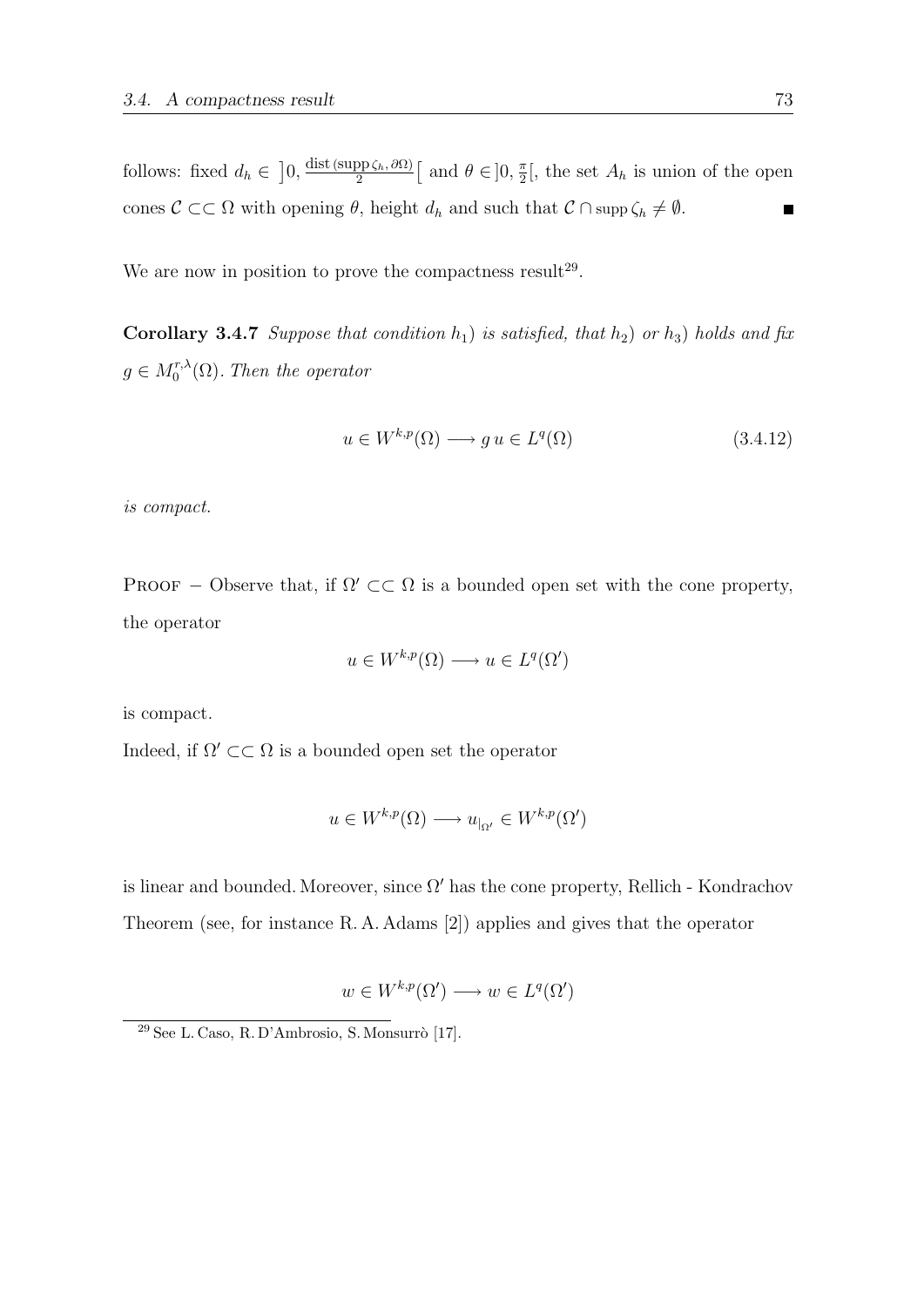is compact.

Let us consider now a sequence  $(u_n)_{n\in\mathbb{N}}$  bounded in  $W^{k,p}(\Omega)$  and let  $M\in\mathbb{R}_+$  be such that  $||u_n||_{W^{k,p}(\Omega)} \leq M \quad \forall n \in \mathbb{N}$ . According to the above considerations, fixed  $\varepsilon > 0$ there exist a subsequence  $(u_{n_m})_{m\in\mathbb{N}}$  and  $\nu \in \mathbb{N}$  such that

$$
||u_{n_m} - u_{n_l}||_{L^q(\Omega')} \le \varepsilon \qquad \forall \, m, l > \nu. \tag{3.4.13}
$$

On the other hand, given  $g \in M_0^{r,\lambda}$  $\binom{r,\lambda}{0}$  and  $h \in \mathbb{R}_+$ , in view of Corollary 3.4.6 there exist a constant  $c \in \mathbb{R}_+$  and an open set  $A_h \subset\subset \Omega$  with the cone property, independent of  $u_n$ , such that

$$
||g u_n||_{L^q(\Omega)} \leq c \cdot \sigma_o^{r,\lambda}[g](h) \cdot ||u_n||_{W^{k,p}(\Omega)} + h^{\frac{1}{r}} \cdot ||g||_{M^{r,\lambda}(\Omega)} \cdot ||u_n||_{L^q(A_h)}.
$$
 (3.4.14)

From (3.4.14) and (3.4.13) written for  $\varepsilon = \frac{c \cdot \sigma_o^{r,\lambda}[g](h)}{1 - \mu}$  $\|h^{\frac{1}{r}}\cdot\|g\|_{M^{r,\lambda}(\Omega)}$ and  $\Omega' = A_h$ , for  $m, l > \nu$ one has

$$
||g u_{n_m} - g u_{n_l}||_{L^q(\Omega)} \leq c \cdot \sigma_o^{r,\lambda}[g](h) \cdot (2M+1).
$$
 (3.4.15)

By (3.4.15) and (3.3.2) we conclude that  $(g u_{n_m})_{m \in \mathbb{N}}$  is a Cauchy sequence in  $L^q(\Omega)$ , which gives the compactness of the operator defined in (3.4.12). П

## **3.5** The space  $M^{p,\lambda}_\rho(\Omega)$

In this section we introduce some weighted spaces of Morrey type settled between  $M_0^{p,\lambda}$  $\widetilde{M}^{p,\lambda}(\Omega)$  and  $\widetilde{M}^{p,\lambda}(\Omega)$ . To this aim, given  $d \in \mathbb{R}_+$ , we consider the set  $G(\Omega, d)$  defined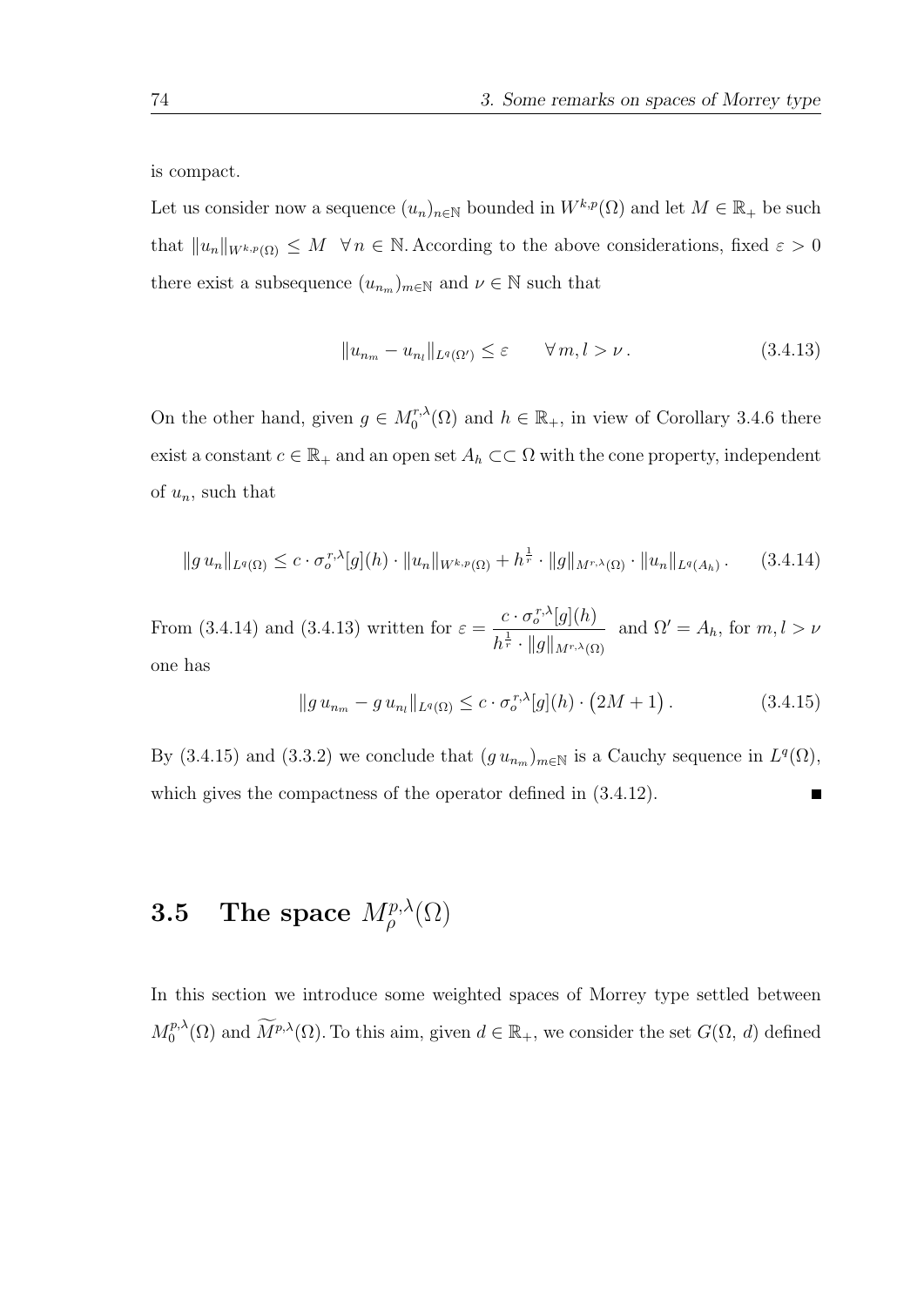in M. Troisi [61] as the class of measurable weight functions  $\rho:\Omega\to\mathbb{R}_+$  such that

$$
\sup_{\substack{x,y\in\Omega\\|x-y|
$$

We note that the definition (3.5.1) is equivalent to the following

$$
\sup_{\substack{x,y\in\Omega\\|x-y|
$$

It is easy to show that  $\rho \in \mathcal{G}(\Omega, d)$  if and only if there exists  $\gamma \in \mathbb{R}_+$ , independent on  $x$  and  $y$ , such that

$$
\gamma^{-1}\rho(y) \le \rho(x) \le \gamma \rho(y), \qquad \forall y \in \Omega, \quad \forall x \in \Omega(y, d). \tag{3.5.2}
$$

Furthermore, in S. Boccia, M. Salvato, M. Transirico [8] is proved that

$$
\rho, \rho^{-1} \in L^{\infty}_{\text{loc}}(\overline{\Omega}).\tag{3.5.3}
$$

We put

$$
\mathcal{G}(\Omega) = \bigcup_{d>0} \mathcal{G}(\Omega, d).
$$

It is easy to verify that the functions

$$
\rho(x) = e^{t|x|}
$$
,  $\rho(x) = (1 + |x|^2)^t$ ,  $(\forall x \in \Omega) (\forall t \in \mathbb{R})$  (3.5.4)

belong to the class  $\mathcal{G}(\Omega)$ .

Moreover, we observe that if  $\rho \in \mathcal{A}(\Omega)$  and  $\inf_{\Omega} \rho > 0$  then  $\rho \in \mathcal{G}(\Omega)$ .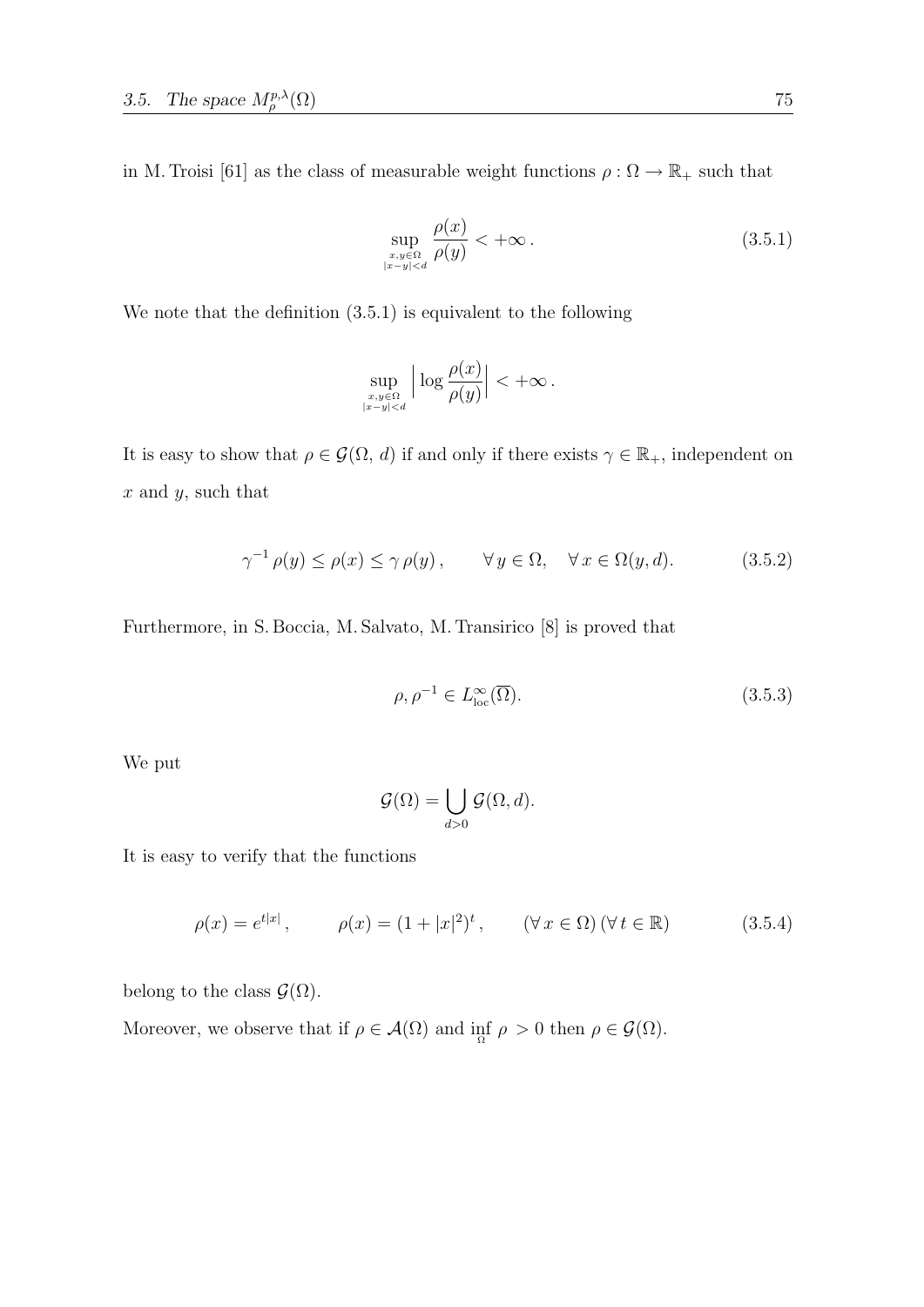**Remark 3.5.1** We remark that if  $\sigma \in \mathcal{G}(\Omega)$  then for any  $b \in \mathbb{R}_+$  and for any  $s \in \mathbb{R}$ the function

$$
\rho(x) = \frac{\sigma(x)}{1 + b \sigma^s(x)}
$$

is in  $\mathcal{G}(\Omega)$ .

In fact if  $\sigma \in \mathcal{G}(\Omega)$  for any fixed  $d \in \mathbb{R}_+$  there exists a constant  $\nu > 1$  such that

$$
\nu^{-1}\sigma(y) \le \sigma(x) \le \nu \sigma(y) \qquad \forall y \in \Omega, \forall x \in \Omega(y, d).
$$

Let

$$
t = \begin{cases} -s & \text{if } s > 0 \\ s & \text{if } s < 0 \end{cases}
$$

For any  $y \in \Omega$  and for any  $x \in \Omega(y, d)$ , we have

$$
\rho(x) = \frac{\sigma(x)}{1 + b \sigma^s(x)} \le \frac{\nu \sigma(y)}{1 + \nu^t b \sigma^s(y)} \le \frac{\nu \sigma(y)}{\nu^t + \nu^t b \sigma^s(y)} = \frac{\nu}{\nu^t} \rho(y) = \gamma \rho(y), \quad (3.5.5)
$$

and

$$
\rho(x) = \frac{\sigma(x)}{1 + b\sigma^s(x)} \ge \frac{\nu^{-1}\sigma(y)}{1 + \nu^{-t}b\sigma^s(y)} \ge \frac{\nu^{-1}\sigma(y)}{\nu^{-t} + \nu^{-t}b\sigma^s(y)} = \frac{\nu^{-1}}{\nu^{-t}}\rho(y) = \gamma^{-1}\rho(y).
$$
\n(3.5.6)

From (3.5.5), (3.5.6) and (3.5.2) we obtain that  $\rho \in \mathcal{G}(\Omega)$ .

Moreover, it's easy to prove that if  $s \in [1, +\infty[$  and  $b \in \mathbb{R}_+$  then the function  $\rho \in$  $L^{\infty}(\Omega)$ .  $\blacksquare$ 

Further properties of the class  $\mathcal{G}(\Omega)$  can be found, for instance, in M. Troisi [61] and in S. Boccia, M. Salvato, M. Transirico [8].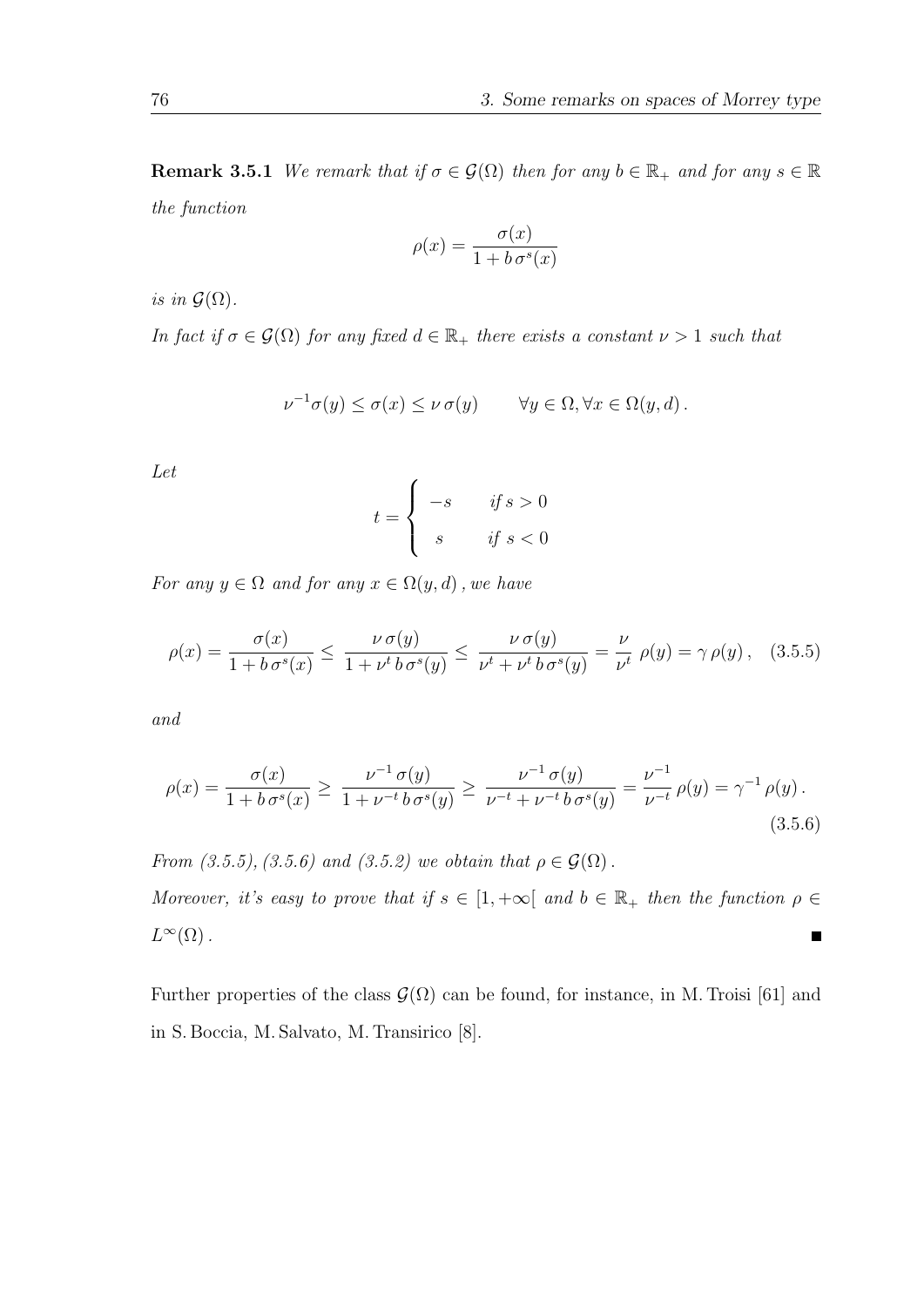If  $\rho \in \mathcal{G}(\Omega)$ ,  $k \in \mathbb{N}_0$ ,  $1 \leq p \leq +\infty$  and  $s \in \mathbb{R}$  we consider the space  $U_s^{k,p}(\Omega)$  of distributions u on  $\Omega$  such that  $\rho^s \partial^\alpha u \in L^p(\Omega)$  for  $|\alpha| \leq k$ , equipped with the norm

$$
||u||_{U_s^{k,p}(\Omega)} = \sum_{|\alpha| \le k} ||\rho^s \, \partial^\alpha u||_{L^p(\Omega)}.
$$
\n(3.5.7)

We put

$$
U_s^{0,p}(\Omega) = L_s^p(\Omega) .
$$

It can be proved that, for  $1 \leq p < +\infty$  and  $s \in \mathbb{R}$ , the space  $C_0^{\infty}(\Omega)$  is dense in  $L_s^p(\Omega)^{30}$ . A more detailed account of properties of the spaces  $U_s^{k,p}(\Omega)$  can be found, for instance in M. Troisi [61]. The space just introduced is another example of weighted Sobolev space.

From now on we consider  $\rho \in G(\Omega) \cap L^{\infty}(\Omega)$  and we denote by d the positive real number such that  $\rho \in G(\Omega, d)$ .

The shown results are in L. Caso, R. D'Ambrosio, S. Monsurrò [17].

**Lemma 3.5.2** Let  $\lambda \in [0, n], p \in [1, +\infty[$  and  $g \in M^{p,\lambda}(\Omega)$ . The following properties are equivalent:

$$
g \text{ is in the closure of } L^{\infty}_{-\frac{1}{p}}(\Omega) \text{ in } M^{p,\lambda}(\Omega), \tag{3.5.8}
$$

$$
\lim_{h \to +\infty} \left( \sup_{\substack{E \in \Sigma(\Omega) \\ \sup_{x \in \Omega \\ \tau \in [0,d]}} \tau^{-\lambda} \rho(x)|E(x,\tau)| \leq \frac{1}{h}} \|g \chi_E\|_{M^{p,\lambda}(\Omega)} \right) = 0, \tag{3.5.9}
$$

$$
\lim_{h \to +\infty} \left( \sup_{E \in \Sigma(\Omega) \atop \sup_{x \in \Omega} \rho(x)|E(x,d)| \le \frac{1}{h}} \|g \chi_E\|_{M^{p,\lambda}(\Omega)} \right) = 0. \tag{3.5.10}
$$

<sup>30</sup> See, for instance, D. E. Edmunds, W. D. Evans [27], M. Troisi [61].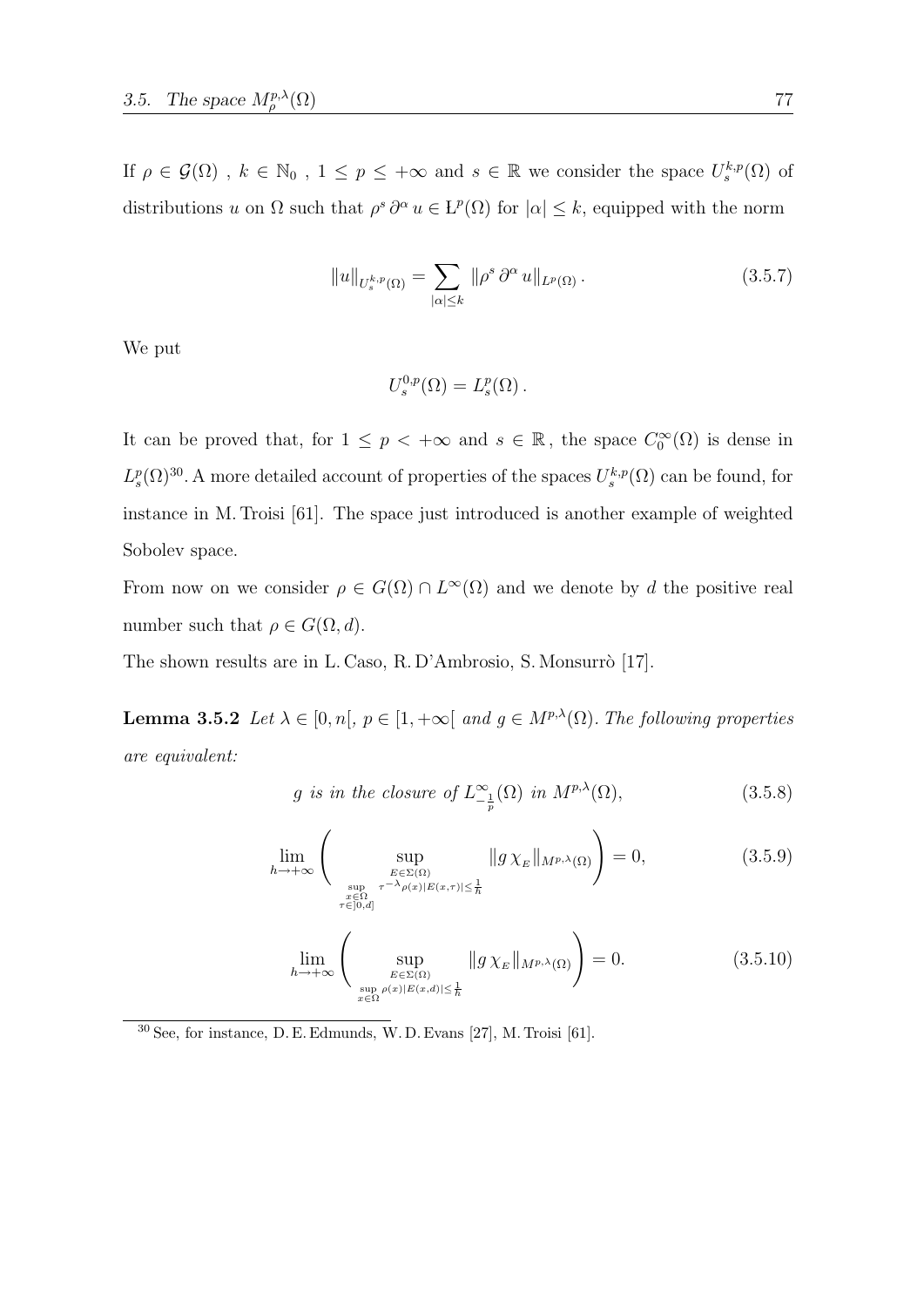We denote by  $M^{p,\lambda}_{\rho}(\Omega)$  the set of functions satisfying one of the above properties.

PROOF  $-$  We start proving the equivalence between  $(3.5.8)$  and  $(3.5.9)$ . This proof is in the spirit of the one of Lemma 3.2.1. For reader's convenience, we write down just few lines pointing out the main differences.

If (3.5.8) holds, fixed  $\varepsilon > 0$  there exists a function  $g_{\varepsilon} \in L^{\infty}_{-\frac{1}{p}}(\Omega)$  such that

$$
||g - g_{\varepsilon}||_{M^{p,\lambda}(\Omega)} < \frac{\varepsilon}{2} \,. \tag{3.5.11}
$$

From (3.5.11) we get that, for any  $E \in \Sigma(\Omega)$ ,

$$
||g\,\chi_E||_{M^{p,\lambda}(\Omega)} < \frac{\varepsilon}{2} + ||g_\varepsilon\,\chi_E||_{M^{p,\lambda}(\Omega)}\,. \tag{3.5.12}
$$

Furthermore, in view of the equivalence of the spaces  $M^{p,\lambda}(\Omega, d)$  and  $M^{p,\lambda}(\Omega)$  given by  $(3.1.3)$  and taking into account  $(3.5.2)$ ,

$$
||g_{\varepsilon} \chi_E||_{M^{p,\lambda}(\Omega)} \leq c_1 ||g_{\varepsilon} \chi_E||_{M^{p,\lambda}(\Omega, d)} = c_1 \sup_{\substack{\tau \in ]0, d]\\ x \in \Omega}} \tau^{-\frac{\lambda}{p}} ||g_{\varepsilon} \chi_E||_{L^p(\Omega(x, \tau))} \leq
$$
  

$$
c_1 \gamma^{\frac{1}{p}} ||g_{\varepsilon}||_{L^{\infty}_{-\frac{1}{p}}(\Omega)} \sup_{\substack{\tau \in ]0, d]\\ x \in \Omega}} (\tau^{-\lambda} \rho(x) |E(x, \tau)|)^{\frac{1}{p}},
$$
\n
$$
(3.5.13)
$$

where  $c_1 \in \mathbb{R}_+$  depends only on n and d. Hence, set

$$
\frac{1}{h_{\varepsilon}}=\left(\frac{\varepsilon}{2\,c_1\,\gamma^{\frac{1}{p}}\,\|g_{\varepsilon}\|_{L^{\infty}_{-\frac{1}{p}}(\Omega)}}\right)^p,
$$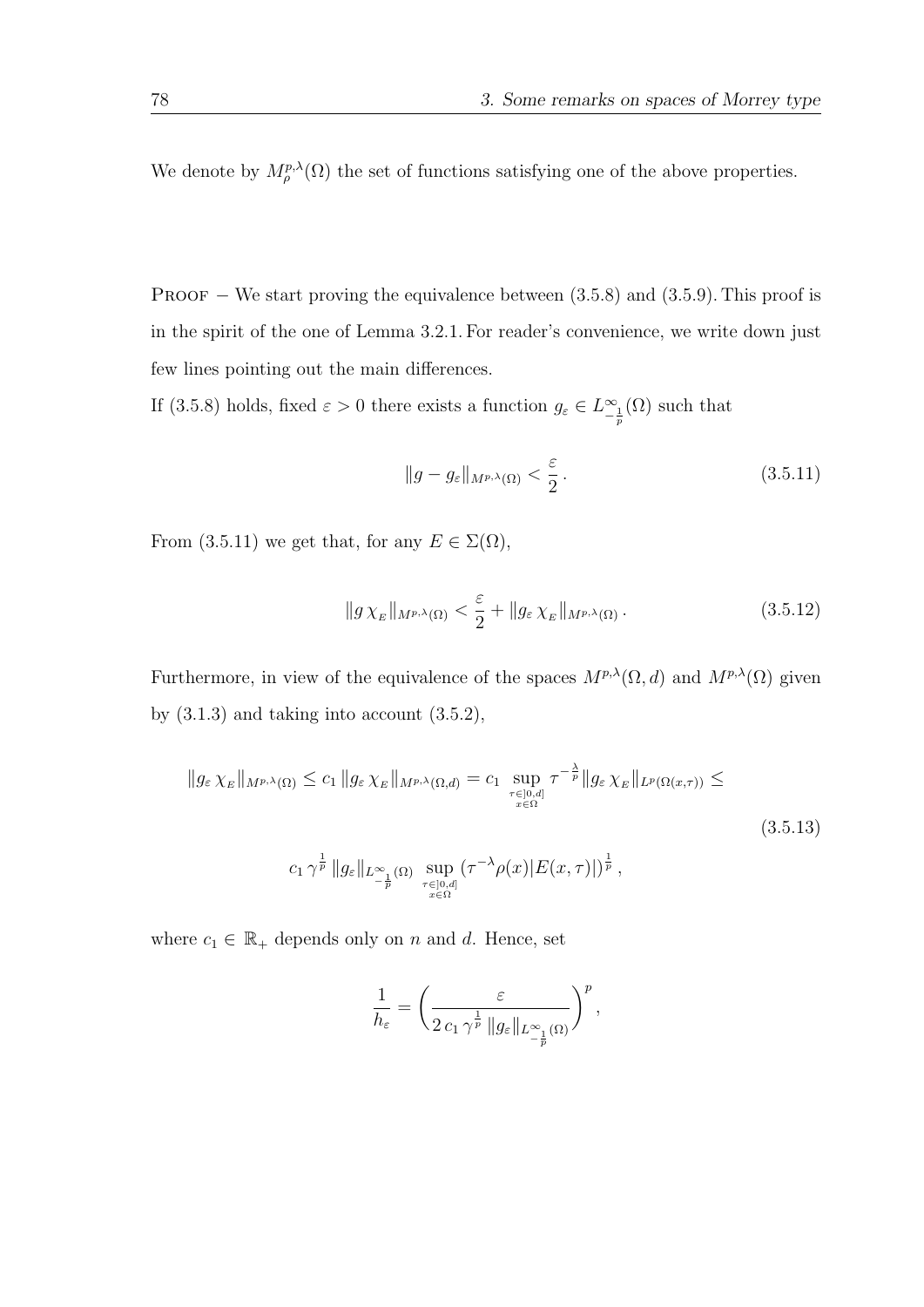from (3.5.13) we deduce that, if  $\sup_{\substack{\tau \in ]0,d]\\ x \in \Omega}}$  $\tau^{-\lambda}\rho(x)|E(x,\tau)| \leq \frac{1}{L}$  $h_\varepsilon$ , then ε

$$
||g_{\varepsilon} \chi_E||_{M^{p,\lambda}(\Omega)} \le \frac{\varepsilon}{2}.
$$
\n(3.5.14)

Putting together (3.5.12) and (3.5.14) we obtain (3.5.9).

Now assume that g is a function in  $M^{p,\lambda}(\Omega)$  and that (3.5.9) holds. Then, for any  $\varepsilon > 0$  there exists  $h_{\varepsilon} \in \mathbb{R}_+$  such that, if  $E \in \Sigma(\Omega)$  with  $\sup_{\substack{\tau \in ]0,d]\\ \pi \in \Omega}}$  $\tau^{-\lambda}\rho(x)|E(x,\tau)| \leq \frac{1}{\tau}$  $h_{\varepsilon}$ , then  $||g \chi_E||_{M^{p,\lambda}(\Omega)} < \varepsilon$ .

For each  $k \in \mathbb{R}_+$  we define the set

$$
G_k = \left\{ x \in \Omega \mid \rho^{-\frac{1}{p}}(x) \, |g(x)| \ge k \right\}. \tag{3.5.15}
$$

Using again (3.1.3), there exists  $c_2 \in \mathbb{R}_+$  depending on the same parameters as  $c_1$ such that

$$
||g||_{M^{p,\lambda}(\Omega)} \ge c_2 ||g||_{M^{p,\lambda}(\Omega,d)} \ge c_2 \sup_{\substack{\tau \in ]0,d] \\ x \in \Omega}} \tau^{-\frac{\lambda}{p}} ||g||_{L^p(G_k(x,\tau))} \ge
$$
  

$$
c_2 \gamma^{-\frac{1}{p}} k \sup_{\substack{\tau \in ]0,d] \\ x \in \Omega}} (\tau^{-\lambda} \rho(x) |G_k(x,\tau)|)^{\frac{1}{p}}.
$$
 (3.5.16)

,

Therefore, if we put

$$
k_{\varepsilon} = \frac{\gamma^{\frac{1}{p}} h_{\varepsilon}^{\frac{1}{p}} \|g\|_{M^{p,\lambda}(\Omega)}}{c_2}
$$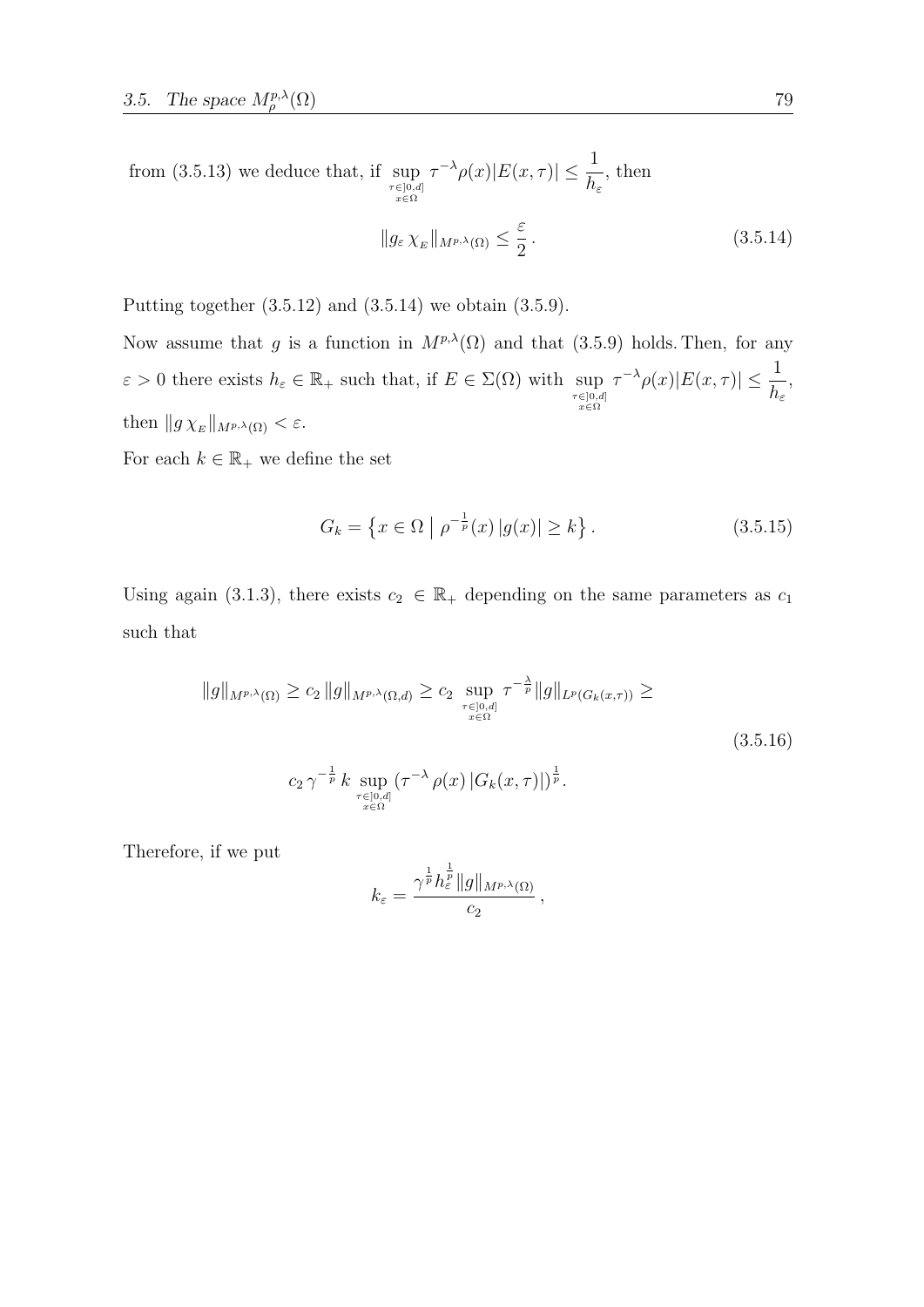from  $(3.5.16)$  we obtain

$$
\sup_{\tau \in [0,d] \atop x \in \Omega} \tau^{-\lambda} \, \rho(x) \, |G_{k_{\varepsilon}}(x,\tau)| \leq \frac{1}{h_{\varepsilon}}
$$

and then

$$
\|g\,\chi_{_{G_{k_{\varepsilon}}}}\|_{M^{p,\lambda}(\Omega)} < \varepsilon\,. \tag{3.5.17}
$$

We conclude setting  $g_{\varepsilon} = g - g \chi_{G_{k_{\varepsilon}}}$ . Indeed by  $(3.5.15)$   $g_{\varepsilon} \in L^{\infty}_{-\frac{1}{p}}(\Omega)$  and  $(3.5.17)$ gives that  $||g - g_{\varepsilon}||_{M^{p,\lambda}(\Omega)} < \varepsilon$ .

Arguing similarly we prove also that (3.5.8) entails (3.5.10) and vice versa. Indeed, if  $g \in M^{p,\lambda}(\Omega)$  and (3.5.8) holds, we can obtain as before (3.5.12) and (3.5.13). On the other hand, there exists a constant  $c_3 = c_3(n)$  such that

$$
\sup_{\tau \in [0,d]} (\tau^{-\lambda} \cdot \rho(x) \cdot |E(x,\tau)|)^{\frac{1}{p}} \le
$$
\n
$$
||\rho||_{L^{\infty}(\Omega)}^{\frac{\lambda}{np}} \sup_{\tau \in [0,d]} \tau^{-\frac{\lambda}{p}} \cdot \rho^{\frac{n-\lambda}{np}}(x) \cdot |E(x,\tau)|^{\frac{\lambda}{np}} \cdot |E(x,\tau)|^{\frac{n-\lambda}{np}} \le (3.5.18)
$$
\n
$$
c_3 \cdot ||\rho||_{L^{\infty}(\Omega)}^{\frac{\lambda}{np}} \sup_{\tau \in [0,d]} (\rho(x) \cdot |E(x,\tau)|)^{\frac{n-\lambda}{np}}.
$$

Putting together (3.5.13) and (3.5.18) we obtain

$$
||g_{\varepsilon} \chi_E||_{M^{p,\lambda}(\Omega)} \le
$$
\n
$$
c_4 \gamma^{\frac{1}{p}} ||g_{\varepsilon}||_{L^{\infty}_{-\frac{1}{p}}(\Omega)} ||\rho||_{L^{\infty}(\Omega)}^{\frac{\lambda}{np}} \sup_{\substack{\tau \in ]0,d] \ x \in \Omega}} (\rho(x)|E(x,\tau)|)^{\frac{n-\lambda}{np}},
$$
\n(3.5.19)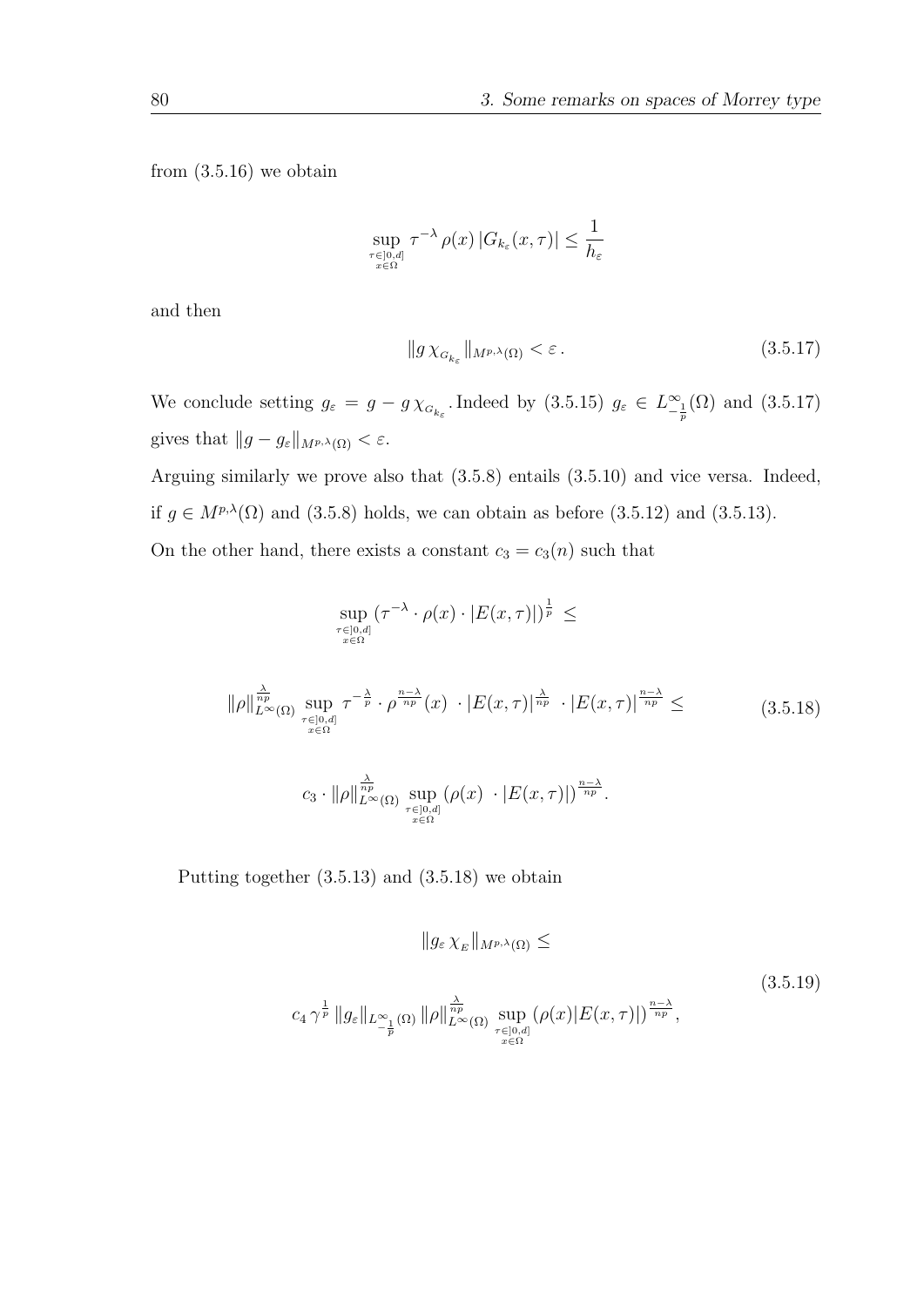where  $c_4 = c_1 \cdot c_3$ . Now, set

$$
\frac{1}{h_{\varepsilon}} = \left(\frac{\varepsilon}{2 c_4 \gamma^{\frac{1}{p}} \|g_{\varepsilon}\|_{L^{\infty}_{-\frac{1}{p}}(\Omega)} \| \rho\|_{L^{\infty}(\Omega)}^{\frac{\lambda}{np}}}\right)^{\frac{np}{n-\lambda}},
$$

from (3.5.19) we deduce that, if  $\sup_{\substack{\tau \in ]0,d]\\ x \in \Omega}}$  $\rho(x)|E(x, \tau)| \leq \frac{1}{l}$  $h_{\varepsilon}$ then

$$
||g_{\varepsilon} \chi_E||_{M^{p,\lambda}(\Omega)} \le \frac{\varepsilon}{2}.
$$
\n(3.5.20)

From (3.5.12) and (3.5.20) we obtain (3.5.10).

Conversely, assume that (3.5.10) holds. We consider again the sets  $G_k$  introduced in (3.5.15). From (3.5.16) we get

$$
||g||_{M^{p,\lambda}(\Omega)} \ge c_2 ||g||_{M^{p,\lambda}(\Omega,d)} \ge c_2 d^{-\frac{\lambda}{p}} \gamma^{-\frac{1}{p}} k \sup_{x \in \Omega} (\rho(x) |G_k(x,d)|)^{\frac{1}{p}}.
$$
 (3.5.21)

Therefore, if we put

$$
k_{\varepsilon} = \frac{d^{\frac{\lambda}{p}} \,\gamma^{\frac{1}{p}} h_{\varepsilon}^{\frac{1}{p}}\|g\|_{M^{p,\lambda}(\Omega)}}{c_2}\,,
$$

from  $(3.5.21)$  we obtain

$$
\sup_{x \in \Omega} \rho(x) |G_{k_{\varepsilon}}(x, d)| \le \frac{1}{h_{\varepsilon}}
$$

and then, (3.5.10) being verified,

$$
||g\,\chi_{G_{k_{\varepsilon}}}||_{M^{p,\lambda}(\Omega)} < \varepsilon \,. \tag{3.5.22}
$$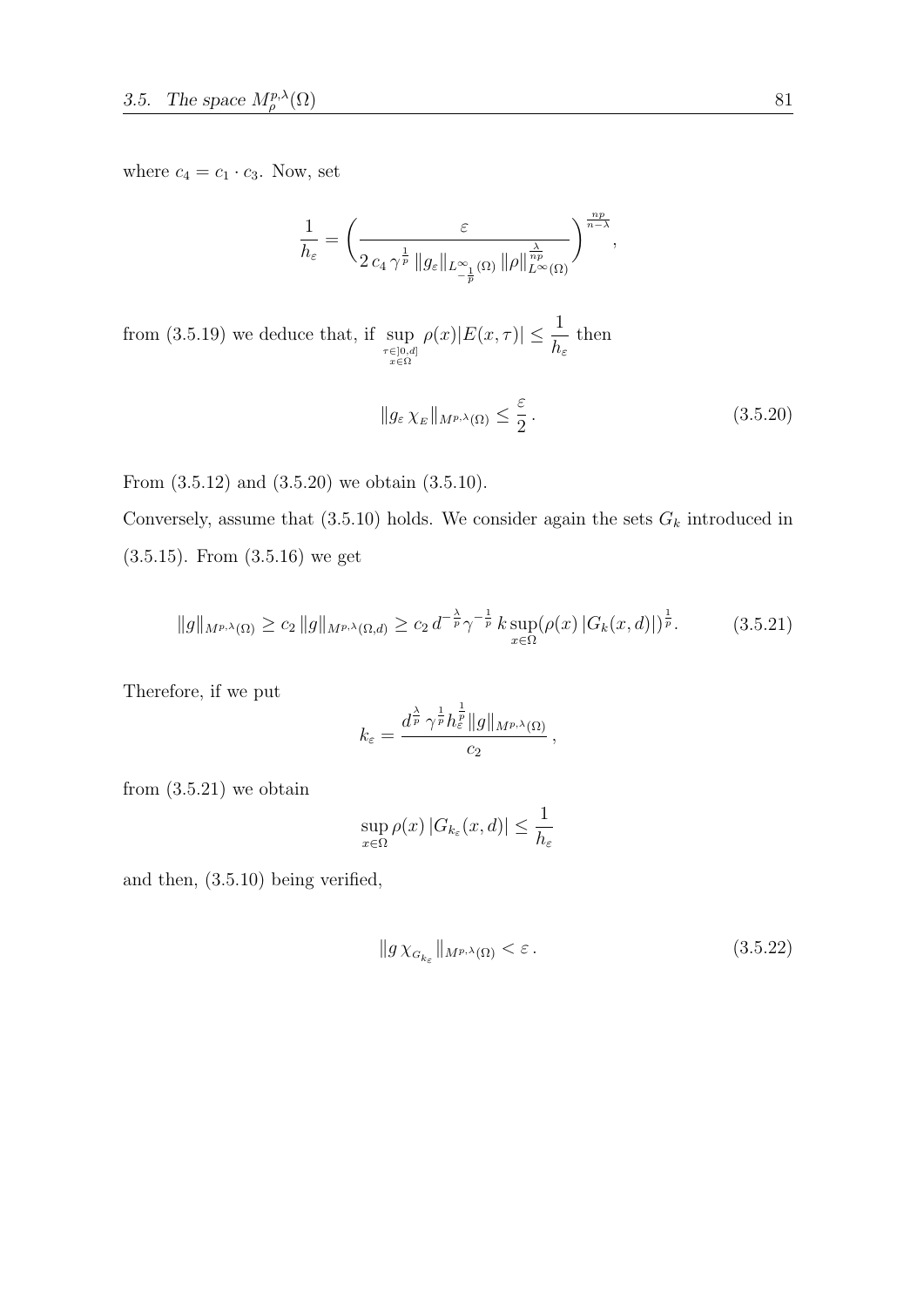We conclude the proof setting  $g_{\varepsilon} = g - g \chi_{G_{k_{\varepsilon}}}$ . Indeed, clearly  $g_{\varepsilon} \in L^{\infty}_{-\frac{1}{p}}(\Omega)$  and (3.5.22) gives  $||g - g_{\varepsilon}||_{M^{p,\lambda}(\Omega)} < \varepsilon$ .  $\blacksquare$ 

Arguing in the spirit of §3.3, we want to obtain a decomposition result also for functions in  $M_{\rho}^{p,\lambda}(\Omega)$ . To this aim we put, for  $h \in \mathbb{R}_+$  and  $g \in M^{p,\lambda}(\Omega)$ 

$$
D[g](h) = \sup_{\substack{E \in \Sigma(\Omega) \\ \sup_{x \in \Omega} \rho(x)|E(x,d)| \leq \frac{1}{h}}} \|g \chi_E\|_{M^{p,\lambda}(\Omega)}.
$$

In view of the previous lemma, we can define a modulus of continuity of a function  $g$ in  $M_{\rho}^{p,\lambda}(\Omega)$  as a map  $\sigma_{\rho}^{p,\lambda}[g]: \mathbb{R}_{+} \to \mathbb{R}_{+}$  such that

$$
D[g](h) \leq \sigma_{\rho}^{p,\lambda}[g](h)
$$
  

$$
\lim_{h \to +\infty} \sigma_{\rho}^{p,\lambda}[g](h) = 0.
$$

**Lemma 3.5.3** Let  $\lambda \in [0, n], p \in [1, +\infty[$  and  $g \in M_{\rho}^{p,\lambda}(\Omega)$ . For any  $h \in \mathbb{R}_{+}$ , we have

$$
g = \varphi'_h + \varphi''_h,\tag{3.5.23}
$$

with  $\varphi''_h \in L^{\infty}_{-\frac{1}{p}}(\Omega)$  and

$$
\|\varphi'_h\|_{M^{p,\lambda}(\Omega)} \le \sigma_\rho^{p,\lambda}[g](h)\,,\qquad\qquad \|\varphi''_h\|_{L^\infty_{-\frac{1}{p}}(\Omega)} \le c\,\gamma^{\frac{1}{p}}\,h^{\frac{1}{p}}\|g\|_{M^{p,\lambda}(\Omega)}\,,\qquad(3.5.24)
$$

where c is a positive constant only depending on n, d, p and  $\lambda$  and where  $\gamma$  is that of  $(3.5.2).$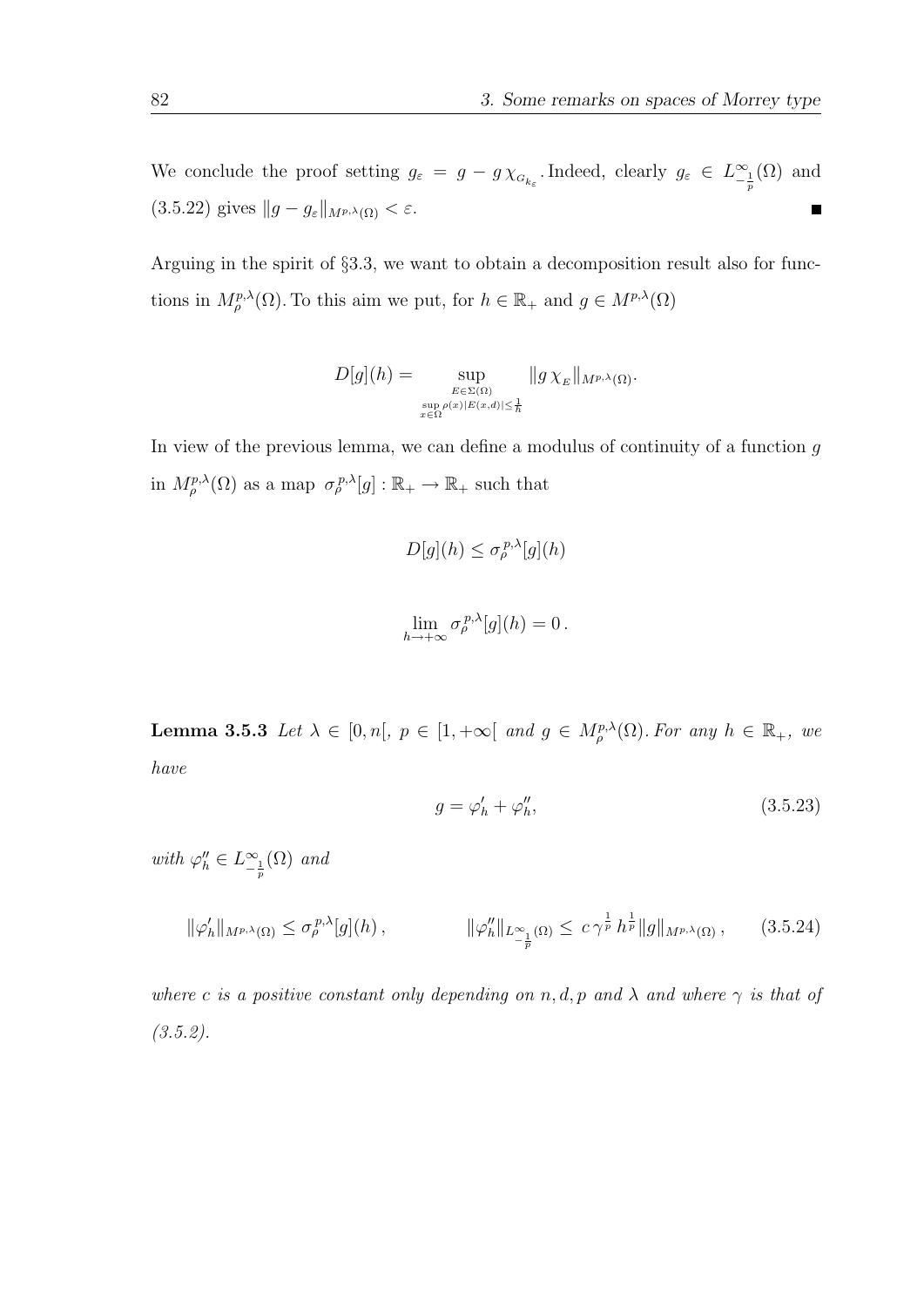PROOF – Fix  $g \in M_{\rho}^{p,\lambda}(\Omega)$ , for any  $h \in \mathbb{R}_+$  we set

$$
\varphi'_h = g \chi_{G_h} = \begin{cases} g & \text{if } x \in G_h \\ 0 & \text{if } x \in \Omega \setminus G_h, \end{cases} \qquad \varphi''_h = g - g \chi_{G_h} = \begin{cases} 0 & \text{if } x \in G_h \\ g & \text{if } x \in \Omega \setminus G_h, \end{cases}
$$

where

$$
G_h = \left\{ x \in \Omega \mid \rho^{-\frac{1}{p}}(x) \, |g(x)| \geq \gamma^{\frac{1}{p}} \, d^{\frac{\lambda}{p}} \, h^{\frac{1}{p}} \|g\|_{M^{p,\lambda}(\Omega,d)} \right\}.
$$

The thesis follows the by  $(3.5.2)$  and  $(3.1.3)$  arguing as in the proof of Lemma 3.3.1

Let us show the following inclusion:

**Lemma 3.5.4** Let  $\lambda \in [0, n]$  and  $p \in [1, +\infty]$ . Then  $L^{\infty}_{-\alpha}(\Omega) \cap M^{p,\lambda}(\Omega) \subset M^{p,\lambda}_{\rho}(\Omega)$ ,  $\forall \alpha \in \mathbb{R}_+.$ 

PROOF – For  $\alpha \geq 1/p$ , clearly  $L^{\infty}(\Omega) \subset L^{\infty}_{-\frac{1}{p}}(\Omega)$  and then (3.5.8) holds. On the other hand, for  $\alpha < 1/p$  we can show that if  $g \in L^{\infty}(\Omega) \cap M^{p,\lambda}(\Omega)$ , then  $(3.5.9)$ holds. Indeed observe that, by (3.1.3) there exists a constant  $c_1 = c_1(n, d)$  such that for any  $E \in \Sigma(\Omega)$ 

$$
||g\chi_E||_{M^{p,\lambda}(\Omega)} \leq c_1 ||g\chi_E||_{M^{p,\lambda}(\Omega,d)} = c_1 \sup_{\substack{\tau \in ]0,d] \\ x \in \Omega}} \tau^{-\frac{\lambda}{p}} ||g\chi_E||_{L^p(\Omega(x,\tau))} \leq
$$

$$
c_1\,\gamma^{\alpha}\,\|g\|_{L^{\infty}_{-\alpha}(\Omega)}\,\sup_{\substack{\tau\in]0,d]\\x\in\Omega}}\tau^{-\frac{\lambda}{p}}\rho^{\alpha}(x)|E(x,\tau)|^{\frac{1}{p}}.
$$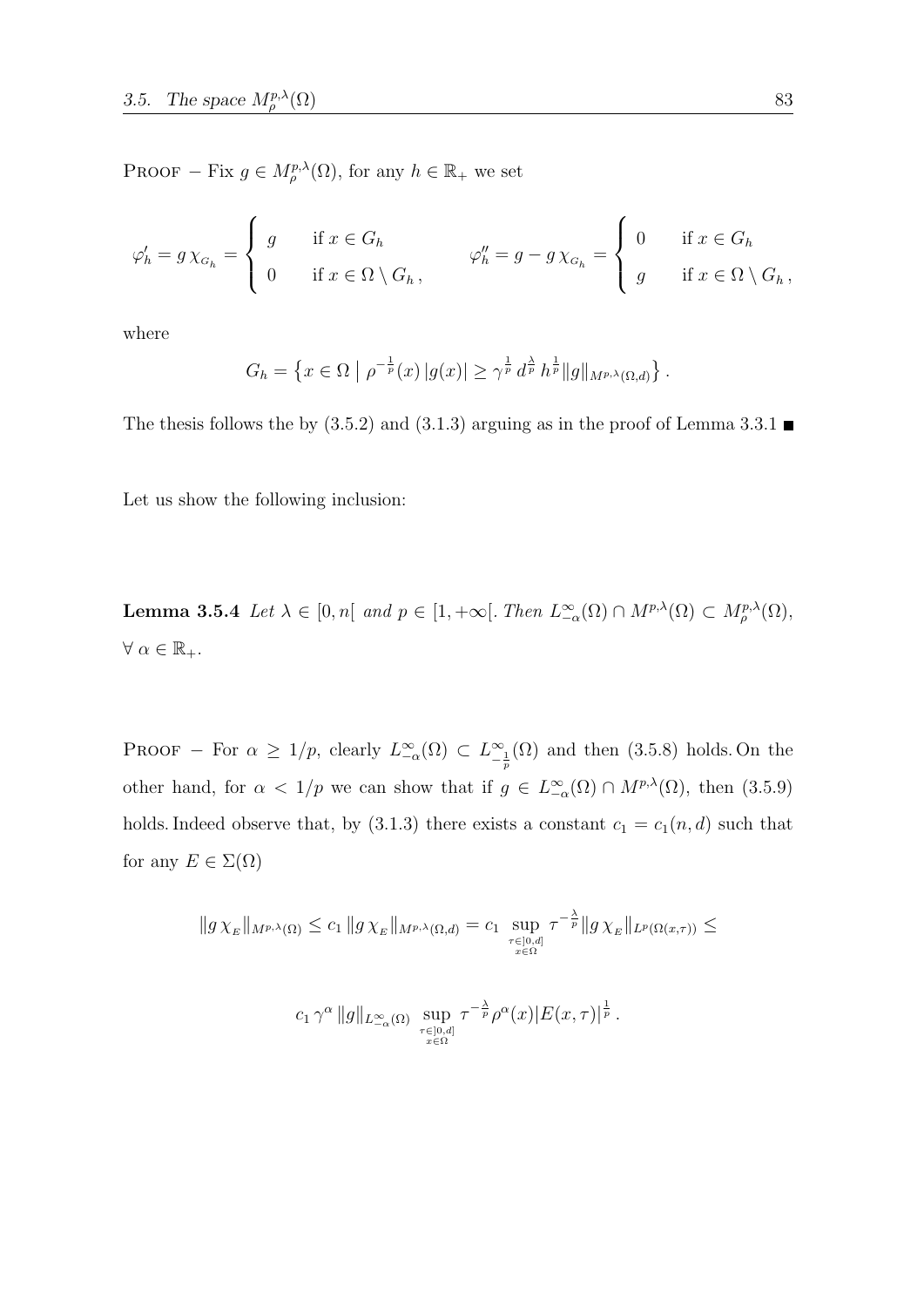Moreover there exists a constant  $c_2 = c_2(n)$  such that

$$
\sup_{\tau \in [0,d] \atop x \in \Omega} \tau^{-\frac{\lambda}{p}} \rho^{\alpha}(x) |E(x,\tau)|^{\frac{1}{p}} =
$$
  

$$
\sup_{\tau \in [0,d] \atop x \in \Omega} \left( \tau^{-\lambda} \rho(x) |E(x,\tau)| \right)^{\alpha} \left( \tau^{-\lambda} |E(x,\tau)| \right)^{\frac{1}{p}-\alpha} \le
$$
  

$$
c_2 d^{(n-\lambda)\left(\frac{1}{p}-\alpha\right)} \sup_{\tau \in [0,d] \atop x \in \Omega} \left( \tau^{-\lambda} \rho(x) |E(x,\tau)| \right)^{\alpha}.
$$

Hence, fixed  $\varepsilon > 0$  and set

$$
\frac{1}{h_{\varepsilon}} = \left(\frac{\varepsilon}{c_1 \cdot c_2 \gamma^{\alpha} \|g\|_{L^{\infty}_{-\alpha}(\Omega)} d^{(n-\lambda)\left(\frac{1}{p}-\alpha\right)}}\right)^{\frac{1}{\alpha}},
$$

we deduce that, if  $\sup_{\substack{\tau \in ]0,d] \\ x \in \Omega}}$  $\tau^{-\lambda}\rho(x)|E(x,\tau)| \leq \frac{1}{L}$  $\frac{1}{h_{\varepsilon}}$  then  $||g \chi_E||_{M^{p,\lambda}(\Omega)} \leq \varepsilon$ .

Now we can prove a further characterization of  $M^{p,\lambda}_{\rho}(\Omega)$ .

**Lemma 3.5.5** Let  $\lambda \in [0,n]$  and  $p \in [1,+\infty]$ . Then  $M^{p,\lambda}_{\rho}(\Omega)$  is the closure of  $\bigcup L^{\infty}_{-\alpha}(\Omega) \cap M^{p,\lambda}(\Omega)$  in  $M^{p,\lambda}(\Omega)$ .  $\alpha \in \mathbb{R}_+$ 

**PROOF** – Clearly if  $g \in M_\rho^{p,\lambda}(\Omega)$  by (3.5.8) one has also that g is in the closure of  $\overline{1}$ ∞

$$
\bigcup_{\alpha \in \mathbb{R}_+} L_{-\alpha}^{\infty}(\Omega) \cap M^{p,\lambda}(\Omega) \text{ in } M^{p,\lambda}(\Omega).
$$

Conversely, let us prove that if g belongs to the closure of  $\Box$  $\alpha \in \mathbb{R}_+$  $L_{-\alpha}^{\infty}(\Omega) \cap M^{p,\lambda}(\Omega)$  in  $M^{p,\lambda}(\Omega)$ then (3.5.10) holds. Indeed, given  $\varepsilon > 0$  there exists a function  $g_{\varepsilon} \in L^{\infty}_{-\alpha}(\Omega) \cap M^{p,\lambda}(\Omega)$ , for an  $\alpha \in \mathbb{R}_+$ , such that

$$
||g-g_{\varepsilon}||_{M^{p,\lambda}(\Omega)} < \frac{\varepsilon}{2}.
$$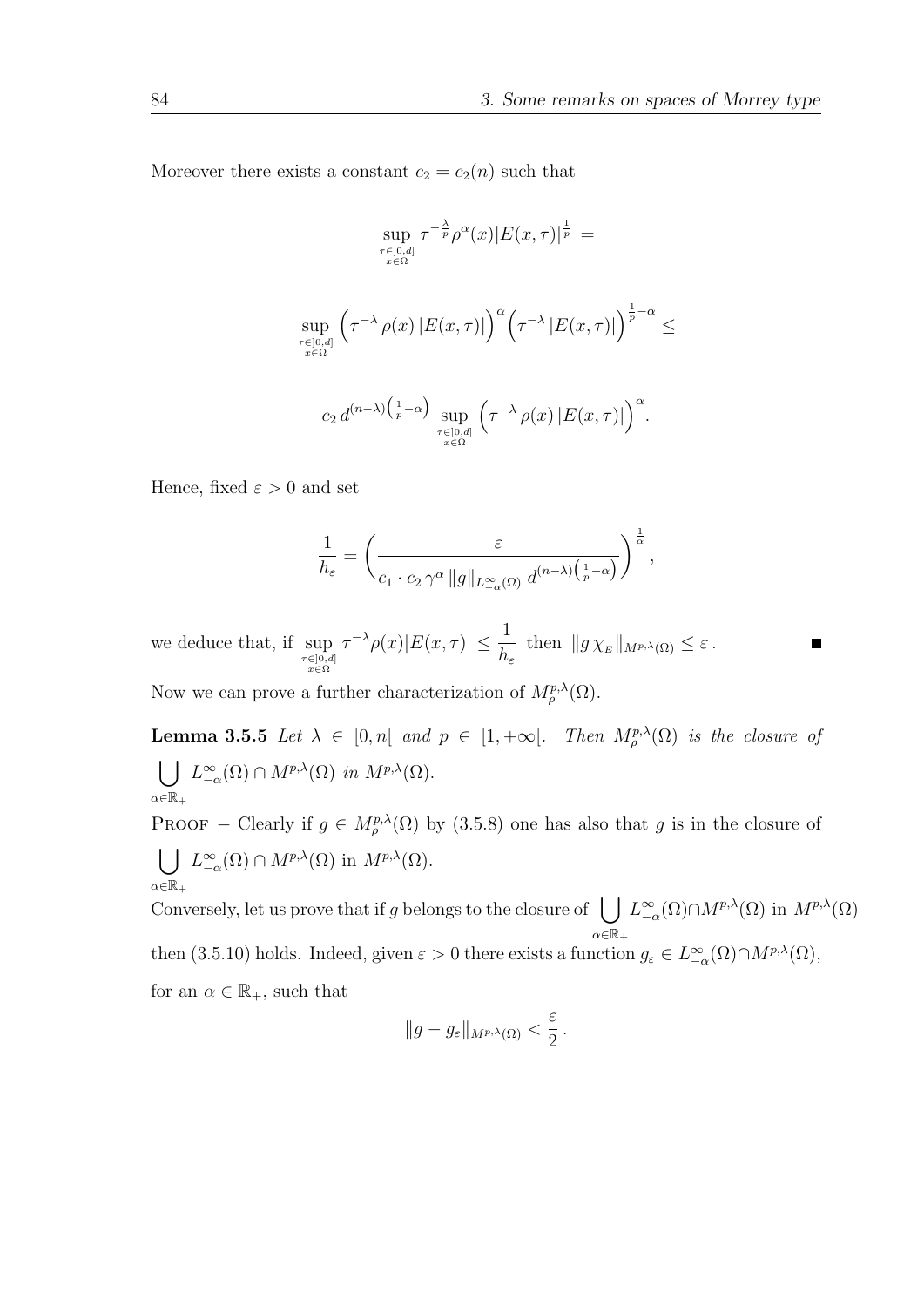Hence, given  $E \in \Sigma(\Omega)$ 

$$
||g\chi_E||_{M^{p,\lambda}(\Omega)} \le ||(g-g_{\varepsilon})\chi_E||_{M^{p,\lambda}(\Omega)} + ||g_{\varepsilon}\chi_E||_{M^{p,\lambda}(\Omega)} < \frac{\varepsilon}{2} + ||g_{\varepsilon}\chi_E||_{M^{p,\lambda}(\Omega)}.
$$
 (3.5.25)

Now observe that since  $g_{\varepsilon} \in L^{\infty}_{-\alpha}(\Omega) \cap M^{p,\lambda}(\Omega)$  by Lemma 3.5.4 we get  $g_{\varepsilon} \in M^{p,\lambda}_{\rho}(\Omega)$ and therefore using (3.5.10) of Lemma 3.5.2 we obtain that if sup x∈Ω  $\rho(x)|E(x, d)| \leq \frac{1}{l}$ h then

$$
||g_{\varepsilon}\chi_E||_{M^{p,\lambda}(\Omega)} \leq \frac{\varepsilon}{2}.
$$

This, together with (3.5.25), ends the proof.

A straightforward consequence of the definitions (3.2.11) of Lemma 3.2.3, (3.5.8) of Lemma 3.5.2 and (3.2.1) of Lemma 3.2.1 is given by the following result:

**Lemma 3.5.6** Let  $\lambda \in [0, n[$  and  $p \in [1, +\infty[$ . Then  $M_0^{p,\lambda}$  $U_0^{p,\lambda}(\Omega) \subset M_{\rho}^{p,\lambda}(\Omega) \subset M^{p,\lambda}(\Omega).$ 

Let us show that if  $\rho$  vanishes at infinity the first inclusion stated in the lemma above becomes an identity.

**Lemma 3.5.7** Let  $\lambda \in [0, n]$  and  $p \in [1, +\infty]$ . If  $\rho$  is such that

$$
\lim_{|x| \to +\infty} \rho(x) = 0,\tag{3.5.26}
$$

then  $M_0^{p,\lambda}$  $\delta_0^{p,\lambda}(\Omega)=M^{p,\lambda}_\rho(\Omega).$ 

**PROOF** – We show the inclusion  $M^{p,\lambda}_\rho(\Omega) \subset M^{p,\lambda}_0$  $\int_0^{p,\lambda}(\Omega)$ , the converse being stated in Lemma 3.5.6. In view of Lemma 3.5.5, it is enough to verify that if (3.5.26) holds, then  $L_{-\alpha}^{\infty}(\Omega) \cap M^{p,\lambda}(\Omega) \subset M_0^{p,\lambda}$  $C_0^{p,\lambda}(\Omega)$ , for any  $\alpha \in \mathbb{R}_+$ .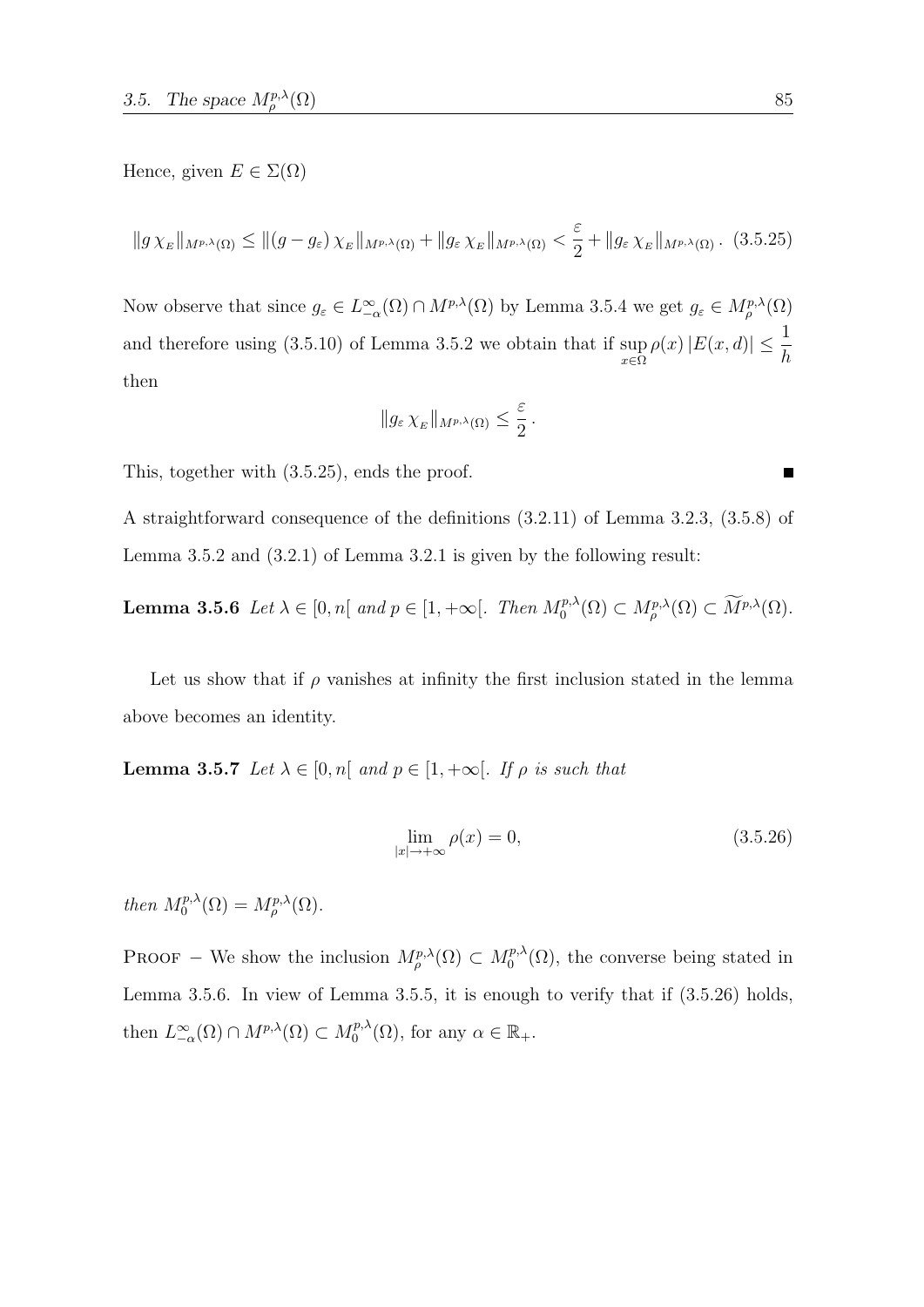To this aim, given  $\alpha \in \mathbb{R}_+$ , we fix  $g \in L^{\infty}_{-\alpha}(\Omega) \cap M^{p,\lambda}(\Omega)$  and we prove that  $(3.2.15)$ is satisfied. Observe that by Lemmas 3.5.4 and 3.5.6  $g \in \widetilde{M}^{p,\lambda}(\Omega)$ . Moreover, for any  $x \in \Omega$  and if  $1 \leq d$  there exists a constant  $c = c(n)$  such that

$$
\sup_{\tau \in [0,1]} \tau^{-\frac{\lambda}{p}} \|g\|_{L^p(\Omega(x,\tau))} \leq \gamma^{\alpha} \|g\|_{L^{\infty}(\Omega)} \sup_{\tau \in [0,1]} \tau^{-\frac{\lambda}{p}} \rho^{\alpha}(x) |\Omega(x,\tau)|^{\frac{1}{p}} \leq
$$
\n
$$
c \gamma^{\alpha} \|g\|_{L^{\infty}(\Omega)} \sup_{\tau \in [0,1]} \tau^{\frac{n-\lambda}{p}} \rho^{\alpha}(x) = c \gamma^{\alpha} \|g\|_{L^{\infty}(\Omega)} \rho^{\alpha}(x).
$$
\n(3.5.27)

On the other hand, if  $d < 1$ , clearly one has

$$
\sup_{\tau \in [0,1]} \tau^{-\frac{\lambda}{p}} \|g\|_{L^p(\Omega(x,\tau))} = \tag{3.5.28}
$$

$$
\max\left\{\sup_{\tau\in]0,d]} \tau^{-\frac{\lambda}{p}}\|g\|_{L^p(\Omega(x,\tau))}, \sup_{\tau\in]d,1]} \tau^{-\frac{\lambda}{p}}\|g\|_{L^p(\Omega(x,\tau))}\right\}.
$$

We can treat the first term on the right-hand side of this last equality as done in (3.5.27) obtaining

$$
\sup_{\tau \in [0,d]} \tau^{-\frac{\lambda}{p}} \|g\|_{L^p(\Omega(x,\tau))} \leq d^{\frac{n-\lambda}{p}} c \,\gamma^{\alpha} \|g\|_{L^\infty_{-\alpha}(\Omega)} \rho^{\alpha}(x),\tag{3.5.29}
$$

the constant  $c = c(n)$  being the one of (3.5.27).

Concerning the second one, observe that for any  $x \in \Omega$  and  $\tau \in ]d,1]$  we have the inclusion  $\Omega(x, \tau) \subset Q(x, \tau)$ , where  $Q(x, \tau)$  denotes an n-dimensional cube of center x and edge  $2\tau$ . Now, there exists a positive integer k such that we can decompose the cube  $Q(x, 1)$  in k cubes of edge less than  $d/2$  and center  $x_i$ , with  $x_i \in \Omega$  for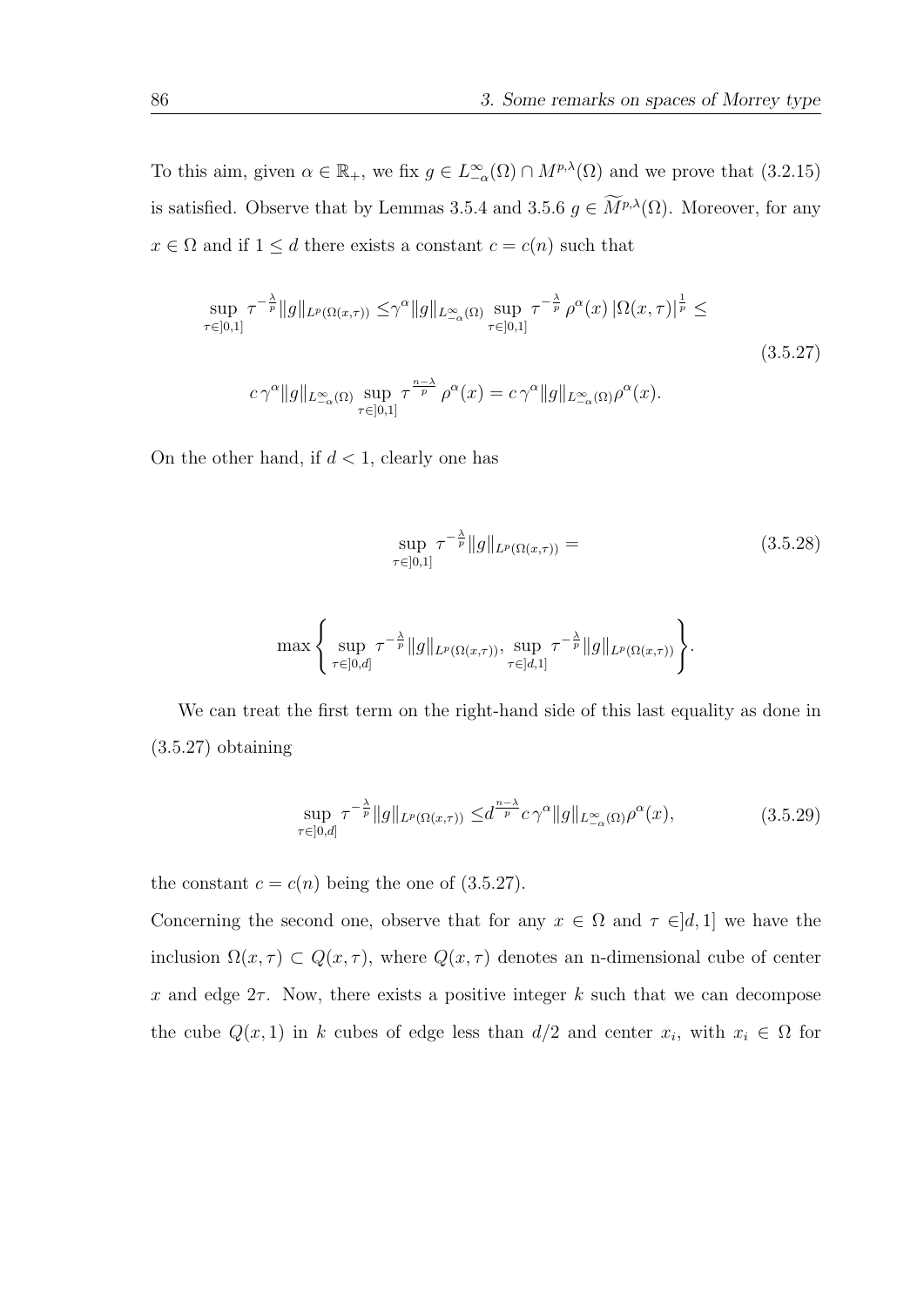$i = 1, ..., k$ . Therefore  $Q(x, 1) \subset \Box$ k  $i=1$  $B(x_i, d/2)$ . Hence for any  $x \in \Omega$  and  $\tau \in ]d, 1]$  we have, arguing as before with opportune modifications,

$$
\tau^{-\frac{\lambda}{p}} \|g\|_{L^p(\Omega(x,\tau))} \le d^{-\frac{\lambda}{p}} \sum_{i=1}^k \|g\|_{L^p(\Omega(x_i,d/2))} \le k d^{\frac{n-\lambda}{p}} c \gamma^{\alpha} \|g\|_{L^\infty(\Omega)} \rho^{\alpha}(x), \quad (3.5.30)
$$

the constant  $c = c(n)$  being the same of (3.5.27).

The thesis follows then from  $(3.5.27), (3.5.28), (3.5.29)$  and  $(3.5.30)$  passing to the limit as  $|x| \rightarrow +\infty$ , as a consequence of hypothesis (3.5.26).

From the latter result we easily obtain the following lemma:

**Lemma 3.5.8** Let  $\lambda \in [0, n]$  and  $p \in [1, +\infty]$ . If  $\rho, \sigma \in G(\Omega) \cap L^{\infty}(\Omega)$  and

$$
\lim_{|x| \to +\infty} \rho(x) = \lim_{|x| \to +\infty} \sigma(x) = 0,
$$

then  $M_{\rho}^{p,\lambda}(\Omega) = M_{\sigma}^{p,\lambda}(\Omega)$ .

Finally, we want to show with some counterexamples that the inclusions between the spaces  $M_0^{p,\lambda}$  $\int_0^{p,\lambda}(\Omega)$  and  $M_p^{p,\lambda}(\Omega)$  or  $\overline{M}^{p,\lambda}(\Omega)$  of Lemma 3.5.6 can be strict.

## Example 3

Let  $\Omega$  be an unbounded open subset of  $\mathbb{R}^2$  defined in (2.2.26) and

$$
\rho: x \in \Omega \to \frac{e^{|x|}}{1 + e^{|x|}} \tag{3.5.31}
$$

We remark that

$$
\rho(x) = \frac{\sigma(x)}{1 + \sigma(x)}
$$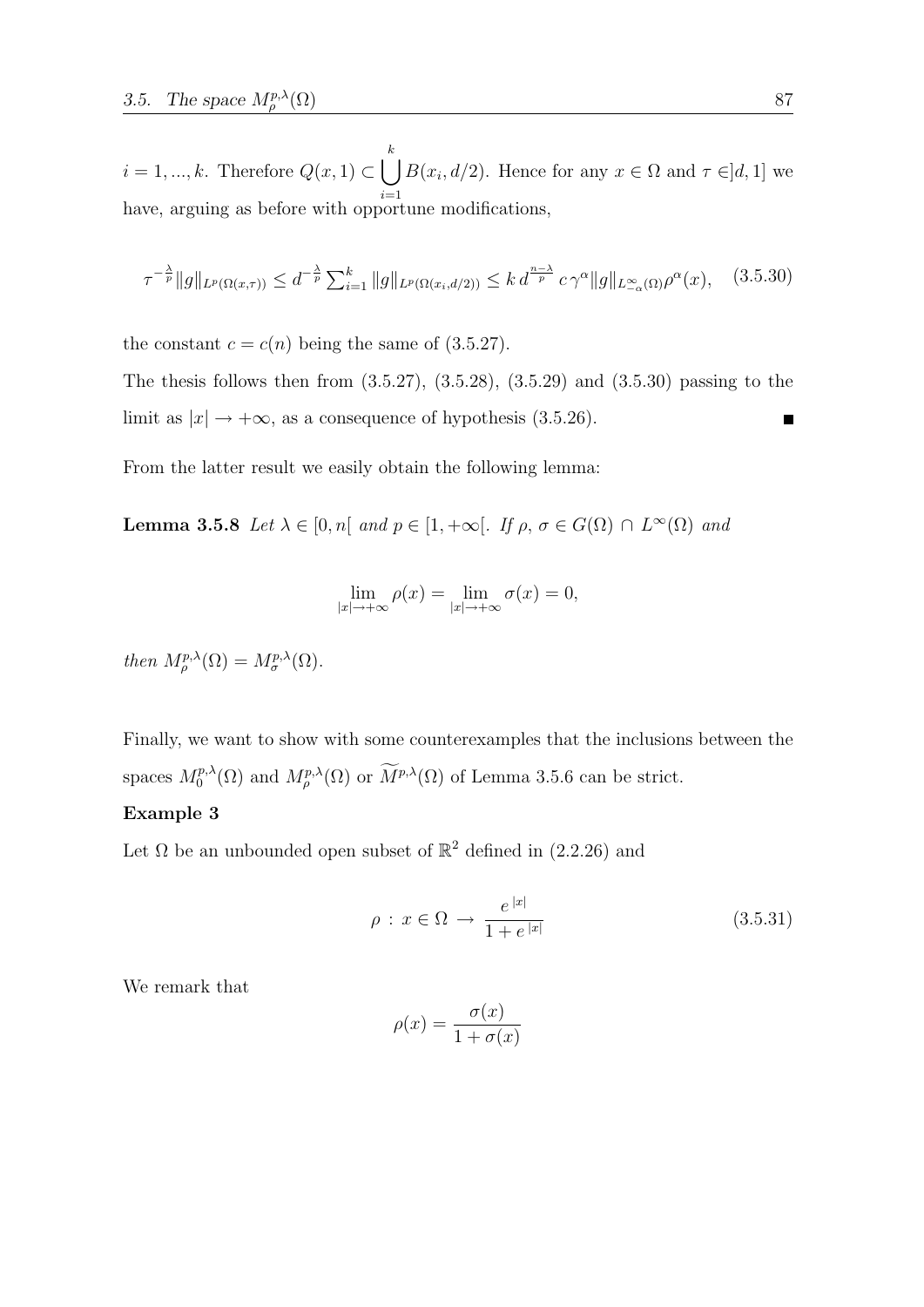where  $\sigma(x) = e^{|x|} \in \mathcal{G}(\Omega)$  for any  $x \in \Omega$ . From Remark 3.5.1 we deduce that the function  $\rho \in \mathcal{G}(\Omega) \cap L^{\infty}(\Omega)$ .

Let us consider the function  $g$  defined in  $(2.2.27)$ . We have

$$
g \in M_{\rho}^{1,1}(\Omega) \setminus M_0^{1,1}(\Omega).
$$

In fact, since the functions g,  $\rho$  and  $\rho^{-1}$  belong, obviously, to the space  $L^{\infty}(\Omega)$ , one has

$$
g \in L^{\infty}_{-1}(\Omega) \cap M^{1,1}(\Omega)
$$

so from Lemma 3.5.4 we obtain that  $g \in M^{1,1}_{\rho}(\Omega)$ .

We want to show now that  $g \notin M_0^{1,1}$  $_{0}^{1,1,1}(\Omega)$ . Using the estimate  $(2.2.28)$  we have

$$
\sup_{\tau \in [0,1]} (\tau^{-1}||g||_{L^1(\Omega(x,\tau))}) \approx \sup_{\tau \in [0,1]} \tau = 1.
$$
\n(3.5.32)

Hence

$$
\lim_{|x| \to +\infty} \left( \sup_{\tau \in [0,1]} \tau^{-1} \|g\|_{L^1(\Omega(x,\tau))} \right) = 1. \tag{3.5.33}
$$

From (3.2.14) of Lemma 3.2.3 we can deduce that  $g \notin M_0^{1,1}$  $_{0}^{\text{1,1}}(\Omega)$ .

## Example 4

Let  $\Omega$  be an unbounded open subset of  $\mathbb{R}^2$  defined in (2.2.26) and

$$
\rho : x \in \Omega \to (1 + |x|^2)^{-1}
$$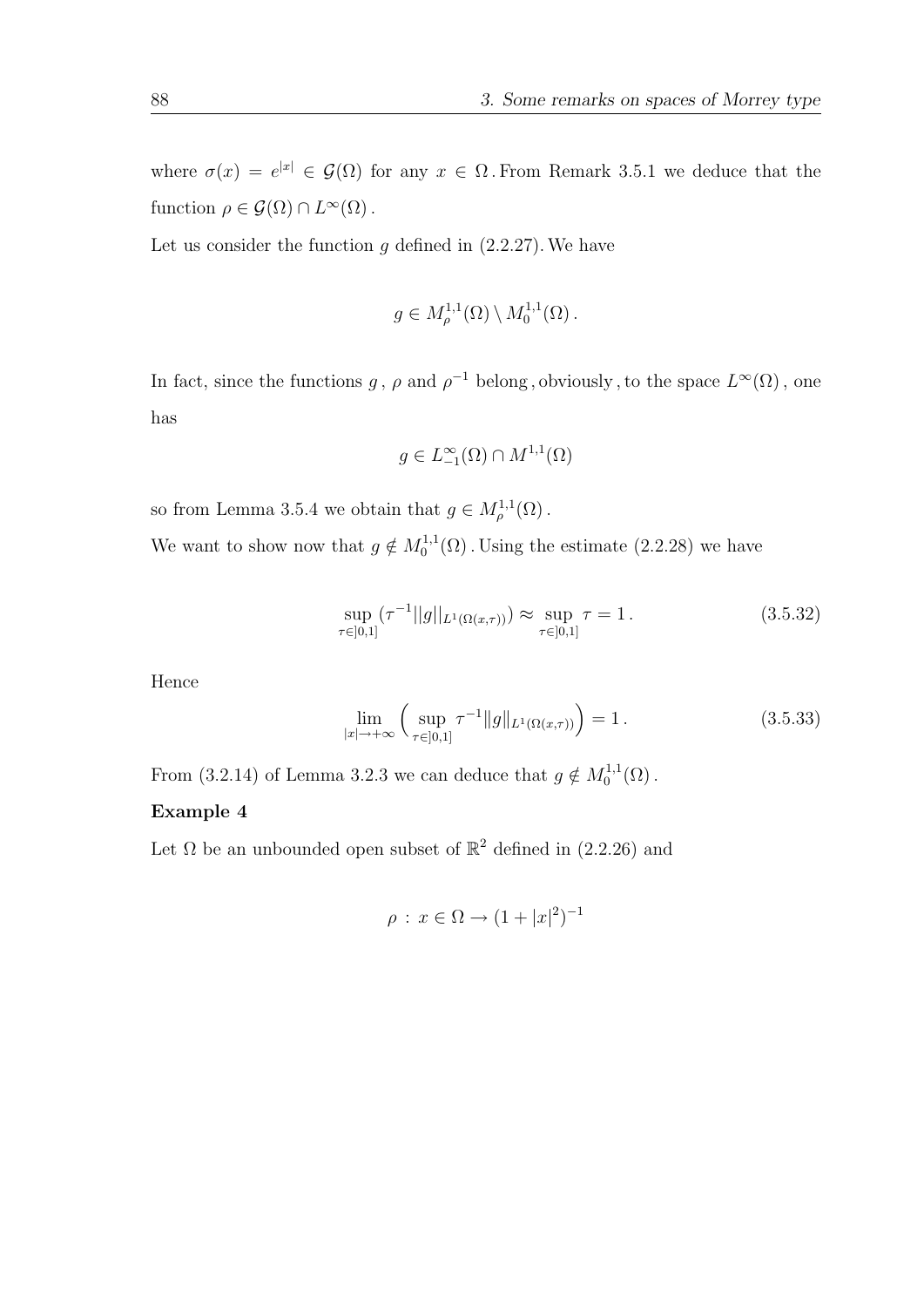Let us consider the function  $g$  defined in  $(2.2.27)$ . We have

$$
g \in \widetilde{M}^{1,1}(\Omega) \setminus M^{1,1}_{\rho}(\Omega).
$$

In fact, we remark that, obviously  $\rho \in \mathcal{G}(\Omega) \cap L^{\infty}(\Omega)$  and

$$
\lim_{|x| \to +\infty} \rho(x) = 0, \qquad (3.5.34)
$$

In particular, from Lemma 3.5.7 one has

$$
M_0^{1,1}(\Omega) = M_\rho^{1,1}(\Omega). \tag{3.5.35}
$$

Since  $g \in L^{\infty}(\Omega)$  we have that  $g \in M^{1,1}(\Omega)$ . Using again  $(3.5.32)$ ,  $(3.5.33)$  and  $(3.2.14)$  of Lemma 3.2.3 we can deduce that  $g \notin M_0^{1,1}$  $_{0}^{1,1}(\Omega)$ . From  $(3.5.35)$  we have that  $g \notin M_{\rho}^{1,1}(\Omega)$ .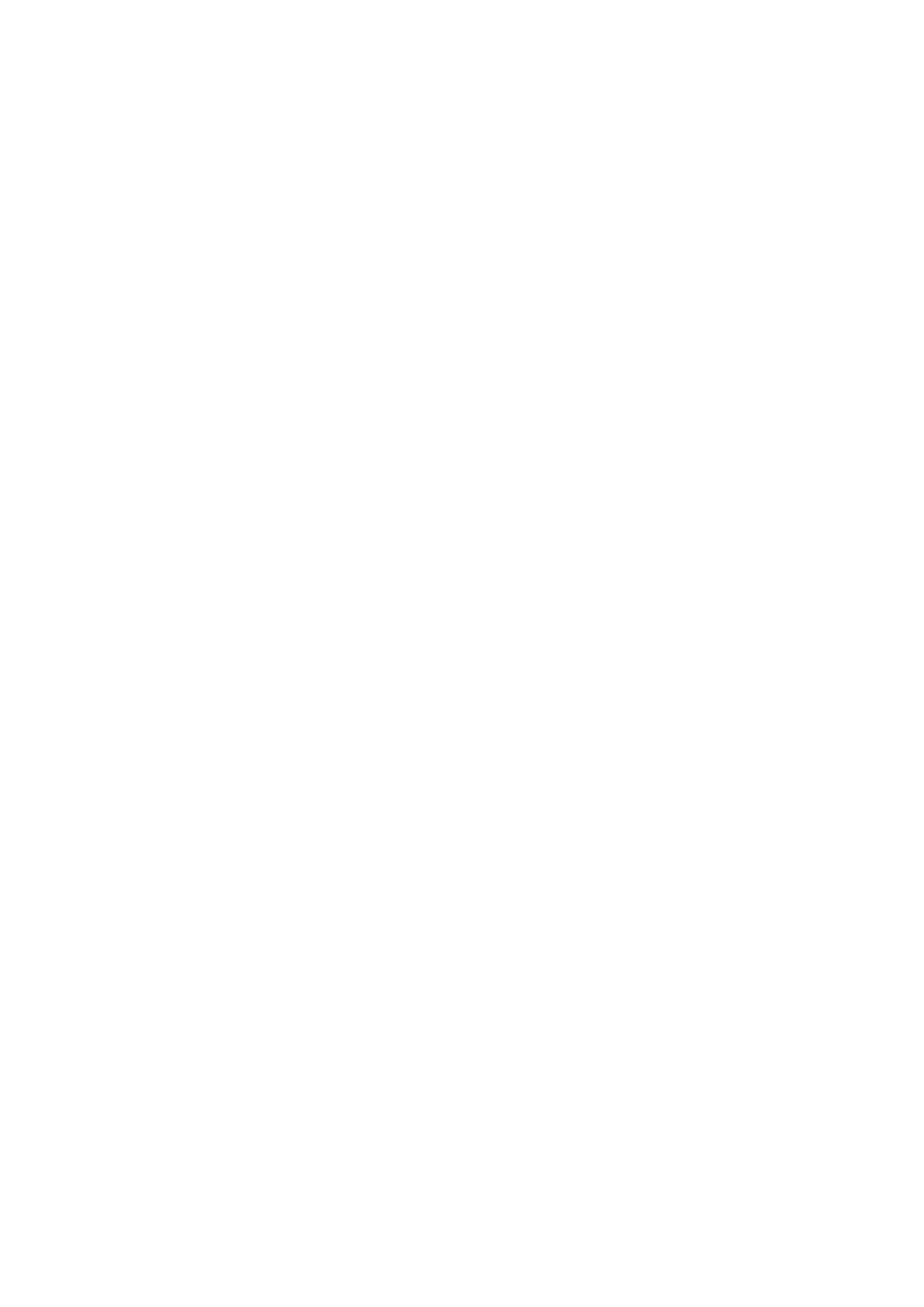## Bibliography

- [1] R. A. Adams, Compact imbeddings of weighted Sobolev spaces on unbounded domains, J. Differential Equations 9 (1971), 325–334.
- [2] R. A. ADAMS, Sobolev Spaces, Academic Press, New York (1975).
- [3] A. Avantaggiati, Spazi di Sobolev con peso ed alcune applicazioni, Boll. Un. Mat. Ital.  $(5)(1976), 1-52.$
- [4] A. Avantaggiati, On compact embedding theorems in weighted Sobolev spaces, Czechoslovak Math. J. 29 (1979), 635-648.
- [5] A. Avantaggiati M. Troisi, Spazi di Sobolev con peso e problemi ellittici in un angolo III, Ann. Mat. Pura Appl. (4) 99 (1974), 1 – 51.
- [6] V. Benci D. Fortunato, Weighted Sobolev spaces and the nonlinear Dirichlet problem in unbounded domains, Ann. Mat. Pura Appl. (4) 121 (1979), 319 – 336.
- [7] S. Boccia L. Caso, Interpolation inequalities in weighted Sobolev Spaces, J. Math. Inequal. 2 (2008), 309 – 322.
- [8] S. Boccia M. Salvato M.Transirico, A Priori Bounds for Elliptic Operators in Weighted Sobolev Spaces, submitted.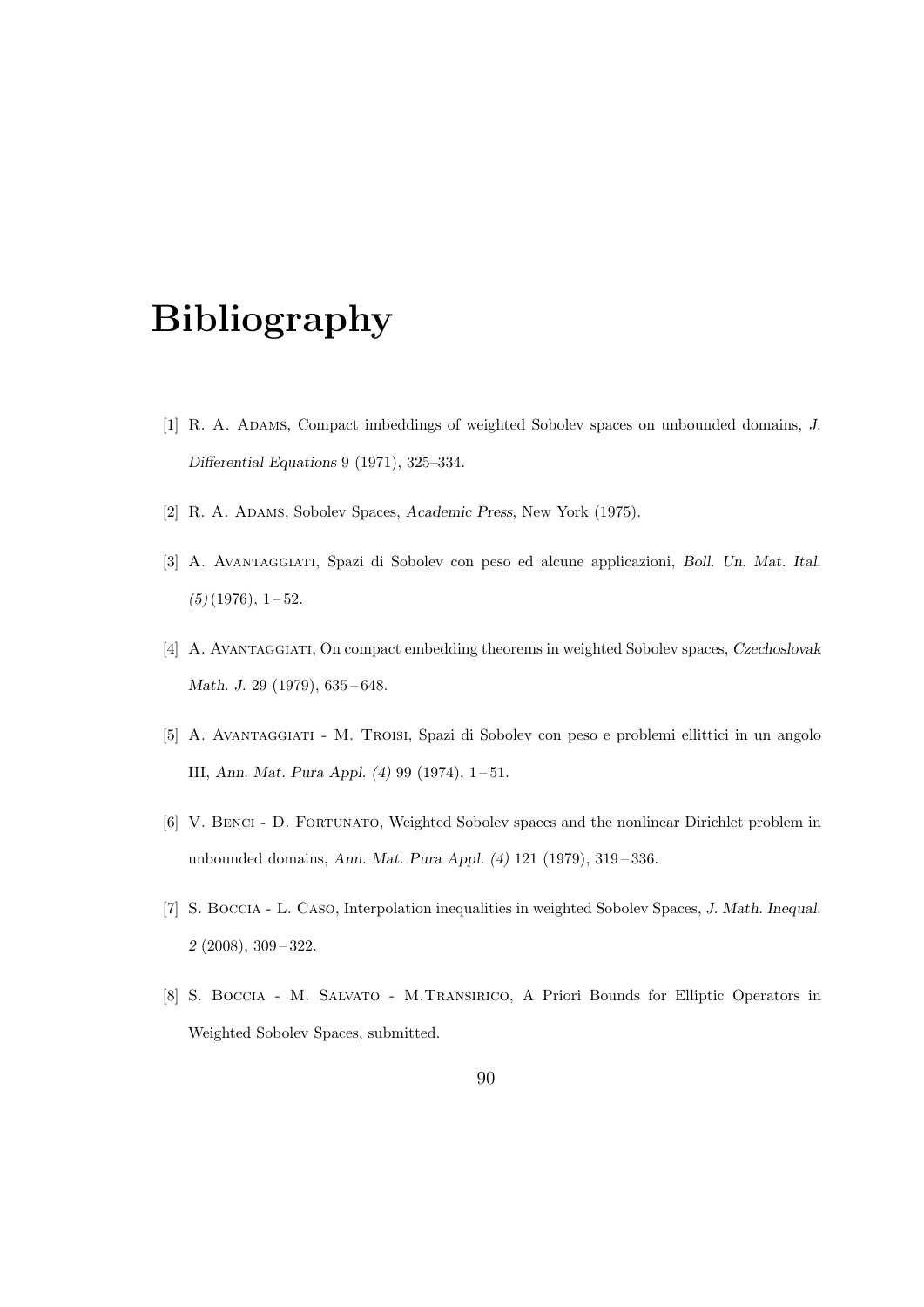- [9] P. BOLLEY J. CAMUS, Sur une classe d'opérateurs elliptiques et dégénérés à une variable, (French) J. Math. Pures Appl. (9) 51 (1972), 429 – 463.
- [10] A.P.CALDERON A. ZYGMUND, On the existence of certain singular integrals, Acta Math. 88 (1952), 85 – 139.
- [11] A. CANALE L. CASO P. DI GIRONIMO, Weighted norm inequalities on irregular domains, Rend. Accad. Naz. Sci. XL Mem. Mat. (5) 16 (1992), 193 – 209.
- [12] L. Caso, Regularity results for elliptic problems with singular data, J. Funct. Spaces Appl.  $(4)$   $(2006)$ ,  $243 - 259$ .
- [13] L. Caso, Properties of weak solutions of an elliptic problem in weighted spaces, Int. J. Pure Appl. Math. 62 (2010), 151 – 166.
- [14] L.Caso P.Cavaliere M. Transirico, Uniqueness results for elliptic equations with VMO - coefficients, Int. J. Pure. Appl. Math. 13 (2004), 499 – 512.
- [15] L.Caso P.Cavaliere M. Transirico, An existence result for elliptic equations with VMO - coefficients, J. Math. Anal. Appl. 325 (2007), 1095 – 1102.
- [16] L. Caso R. D'AMBROSIO, Weighted spaces and weighted norm inequalities on irregular domains, submitted.
- [17] L. CASO R. D'AMBROSIO S. MONSURRÒ, Some remarks on spaces of Morrey type, Abstract and Applied Analysis, (2010), ID 242079, 22 pages.
- [18] L. Caso M. Transirico, Some remarks on a class of weight functions, Comment. Math. Univ. Carolin. 37 (1996), 469 – 477.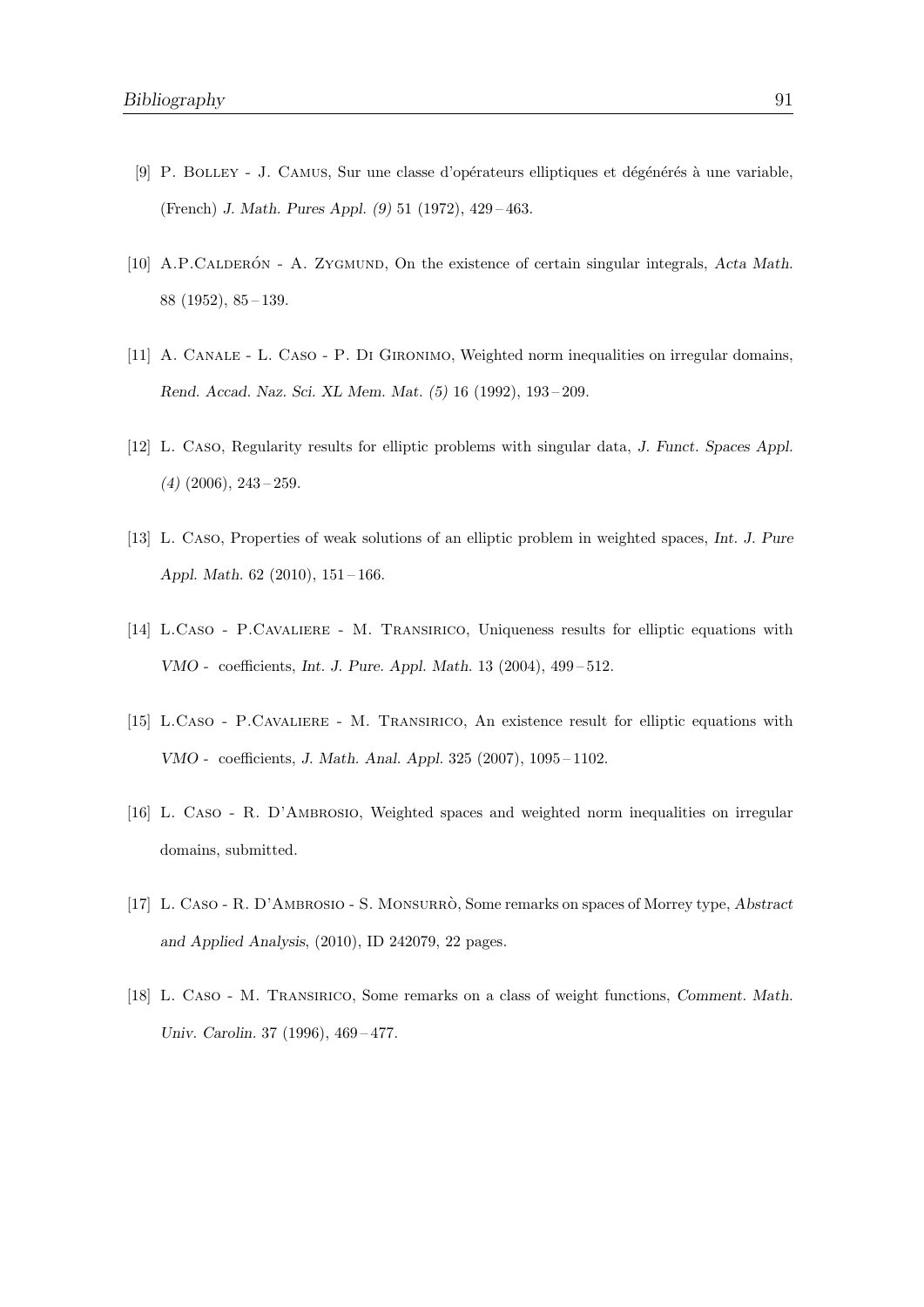- [19] L. Caso M. Transirico, The Dirichlet problem for second order elliptic equations with singular data, Acta Math. Hungar. 76 (1997),  $1-16$ .
- [20] L. Caso M. Transirico, The Dirichlet problem for elliptic equations in weighted Sobolev spaces, J. Anal. Appl. 5 (2007), 167 – 183.
- [21] L. Caso M. Transirico, A priori estimates for elliptic equations in weighted Sobolev spaces, Math. Inequal. Appl. 13 (2010), 655 – 666.
- [22] P.Cavaliere, Spazi di tipo Morrey ed applicazioni alle equazioni ellittiche, Tesi di dottorato, XI Ciclo, Napoli, 1999.
- [23] P.Cavaliere M. Longobardi A. Vitolo, Imbedding estimates and elliptic equations with discontinuous coefficients in unbounded domains, Matematiche (Catania) 51 (1996), 87– 104 .
- [24] Chen, Yemin, Regularity of solutions to the Dirichlet problem for degenerate elliptic equations, Chinese Ann. Math. Ser. B, 24 (2003), 529 – 540.
- [25] F.Chiarenza M. Franciosi, A generalization of a theorem by C. Miranda, Ann. Mat. Pura Appl. (4) 161 (1992), 285 – 297.
- [26] F.CHIARENZA M. FRASCA, A remark on a paper by C. Fefferman, Proc. Amer. Math. Soc. 108 (1990), 407 – 409.
- [27] D. E. EDMUNDS W.D. EVANS, Elliptic and degenerate elliptic operators in unbounded domains, Ann. Scuola Norm. Sup. di Pisa 27 (1973), 591 – 640 .
- [28] I. E. Egorov, Weighted spaces of Sobolev type and degenerate elliptic equations, Casopis Pest. Mat. 109 (1984), 74 – 85.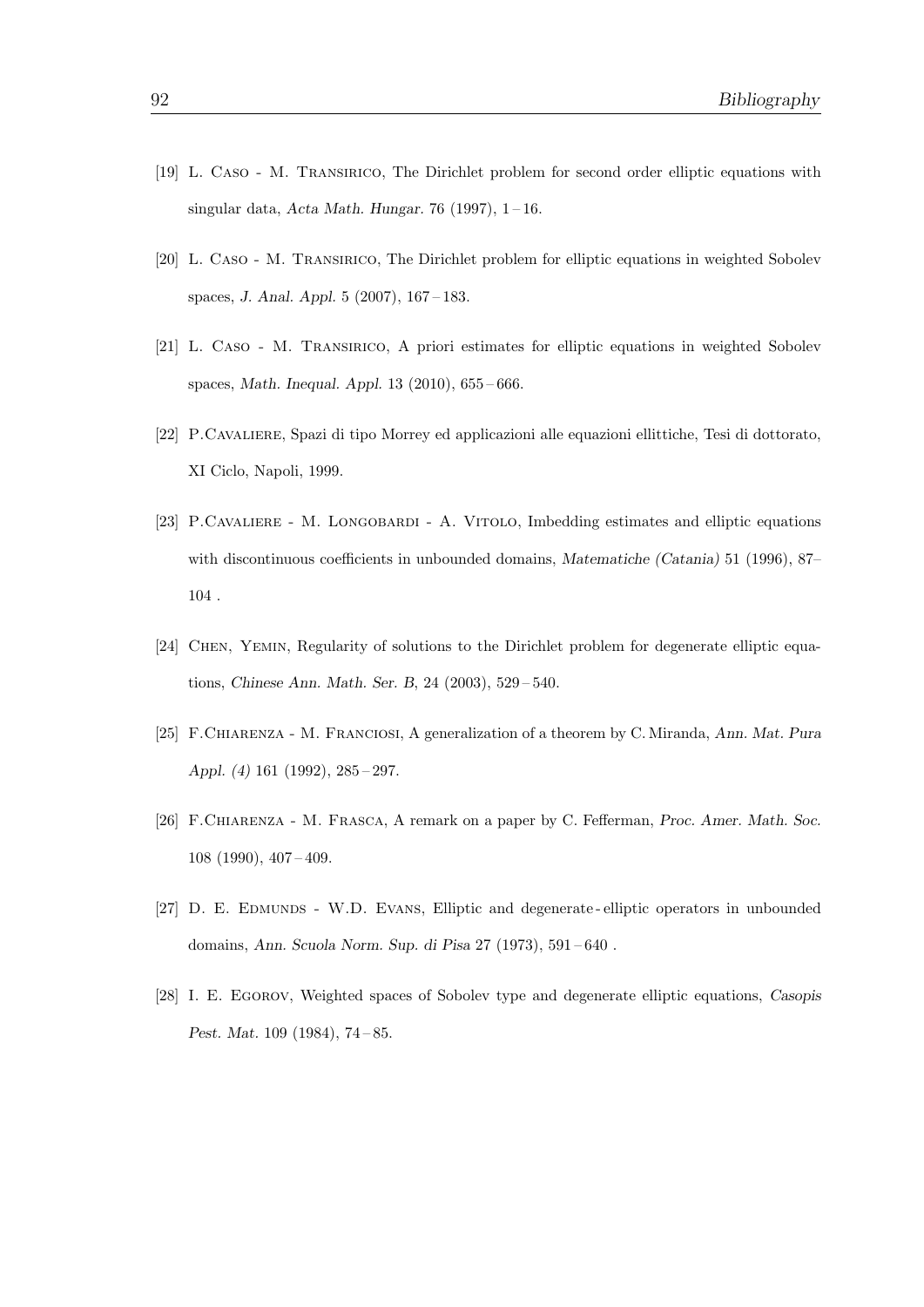- [29] C. Fefferman, The uncertainly principle, Bull. Amer. Math. Soc. 9 (1983), 129 206.
- [30] D. Fortunato, Spazi di Sobolev con peso ed applicazioni ai problemi ellittici, Rend. Accad. Sc. Fis. Mat. di Napoli (4) 41 (1974), 245 – 289.
- [31] B. HANOUZET, Espaces de Sobolev avec poids. Application an probléme de Dirichlet dans une demi espace, (French), Rend. Sem. Mat. Univ. Padova 46 (1971), 227 – 272.
- [32] B. Kawohl, On nonlinear mixed boundary value problems for second order elliptic differential equations on domains with corners, Proc. Roy. Soc. Edinburgh Sect.  $A 87 (1980/81), 35-51$ .
- [33] I.A. KIPRIJANOV, A certain class of singular elliptic operators II, (Russian), Sibirsk. Mat. Ž 14 (1973), 560 – 568.
- [34] Y. KOMORI S. SHIRAI, Weighted Morrey spaces and a singular integral operator, Math. Narchr. 282 (2009), 219 – 231.
- [35] V.A. KONDRAT'EV, Boundary value problems for elliptic equations in domains with conical or angular points, (Russian), Trudy Moskov. Mat. Obšč. 16 (1967), 209-292.
- [36] N. KRUGLYAK, Calderón Zygmund type decompositions and applications, Proc. Estonian Acad. Sci. Phys. Math. 55 (2006), 170 – 173.
- [37] N. KRUGLYAK E.A. KUZNETSOV, Smooth and non-smooth Calderón Zygmund type decompositions for Morrey spaces, J. Fourier Anal. Appl. 11 (2005), 697 – 714.
- [38] L.D. KUDRJAVCEV, Direct and inverse imbedding theorems. Applications to the solution of elliptic equations by variational methods, (Russian), Trudy Mat. Inst. Steklov 55 (1959),  $1-$ 182.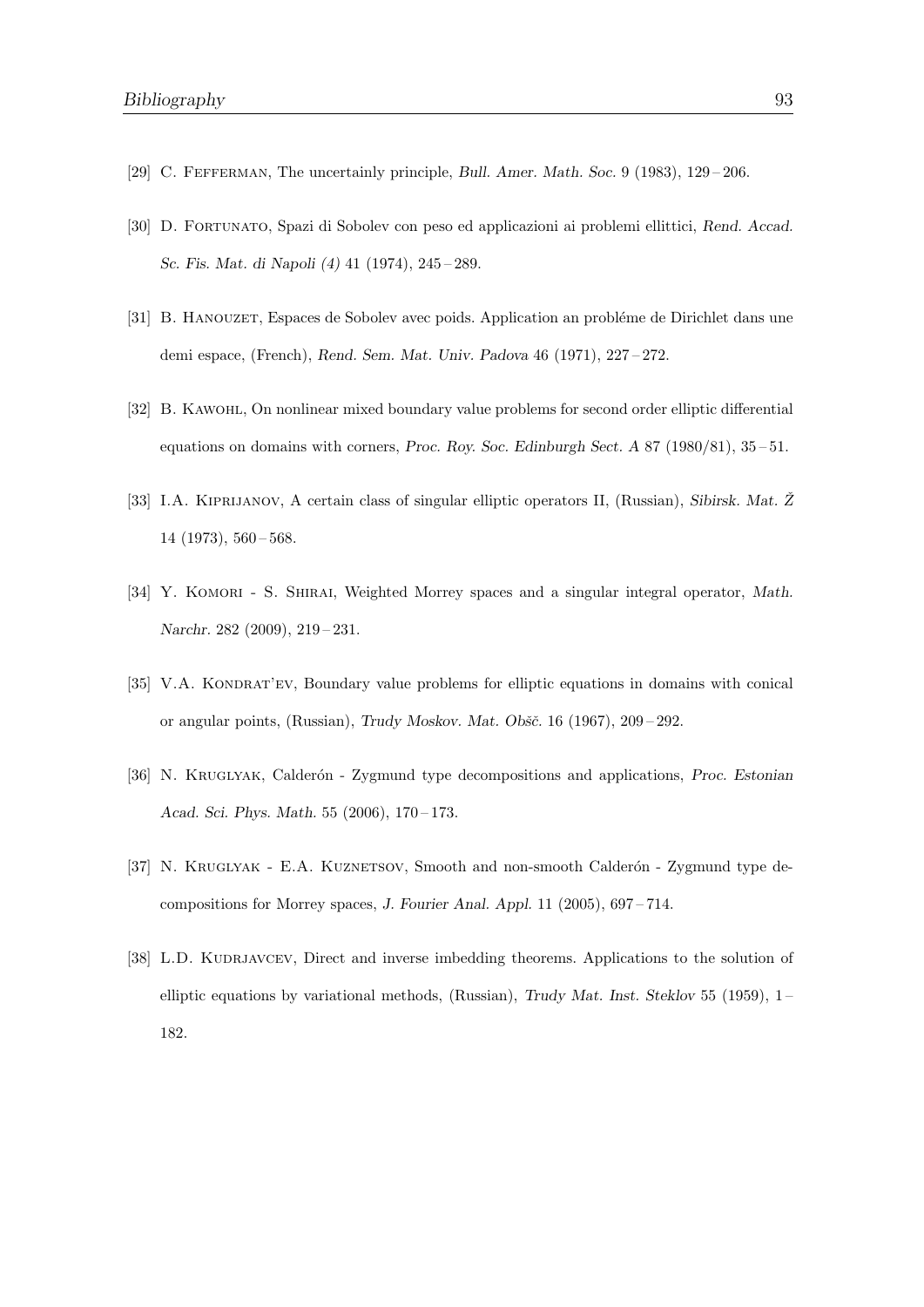- [39] A. KUFNER, Weighted Sobolev spaces, Teubner Texts in Mathematics 31 (1980).
- [40] A. KUFNER O. JOHN S. FUCÍK, Function Spaces, Noordhoff International Publishing, Leyden (1977).
- [41] A. KUFNER B. OPIC, How to define reasonably weighted Sobolev space, Comment. Math. Univ. Carolin. 25 (1984), 537 – 554.
- [42] A. KUFNER B. OPIC, Some remarks on the definition of weighted Sobolev spaces, (Russian), Partial Differential Equations, 119 – 126, Novosibirsk (1986).
- [43] A. KUFNER A.M. SÄNDIG, Some Applications of Weighted Sobolev Spaces, Teubner Texte zur Mathematik, Leipzig (1987).
- [44] S. MATARASSO M. TROISI, Teoremi di compattezza in domini non limitati, Boll. Un. Mat. Ital. (5), 18-B (1981), 517 – 537.
- [45] V. G. Maz'ja, Sobolev spaces, Springer Verlag, Berlin Heidelberg New York Tokyo, (1980).
- [46] J. Necăs, Les méthodes directes en théorie des équations elliptiques, (French), Masson et  $Cie$  Éditeurs, Paris; Academia, Éditeurs, Prague 1967, 351 pp.
- [47] S.M. NIKOL'SKII, On a boundary value problem of the first kind with a strong degeneracy, Dokl. Akad. Nauk SSSR, Russian (1975).
- [48] L. C. PICCININI, Proprietà di inclusione e interpolazione tra spazi di Morrey e loro generalizzazione, Sc. Norm. Sup. Pisa Cl. Sci. (1969).
- [49] Yu. D. Salmanov, On certain imbedding and extension theorems for a weighted class of functions, Anal. Math. 19 (1993), 273 – 295.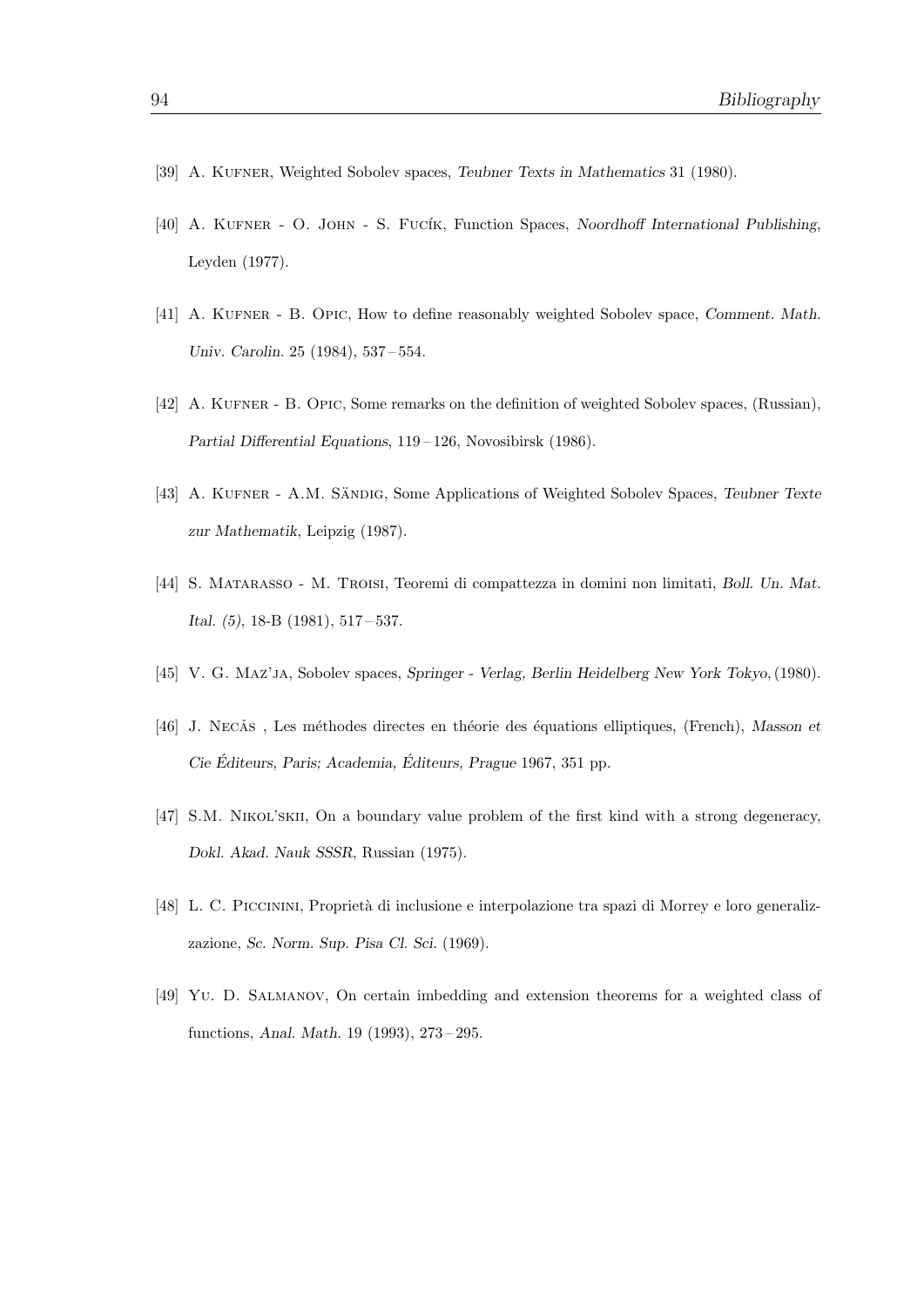- [50] M. Schechter, Imbedding estimates involving new norms and applications, Bull. Am. Math. Soc. 11 (1984), 163-166.
- [51] R. Schianchi, Spazi di Sobolev dissimetrici e con peso, Rend. Accad. Sc. Fis. Mat. di Napoli  $(4)$  42 (1975), 349 – 388.
- [52] S.L. SOBOLEV, Applications of functional analysis in mathematical physics, Americ. Math. Soc., Providence (1963).
- [53] E. M. STEIN, Singular Integrals and Differentiability Properties of Functions, Princenton Univ. Press, Princenton, New Jersey (1970).
- [54] E. M. STEIN, Harmonic Analysis: Real variable methods, Orthogonality and Oscillatory Integrals, Princenton Univ. Press, Princenton, New Jersey (1993).
- [55] M. Transirico M. Troisi , Equazioni ellittiche del secondo ordine di tipo non variazionale in aperti non limitati, Ann. Mat. Pura Appl. (4) 152 (1988), 209 – 226.
- [56] M. Transirico M. Troisi, Sul problema di Dirichlet per le equazioni ellittiche a coefficienti discontinui, Note Mat. 7 (1987), 271 – 309 (1988).
- [57] M. Transirico M. Troisi , Equazioni ellittiche del secondo ordine a coefficienti discontinui e di tipo variazionale in aperti non limitati, Boll. Un. Mat. Ital. B (7) 2 (1988), 385 – 389.
- [58] M. Transirico M. Troisi A. Vitolo, Spaces of Morrey type and elliptic equations in divergence form on unbounded domains, Boll. Un. Mat. Ital.B (7) 9 (1995), 153 – 174.
- [59] M. Troisi, Teoremi di inclusione negli spazi di Sobolev con peso, Ric. di Mat. 18 (1969),  $49 - 74.$